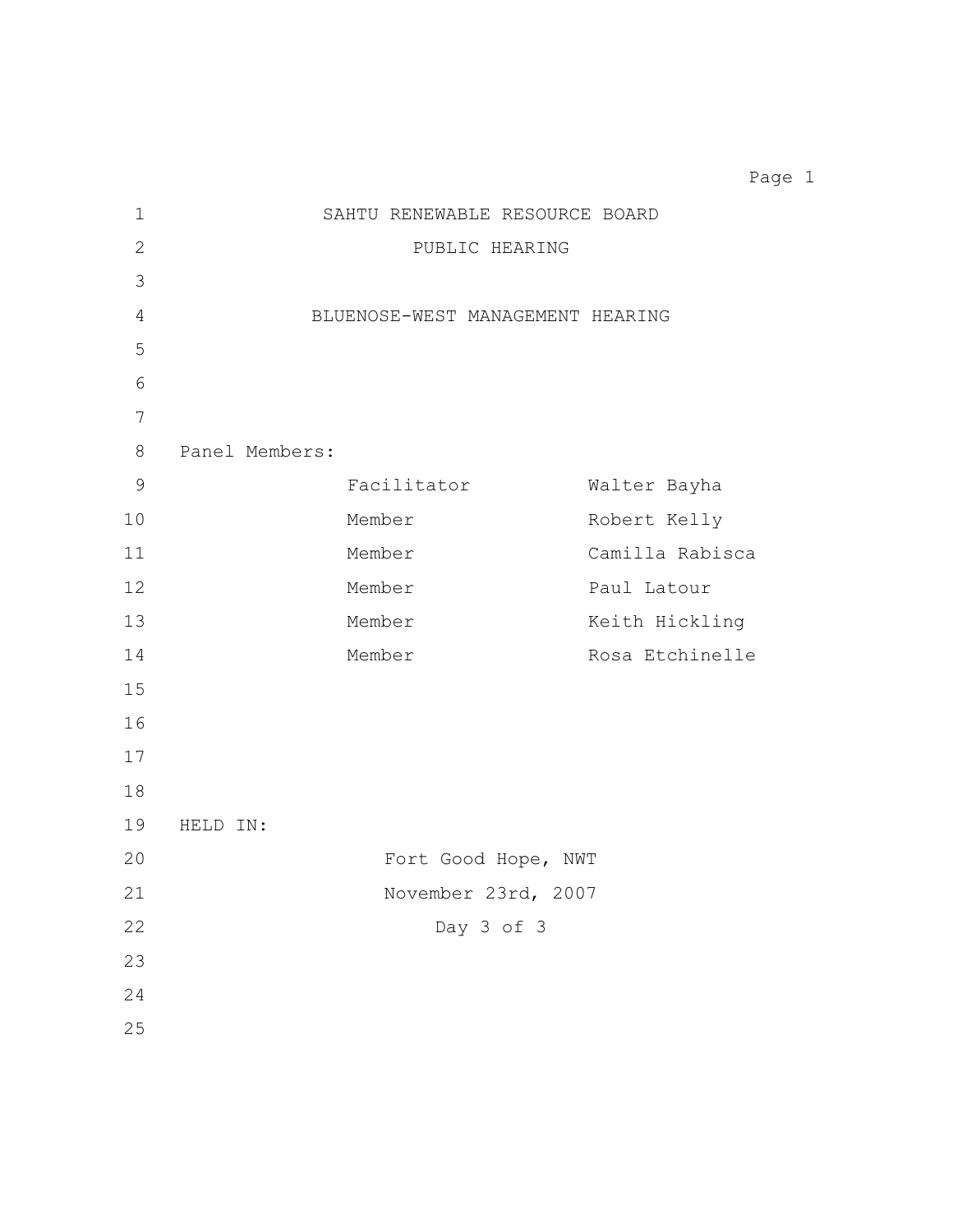| $\mathbf 1$    | APPEARANCES          |                      |
|----------------|----------------------|----------------------|
| $\overline{2}$ | John Donihee         | ) Board Counsel      |
| 3              |                      |                      |
| 4              | Susan Fleck          | ) ENR                |
| 5              | Alasdair Veitch      | $\mathcal{E}$        |
| 6              | Marsha Branigan      | $\mathcal{E}$        |
| 7              | Boyan Tracz          | $\mathcal{C}$        |
| 8              | Jan Adamczewski      |                      |
| $\mathsf 9$    |                      |                      |
| 10             | Chief Richard Kochon | ) Behdzi Ahda' First |
| 11             | Joseph Kochon        | )Nation              |
| 12             |                      |                      |
| 13             | Wilbert Kochon       | ) Ayoni Keh Land     |
| 14             | Alvin Orlias         | )Corporation         |
| 15             |                      |                      |
| 16             | David Codzi          | ) Behdzi Ahda'       |
| 17             |                      | Renewable            |
| 18             |                      | ) Resource Council   |
| 19             |                      |                      |
| 20             | Harry Harris         | ) Fort Good Hope     |
| 21             | Tammy Proctor        | ) Renewable Resource |
| 22             |                      | ) Council            |
| 23             |                      |                      |
| 24             |                      |                      |
| 25             |                      |                      |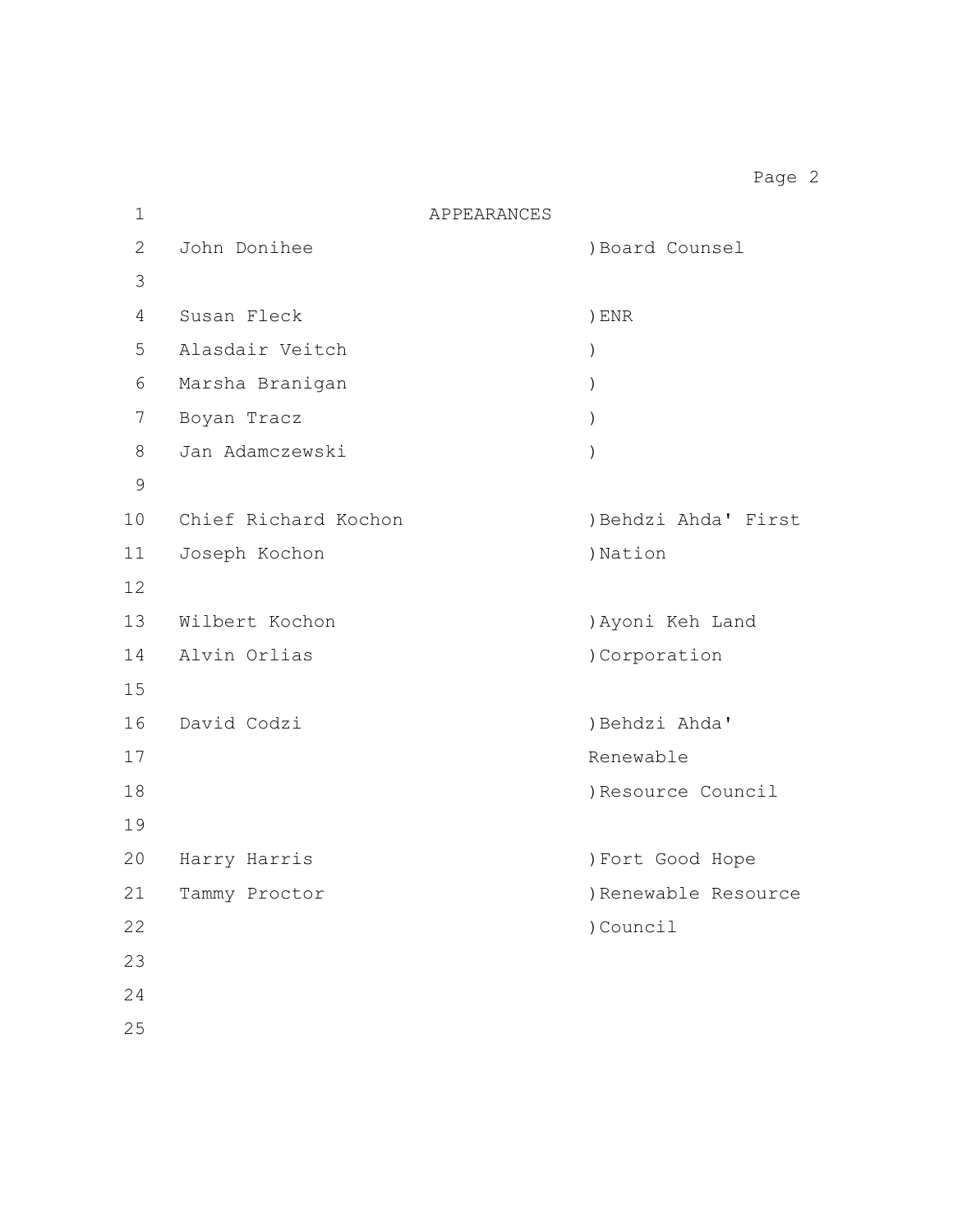| $\mathbf 1$    | Elder Mary Rose Drybone | )Colville Lake   |
|----------------|-------------------------|------------------|
| $\mathbf{2}$   |                         | Elders           |
| 3              | Elder John Blancho Sr.  | ) And Community  |
| $\overline{4}$ |                         | Members          |
| 5              | Elder John B. Gully     | $\mathcal{C}$    |
| $\sqrt{6}$     | Elder Marie Kochon      | $\mathcal{C}$    |
| 7              | Elder Simone Kochon     | $\mathcal{C}$    |
| 8              | Elder Sarah Kochon      | $\lambda$        |
| 9              | Hyecinthe Kochon        | $\mathcal{E}$    |
| 10             |                         |                  |
| 11             | Roger Odgaard           | )Norman Wells    |
| 12             |                         | Renewable        |
| 13             | Edward Oudzi            | Resource Council |
| 14             |                         |                  |
| 15             |                         |                  |
| 16             |                         |                  |
| 17             |                         |                  |
| $1\,8$         |                         |                  |
| 19             |                         |                  |
| 20             |                         |                  |
| 21             |                         |                  |
| 22             |                         |                  |
| 23             |                         |                  |
| 24             |                         |                  |
| 25             |                         |                  |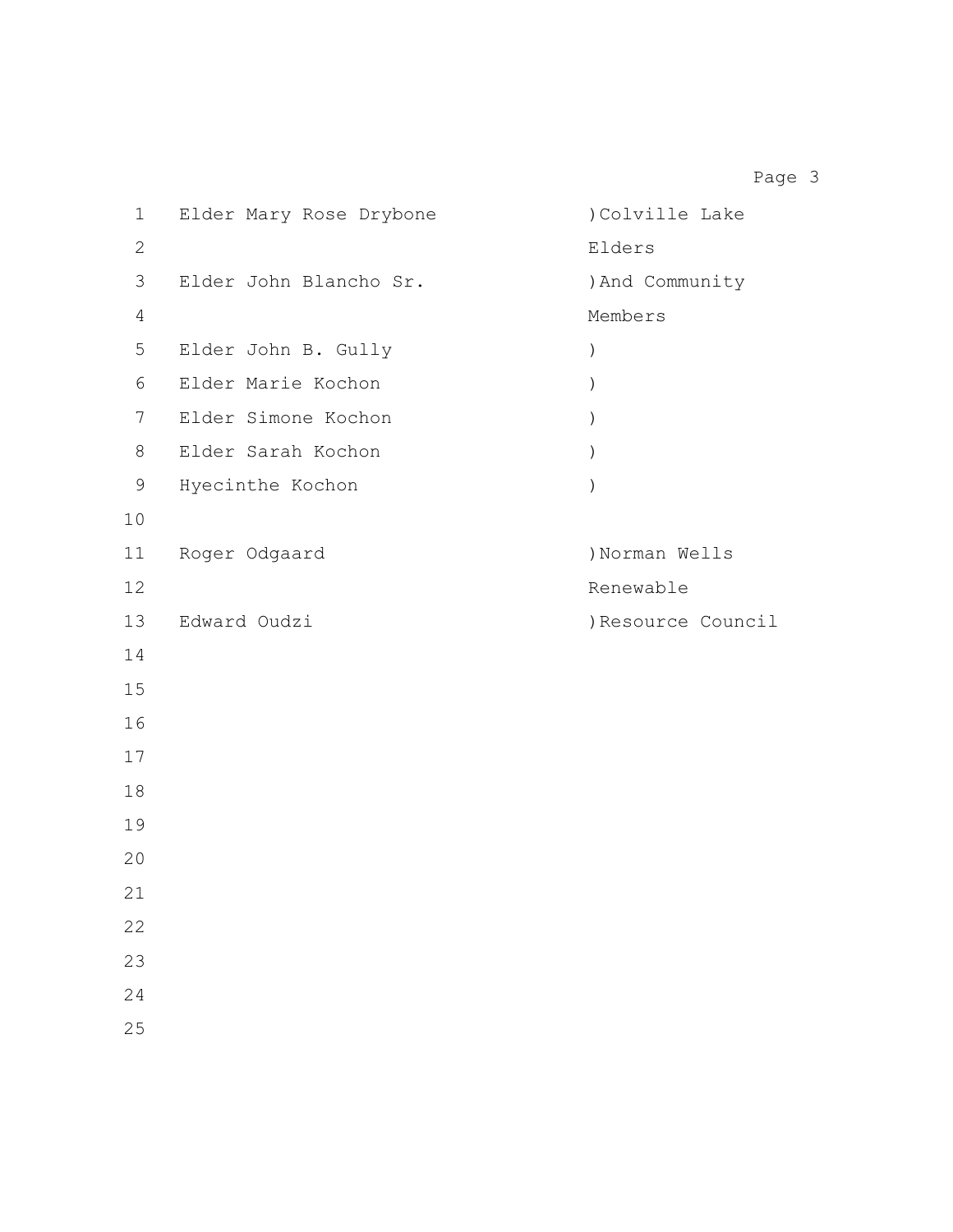| $\mathbf 1$     | TABLE OF CONTENTS                                     |         |
|-----------------|-------------------------------------------------------|---------|
| $\mathbf{2}$    | Page No.                                              |         |
| 3               | List of Exhibits                                      | 5       |
| $\overline{4}$  |                                                       |         |
| 5               | Opening Comments                                      | 6       |
| 6               |                                                       |         |
| $7\phantom{.0}$ | Presentation by Fort Good Hope Renewable Resource     |         |
| $8\,$           | Council                                               | $\,8\,$ |
| $\mathsf 9$     | Question Period                                       | 17      |
| 10              |                                                       |         |
| 11              | Closing comments by Ayoni Keh Land Corporation        | 74      |
| 12              | Closing comments by Fort Good Hope Renewable Resource |         |
| 13              | Council                                               | 94      |
| 14              | Closing comments by ENR                               | 114     |
| 15              |                                                       |         |
| 16              |                                                       |         |
| 17              |                                                       |         |
| 18              |                                                       |         |
| 19              | Reporter's Certificate                                | 135     |
| 20              |                                                       |         |
| 21              |                                                       |         |
| 22              |                                                       |         |
| 23              |                                                       |         |
| 24              |                                                       |         |
| 25              |                                                       |         |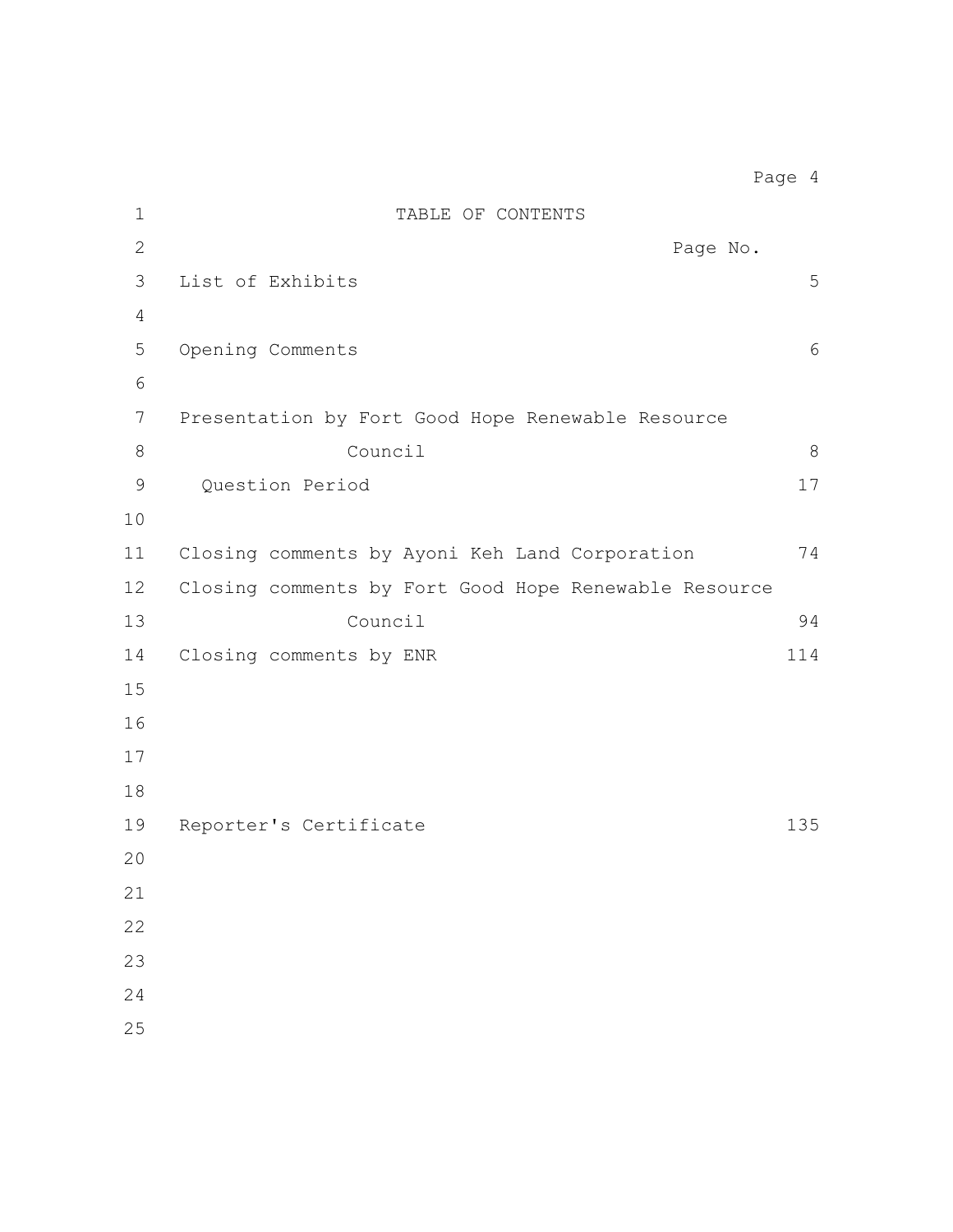| $\mathbf 1$   |             | LIST OF EXHIBITS                        |    |
|---------------|-------------|-----------------------------------------|----|
| 2             | EXHIBIT NO. | PAGE NO.<br>DESCRIPTION                 |    |
| 3             | $\mathbf 1$ | Letter from the Gwich'in Renewable      |    |
| 4             |             | Resource Board to Minister              |    |
| 5             |             | Michael Macleod dated February the      |    |
| 6             |             | 14th, 2007                              | 46 |
| 7             | 2           | Hunters and Trappers Committee          |    |
| $8\,$         |             | Regulations that resulted from the      |    |
| $\mathcal{G}$ |             | bylaw changes by Tuktoyaktuk Hunters    |    |
| 10            |             | and Trappers Committee, the Sachs       |    |
| 11            |             | Harbour Hunters and Trappers Committee, |    |
| 12            |             | the Inuvik Hunters and Trappers         |    |
| 13            |             | Committee, Aklavik and Paulatuk         | 48 |
| 14            |             |                                         |    |
| 15            |             |                                         |    |
| 16            |             |                                         |    |
| 17            |             |                                         |    |
| 18            |             |                                         |    |
| 19            |             |                                         |    |
| 20            |             |                                         |    |
| 21            |             |                                         |    |
| 22            |             |                                         |    |
| 23            |             |                                         |    |
| 24            |             |                                         |    |
| 25            |             |                                         |    |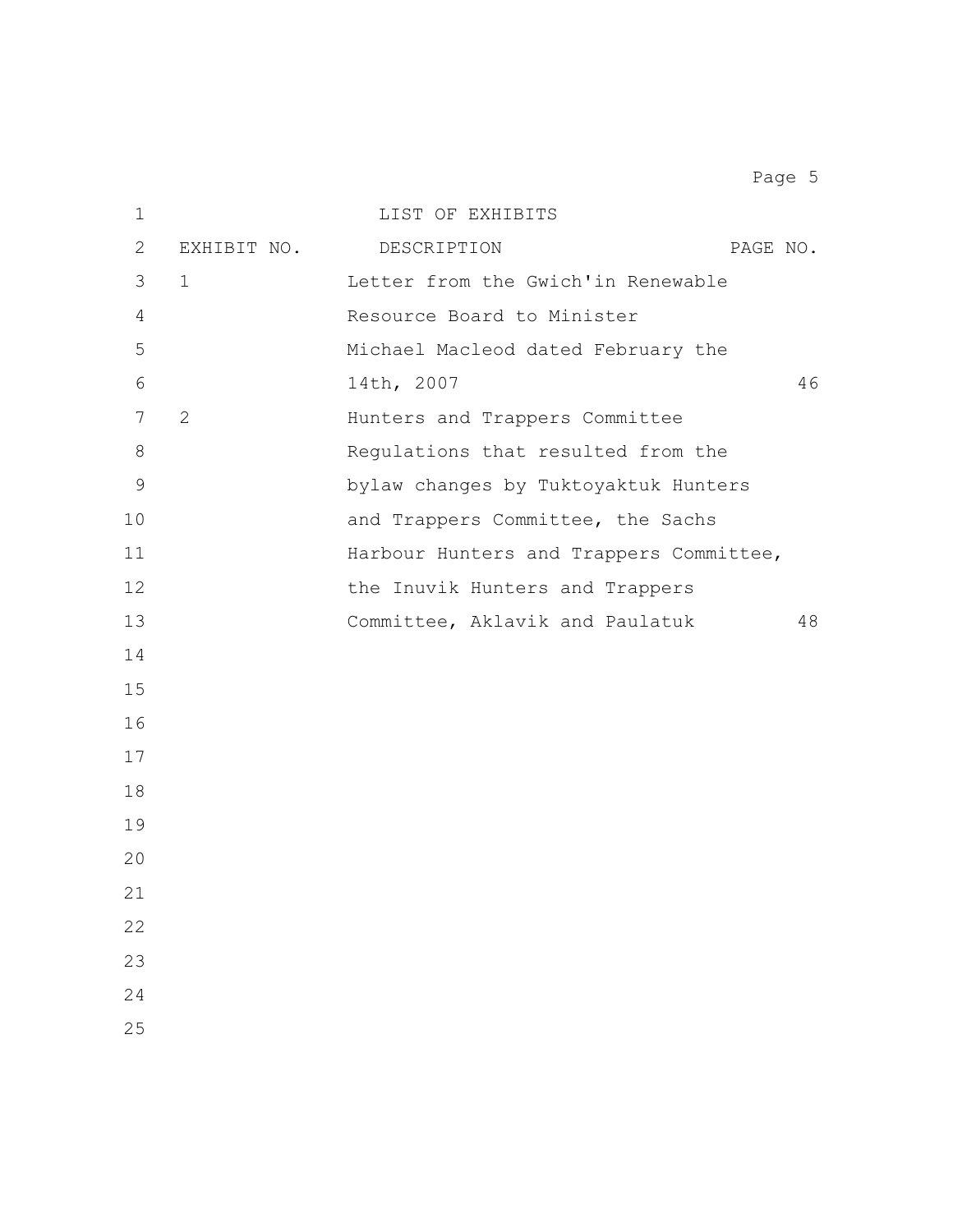--- Upon commencing at 9:37 a.m.

 THE CHAIRPERSON: Good morning, everybody. I see everybody's, you know, rearing to go

 here, so as soon as I go over -- I'm just gonna -- just go -- what we're going to be doing to -- we have a number of presentations that -- mainly all of the RRCs in the Sahtu are going to be making, and we go through the same procedure. They make their presentation, and then gives time for people to ask some questions, and then the Boards would make their comments on that or their 13 questions, and then -- we go through that today with all of the RRCs.

 We had the Fort Good Hope Renewal Resource Council; the Norman Wells Renewable Resource Council as well; and then Tulita. As far as I know, Tulita is -- they put in some information, and they're one (1) of the registered parties, but they're not here, so I'm going to leave that for a while and see what happens with that.

21 So I don't want to delay this hearing any more this morning. We've been here since 9:00 already. 23 So I saw Roger come in here, so if -- Roger Boniface, if he wants to come up to the mic.

Roger? Unless you want to get some coffee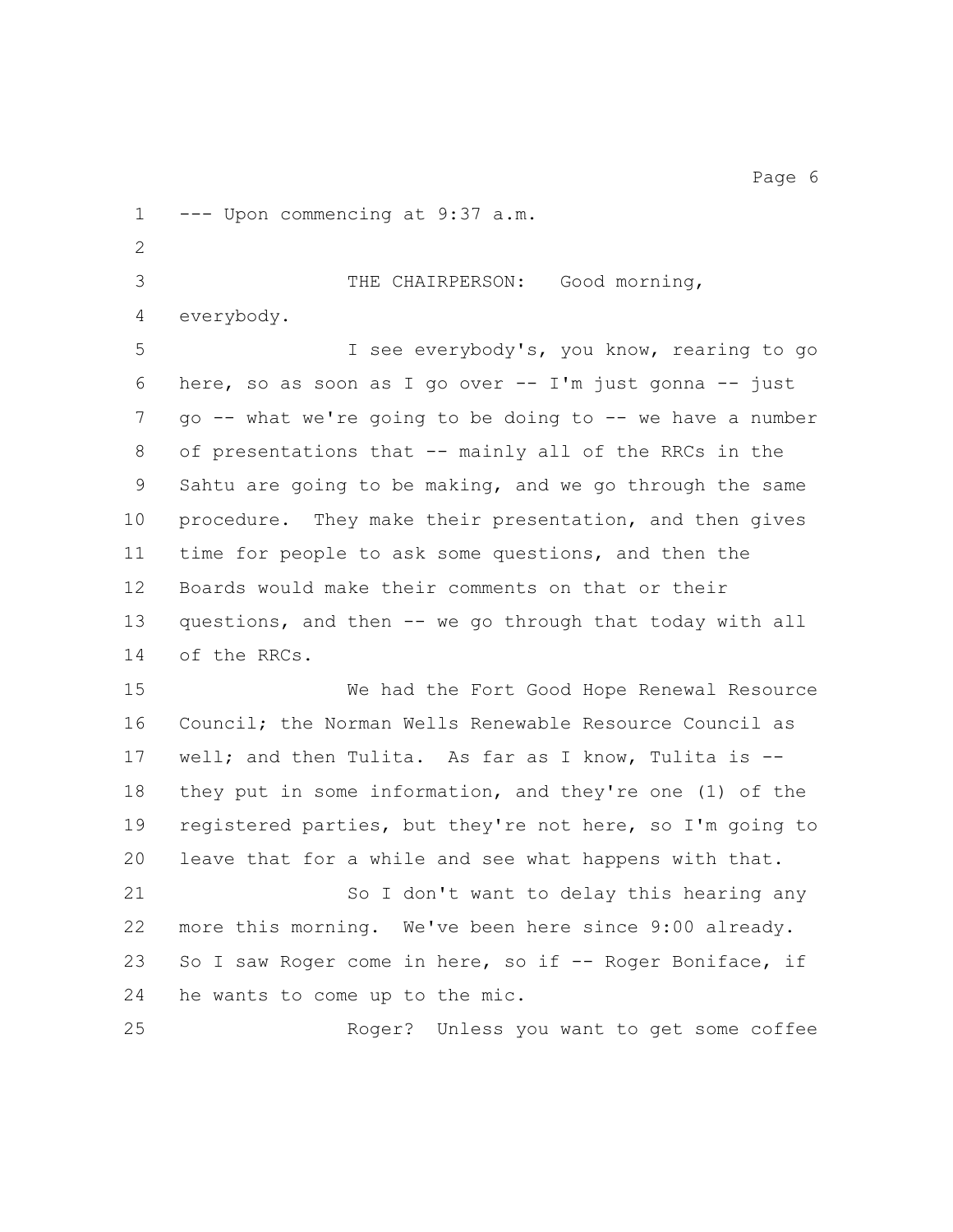before you sit down, or water. Now, maybe while Roger's doing that -- MR. ROGER BONIFACE: Can you give me a couple of minutes. THE CHAIRPERSON: Yeah. MR. ROGER BONIFACE: I think Harry -- THE CHAIRPERSON: Yeah. Just settle in 8 there. Get coffee there, or water, or whatever you need, and -- we have a whole bunch of students here. Certainly we'd like to welcome them. I know somebody mentioned to me yesterday that these students were very interested, and I see their teacher here with them. So glad you guys are here. While we're waiting here, you know, just for the -- the information for the students, this -- the Hearing is a product of your land claims. The Boards up here -- that are sitting up here are nominated, half by 18 the government of the GNWT and the Federal government; the other half is from First Nations. And your Board has a mandate in -- that is written right in the claims. I think that would be good information for you. There's a lot of information on that. We have web sites, if you're interested in that. 

Page 7

(BRIEF PAUSE)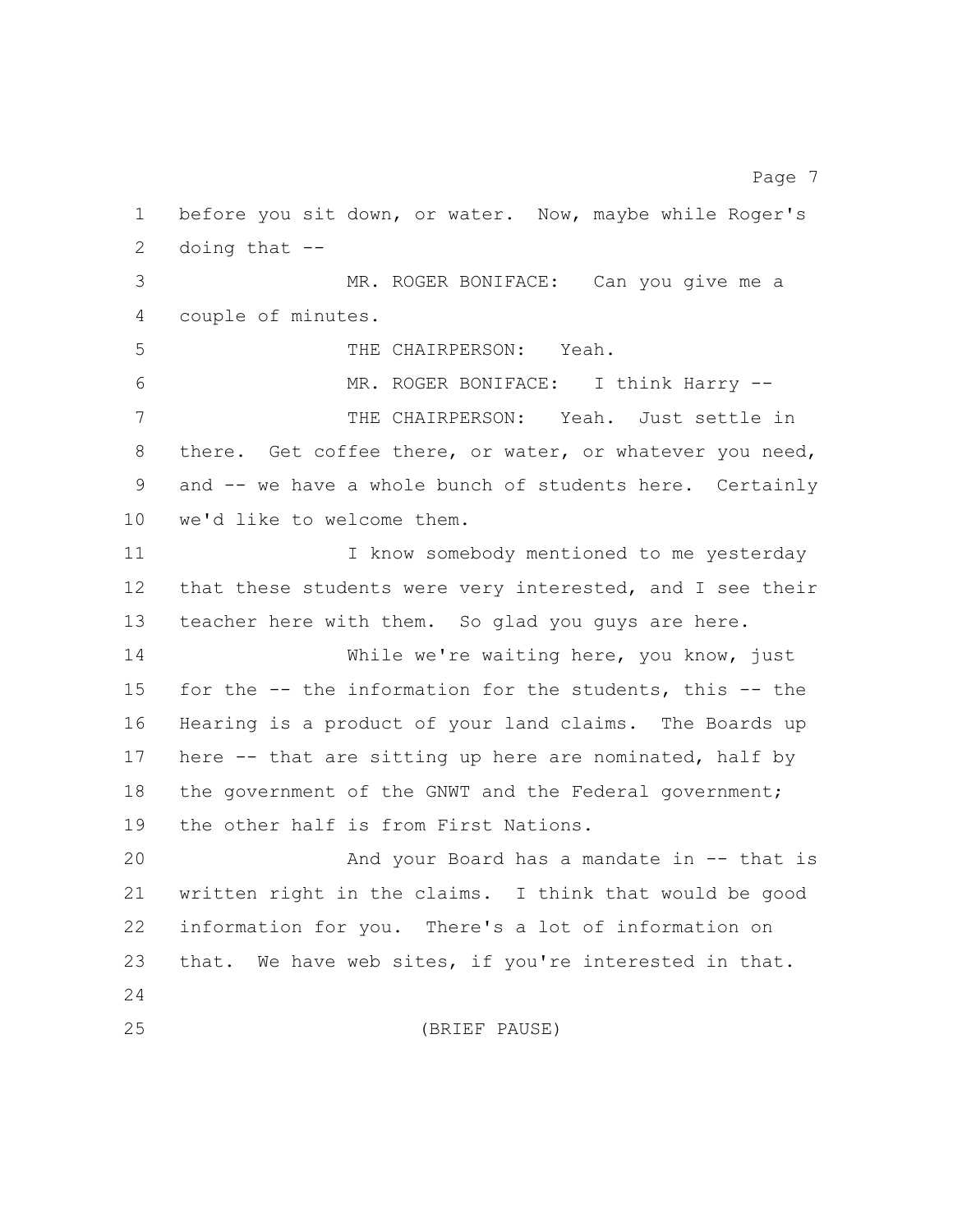1 THE CHAIRPERSON: Okay. We'll just give a few more minutes to Roger here. During the course of the day here, I'm also going to allow some more of the Elders to talk. Some of them couldn't make it yesterday because they -- some of them were ill, or -- but we've gone through most of the Elders yesterday, so I think there's just going to be a few. So, Roger, whenever -- I sent -- I talked 10 to Harry there, and I told him that -- to, you know, maybe find out where you guys were, and maybe he's out doing that right now. MR. ROGER BONIFACE: Maybe I'll just do the presentation myself. Harry and Tammy were supposed to be here with me, but, I don't know where they are. **Anyways, I** -- I don't want to repeat all 17 what the other people said, so -- why are they just --18 THE CHAIRPERSON: Can you just say your 19 name, and say you represent the RRC, that way, for our records, so. MR. ROGER BONIFACE: My name? I'm Roger Boniface. I represent the Fort Good Hope Renewable Resource Council. So I'll be speaking on behalf of them, I guess. I think -- I don't want to repeat all what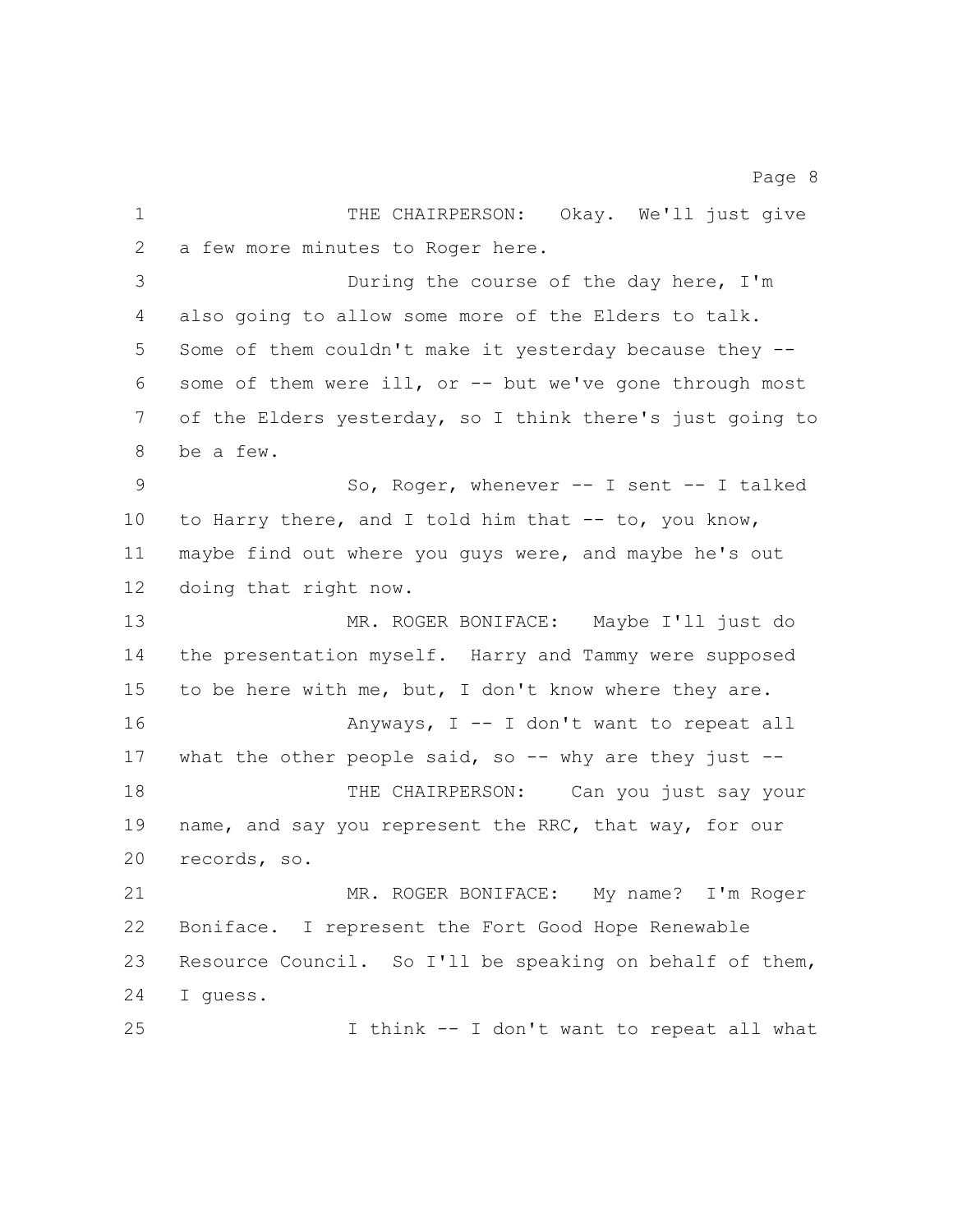1 the rest of the people have talked about. So -- we did come up with a submission to the Board a few weeks back, which included a number of hunters -- more act of hunters than some of the Elder ones. So that's how we came up with the presentation there. I think there was about fifteen (15) of us in that group, which were all hunters. So that's how we came up with those recommendations there. So I don't know if that was translated to the Elders. I guess really from my point of view, I -- listening to other people that have been talking, I don't think a quota would be the answer. But I do think there should be a caribou management -- management put in place. I can see there is a decline in the caribou herd. When we had that meeting, the hunters all agreed there was a decline from a few years back. So they all felt that some sort of caribou management plan should be put in place. I guess one (1) of the things they -- I would suggest to the Board is since Colville is living right in the caribou land, and it's their way of life, I think they should be a big part in what the Board decides to do. That's my recommendation. 25 Like, this year alone, Fort Good Hope --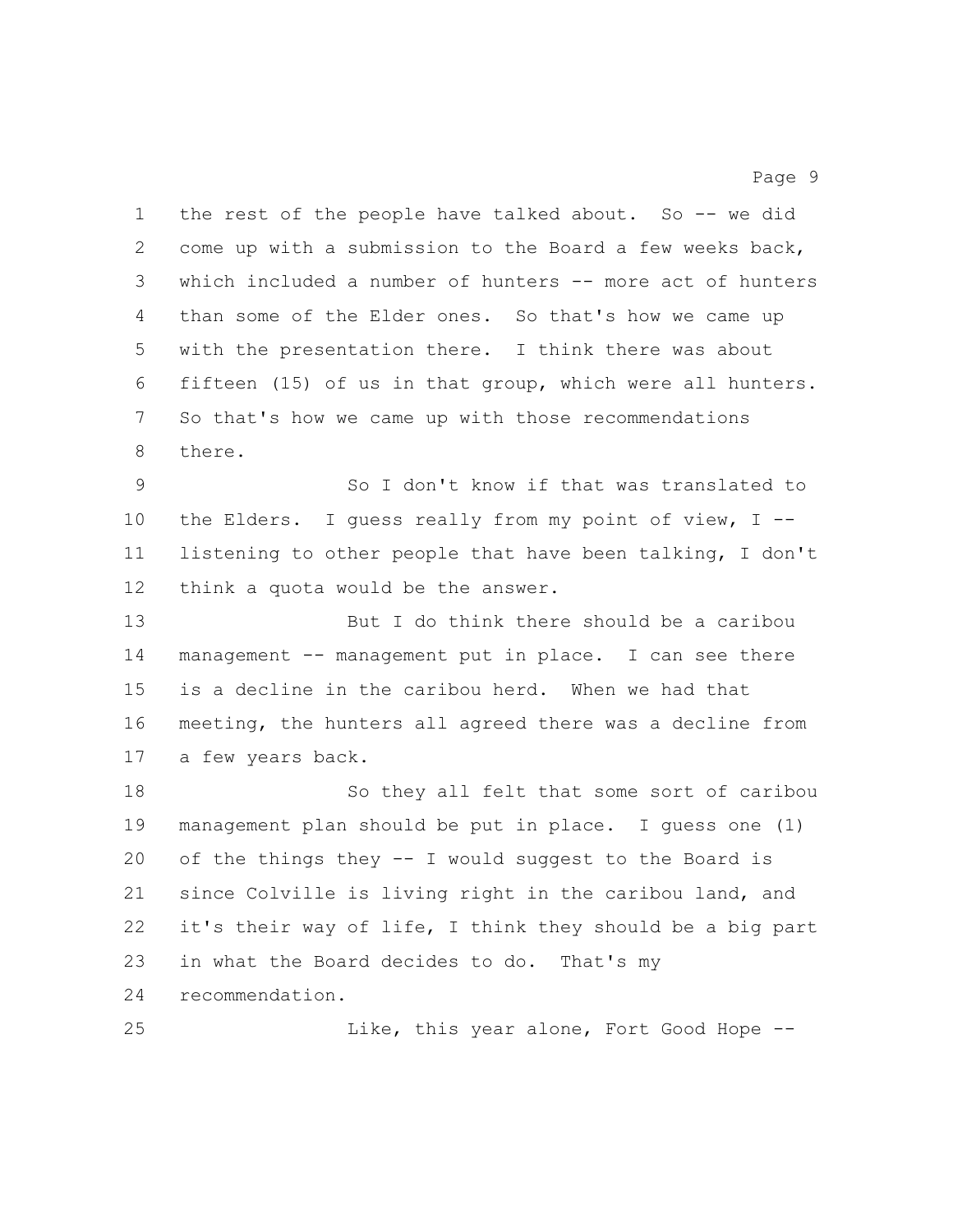| $\mathbf 1$    | they took twelve (12) caribou. I think that was it. A     |
|----------------|-----------------------------------------------------------|
| $\overline{2}$ | number of hunters went out the other week, and -- past    |
| 3              | Colville I think, and they only got twelve $(12)$ , so.   |
| $\overline{4}$ | Every year we rely on Colville for in --                  |
| 5              | information on the whereabouts of the caribou, so I think |
| 6              | they should decide. They should play a big part in the    |
| 7              | decision making, I mean -- I should say.                  |
| 8              | Some of the trappers up north of here have                |
| 9              | always complained about the low helicopter flying.        |
| 10             | They're even staking on the trap lines. I think --        |
| 11             | really I think the -- our leaders should be doing         |
| 12             | something with the mineral companies. There should be     |
| 13             | some quidelines set up.                                   |
| 14             | There should be no flying -- months set up                |
| 15             | -- like maybe September or January, there shouldn't be    |
| 16             | any flying anywhere on the migration route; for an        |
| 17             | example, survey aircraft. They fly at a hundred (100)     |
| 18             | feet above ground level. A couple of years ago were out   |
| 19             | flying trying to spot caribou at five hundred (500) feet. |
| 20             | Then they were way down, a hundred (100) feet. Some of    |
| 21             | the trappers were -- didn't like that, so they pull out   |
| 22             | their traps. So we think the biggest impact on caribou    |
| 23             | is the low flying aircraft.                               |
| 24             | And maybe one (1) of the reasons the slow                 |
| 25             | birth -- like Alasdair says, some of the birth were right |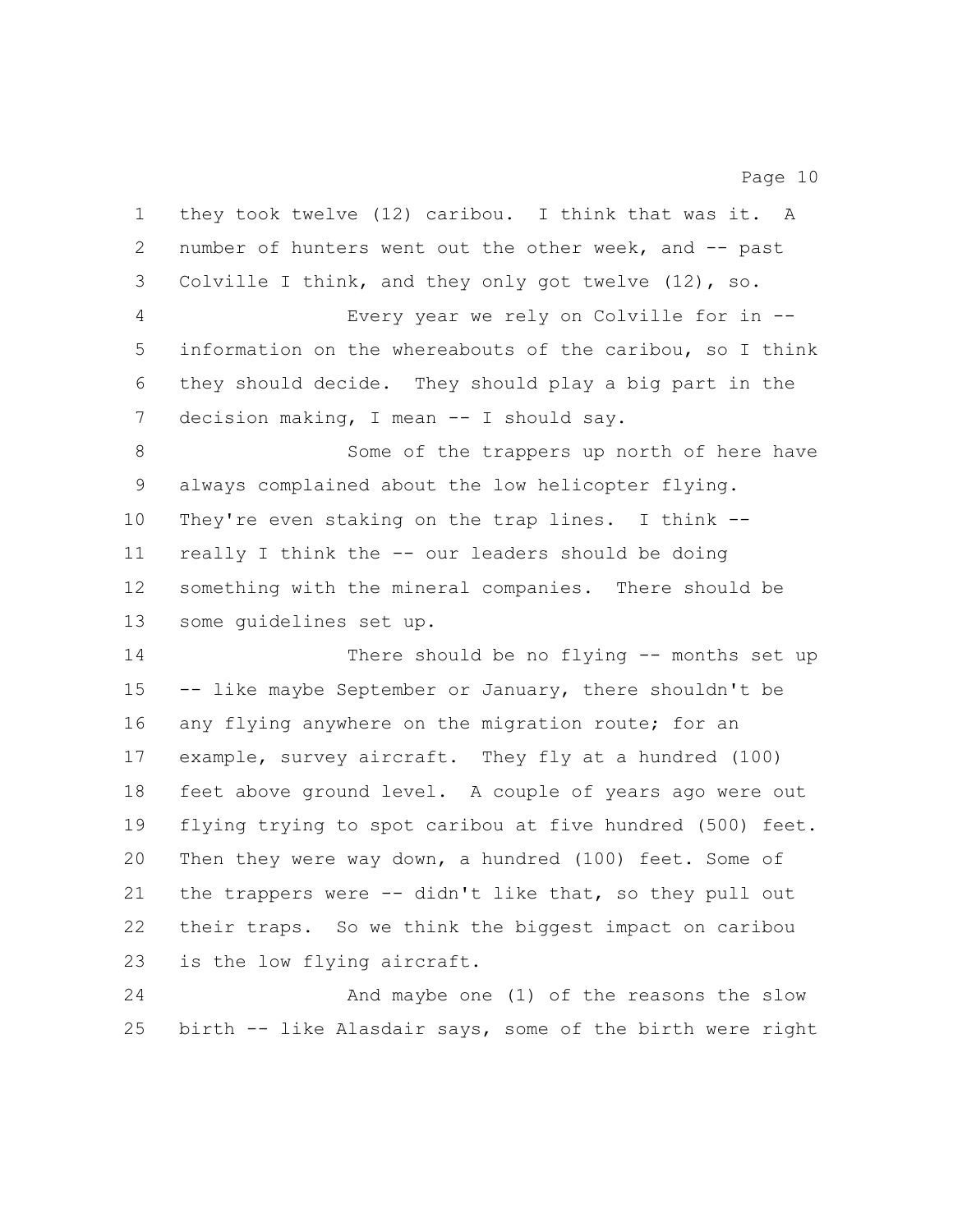into July. And I think there should be some research 2 done into why they're decline -- why the caribou are declining.

 I think that Alasdair said in nineteen (19) -- if I'm correct -- or ten (10) years back, it must have been a hundred thousand (100,000), now, it's twenty thousand (20,000). And I don't think I ever heard any hunters reporting dead caribou anyplace. There gotta be something that's -- either the count is wrong, or the 10 caribou are going some other -- some other place. I don't know.

12 And then again, a couple of old Elders told me that the caribou are like the rabbits. They're 14 gone one (1) year, but they come back in great numbers the next year.

They said they have seen that before.

17 And I quess that's about it. What I had to say. I think everybody else said what I was thinking to say, so.

 Unless Harry's here? I think he wanted to say something on behalf the RRC from Good Hope.

 Tammy, you want? Tammy is one (1) of the younger, active advocates for the hunters and trappers, so maybe she has something to say.

25 THE CHAIRPERSON: Roger, just -- you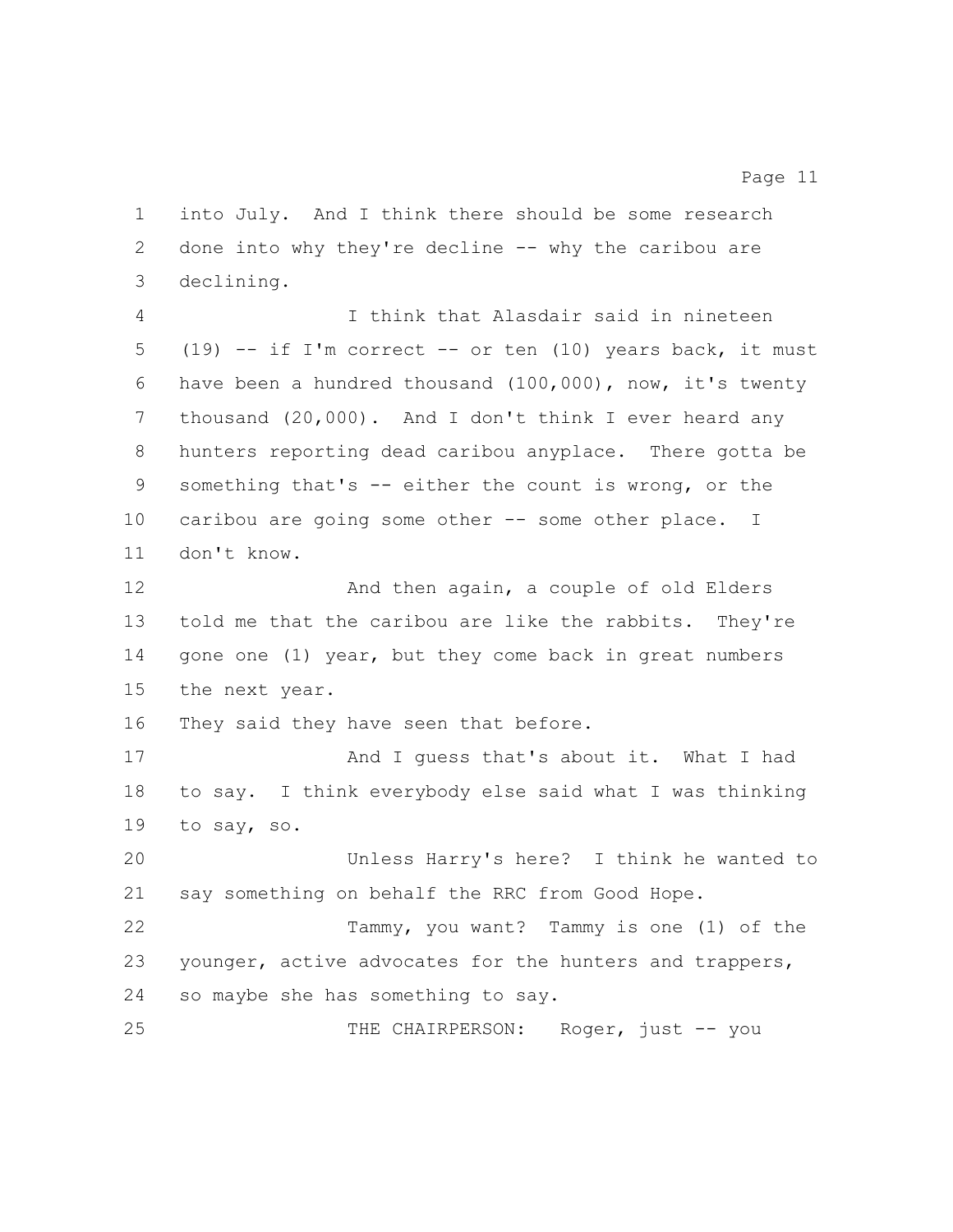know, we have the information that you gave us. What you call a written submission for caribou hearings. I know there was quite a bit of stuff that you highlighted in here, and one (1) of the things -- maybe -- I don't know who's going to speak here, but you mentioned outfitters here on your submission. Maybe just give us a -- just in your own words, what you're recommending there. MR. ROGER BONIFACE: I think -- somebody mentioned this. It was put on there because of the big game hunters in the mountains. It wasn't -- I don't think there's any outfitters right now doing the -- I'm not sure, but maybe there's past Colville. I don't know. 14 THE CHAIRPERSON: Thanks, Roger. Tammy, you wanted to add anything to what Roger was saying? 17 MS. TAMMY PROCTOR: I just wanted to ask one (1) question. 19 For the record, I'm not that young, but -- my -- I know this public hearing came really fast and whatnot. It was just discussions about caribou declining, and then all of a sudden we're having a hearing about quota. Why weren't other measures put in place before having this public hearing?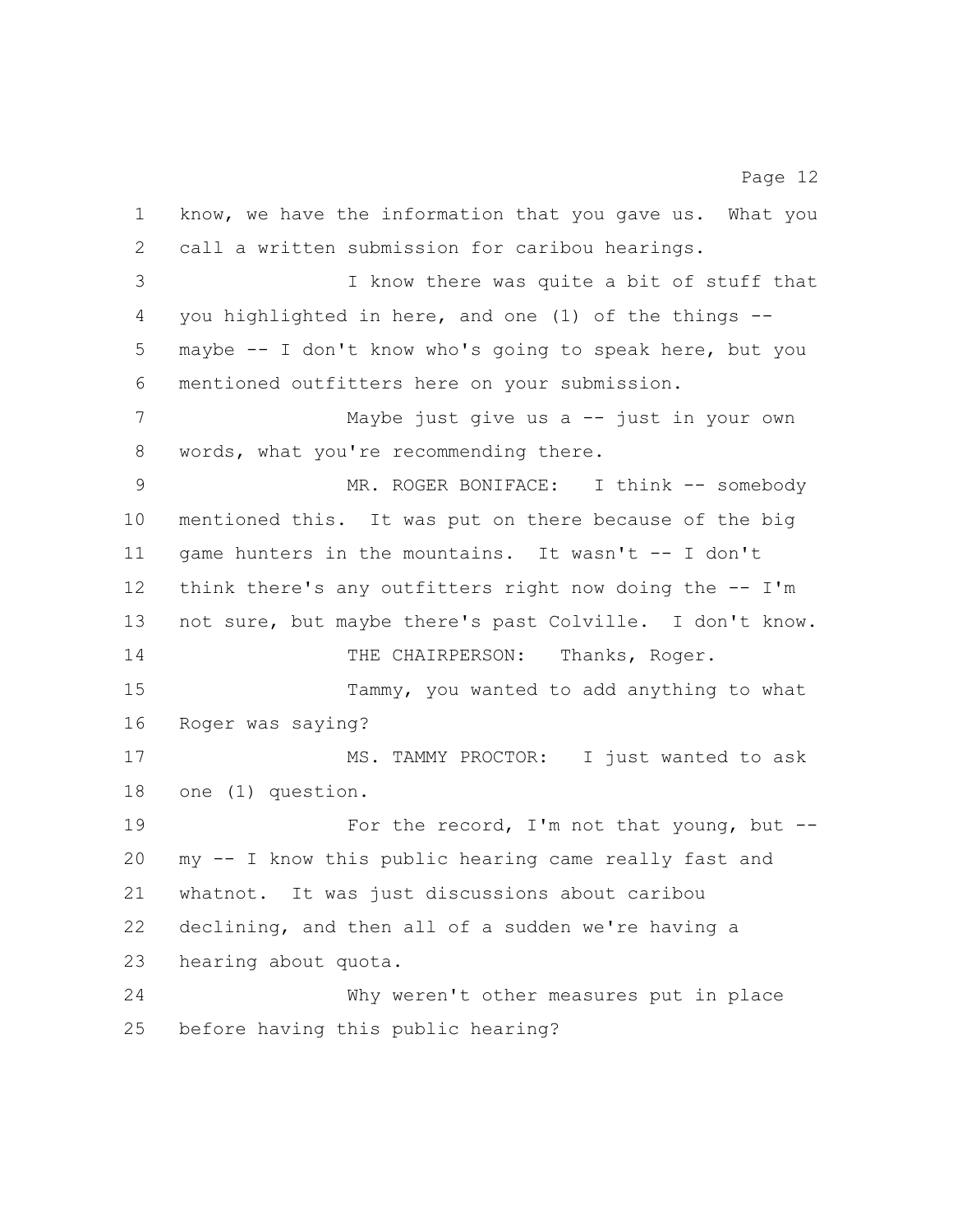1 THE CHAIRPERSON: Well, Tammy, that's an excellent question, and I wish I can go over and elaborate on all that stuff, but the whole -- and I've mentioned that over the course of the Hearing, that the Hearing is for the Board's information. See, the Board is -- has an issue in front of them and it has to decide what it's going to do. It's gotta make some kind of decision. And you know, I mentioned again -- I think it was yesterday. I mentioned that there's certain rules and certain legal obligations of the Board. We have to do those things. 12 And whenever we look at -- and I -- you know, this keeps up -- coming up many times, and I'm really glad you're asking, because maybe it gives some latitude to the Board to just give more information as to why they do certain things. 17 The Board has never, you know, as far as I know, has never said anything about putting any quota on anything. It's the public. It's the RRCs -- certainly the other Boards across the territories. So here's the - - the Board is usually the people that will decide what to do. You know, the information would come back. And again, like I said, going back to the procedures, and certainly the legal obligations of the Board, we do have to -- whenever we look at, you know,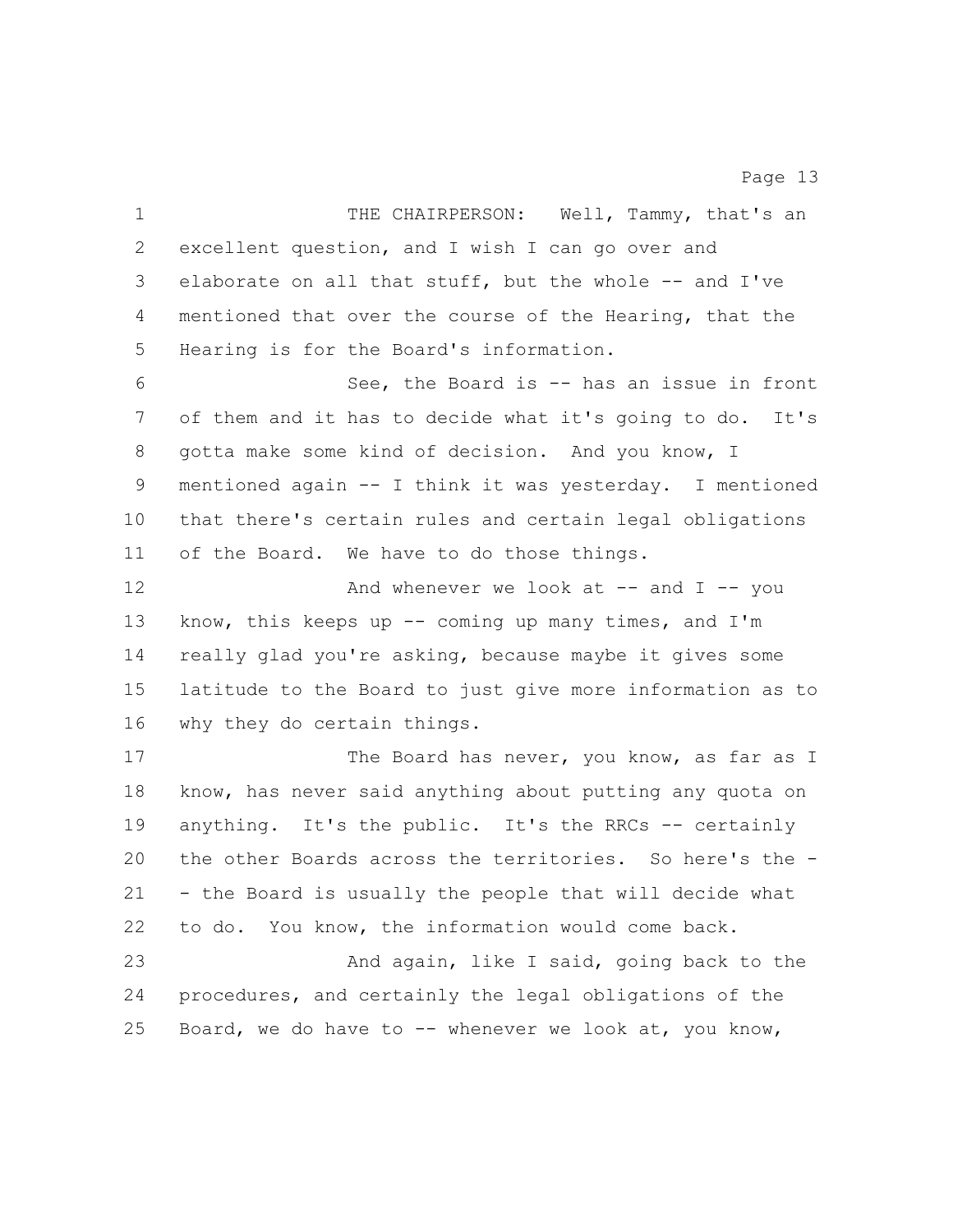the cutting back harvesting, or looking at numbers, or changing certain things that have happened, then we're obligated to have a hearing, and this is -- and I'm really glad you mentioned how quickly things can happen. I know -- I think it's thirty-five (35) days or something from the day that we advertise, or we call for a Hearing, and we hold a Hearing. And yes, we grapple with it a lot, but that's how things progress. I didn't -- you know, you -- over the course -- maybe towards the end of the Hearing, you'll see, maybe, some timelines as how the Board is going to make its decision, and that might help give you a little more time as to think about what sorts of things, you know, that you may want to continue looking at the ways that you guys want to do your -- deal with this -- the issues that are in front of the Board today here. 17 17 I see Harry is here, so maybe -- Harry, I don't know if you heard Roger go over his presentation, but ... MR. HARRY HARRIS: Yes. I'll just briefly summarize what Roger Boniface presented today. It's pretty sad that Imperial Oil is not here, because according to the land claims, they're supposed to compensate us for a loss of animals. It will be to their interest that they're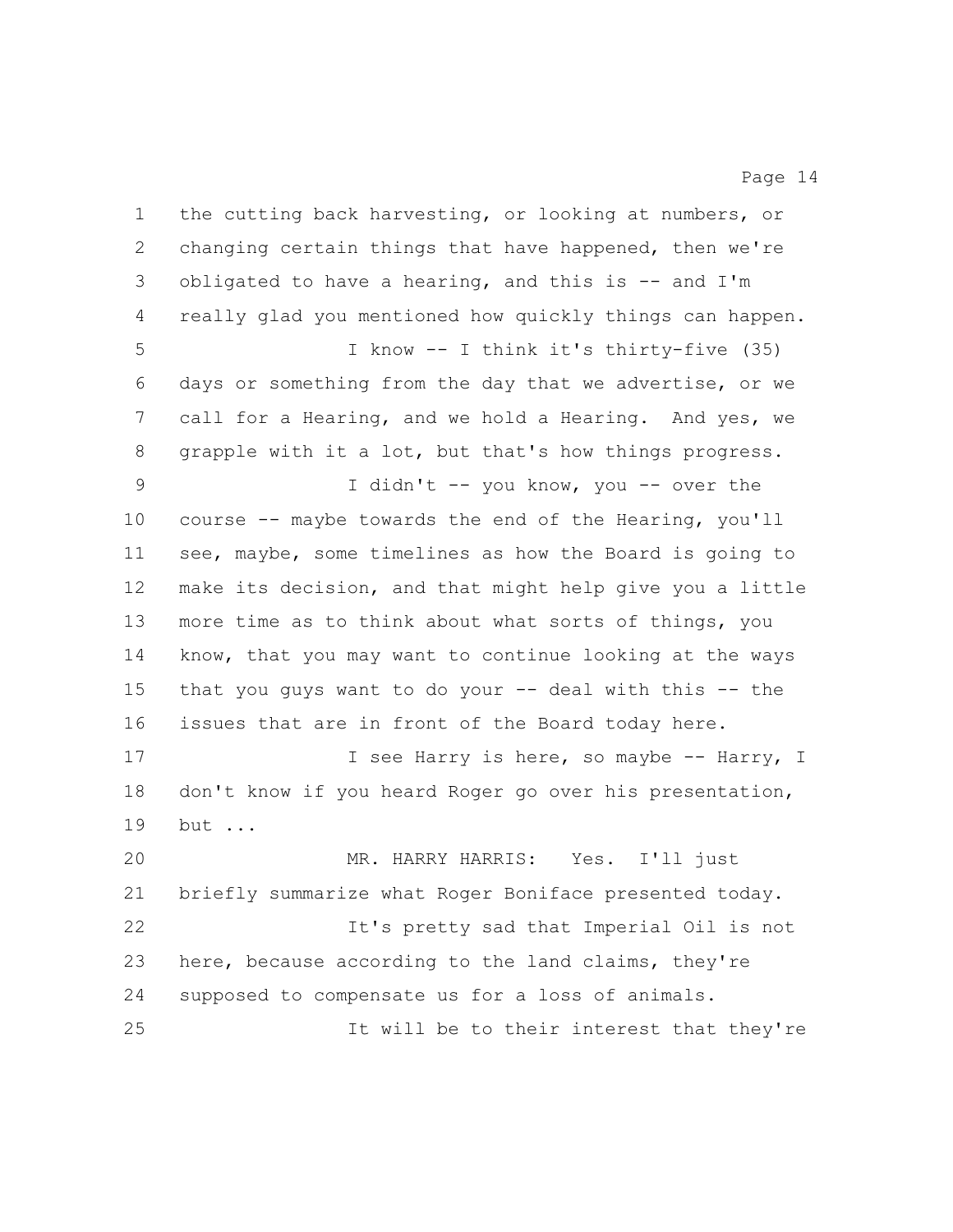here, you know. Like right -- right now, the last three (3) years, we, you know, we had no caribou. I don't know how they're going to compensate us for that. That -- that brings me to my -- what I was going to talk about. Like nobody talks about the -- the development that's happening on land. 7 The -- up to 2004 -- I think last year, 8 they work up towards Colville Lake; the Paramount -- the oil comp -- subcontractors of the Imperial Oil.

 And according -- I was wishing that you guys bring up your -- your slide presentation on the trends of the Bluenose -- West Bluenose -- caribou herd on your PowerPoint machine there.

14 That's on the -- on the -- on the trends - - like from 2000 -- or 2000 to 2005, there's a -- there's a drop of about forty thousand (40,000) caribou, and -- 17 that we used to -- we hunt -- we hunted in those years, and like -- the last year is 2004 when they worked out in Colville Lake.

 In 2005, there was no caribou. I guess that we have to make some rules for them to follow. Like in the -- like the Colville Lake Road, there's an old Indian trail that leads right from -- from here right down to Ander -- Anderson. I guess it really shows that the people really coevict -- existed with the caribou,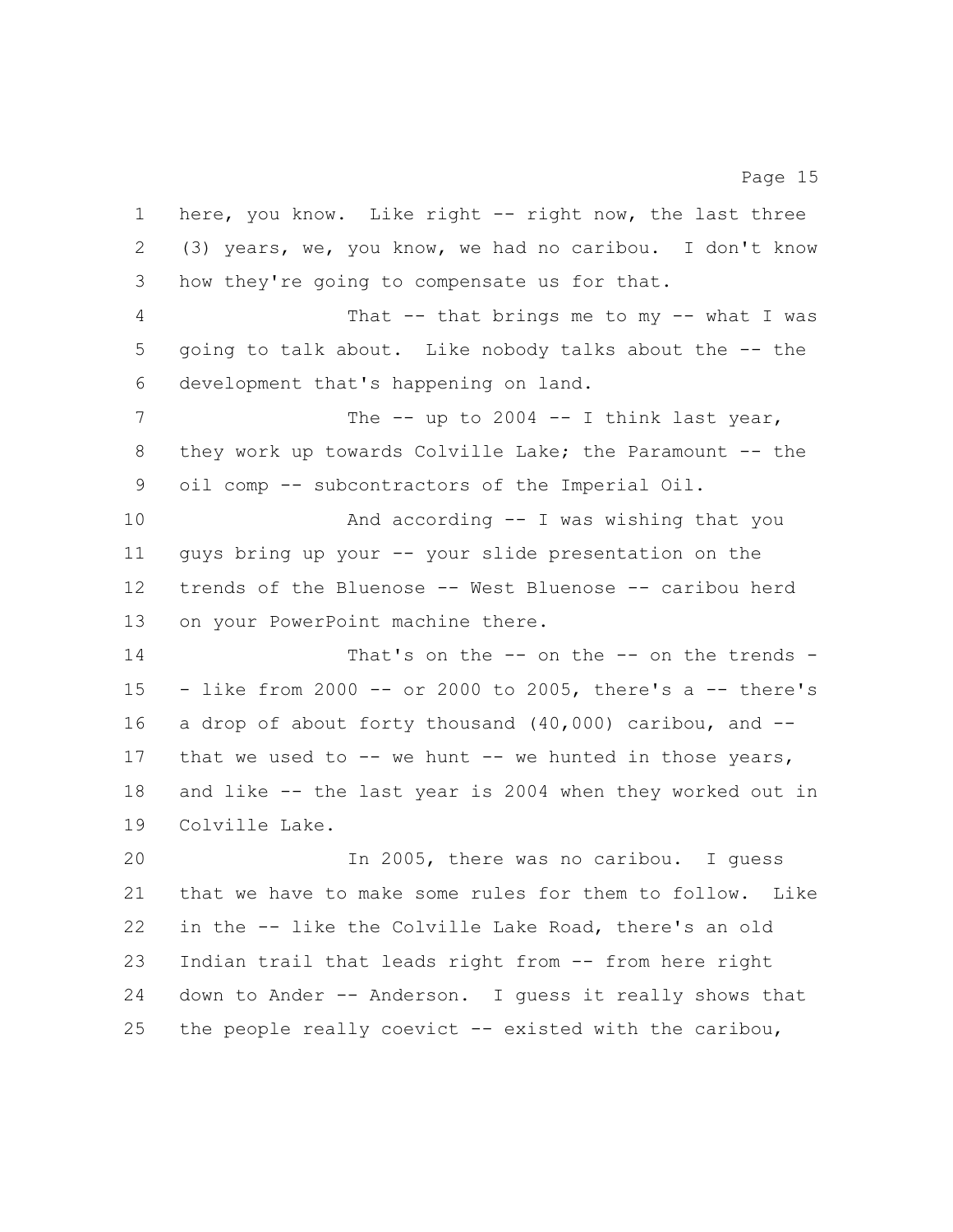and followed the caribou right to their camping ground. During -- the last year, they worked up towards Colville Lake, they went right in the -- the heart of the migration route. We -- I guess we have to find different routes. I'd even go as far as to note the -- that these camps and rigs -- the drill rigs, I'd even go as far -- as far as creating a buffer zone. Like even as far as a fence. Like a -- just to keep the -- you know, the big game animals out of there. They won't -- they won't be exposed to that noise. 13 All -- also I'd like -- on the -- the calving grounds; I was going to ask the question; like any -- do you have any estimate on how much calves are 16 born, and how much the mortality rate is by the time they got off -- into the calving grounds? 18 Because I was wondering where, like -- like brings -- bring us -- brings us to ESSO -- Imperial Oil. They're supposed to compensate us, and I was thinking, they should have some ground base and monitor, I mean, like quads, skidoos, to watch the caribou while they are tapping. Make sure that, you know, most of the 24 young are  $-$  have a chance at, you know, going on their migration route.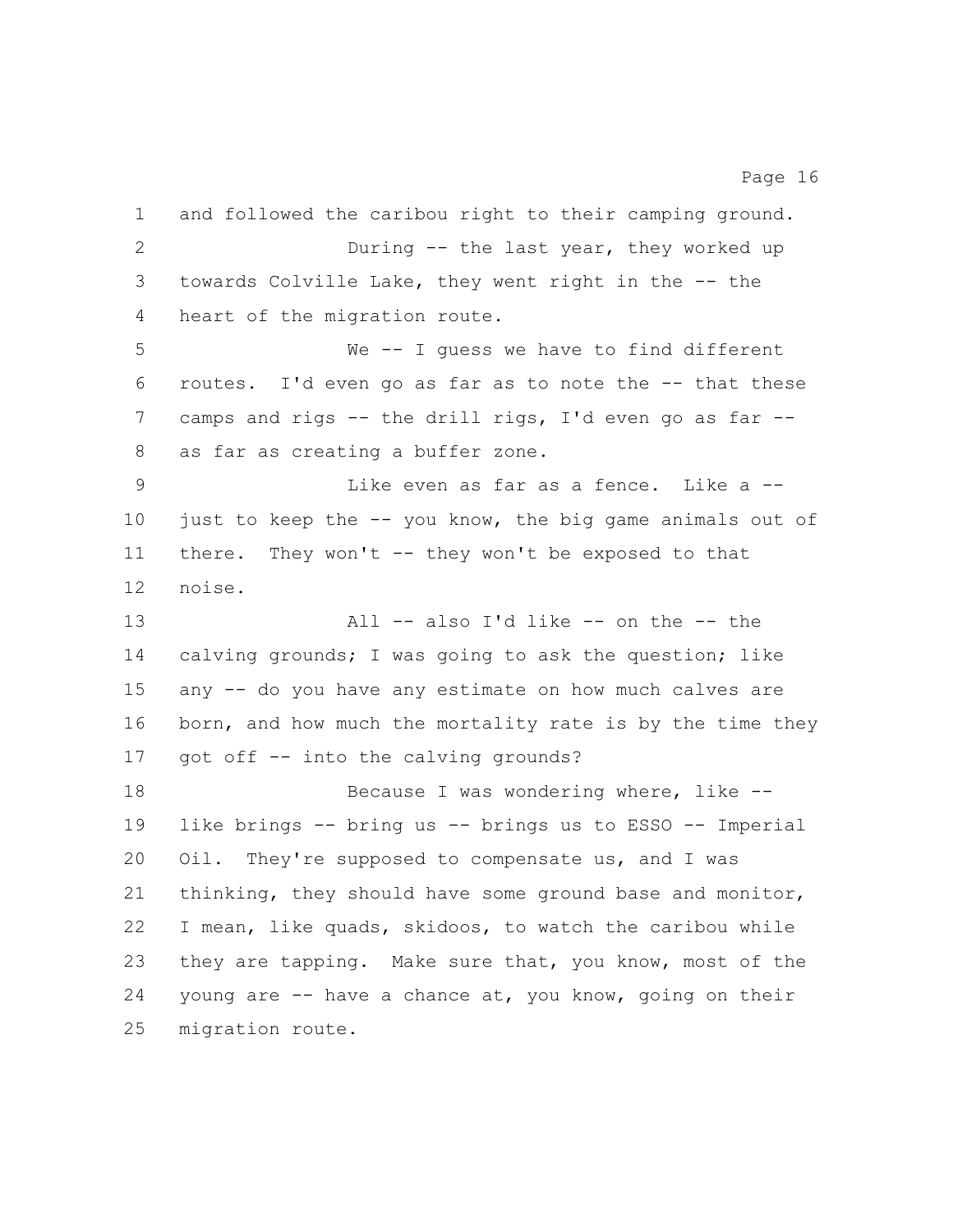It's pretty sad that Imperial Oil is not here as to their interest. Thank you. That's all I have to say. THE CHAIRPERSON: Thanks, Harry. That was good. That was excellent. The -- I guess if that's the end of your 7 presentation, then we can -- you know, we've noted all 8 those questions there, myself as well, Harry, so -- and I think you've directed some questions to, I guess, ENR, but I'm -- you know, I don't want to delay these things. I'm sure the public would want to hear some of these -- some of the responses. So I'm going to go through -- like I said 14 this morning, go through the -- you know, your presentation is -- you've done with your presentation, so we'll go and get -- you know, starting with ENR for questions. So while Susan is here, we can ask her. QUESTION PERIOD: MS. SUSAN FLECK: Susan Fleck. No questions. 23 THE CHAIRPERSON: Yeah, go ahead. No questions? Okay. Going through the list again -- I know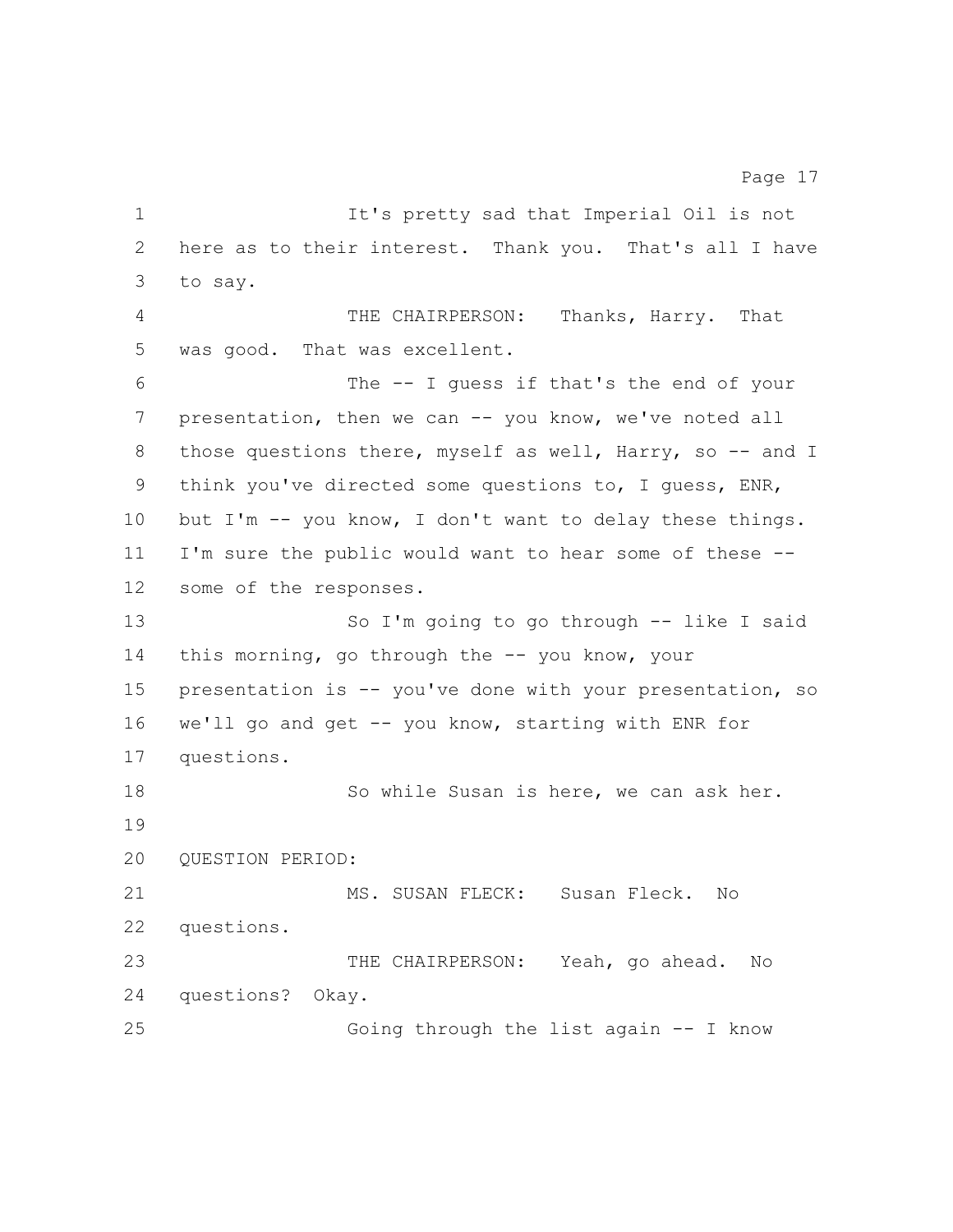sometimes this is sort of boring, but we have to do this for the record. Chief Richard Kochon, Sahtu First Nations? No questions for Harry and for Good Hope RRC? Okay. Thank you. Wilbert -- no? Yeah, Wilbert's got a question. 8 MR. WILBERT KOCHON: Can you put up -- can you put up their slide, their submission? That -- that letter they wrote to the RR -- RRP? Do you have a slide of that? There was some things in there I wanted 12 to ask questions on that, so ... THE CHAIRPERSON: Okay. That's the submission to the -- to our Board he's talking about. MR. WILBERT KOCHON: Well, maybe I'll 16 just ask a question before that, because I don't know if both of them were here for all the presentation, but there's some things that were said before they were here, so if -- if they heard the Elders about the -- our presentation and that. So I don't know if they seen that. 22 If they just have a look at our... (BRIEF PAUSE)

Page 18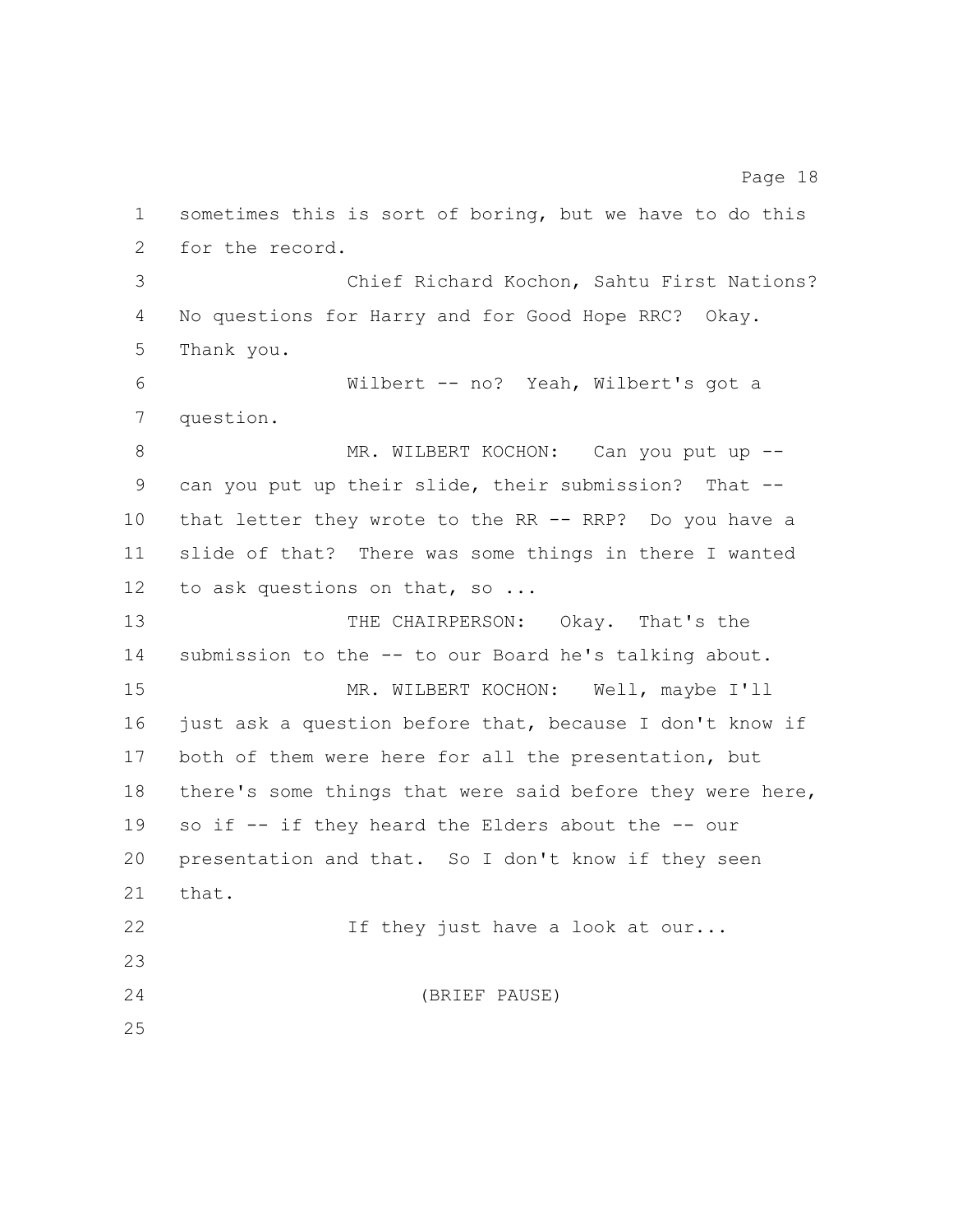1 MR. WILBERT KOCHON: And the Horton Lake? And the migration route, yeah. I need glasses. I can't see. (BRIEF PAUSE) 7 MR. WILBERT KOCHON: Well maybe I'll -- I'm not going to put them on the spot. Maybe I'll just say that -- that I don't know if the Renewable Resource Council should sit down with Colville and talk -- really talk about this. We don't have to go through public formalities to talk about these things, so I think -- instead of asking that question, I think I'll just say that the RRC should sit down with Colville and really talk about this instead of going through public forum. There's some things in there that we don't really agree with so; on the numbers and the migration route, and we have said that before. We never really agreed with ENR's numbers, but we're willing to work together, and tell you why we 22 think that way. We can't tell all our secrets, so... THE CHAIRPERSON: Yeah, thanks, Wilbert, 24 and I think  $--$  you know, Roger and Harry, I think you

have sort of an idea what -- what Wilbert is talking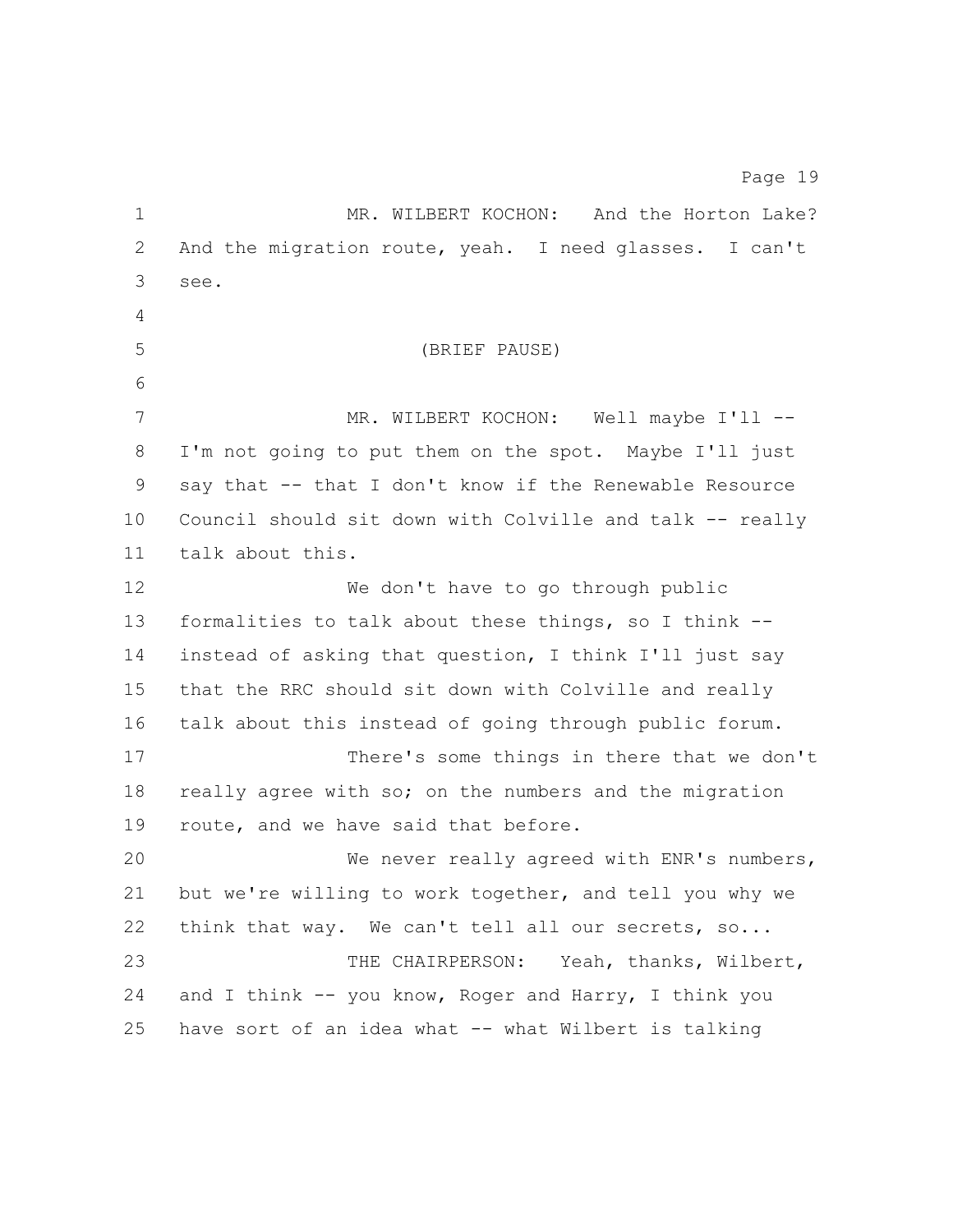about.

 They've mentioned that a few times yesterday, so they said they -- they'd rather deal with 4 some of this stuff, you know, on one-on-one, and -- but we still have it here. I think it's good information. We'll certainly take it, you know -- that will be part of our decision-making information. 9 We -- yeah, go ahead. MR. ROGER BONIFACE: I guess one (1) of the reasons the Horton Lake hunt was put on there was a lot of the hunters in the community have said that if you 13 shoot the first bunch, then they'll scatter all the rest. So even the Elders have stated that. I guess that's one (1) of the reasons it was put on there. 16 16 It was not -- it wasn't coming from the RRC. It came from some of the more active hunters in the community or what I should say, all the recommendations on here came from more the -- the hunters themselves. (BRIEF PAUSE) THE CHAIRPERSON: Yeah. Thanks, Roger. I'm -- yeah, go ahead, Wilbert. MR. WILBERT KOCHON: I just remembered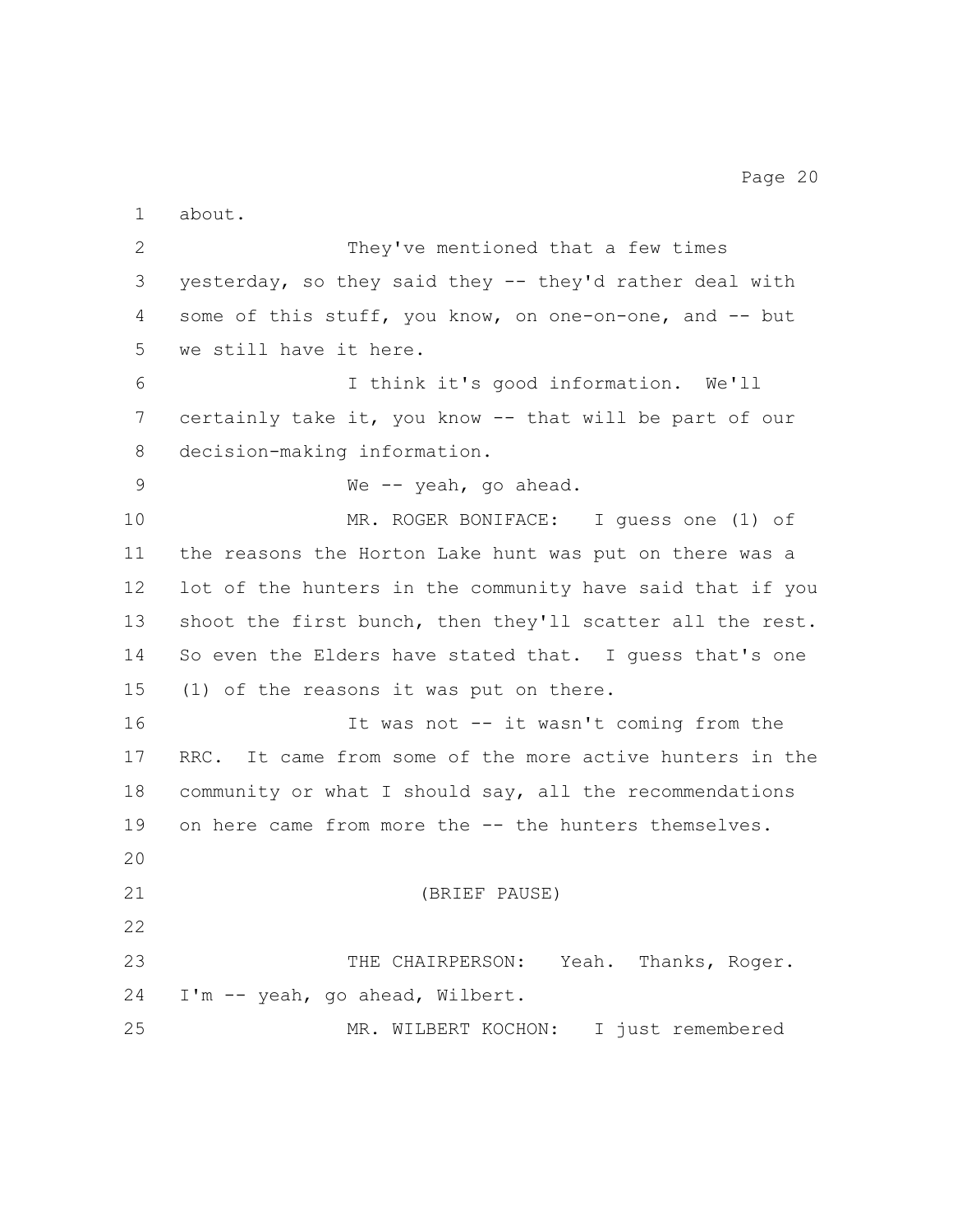that -- on that predators -- I don't think there should be a bounty on the predators like the RRC is saying. That there's a lot of predate -- predation from wolves, but I think that's natural, and the wolf is part of caribou. It keeps it healthy. So the question I have is why would you put a bounty on wolves? When I'm out there every day, 8 24/7, and I never see no wolves, or four (4) to fifty (50) wolves. But where did this come from? Maybe some -- some rumours came around saying the wolves are killing all the caribou, but it's part of the cycle. So I don't think they should bother wolves. 14 THE CHAIRPERSON: Yeah, Harry? 15 MR. HARRY HARRIS: Hi, my name's Harry. 16 16 I guess what -- like Roger said, we -- we had -- I've got to give some background. We had a meeting with the committee members about this meeting; like they could bring their suggestions. Those are just suggestions, not really -- you know, not recommendations but suggestion. 23 THE CHAIRPERSON: Yeah, thanks. MR. HARRY HARRIS: Like, I also informed

them that we were going to get into a whole bunch of shit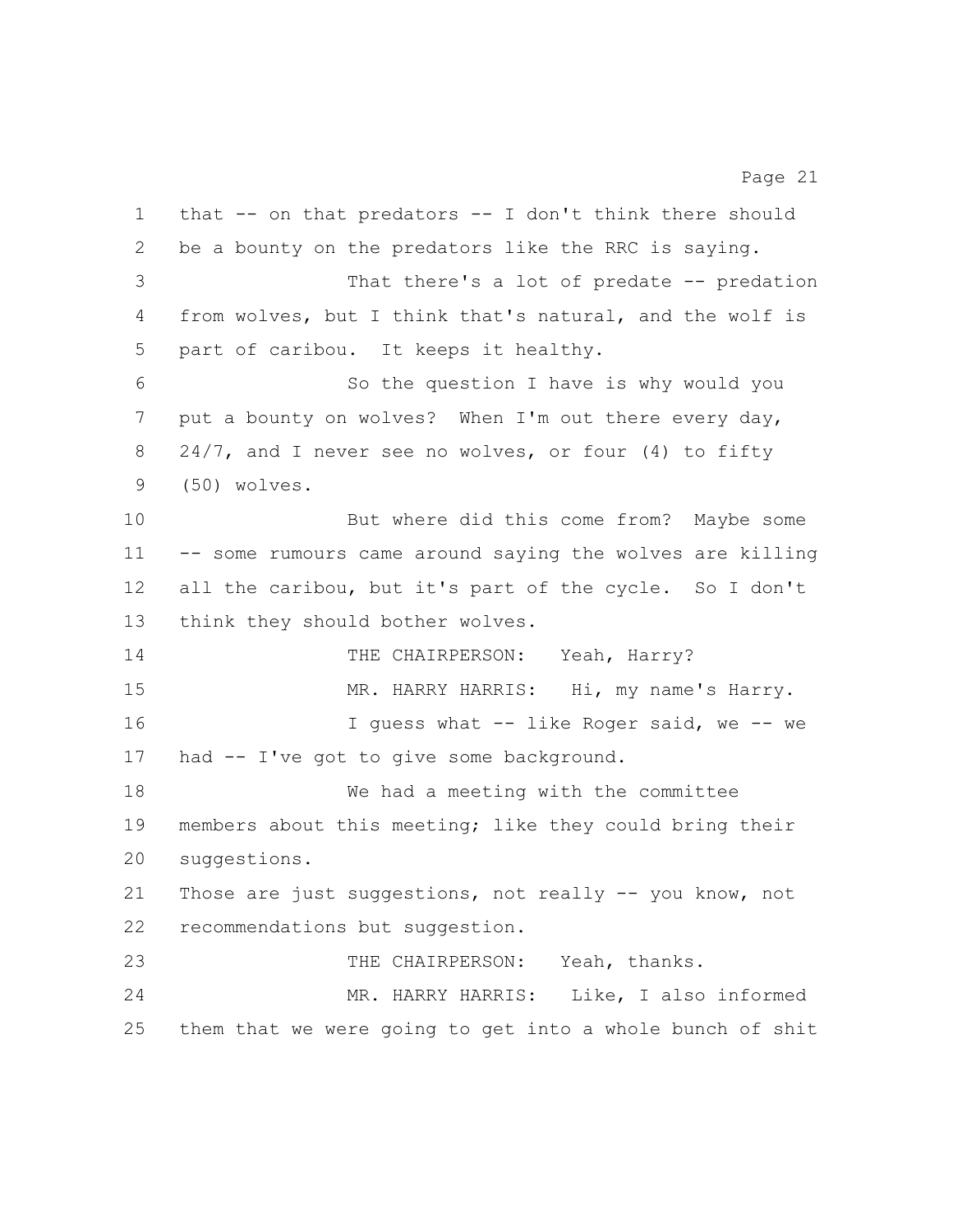if, you know, we start doing that, and so -- but I'll just finish it there, and just something that the review panel should think about that. THE CHAIRPERSON: Well, I think, you know, like putting it all on there is -- you know, I realize how the public is, and so that's good. That's there. 8 I mean, that's part of information, and it makes only good for the Board to look at all the options and all the information. Thanks. 11 So we have any more questions for  $-$  I guess we'll keep going down the list here. We also -- you know, we have Behdzi Ahda' 14 Renewable Resources Council here. If -- do we have any - - I know Richard is also -- no comments or questions for them? 17 So there probably isn't -- there is -- oh, Richard, go ahead. This is for Behdzi Ahda' Renewal Resources Council. CHIEF RICHARD KOCHON: I just want to say I no like -- we hear this -- like Tulita, Horton Lake for about one (1) year. We talk about that kind of things among ourselves to our own in Colville Lake, and -- and we were thinking about it. Because when the other people think like that, from other community, we'll respect them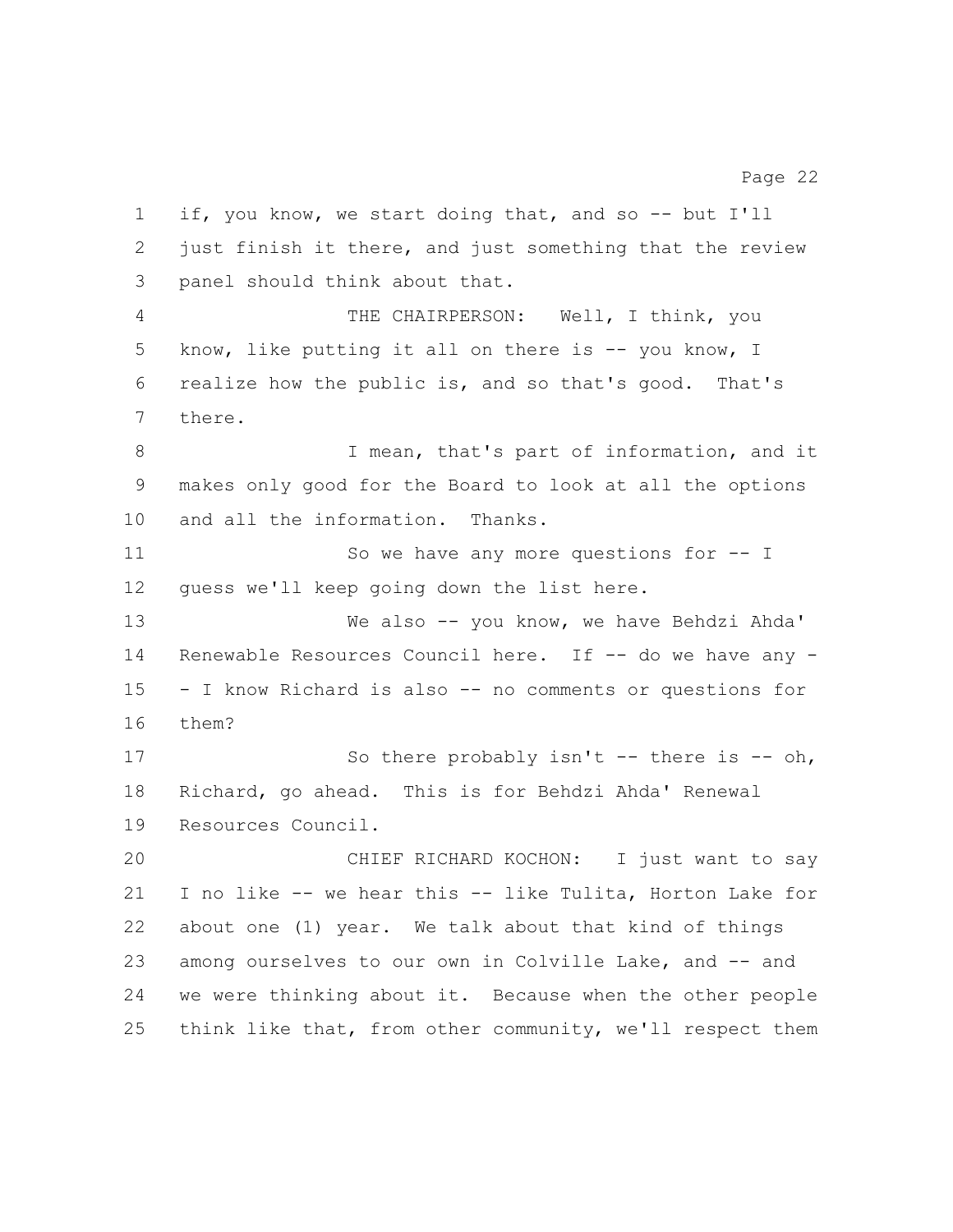and -- and some of them will -- will do in our -- and on our -- our land, no like some of the words I hear. It -- it doesn't have to go over to another -- another jurisdiction like that. Not like I hear around Inuvik one (1) person I -- is saying that if you over hunt like that, I see them as poachers, they said. 8 You know that's -- that -- that a way of life, and I no like -- like that kind of thing, like where -- wherever they -- they talk like in the Delta. Just the words stay in Delta. 12 And then us, we talk on our -- protect our -- our caribou like in the Sahtu. And then they just 14 stays there; that -- that good like that. And like caribou -- whichever way it's going to go, we -- we're not the boss of it. That's what our Elders say too. They move wherever they -- wherever it -- wherever it has good food like that. It can't go 19 one  $(1)$  -- one  $(1)$  place all the time. And a couple of years ago, when asked, we went to that -- Northern Quebec. We see some Crees there, and I was talking with some of those Crees there. 23 And they said a couple of years ago, they said there were -- they -- they don't really see caribou. And they said since just -- not too long ago -- a couple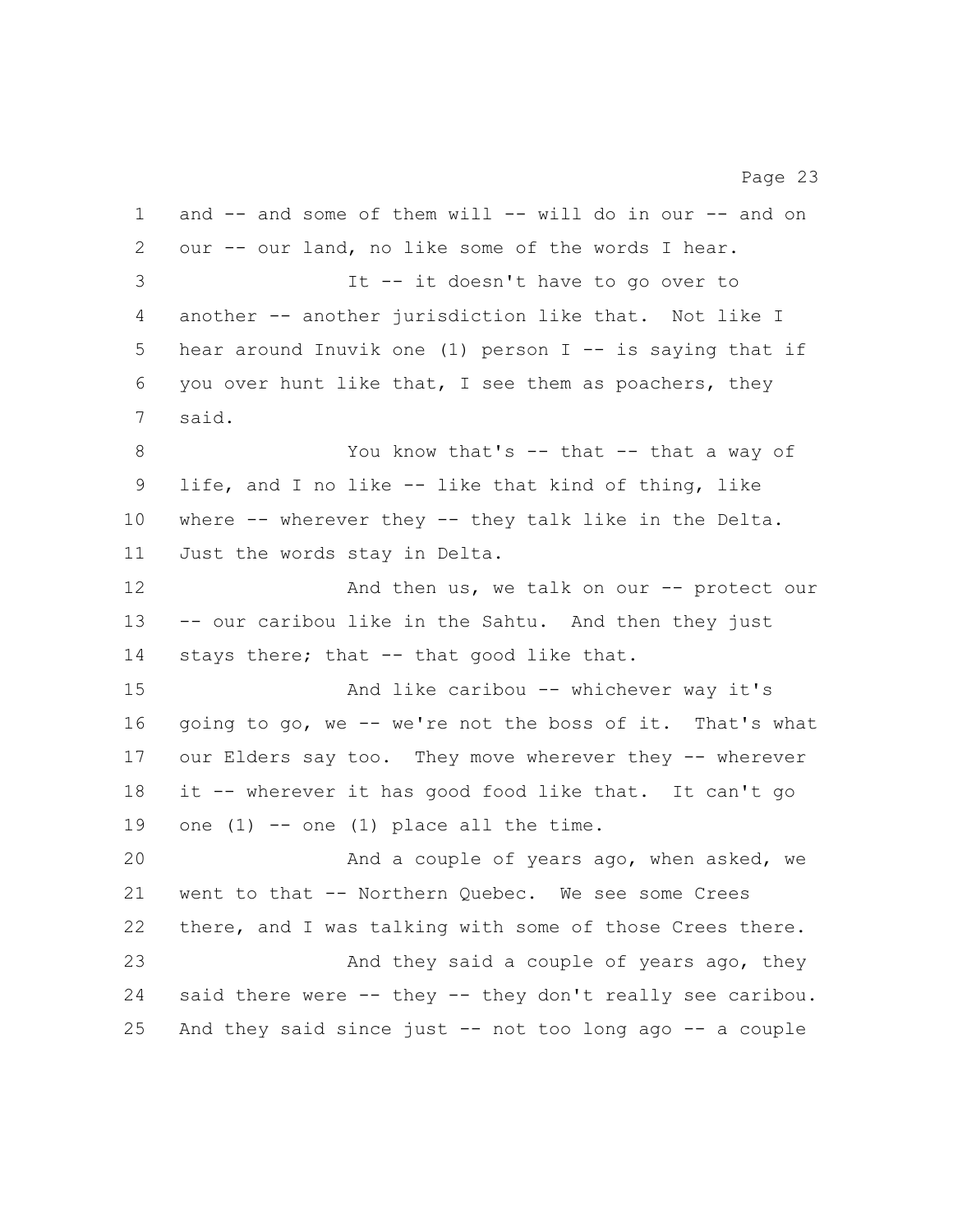of years ago, around 2000, around there, they said the 2 caribou are going closer to their -- their community. They said they never seen that before. So I think some of -- some of the -- the caribou, probably they go out the other way, that way. No like -- like I said -- I heard Roger 7 state that Elders say that some years they -- they -- they come lots of caribou. I really believe that. That's -- that that's the way our Elders say too. I really believe that. And yesterday they were talking about that -- that one (1) place you said there was a hundred thousand (100,000), then suddenly just went down to 14 twenty thousand (20,000). Well, we never seen no -- no dead caribou 16 out there. They're probably exploring all over, wherever. We don't know -- we don't know -- we don't know where it goes. When our Elders said the -- the caribou makes its own living, and they grow itself up, and we don't know it too. That -- that -- that's how it is. That's we just do a little bit of study on it. There's just a - - maybe just a couple day. Whatever, we stay out on the

land, and then we -- there you could really see -- see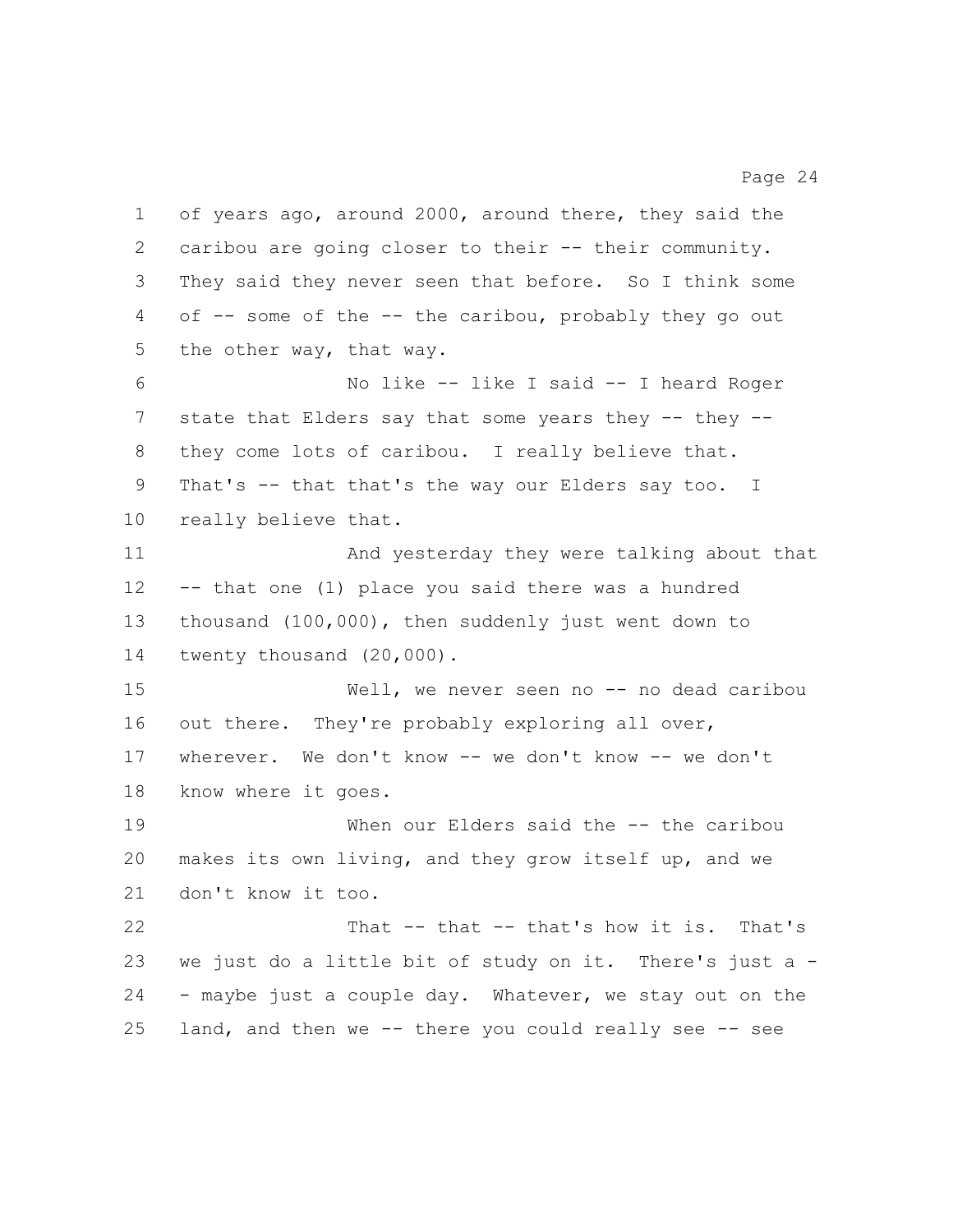how it -- how it is.

 So I just wanted to say that. And whatever other communities they say then, I really respect what they say. And then -- like in the other community, like, when one -- our way of life is, like, to go on the land, like, out there, that's how God made it. The caribou that's there for -- to -- when we're hungry. 8 And that's our way of life.

 And I don't think -- I don't think the caribou can live by our care. We're just only -- like, if I say myself -- if I say just, you're allowed to shoot only one (1) caribou a person, probably there's about fifty thousand (50,000) caribou. They're all going to be 14 hunted by one (1) person care. I don't -- I don't think that's -- they are dying like that.

 So -- so thank you. I just wanted to say that. I mean, I'm on the RRC, and I really respect from the other RRC, from the communities, we have a lot of channel -- challenges to face. So I hope that Sahtu Renewable Resources Board, I hope they hear us really good.

 When we say something, just listen to us and try to -- try to work the way we want -- we want to - - the caribou how to work, how to -- how to involve us in the decision when you are going to make a decision.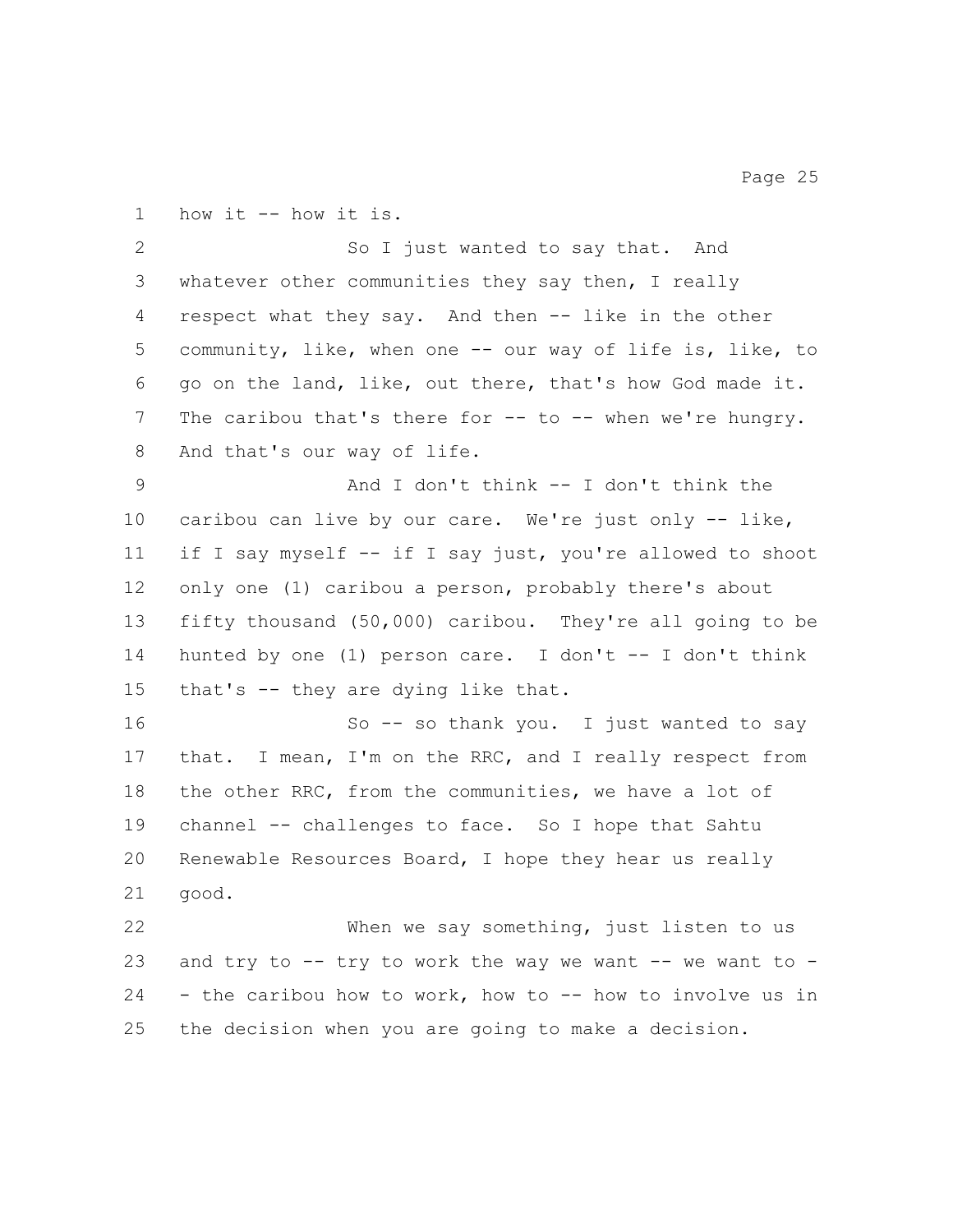| $\mathbf 1$    | Governments, too, they should be all like                 |
|----------------|-----------------------------------------------------------|
| $\overline{2}$ | that. They've got to listen to us. You know, some of      |
| 3              | them $-$ some of them $-$ government, they're just hired, |
| 4              | and they $-$ sometimes just one (1) of them make a        |
| 5              | decision for the whole territory. That too, they have to  |
| 6              | ask the people which -- how -- how is this, we should go  |
| 7              | like -- like this, they should ask the people like that.  |
| 8              | And then that $--$ that would $--$ things work            |
| 9              | good. So I just wanted to say that. Thank you for         |
| 10             | listening.                                                |
| 11             | THE CHAIRPERSON: Mahsi, Richard. That                     |
| 12             | was -- okay, I have, I am just going down the list of     |
| 13             | questions. Unless, I do not know if I picked up any       |
| 14             | questions for -- for the Good Hope RRC but there's always |
| 15             | -- you pick one and you want to respond to some of things |
| 16             | that Richard made comments on.                            |
| 17             | If not, then I will just go down the list.                |
| 18             | Roger, you do not $-$ - I think all the submissions are   |
| 19             | there, and I think we are very clear as to what Richard   |
| 20             | is talking about. Okay. Colville Lake community. I        |
| 21             | think that -- no, I went over the other RRCs already.     |
| 22             | I quess if the other RRCs, Roger, no                      |
| 23             | comments? Okay. I know Wilfred is not here unless Frank   |
| 24             | wants to make a comment there for the RRC there, but I do |
| 25             | not -- we usually just go through all the other RRCs, but |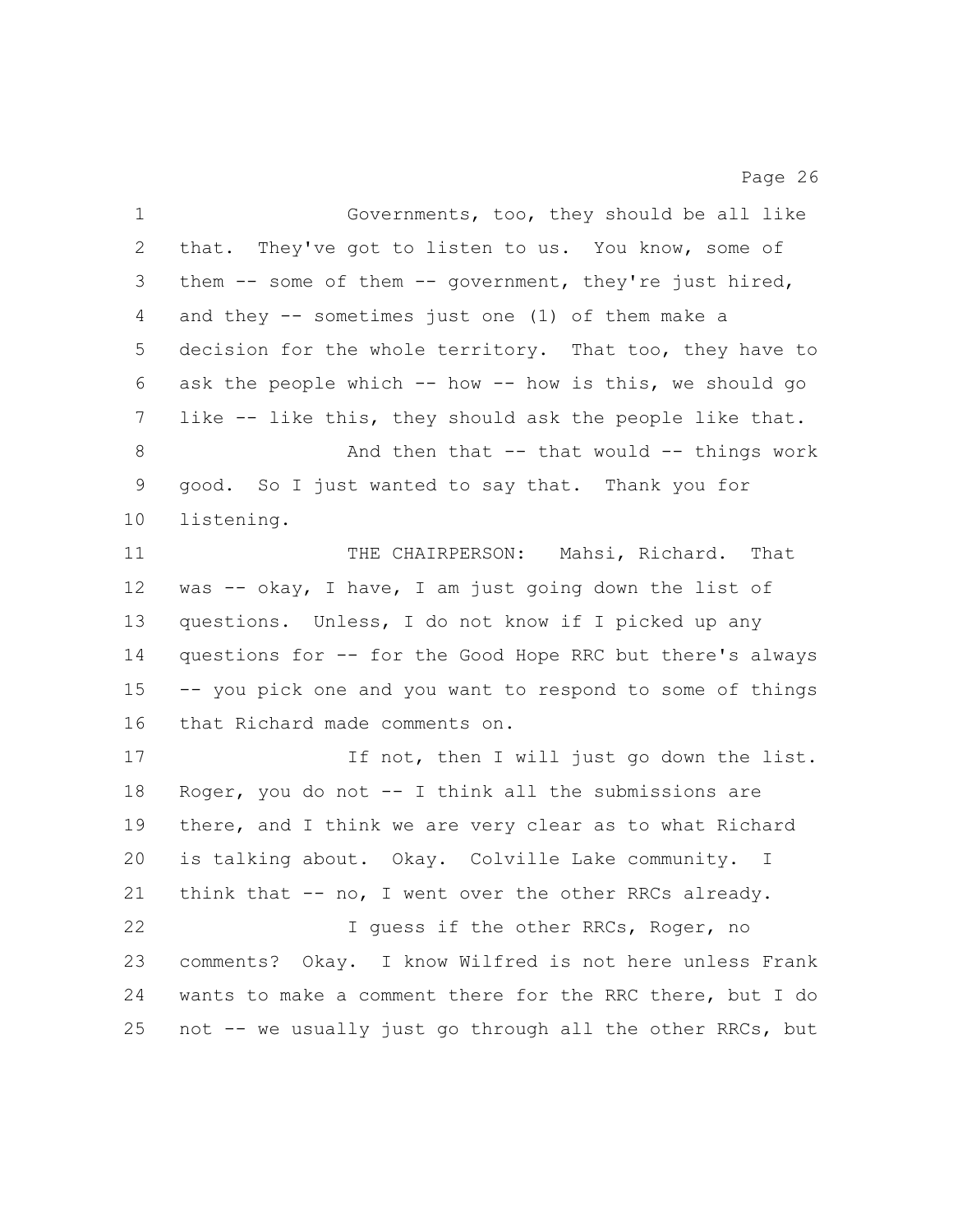I know Wilfred is not here, so and I do not really want to put you on the spot. I know -- you do? Okay. Thanks, Frank. GRAND CHIEF FRANK ANDREW: Hello. My name is Frank Andrew. I'm the Chief of Tulita Dene Band. Also, representing the region as a Grand Chief. Mahsi. (NORTH SLAVEY TRANSLATED INTO ENGLISH) GRAND CHIEF FRANK ANDREW: I'm Frank Andrew, and I'm from Tulita. And I'm also the Chief for Tulita, and I am the Grand Chief for the region. 13 Now, that we are talking about this caribou, in the past, for a long time, our ancestors have lived off of this caribou. What we are talking about today is something that we are trying to set for ourselves for the future. This land claims -- that was established, it was made to help us. I went to Ottawa and had a meeting with Fisheries and Oceans, and this -- and they were talking about harvesting. They were talking about the fishing areas where you can harvest, and Deline, they had a really hard time with it. 24 They -- they wanted to know why we had a land claim settlement if -- if we still have White people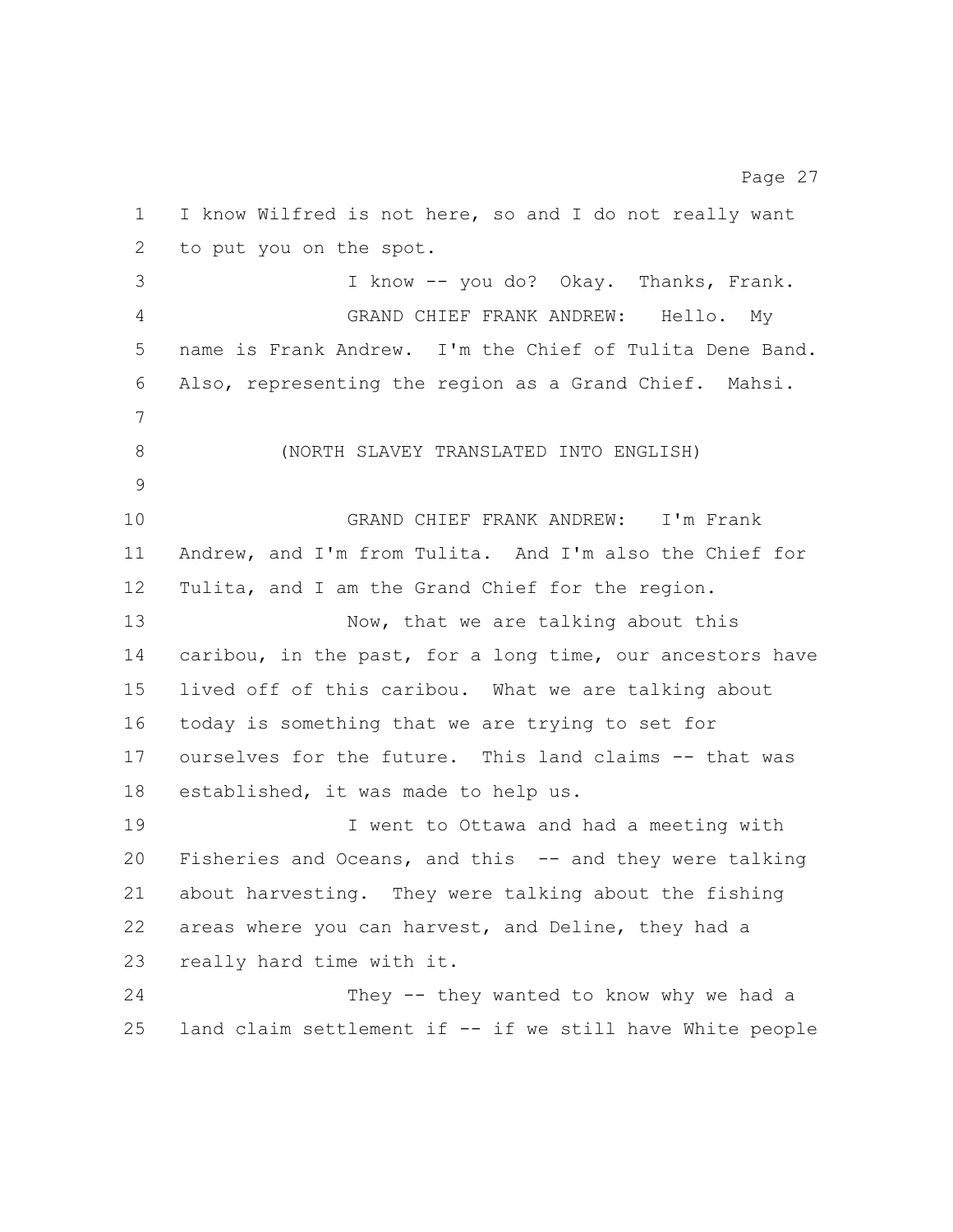making regulations for us. The government -- we're talking to them and asking them, Why is it so difficult to make these changes, and this is what they said. Under your land claims agreement, there is some -- there is some provisions under there that -- and these provisions said you have made for yourself, and you are the ones in the region that are the ones that make the -- these regulations for yourself, so you have to talk to the RRC if you want to make any changes. 10 10 If you bring up your concerns to them, they are the ones that will be able to deal with it. And they said as government, we can't deal with it and make any changes for you. It's up to your RRCs to make these changes. Anything that you have -- if what you're talking about now -- this is something that's very important to us. 17 The -- in Dillon, they are talking about they -- they said -- after they have discussions with other groups and they'll be able to talk with us and see what their con -- what our concerns are. It could be four (4) or five (5) concerns, and -- and it could be dealt with. This is how government talked when we had our discussions with them. And here, I'm going to be leaving this morning, so I just wanted to say thank you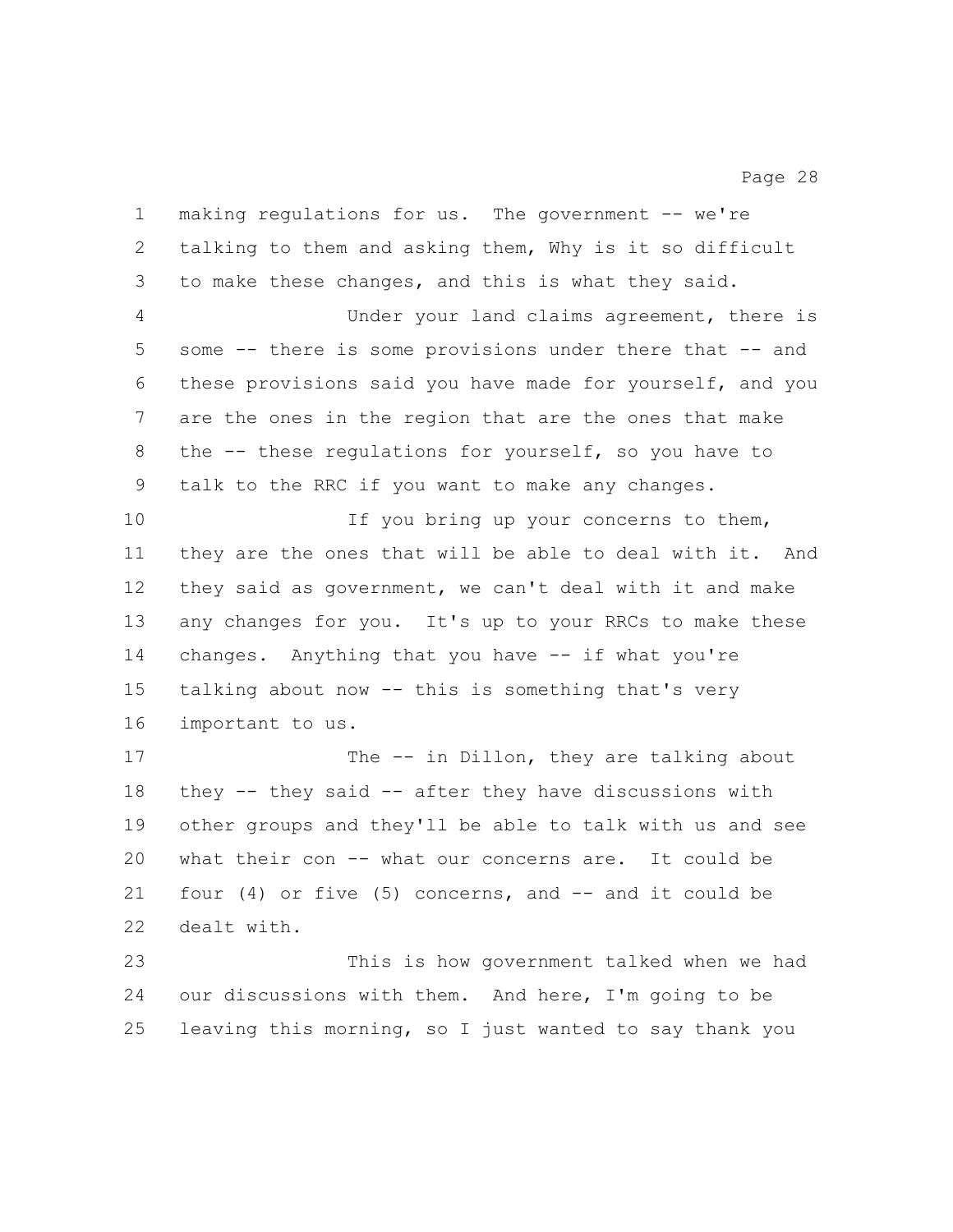to you all. This is a very good meeting that's going on here. What you are talking about now is for the future of our children, and you that are sitting on the RCC, you have to, like, continue to have discussions on these important issues.

 This Hearing that's happening -- we don't know if there's going to be any more happening in the future, but what you are talking about now; this is something very important, but as well, we have to listen to your people, too, because they live the life and they have concerns, as well.

 This is something that's very important 13 that you have to make decisions on. There is -- now, there is another issue that -- that has been brought up - - is the protected area. We have government people and officials coming into our communities and coming in and having meetings with us.

 They -- they talked to us about all of the 19 activities that are going to be happening, and then businesses that -- that are going to be happening. Now, you are expering -- experiencing it here in your own community with this helicopters and companies coming onto your land. Around Edmonton there used to be a lot of wildlife, but because of the overpopulation of -- of people that the wildlife has depleted. So what you are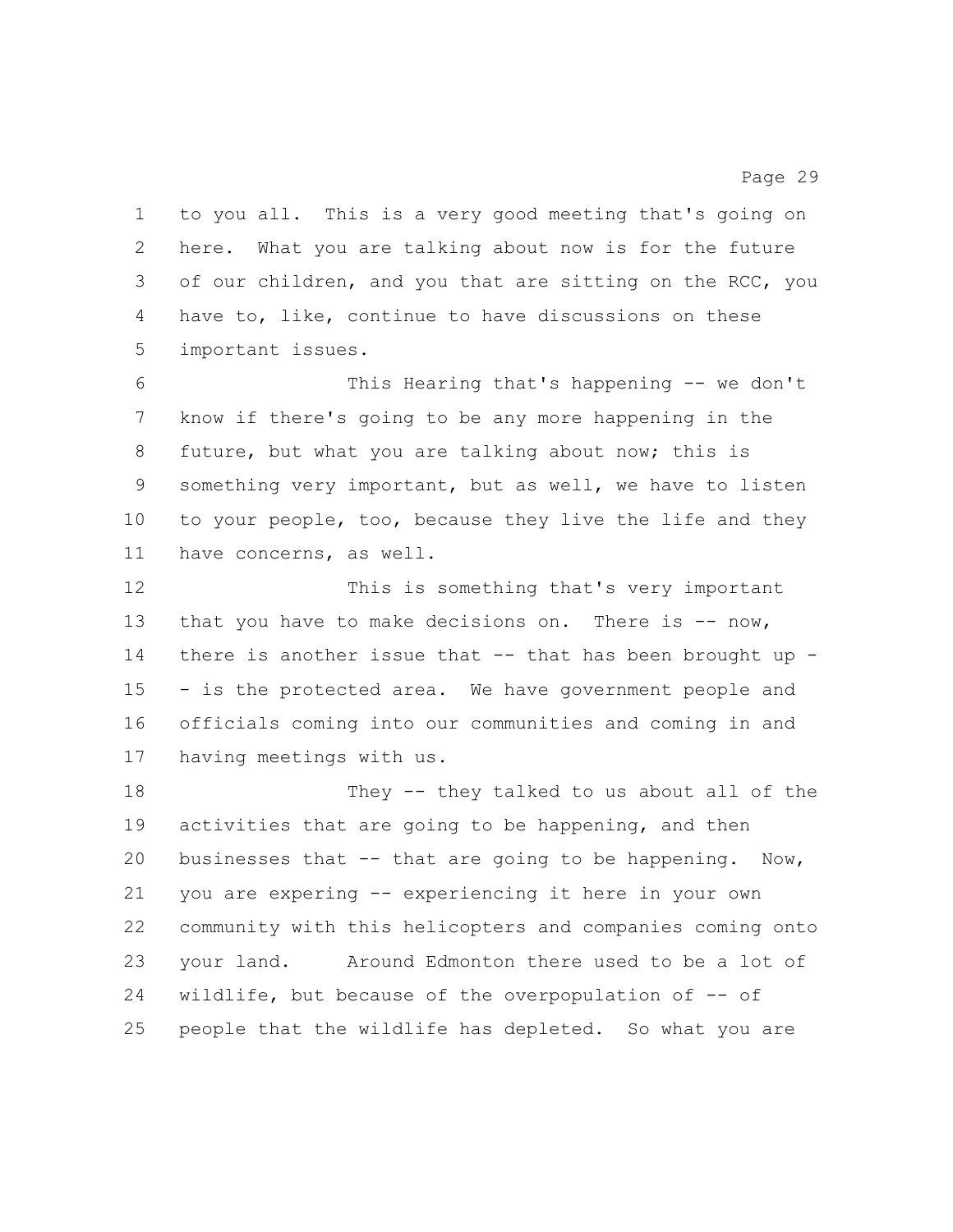discussing here, think about it and -- before you make some decisions. If you make quotas, it could be closed for so long and then reopened. These are the kind of things that you could make decisions on. Maybe in five (5) years the caribou could increase again, and then you could open the -- the -- I just wanted to thank you. What you are talking about here is something very important. And the peop -- and the Elders in Tulita have been talking about the same issue too, and so you are talking about here, I wanted to thank you for that. We are talking about the Creator, too. He is the one that guides us and takes care of us. 14 So this is what I wanted to say for now. Thank you. (TRANSLATION CONCLUDED) THE CHAIRPERSON: Mahsi, Frank. There is a lot of good advice there, I think. You know, just going down the line here again, we are still in a question period for the presentation that Good Hope RRC made. General public basically means that we, if there is people that are out there that want to ask questions to the presentation, they could at this time.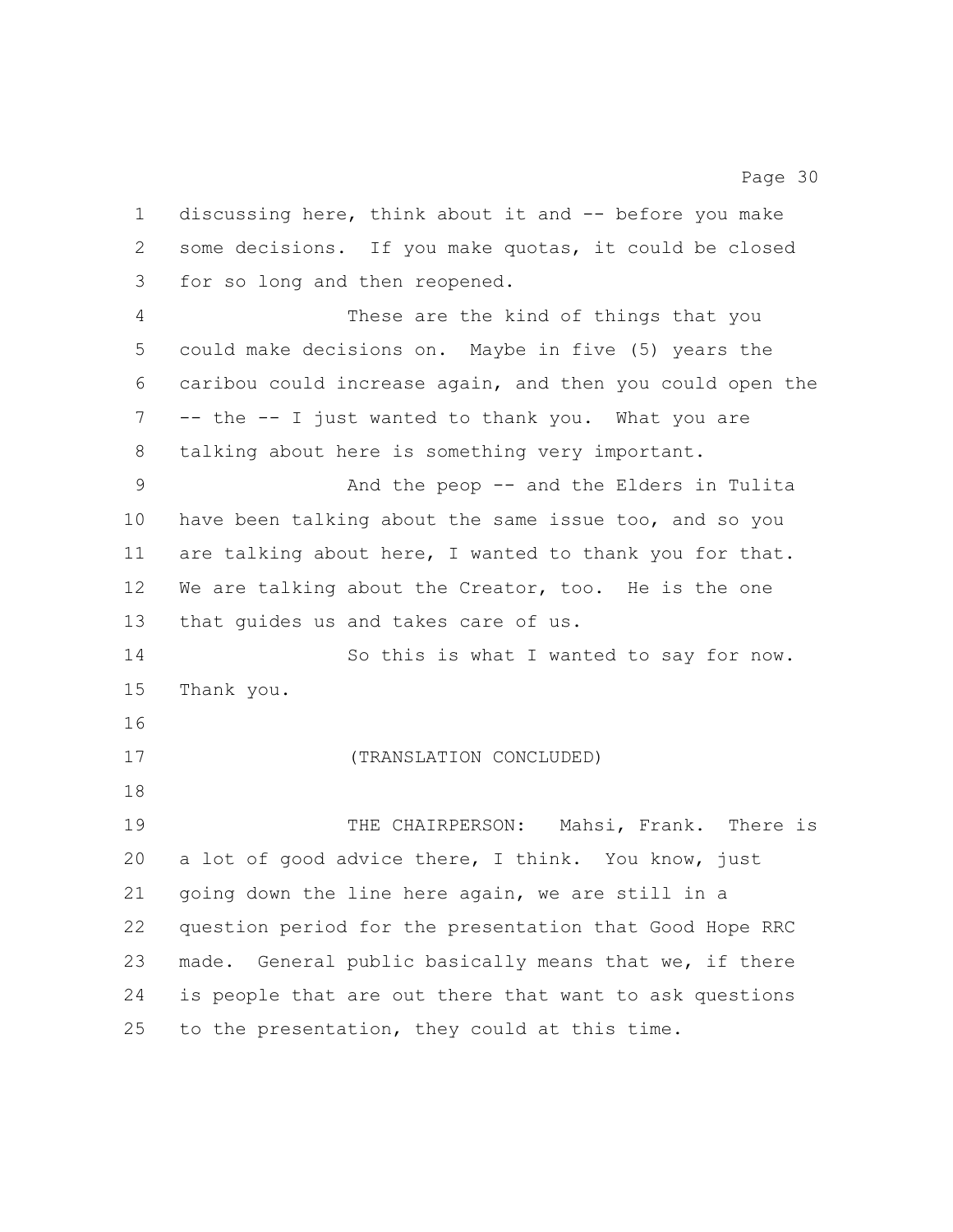1 I do not hear anybody. I guess, Joseph...? Yes, go ahead. MR. JOSEPH KOCHON: Joseph Kochon. I just wanted to ask a simple question on the migration route. There's a -- they're asking to -- that exploration should be -- should avoid the migration route. Exactly which migration route that -- which area they're talking about? 9 To date, there's that -- the migration route is starting to change, so I wanted to ask specific, which area they're -- they want off the zone? 12 THE CHAIRPERSON: Thanks, Joseph. Go ahead, Roger. 14 MR. ROGER BONIFACE: I quess when we were meant to protect the migration route, we were talking about the low-flying aircraft. It wasn't meant for the seismic or the oil companies. People have got to remember, ever since the first diamond was discovered in NWT that's when the caribou start declining. Prior to that, there was a lot of oil companies in the region. There is -- I didn't think it had any affect on the caribou, but I think it is the mineral companies that's having the biggest impact on the caribou herds. Thank you. 25 THE CHAIRPERSON: Thank you.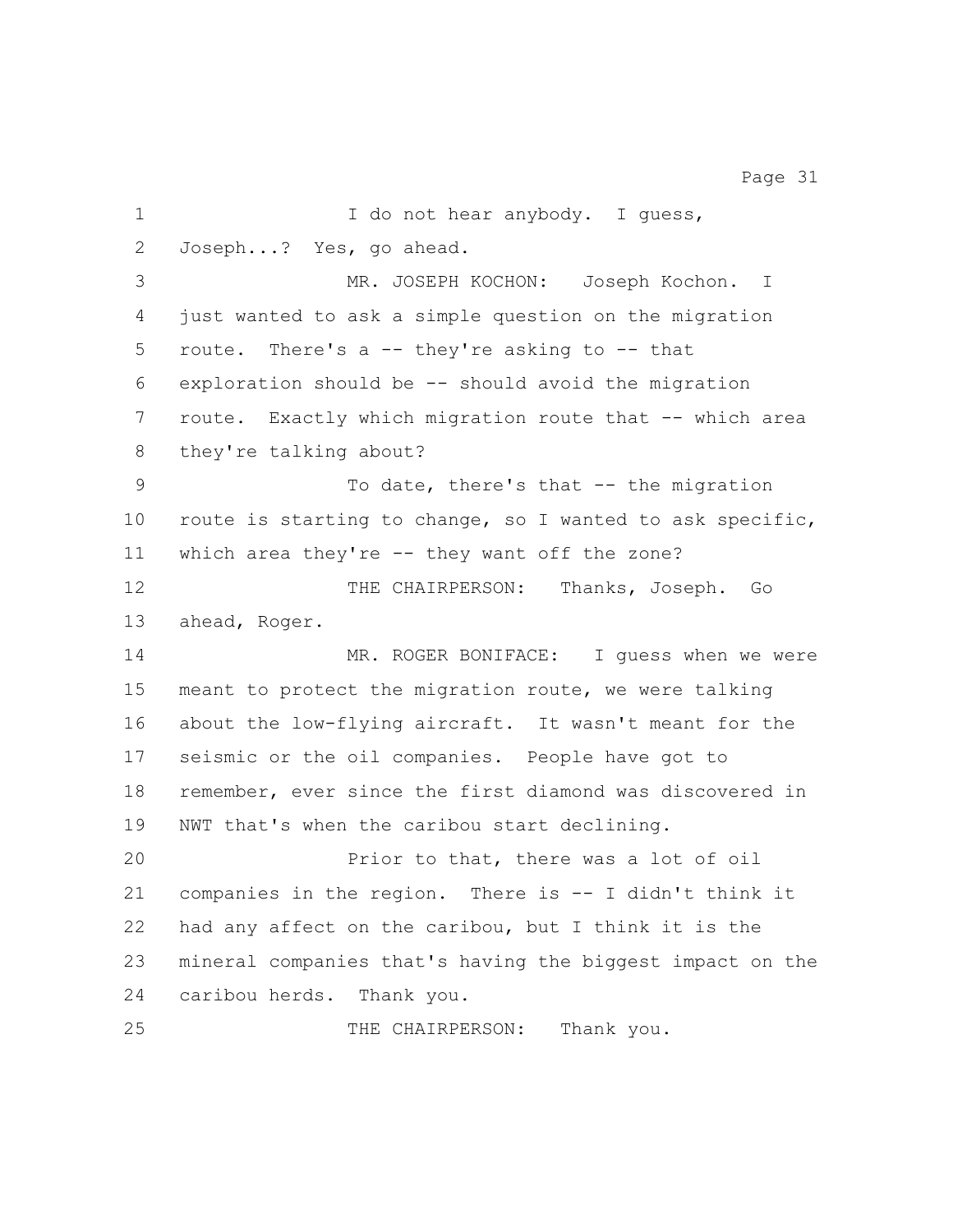| $\mathbf 1$ | MR. HARRY HARRIS: Speaking about the                      |
|-------------|-----------------------------------------------------------|
| 2           | migration route I presented before, like, what I was just |
| 3           | saying, Colville Lake -- there's an Indian trail,         |
| 4           | traditional trail right from here to -- right to          |
| 5           | Anderson. And people used to follow; that's the heart of  |
| 6           | the migration route.                                      |
| 7           | And, like, I was talking about 2004, the                  |
| 8           | oil exploration out there. They had trucks out there by   |
| 9           | the hundreds. They -- like it was just crazy on that      |
| 10          | road. And it -- it does have some affect on the caribou   |
| 11          | like that. 2005, after that, there is no caribou.         |
| 12          | They -- what I was suggesting that we                     |
| 13          | should find a different route off the migration route.    |
| 14          | I'm pretty sure they could spend a few bucks to build     |
| 15          | another road, some place other than the -- through the    |
| 16          | heart up there; you know, migration route. That is what   |
| 17          | I was suggesting.                                         |
| 18          | Thanks, Harry.<br>THE CHAIRPERSON:                        |
| 19          | Joseph?                                                   |
| 20          | MR. JOSEPH KOCHON: On that letter there,                  |
| 21          | it says that it's referring to -- that exploration stay   |
| 22          | away from migration routes, so I guess I just wanted it   |
| 23          | clear, specifically, you know, like, on there it says --  |
| 24          | it says the routes of the caribou.                        |
| 25          | Now, I hear that it's talking about                       |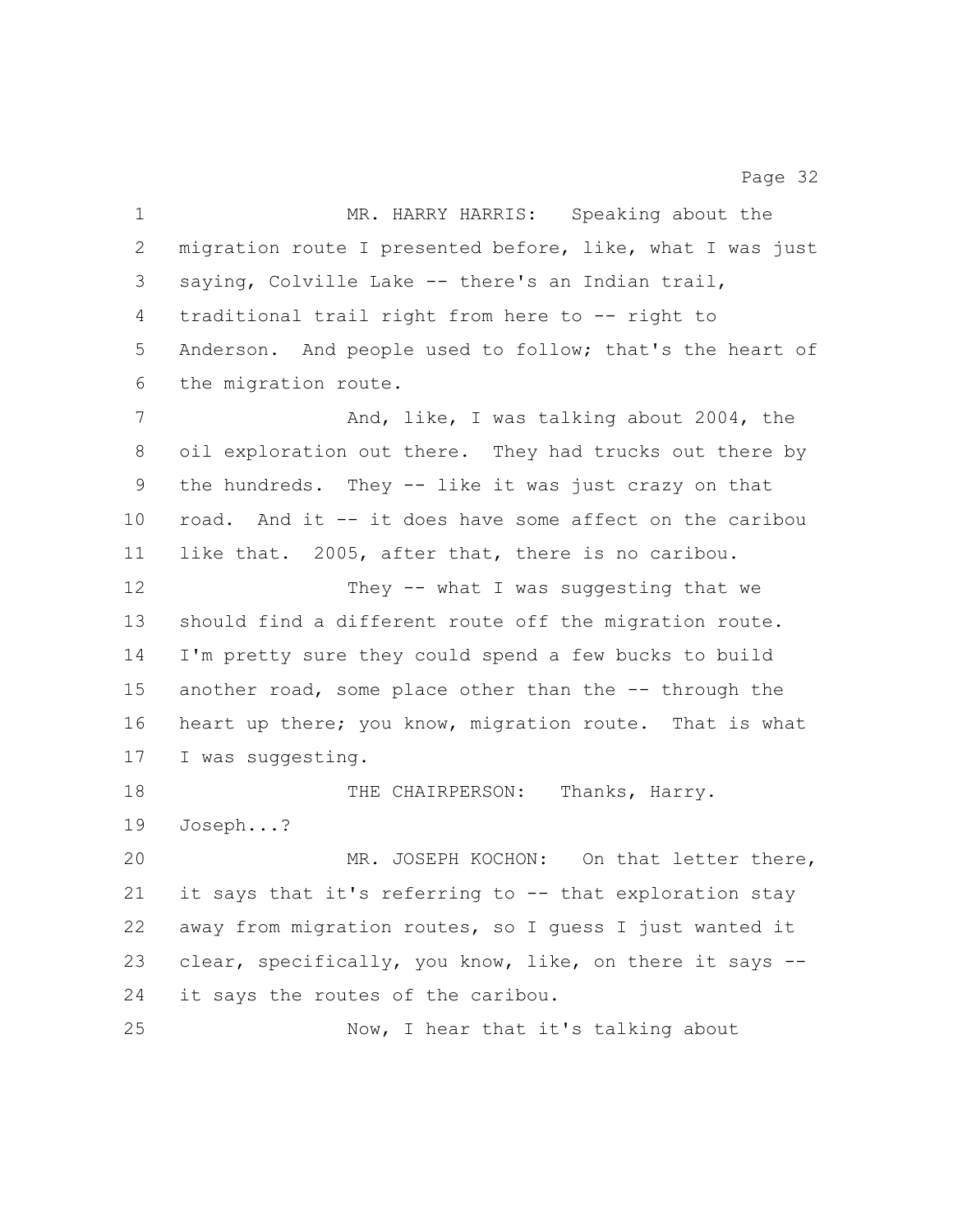traditional trails. I'm hearing two different responses but, for the record, I just wanted to make sure if they're talking about the migration route of the caribou, then on there that's specifically stated that it's the caribou -- the migration of the caribou route, so that's what that's referring to. So that's why I just wanted that clarified. 8 THE CHAIRPERSON: We've got it here, yeah. I -- I know if, thanks to the -- if Roger or Harry or -- sort of have an idea where Joseph is going with this. He sort of just wants to make clear that, you

 know, which expl -- which routes or which areas you guys are talking about so ... I think I have it both here.

 You've got the survey. But you've got the helicopter no-flying during the month, and then you have certain areas you've talked about. And then Harry, you mentioned the traditional routes all the way down to -- yeah, go ahead.

 MR. HARRY HARRIS: Like I took -- between 1992 to 1995, I took the Renewable Resource course in Fort Smith College there. And when -- from that training, I know any, you know, disturbance on land where it will affect the wildlife. That's why I'm, you know, sort of concerned about the development that's happening there. I'm just trying to find out ways to lessen the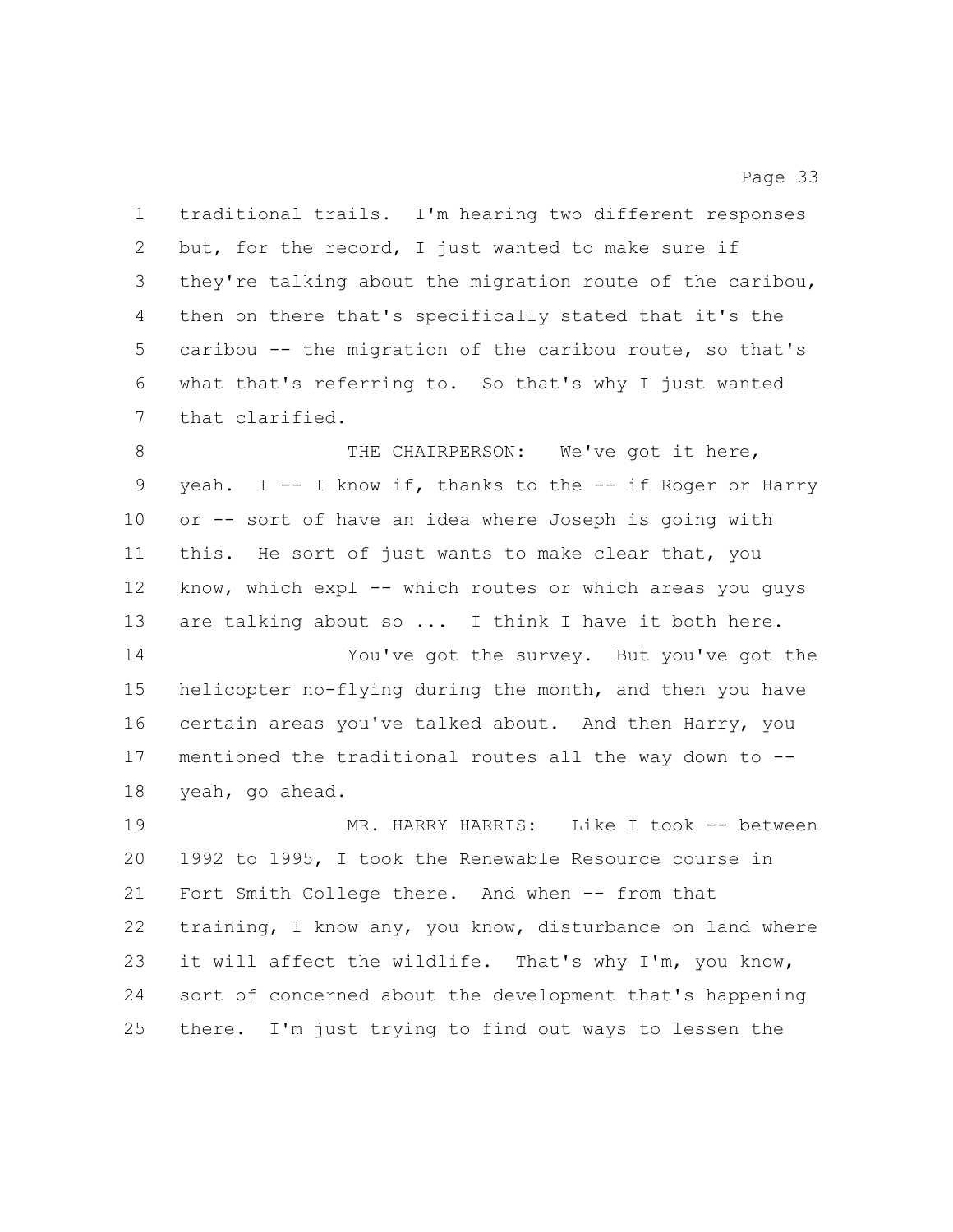impact of, you know, these -- this exploration. I guess me and Roger, we had different, you know, viewpoints, like you know, who -- but my main concern is the oil and gas people doing all kind of work there. Like each -- if they're going to do any, you know, development, they should, you know, access the -- where they're gonna put the rigs or camps or any off, you know, not on the -- not go on the Colville Lake Road. 9 That's all I'm suggesting there. THE CHAIRPERSON: Mahsi, Harry. Okay, we're still in the general public. I think we've pretty well exhausted that. We're gonna go to -- still on the question period for the presentation from Fort Good Hope, the RRC. We'll go to our -- you know, at this time usually we go to our st -- our staff, our -- our legal counsel. We'll start with them. I always gonna ask John if we -- and again you know, I'll remind people before John -- you know, John is a legal counsel. Well, John only legal counsel for us as a Board. You know, like, John advises us to make sure that we follow, you know, the claims and understand and follow the requirements and the obligations that the board has under that -- and including our mandate. Yeah, go ahead John.

MR. JOHN DONIHEE: Thank you, Mr.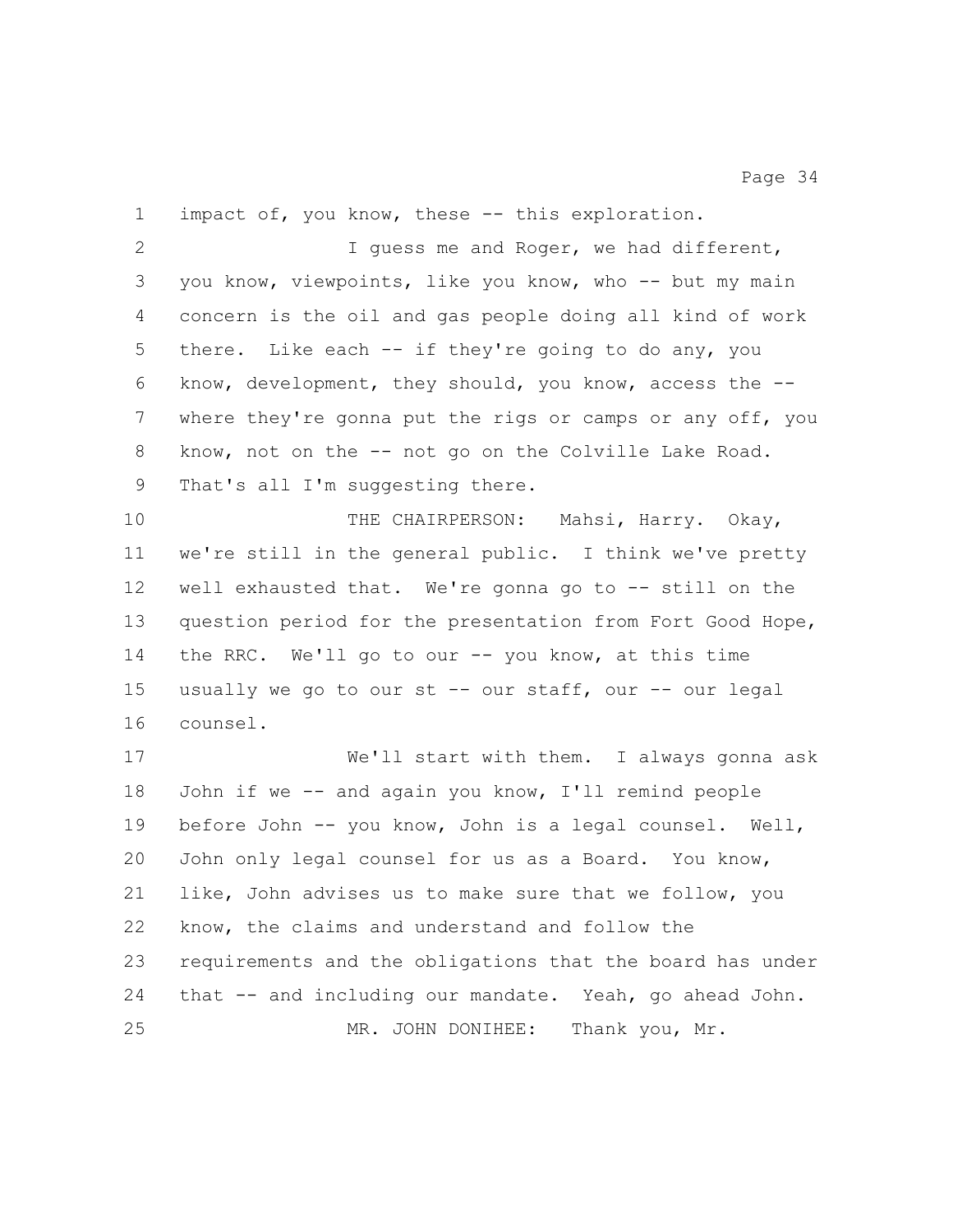Chairman. I don't have a question, but I believe Jody does.

THE CHAIRPERSON: Go ahead, Jody.

 MS. JODY SNORTLAND: Good morning, Jody Snortland with the SAHTU Renewable Resources Board. Just a quick question related to your letter about monitors. I just wanted clarification on what sort of program you're looking at putting in place; if there was funding available for the calving grounds.

 THE CHAIRPERSON: Yeah, go ahead. MR. HARRY HARRIS: Just an idea. Like I 12 was thinking, to make in a -- and to really simple terms, I was thinking about, you know, employing people. The local people, you know to -- I guess you'd ask or -- ask the cont -- contribute to, like a compensation. Like, I 16 don't know how they're gonna compensate us.

 I was thinking about employing a few people with quads and skidoos, just to watch that caribou herd or for calves, they reach the tree line after they start migrating back here. Just something to think about, that will take up the population like in the... Like most people think this Hearing is, like, to place a quota, but the goal of this Hearing isn't it to form management plans to, you know, to regain that population of the Blue Northwest Caribou herd. I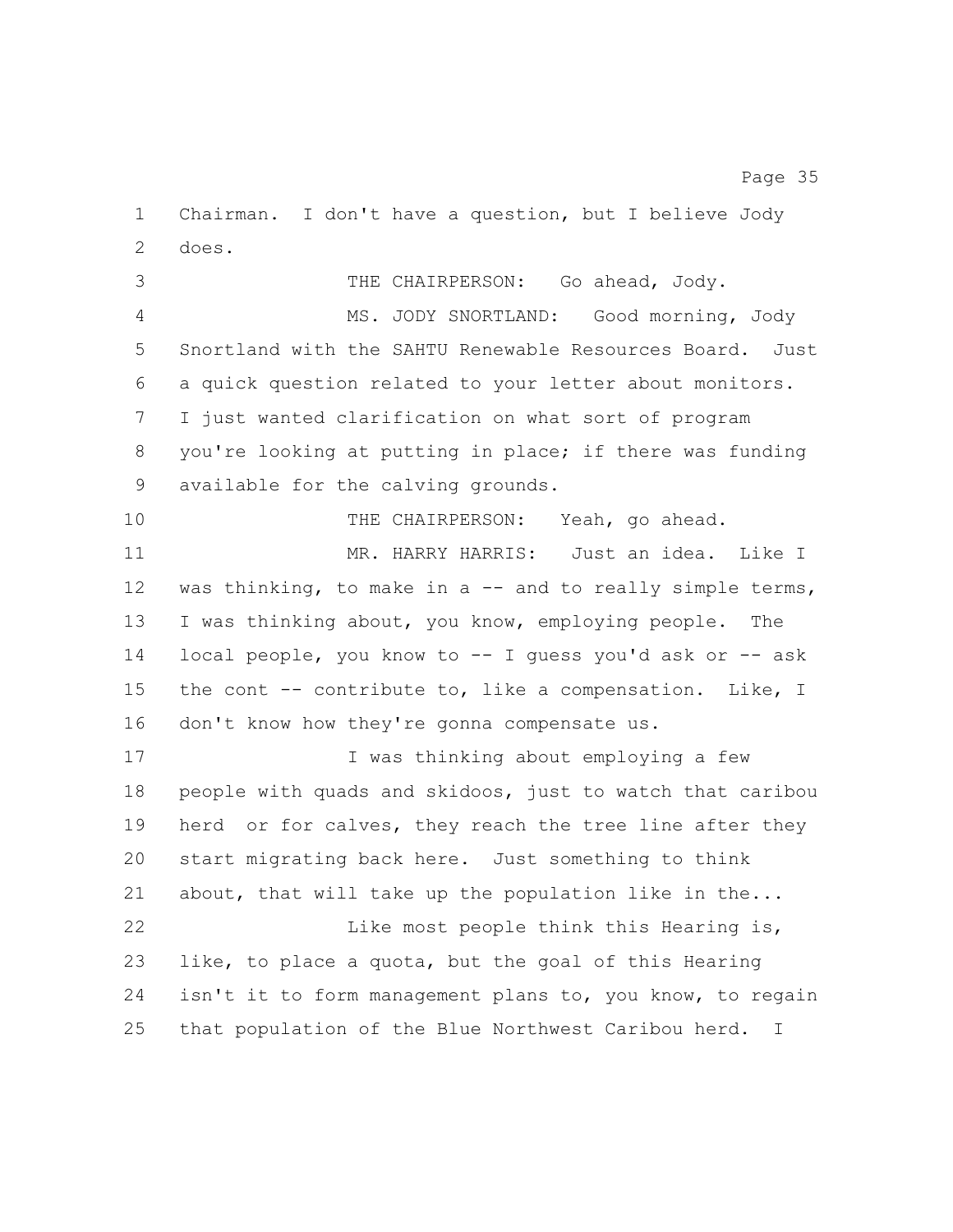wanted to clarify that with the people. THE CHAIRPERSON: Yeah, thanks, Harry. Jody...? MS. JODY SNORTLAND: Thanks, Harry. That's my question. No further questions from the staff. THE CHAIRPERSON: Okay, no further questions from the staff at this time, so I'll go to our Board members, and as usual, we'll start with Rosa at the far left here. Go ahead, Rosa. MS. ROSA ETCHINELLE: Rosa Etchinelle, SRRB member. The question I had was relating to the migration route. 13 We talk about exploration companies, and I would like to know who deals with these companies? MR. ROGER BONIFACE: When I said "exploration," I meant the mineral companies; the people that are staking the aerial survey. There should be a moratorium on air time; like September to January. That's all I'm asking. I'm not trying to stop development. 21 MS. ROSA ETCHINELLE: Yeah, my question 22 was I'd like to  $--$  like  $--$  like who deals with them, like, in the regions? MR. ROGER BONIFACE: Can you say that again?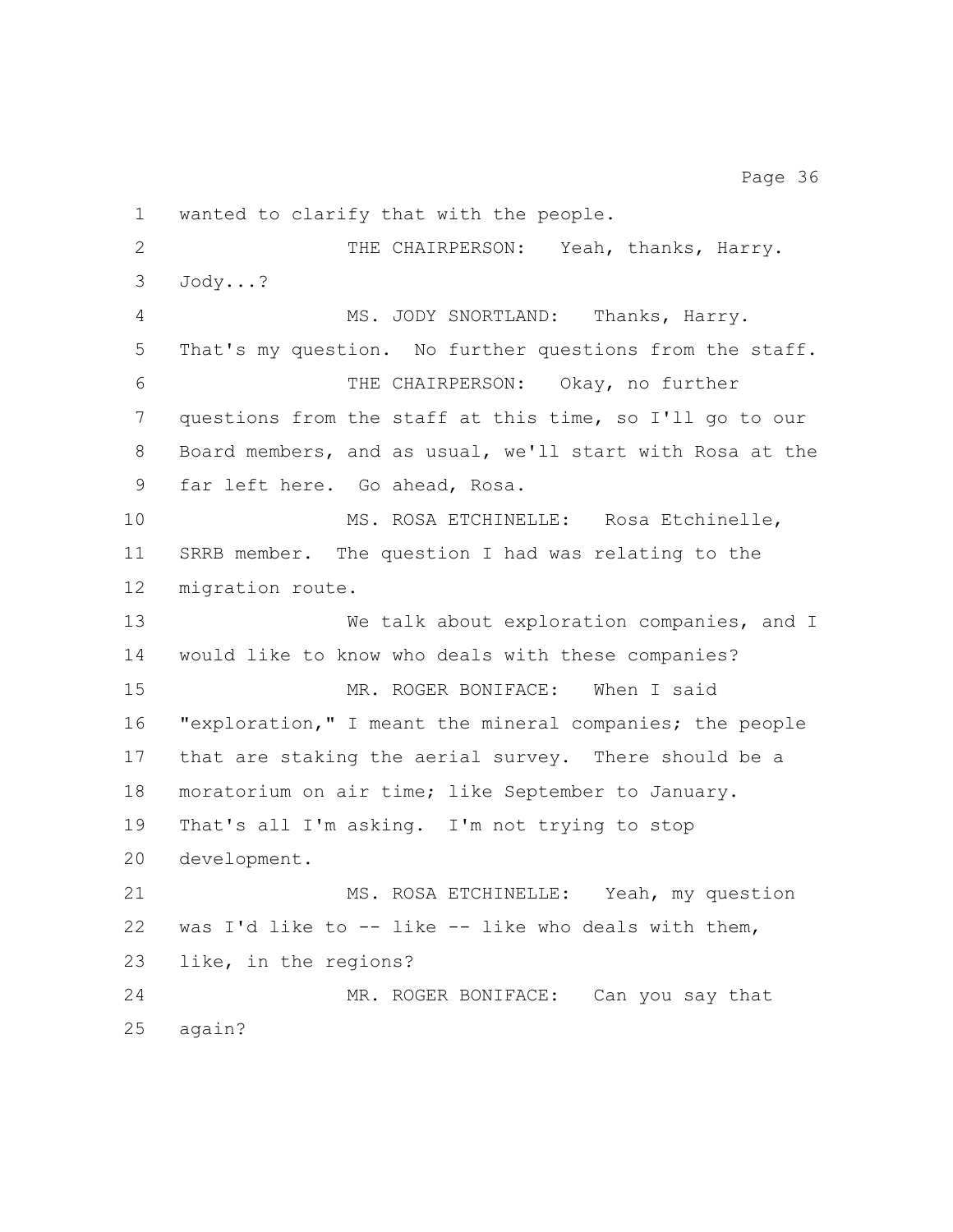MS. ROSA ETCHINELLE: No, who deals with the companies, like makes -- makes agreements with these

 MR. ROGER BONIFACE: Like right now, I think the staking and the aerial survey; they don't have to go through no permit system like the oil companies do. So my suggestion is that they should go through the permit system, like the oil companies do.

companies to work in the region.

9 THE CHAIRPERSON: Kyle -- you got -- what Roger's trying, I --

 MR. HARRY HARRIS: I guess, what do you call that? Roger can get that Rosa's question -- I guess the Land Corp. deals with all the exploration stuff that's happening on that. Like I'll say this -- like basically there are -- they limit it -- they limit us to taking care of the land.

17 Like it's their environmental stuff; the way things are going, I think, you know we're -- we're sort of involving ourself by being, you know -- being involved, I should say; being told, you know, to be involved. Heard that Land Corp. has all say. 22 MS. ROSA ETCHINELLE: Okay, -- THE CHAIRPERSON: Thanks, Harry. Yeah, go ahead.

MS. ROSA ETCHINELLE: Rosa again. Yeah,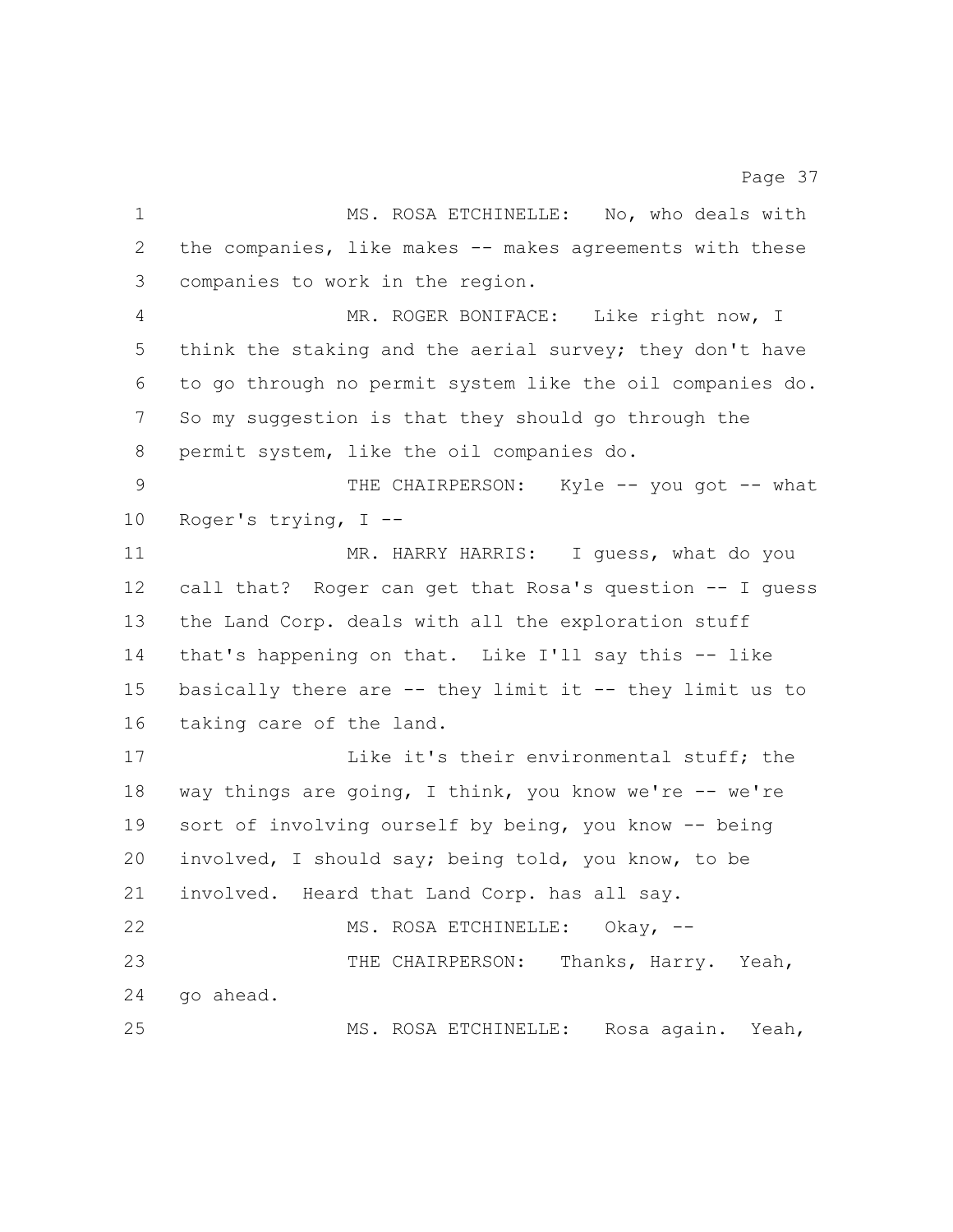cause with these migration routes, and interference with helicopters, so do they impose any aircraft restriction during this time when the caribou are migrating? THE CHAIRPERSON: Go ahead, Harry. MR. HARRY HARRIS: I believe we alre -- we've informed the, you know, Land Corp. of the, like you know, the disturbance by aircraft on the caribou. I -- I -- there's no real thing set on that. There's no real legislation or when we inform them of -- at certain times 10 of the year they shouldn't be, you know, flying around the -- I think it went as far as that. I guess we better set some sort of legislation on the aircraft that are low-flying aircraft. 14 THE CHAIRPERSON: Thanks, Harry. MS. ROSA ETCHINELLE: Okay. Thank you. THE CHAIRPERSON: Yeah, thanks, Rosa. 17 The a -- the a -- we're just going to keep going here. Keith...? MR. KEITH HICKLING: Thank you, Mr. Chair. Keith Hickling, Board member. I'd just like to thank the Renewable Resource Council Fort Good Hope for their written submission, and appreciate the work that's gone into it. I'd also like to acknowledge comments from our Grand Chief. Thank you. Thank you, Mr. Chairman.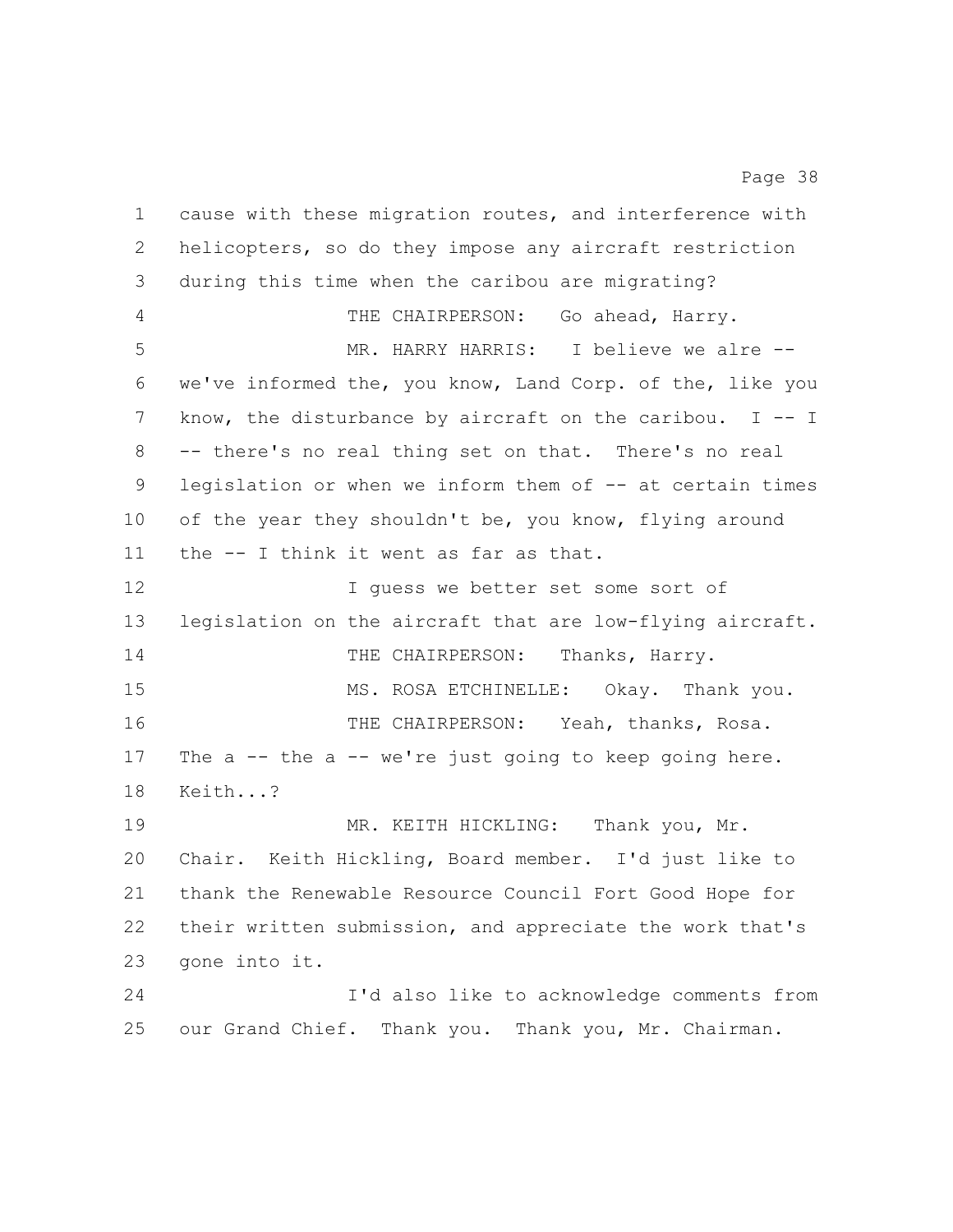1 THE CHAIRPERSON: Thanks, Keith. That was good. Paul? MR. PAUL LATOUR: Yeah. Paul Latour here, Board member. I guess we're sitting here as a Board listening to the two (2) major -- and I notice a lot of Colville Lake people have left here already, so make -- but I'll at least address this to Good Hope members in front of us here. We're listening to two (2) -- the two (2) main user Caribou communities for this herd, telling us quite different stories. Fort Good Hope, if I'm hearing correctly, seems to be telling us that they believe there's been a decline in the herd. Whereas Colville Lake, seems to be telling us that they don't think the numbers have gone down or, they may have gone somewhere 16 else and -- and might -- could be back. 17 But, as a Board, we have to come up with some sort of a decision here about quotas or total allowable harvest; they're basically the same thing. So you can imagine what kind of a difficult situation this puts us in. And this is probably -- before we make our decision, this is going to be the last time we have everybody together in the same room and I'm wondering: Is there anything somebody can tell me here to make my

job easier in terms of what our decision might be? How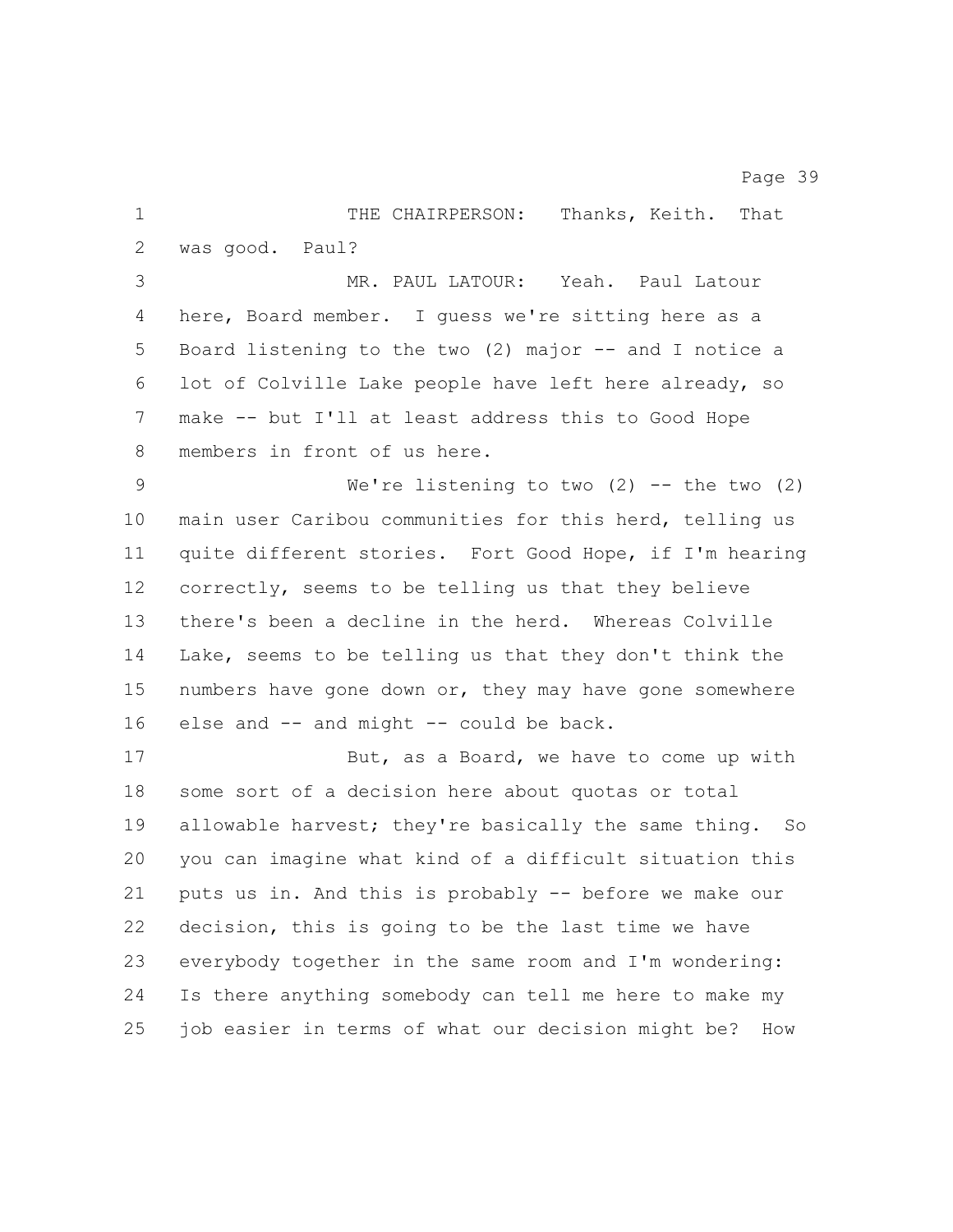we can make our decision?

 When you have two communities that are quite far apart it seems, on this issue, is there some sort of middle ground here? I heard the Grand Chief make comments about temporary quotas perhaps that could be lifted based on better information or when the herd numbers start going up. That's maybe a possibility. 8 But while we have bo -- the both communities here in front of us, I'm just wondering if there's anything somebody can tell us, me, that's going to make our job any easier. Thank you. THE CHAIRPERSON: Thanks Paul. I guess this is, you know, again question period. We're still on question period for the presentation by Fort Good Hope 15 RRC. I don't know if -- Harry or Roger, you want to respond to that? 17 MR. ROGER BONIFACE: If I can remember, a few years ago, Fort Good Hope used to take a couple of hundred caribou by Christmas, but it's not like than anymore. Last year, throughout the whole year I think Fort Good Hope hunters took maybe less than fifty (50) animals. One of the reasons I don't recommend a quota is I don't think that's the answer, because the hunters are not to blame for the decline in the caribou.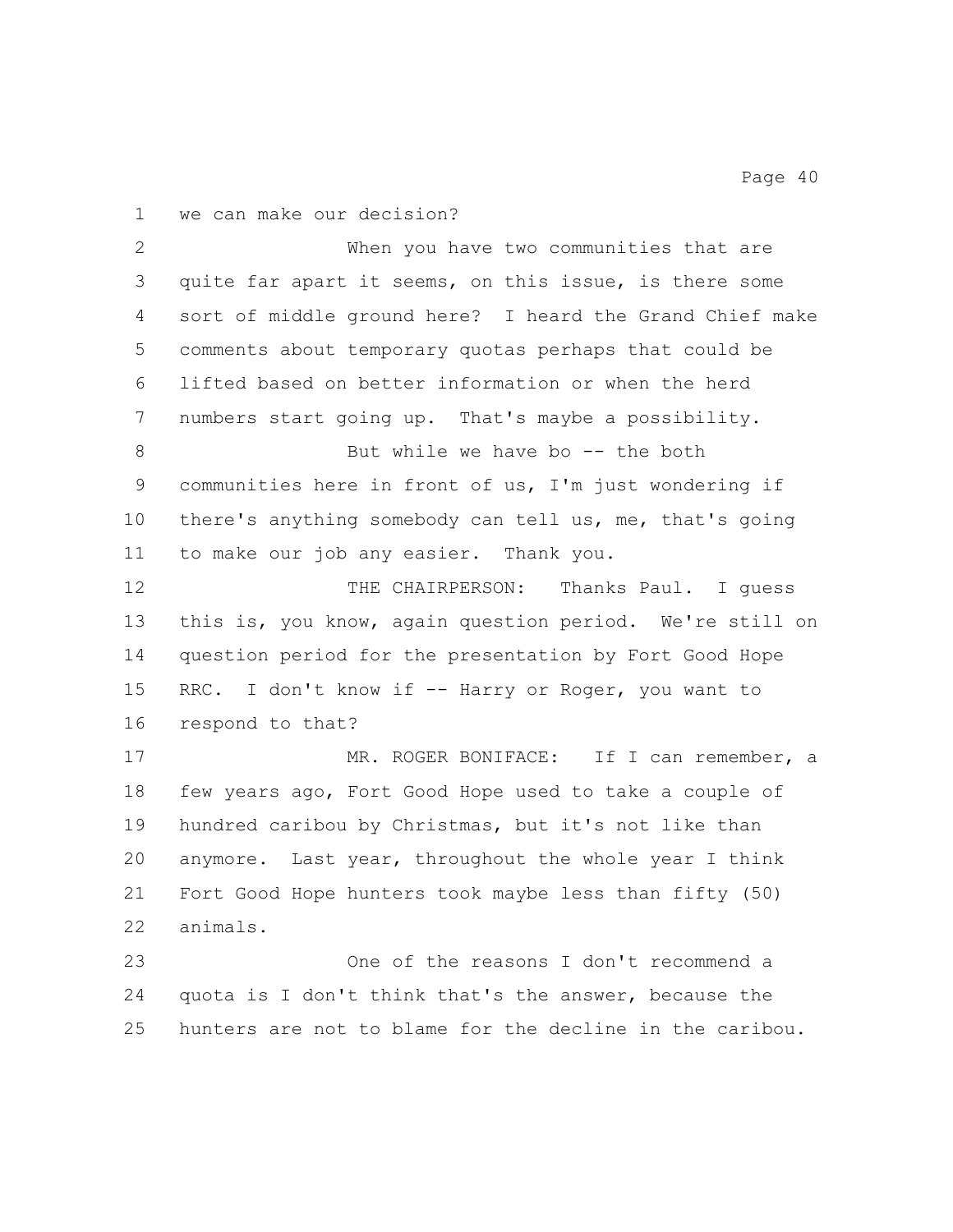I have talked to other hunters in the community, but it's their words, their not the ones to blame for the decline they said.

 I'm speaking for Fort Good Hope. I don't 5 know how much Colville took; not -- not much more than a hundred I guess. Cause the caribou is just too far away from us to go hunt them anymore, so I think a quota would be out of the question. Thank you.

 THE CHAIRPERSON: Thanks Roger. Okay, thanks Paul. We'll just continue with Board member questions on the presentation from RRC. Robert...?

12 MR. ROBERT KELLY: Thank you, Mr. Chairperson. Robert Kelly, SRRB Board member. I just had a question regarding one of the recommendations in one of the written -- on the muskox. I think there was a lot of comments, and a lot of questions raised regarding the muskox and there's a lot of belief about muskox does have impact on the caribou.

 There's some other comments made that maybe there should be more tags provided for people to hunt muskox. I just wanted to know if you had any comments regarding that?

 THE CHAIRPERSON: Yeah, okay. Yeah, go ahead, Roger. MR. ROGER BONIFACE: I guess the -- some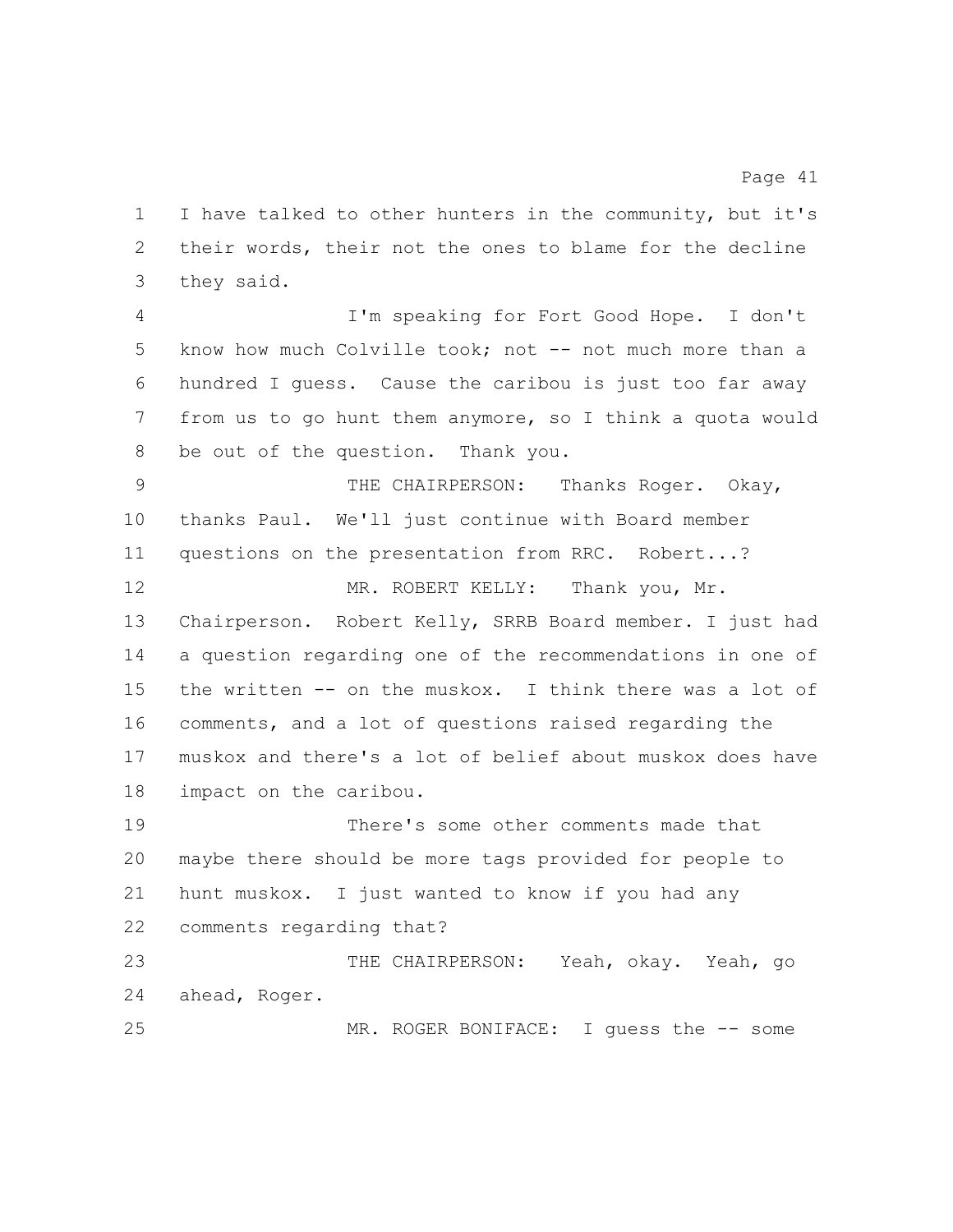of the hunters they believe that the -- the muskox eat all the what the caribou eats and so I guess that was why I was putting in there and that -- as for right now they're thinking of putting an outfitting business together so we can make use of the muskox tags, if that's good enough an answer. 7 THE CHAIRPERSON: Thanks, Roger. 8 Robert...? No follow-ups? Oh, Harry. MR. HARRY HARRIS: Yeah. 10 THE CHAIRPERSON: Okay, sorry there, Harry. 12 MR. HARRY HARRIS: In response to -- I 13 have brief comment on the -- the muskox. Like, as a people we -- we believe that, you know, the, what Roger has said there that the muskox ate off the caribou food, like a lichen sup -- and we should see that's really 17 true; what kind of ben -- effects they have on each other. 19 19 If it -- I believe we have people here, you know, to check on that to see if they -- they -- to see if that's the cause of the -- of the decline in caribou. THE CHAIRPERSON: Thanks, Harry. Follow- ups on that, Robert? 25 MR. ROBERT KELLY: That's good.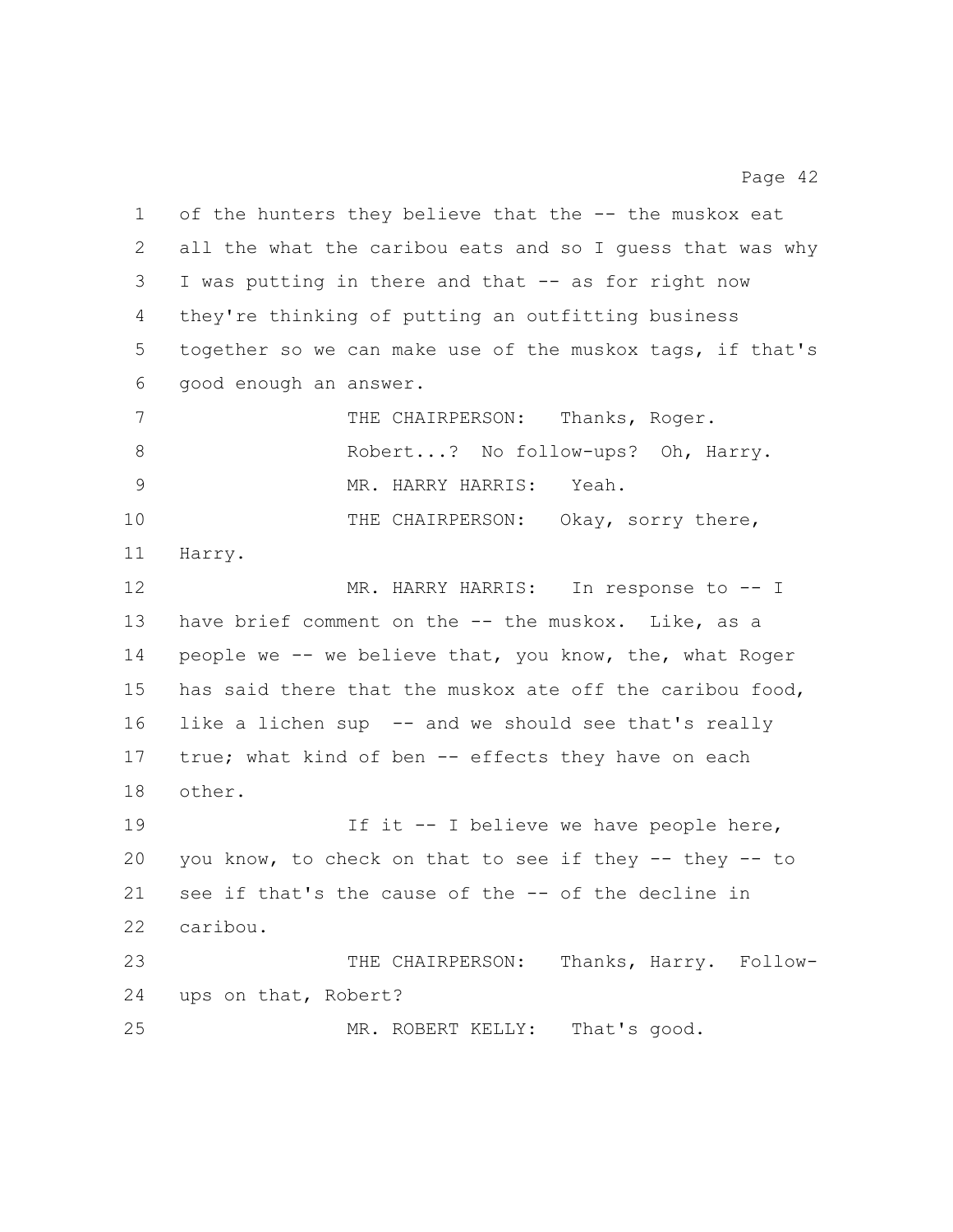1 THE CHAIRPERSON: Thanks, Robert. And Camilla? Yeah. Cam is just telling me that all the questions have been answered and really happy with everything here so far. We have -- we've got -- I do not know if it is worth taking a break here, we have only got an hour until noon. Everybody is fine for a break? 8 How are the Interpreters doing? Okay? Jody, they are okay over there? I cannot see them from here. 11 MS. JODY SNORTLAND: They're okay. 12 THE CHAIRPERSON: Okay. Good stuff. Okay, I just learned that the next presentation, you know just -- I thank Harry and Roger for doing their presentation. Thank you. Mahsi. MR. ROGER BONIFACE: Mahsi. 17 THE CHAIRPERSON: I just learned that the Normal Wells are, I see disappeared on us here, so, they 19 are still -- remember, even if they are not here the presentations they make is part of the information that we have here. (BRIEF PAUSE) THE CHAIRPERSON: Okay. I stand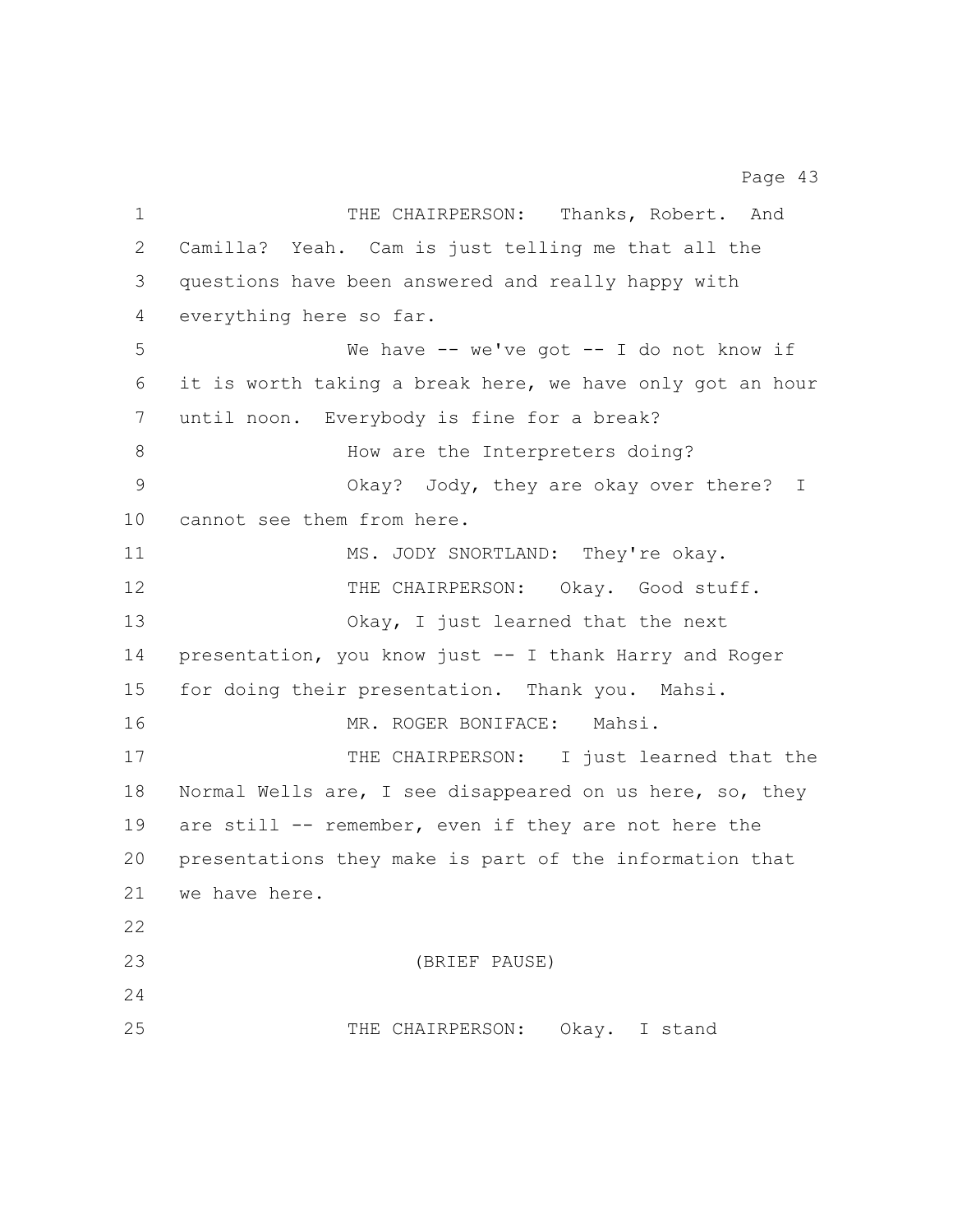corrected on that. Jody tells me there is no submission from the Norman Wells RRC. The next registered group I think it was also Tulita Renewable Resource Council. They have a submission -- I think I see that here -- they have a submission here so -- and they do not have really anybody to do their presentation so I think maybe it would good for a break at this time. I will have to re-look at my schedule here and see how the rest of the day is going to go. So can we take a quick break here and come back maybe in fifteen (15) minutes or so? Mahsi. --- Upon recessing at 10:48 a.m. --- Upon resuming at 11:15 a.m. 17 THE CHAIRPERSON: Okay, we've got our boys back in their seats here. We have a few more, you know, more like housekeeping items and we also have some Elders and I am going to give them a chance to speak. I am going to start off with our Legal Counsel; he has got some housekeeping items that he wanted to bring up, so. Yeah, go ahead, John.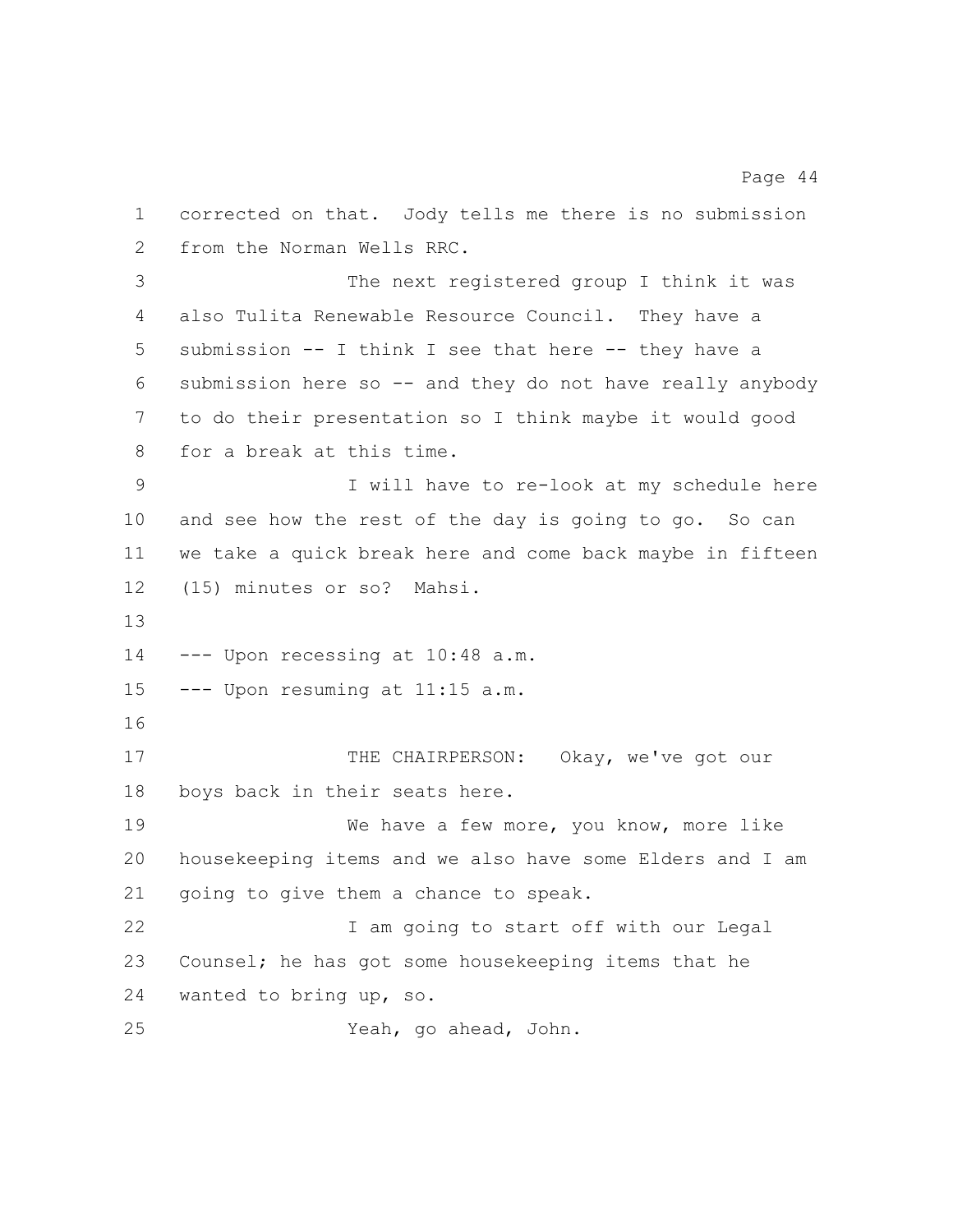| $\mathbf 1$ | MR. JOHN DONIHEE: Thank you, Mr. Chair.                   |
|-------------|-----------------------------------------------------------|
| 2           | John Donihee for the Board. I -- I just have one request  |
| 3           | of ENR. Yesterday during your presentation you mentioned  |
| 4           | that the Inuvialuit HTCs from the communities that        |
| 5           | harvest the Bluenose-West caribou have passed their       |
| 6           | bylaws under their land claim to address their own        |
| 7           | harvesting activities on the herd, and also that the      |
| 8           | Gwich'in Renewable Resources Board has made a decision    |
| 9           | with respect to their harvesting as well.                 |
| 10          | And I'm -- I'm just wondering if ENR would                |
| 11          | be able to file those documents with the Board so that we |
| 12          | could have them on the record for this proceeding?        |
| 13          | THE CHAIRPERSON: Yeah, go ahead, Marsha.                  |
| 14          | MS. MARSHA BRANIGAN: Marsha Branigan,                     |
| 15          | from ENR. Not a problem.                                  |
| 16          | MR. JOHN DONIHEE: Do you have them here                   |
| 17          | or do we have to take it as an undertaking?               |
| 18          | MS. MARSHA BRANIGAN: I have copies of                     |
| 19          | the HTC Bylaws and I have the letter that Gwich'in        |
| 20          | Renewable Resource Board sent to the Minister. I do not   |
| 21          | have the regulation changes for the Gwich'in.             |
| 22          | MR. JOHN DONIHEE: John Donihee again,                     |
| 23          | If Ms. Branigan could file copies of the --<br>Mr. Chair. |
| 24          | the bylaws and the letter from the Gwich'in Board, that's |
| 25          | acceptable and we can just get that done right away and   |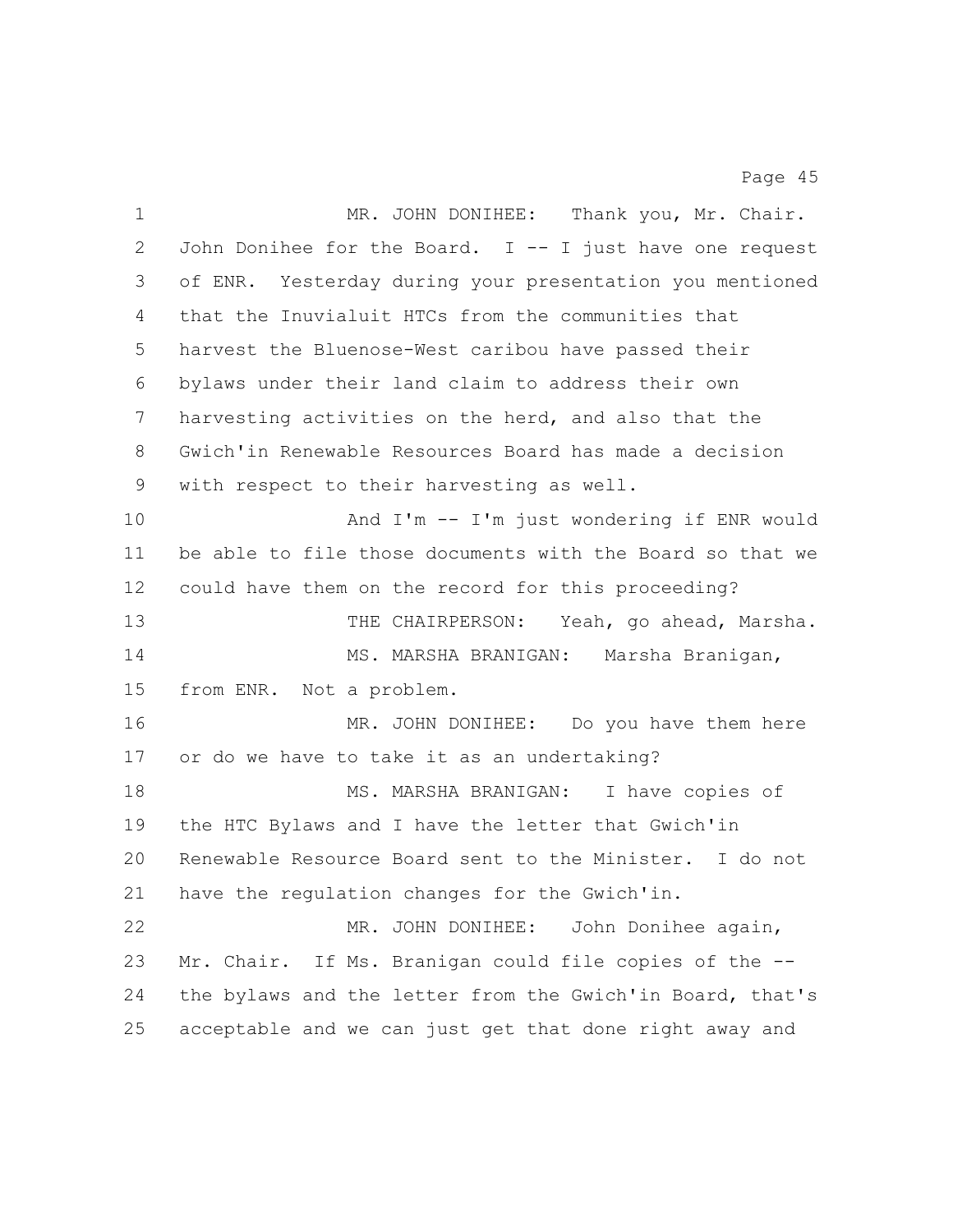we don't have to take an undertaking. THE CHAIRPERSON: That is fine. Marsha...? MS. MARSHA BRANIGAN: Just pulling them out of my binder. THE CHAIRPERSON: Thanks then. Thanks. (BRIEF PAUSE) 10 MR. JOHN DONIHEE: And Mr. Chairman, if I may, we have a -- a letter from the -- John Donihee again. We have a letter from the Gwich'in Renewable Resource Board to Minister Michael McLeod, dated February the 14th, 2007. I would ask that that be entered as Exhibit number 1. --- EXHIBIT NO. 1: Letter from the Gwich'in Renewable Resource Board to Minister Michael Macleod dated February the 14th, 2007 22 MR. JOHN DONIHEE: And then we have -- if you could just give me a minute, sir. (BRIEF PAUSE)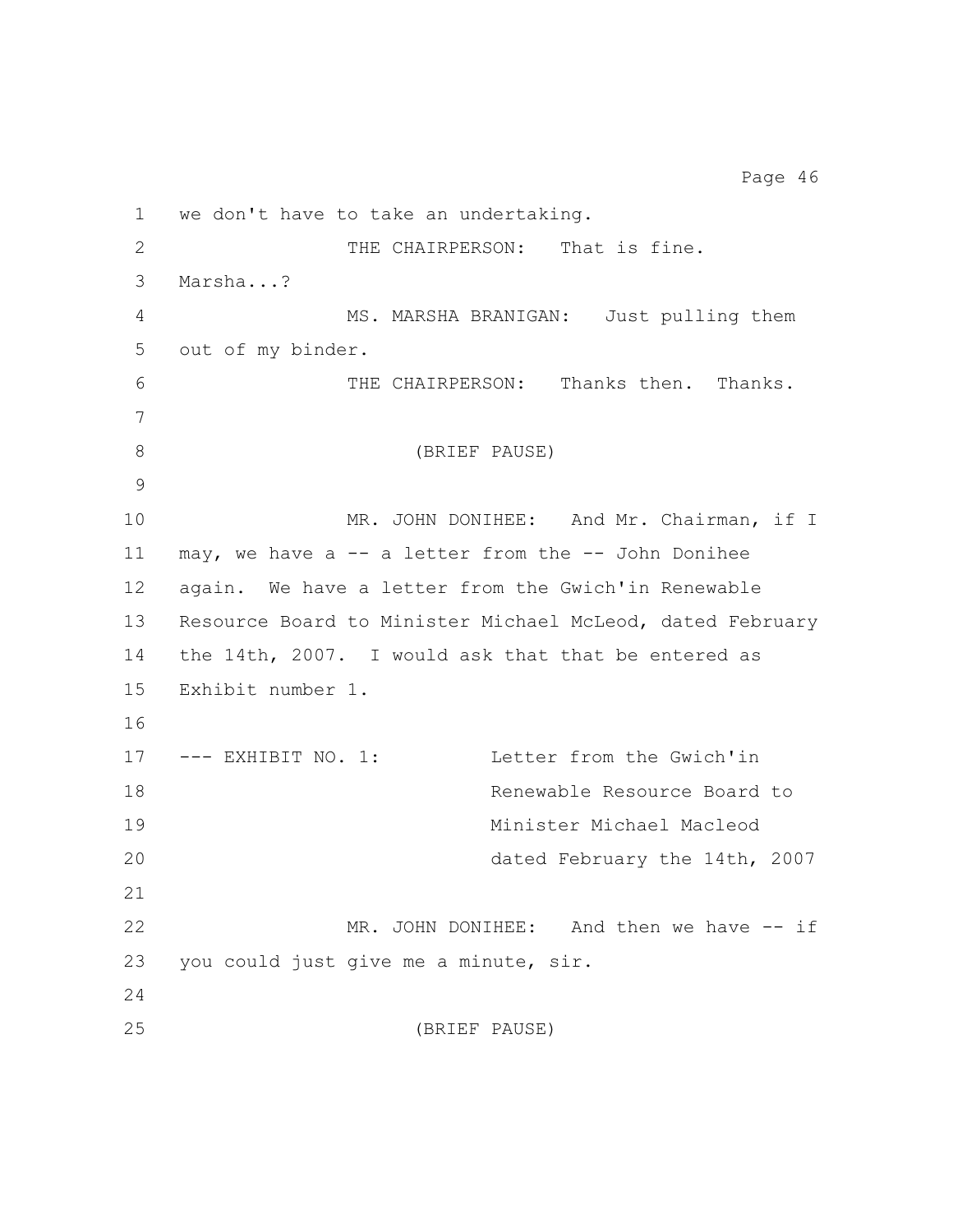| $\mathbf 1$ | MR. JOHN DONIHEE: Now, thank you, Mr.                     |
|-------------|-----------------------------------------------------------|
| 2           | Chairman. I had some document I wasn't supposed to get.   |
| 3           | And then we have the -- the Hunters and                   |
| 4           | Trappers Committee Regulations that resulted from the --  |
| 5           | from the bylaw changes by Tuktoyaktuk Hunters and         |
| 6           | Trappers Committee, the Sachs Harbour Hunters and         |
| 7           | Trappers Committee, and the Inuvik Hunters and Trappers   |
| $8\,$       | Committee, as well as Aklavik.                            |
| $\mathsf 9$ | So perhaps we could just enter all four                   |
| 10          | (4) of those, sir, as one (1) exhibit, as Exhibit 2, and  |
| 11          | that -- that would complete the documentation that we     |
| 12          | requested.                                                |
| 13          | THE CHAIRPERSON: Thanks, John. Yeah, we                   |
| 14          | will enter all that as Exhibit 1 (sic), as you suggested. |
| 15          | And those are documents and bylaws from                   |
| 16          | the changes that will be the HTCs of mainly in the        |
| 17          | Inuvialuit, I quess, and the Gwich'in, or Inuvialuit.     |
| 18          | Okay, Thanks.                                             |
| 19          |                                                           |
| 20          | (BRIEF PAUSE)                                             |
| 21          |                                                           |
| 22          | MR. JOHN DONIHEE: I apologize for the                     |
| 23          | confusion. Exhibit 2 also includes a bylaw for Paulatuk   |
| 24          | as well, so that's all the communities that are affected. |
| 25          | Thank you, Mr. Chairman.                                  |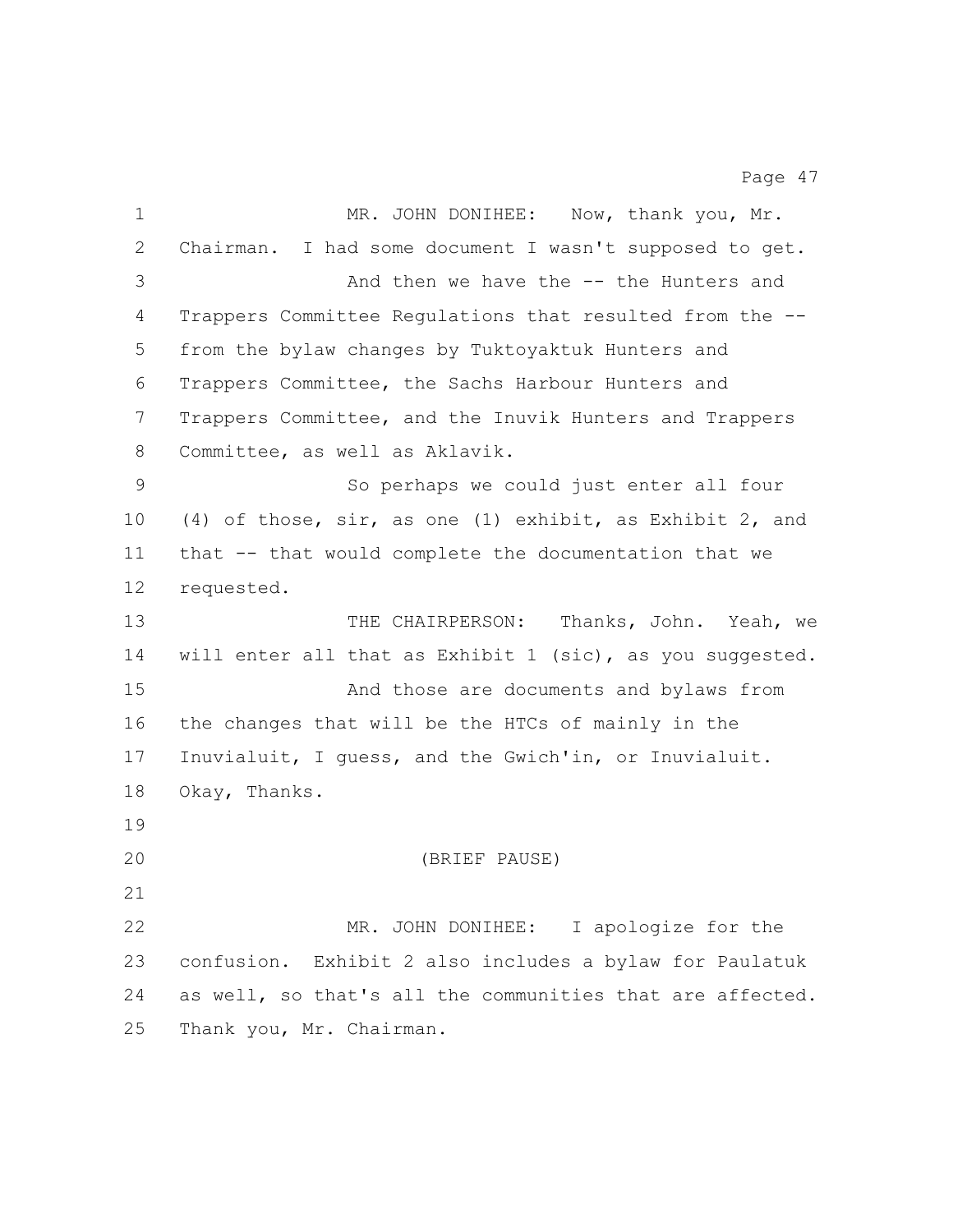1 THE CHAIRPERSON: Okay, that is good, okay. Okay, we will enter those exhibits. Thanks, John. --- EXHIBIT NO. 2: Hunters and Trappers Committee Regulations that resulted from the bylaw changes by Tuktoyaktuk 8 Bunters and Trappers Committee, the Sachs Harbour Hunters and Trappers Committee, the Inuvik Hunters **and Trappers Committee,**  Aklavik and Paulatuk THE CHAIRPERSON: We have one of the Elders that was here yesterday but got tied up with other things, so he is here today, so I am going to allow him to come up and do his presentation; is John Blancho Senior. Richard, if you can help him get to the -- yeah, he wants to -- thanks, Richard. John Blancho is an Elder from Colville Lake and I think he's -- thanks. (NORTH SLAVEY TRANSLATED INTO ENGLISH)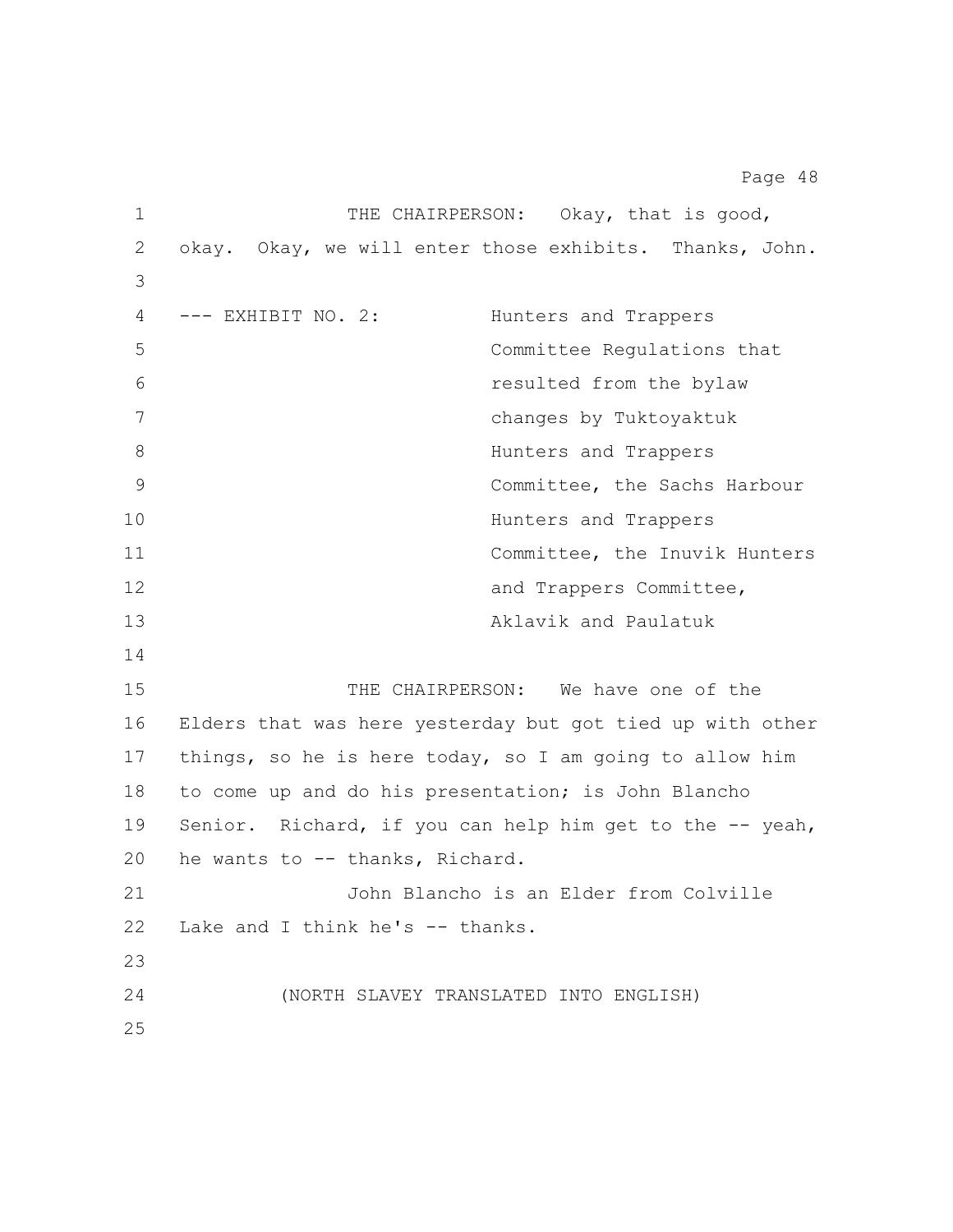| $\mathbf 1$     | ELDER JOHN BLANCHO SR.: Hello. I didn't                   |
|-----------------|-----------------------------------------------------------|
| $\overline{2}$  | think it was time yet. Thank you.                         |
| 3               | And I'm just going to $-$ what I'm going to               |
| 4               | speak about, long ago when I was a child, I want to talk  |
| 5               | about back then.                                          |
| 6               | From the time I came able to think for                    |
| 7               | myself, whenever the caribou start migrating they'd go    |
| 8               | all over the land from then on and that's how it used be  |
| 9               | long ago. And today when the -- and when the caribou      |
| 10 <sub>o</sub> | used to migrate when one person would see a caribou       |
| 11              | track, and by that evening all the dogs would be howling  |
| 12              | and people would all be around there.                     |
| 13              | Back then nobody had skidoos. Everybody                   |
| 14              | travelled by dog teams. And once the caribou would start  |
| 15              | migrating, it would go all over in the forest on the land |
| 16              | there.                                                    |
| 17              | And when you walk $--$ when you see the                   |
| 18              | caribou tracks -- all the sticks -- it'll be so much      |
| 19              | activity that it would be broken sticks and -- and        |
| 20              | sometimes the spruce boughs would be scattered all over   |
| 21              | because of the amount of activity on the land.<br>That's  |
| 22              | what I remember.                                          |
| 23              | And back then there was many Elders living                |
| 24              | back then, and they talk about all the different wildlife |
| 25              | and the caribou.<br>They would talk about them. I would   |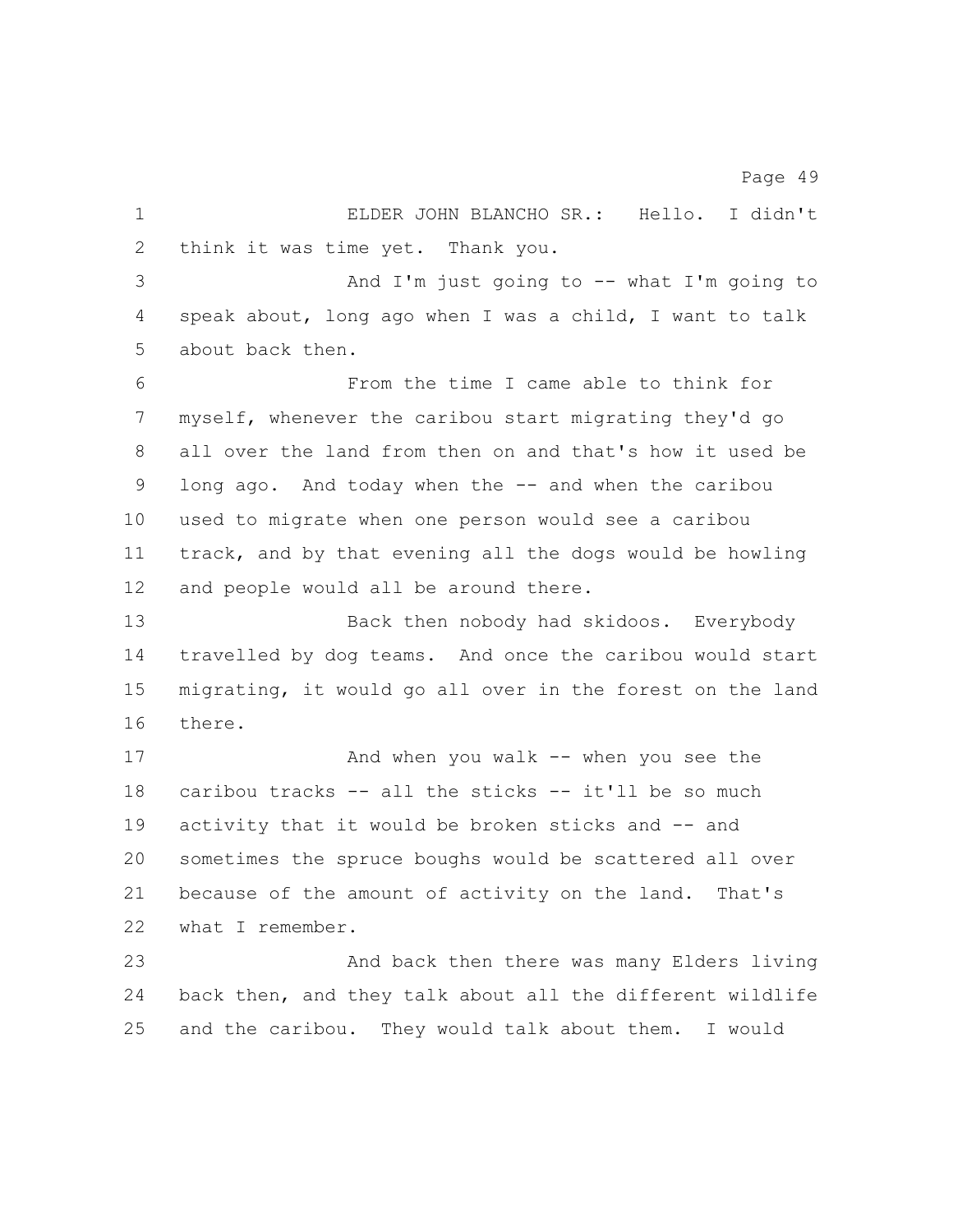hear that.

2 And they always said to not bother it, and just leave it and whenever, we trapped with it -- trapped for animals that's when it was -- it was like that then too. And they didn't really hunt at that time when they were trapping. 7 And when the -- when they -- you go hunting for caribous that sometimes the numbers decrease and so they said to just leave it for a while until the trapping was done and then to go hunting for caribou after that. 12 And back then that we are talking about and I'm hearing what is being said and when I was eligible to go trapping, I had the hunting tags to go hunting -- or trapping. The game warden start coming out towards Colville Lake amongst us. 17 And they did good work -- those people; the people were assisting them too. And I wanted to mention that as well. And long ago the people, they really managed the wildlife well. 21 The -- all the animals there, the fish, everything; they never threw a fish away for no reason. They never threw bones away. They just looked after everything. They would gather all the bones, and when it was almost time to leave that campsite, they would chop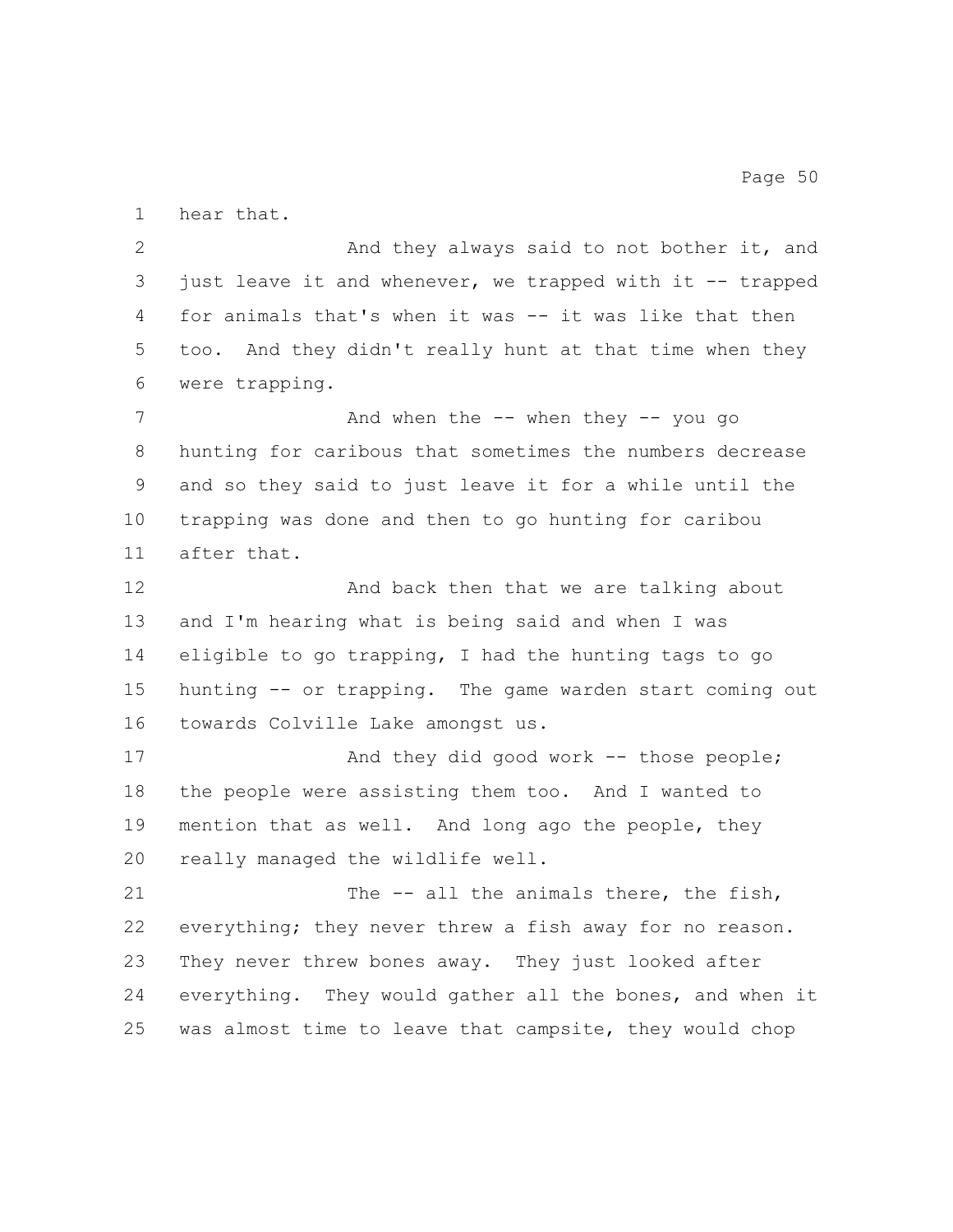it all down and boil it and -- and they'd make a lot of bone grease from that, and they'd have it all in a big pot.

 That's how they used to work. And they would get all the kids and gather them together. And once the kids -- once they were done -- the kids, they used to pour it on the snow, and they let their children eat whatever they could off those bones. And once they were done, there was just like nothing left.

10 I caught a cold yesterday so I'm not able to speak too well today. And I just wanted to say that - - that also one time when they was talking about the calving of the caribou; I was thinking about that.

 And they talk about the caribou having their young only out on the barren. Sometimes they have it in the -- the tree-line area too. Wherever they are 17 ready to have their young, they have it there.

**And I know -- I saw one time where we**  worked on a -- a forest fire -- I noticed caribou having its young, and it was not able to go past the tree-line. And it was walking around by where we were.

 And the helicopter used to fly around there and, then the mother used to take off on its young calf. And that's the behaviour of animals. Whenever they hear the noise of aircraft or helicopters, it moves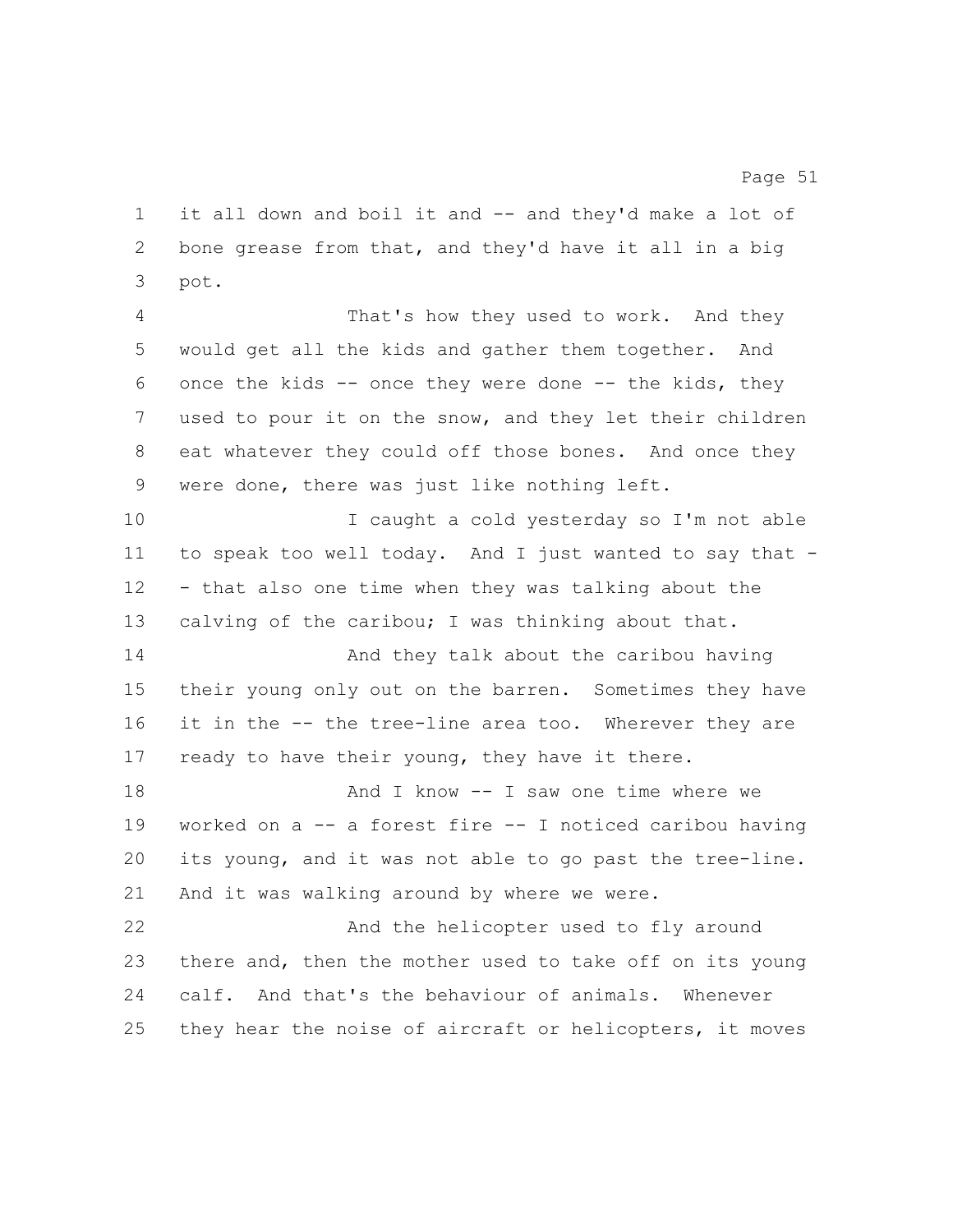off and -- and that's how it is. 2 And maybe after we left that area, maybe that calf grew into a bigger caribou and went off somewhere. And one time too I -- I can't seem to remember all the things that I was thinking about.

 But one time, I was walking on -- off hunting and there was a place where there was an opening and way off there was a place where it just looked like the snow was blowing and so with my children, we went in that area when we were off hunting.

11 And where that wind was blowing, we went into that direction. We could see the caribou tracks and as we were going to that -- getting closer, we could see on top of the trees, there was a helicopter flying over that area.

**And I** looked at it, and I saw that as it was flying around the -- over that area; there was quite a big muskegs that was also like a big lake there; the size of a lake.

20 And -- and when we got to that area, we could see the caribou running around in that area, and it would fly right above it and that caribou would try to be getting away from it and moving away from it, but it would be flying over it.

And I don't know what they did with that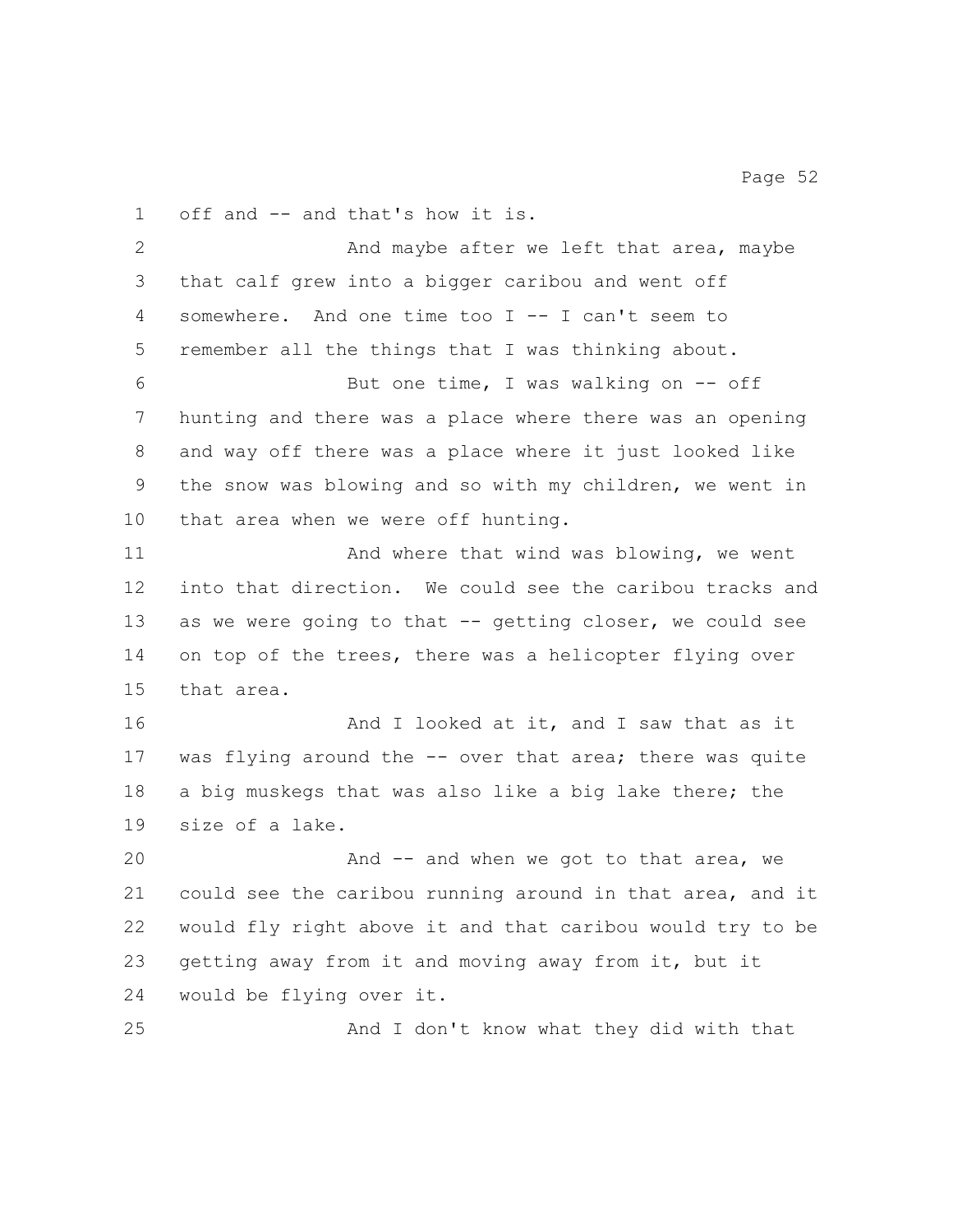caribou but finally, that helicopter landed in that area. And across where you saw all that snow that was flying about, that's where they were bothering all these caribou with the helicopter. And I don't know what they did with them.

 And where we were, three (3) of the caribou came running out to us and we shot three (3) of them and once it saw us, they took off, and the helicopter flew away.

**And then after that we never saw that**  helicopter again. And the caribou that were in that area, they all took off. It's like they really suffered the wildlife. And I -- I saw that, and then I was surprised that I witnessed that while I was hunting. And that's one of the things that I was really concerned about. And they talk about people suffering animals and when I talked about back when there was so many caribou that there broken sticks once they

migrated.

 And since the time the White people started coming in the last few years, it seems to me that the caribou behaviour has changed. And it was like caribou used to be happy, but it's no longer like that. All the cow caribou and the bull caribou, they used to -- to walk around after one another, and you see them move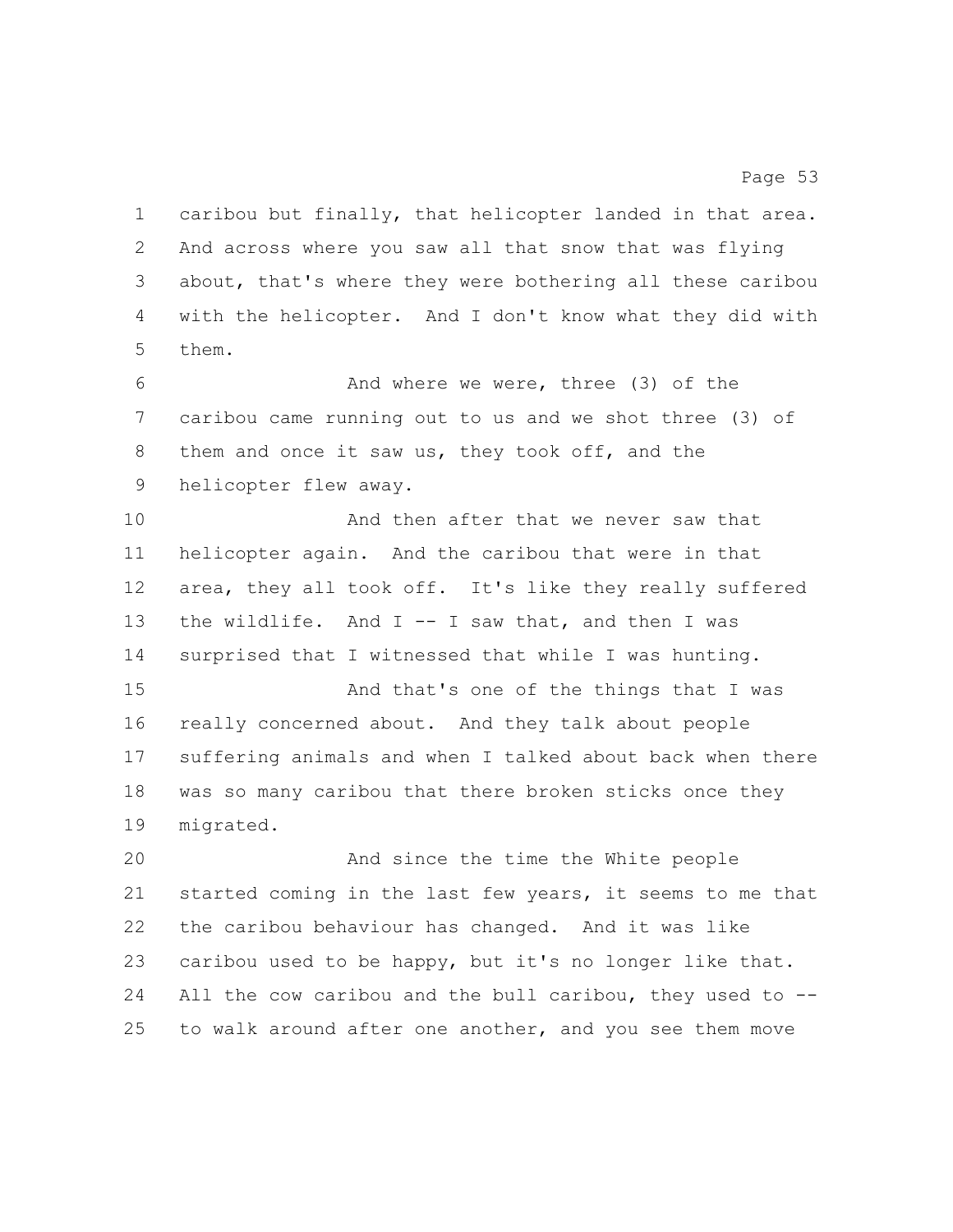quite quickly, and it doesn't seem like that now. The way it is, around Christmas, it just seems like their behaviour's so like what they would be doing in the fall time. In the past few years, that's how it seems to me, and now they're talking about the caribou in the fall. 7 Way down around Anderson River -- one of my sons -- there was some people working; some white people working down that area. And back when we used to 10 be there when the -- the white people were in that area, there were no caribou then around there, he said. And then about halfway -- he went halfway to Colville Lake by skidoo -- when he finally got close to Colville Lake, he finally saw caribou tracks. But further north from there he said there was nothing. 16 And one place close by Anderson River, one 17 of my other sons was trapping nearby where we were, and they used to fly over him with an airplane. And he didn't manage to get very many fur that time. And that's 20 one of the concerns that I have too. This is what I -- what I was worried about or thinking about; that's what I wanted to talk about. We are not the ones that are suffering. These animals -- when we wound an animal, we'll go after it until we kill it.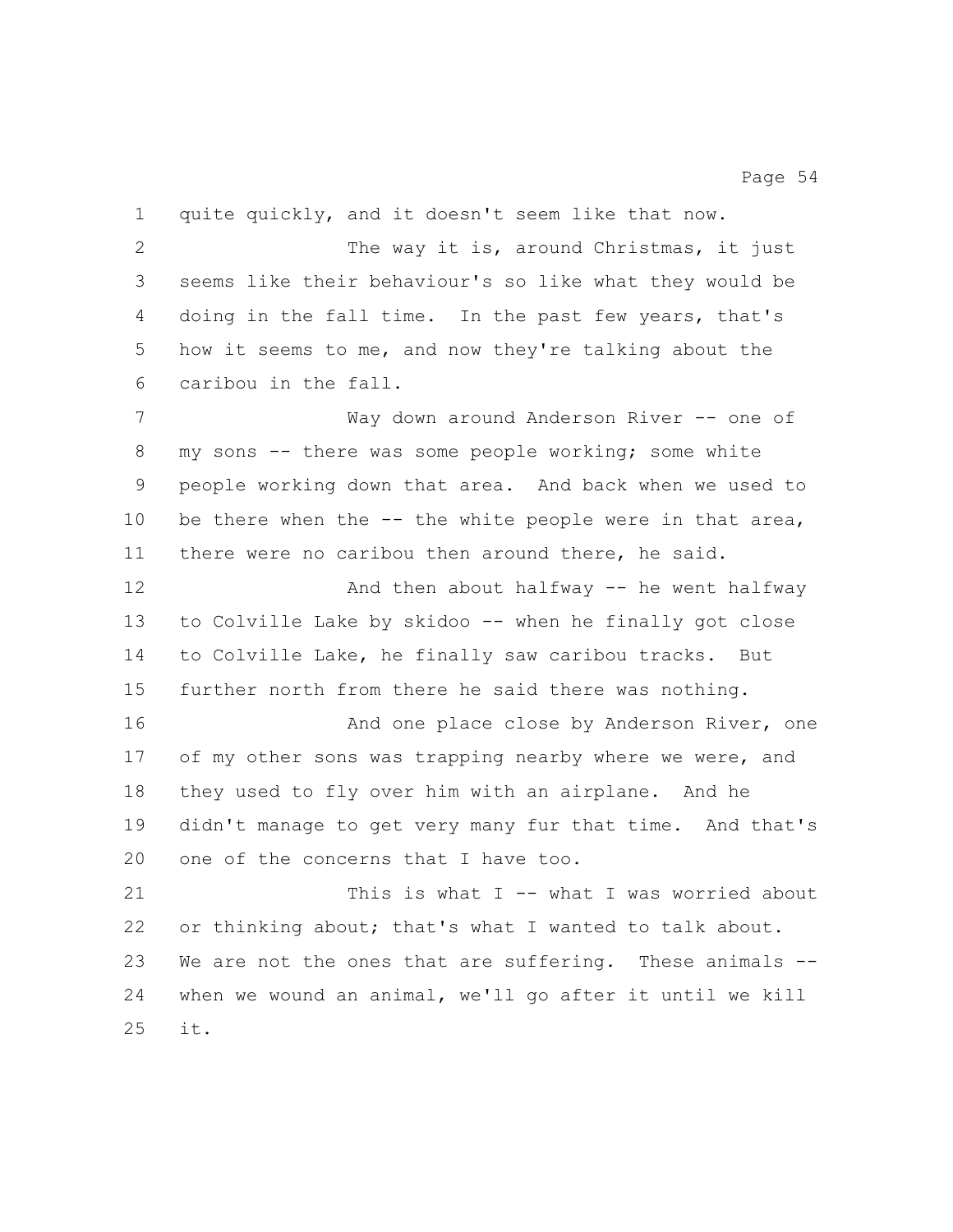We work hard to get the animals that are on our land, and we take good care of them. That's the way we are because of the way our Elders talk to us in the past as well. And there's -- I remember a lot of things that my grandfathers told me, and never to hit a caribou with a stick. That was one of the things that they really stressed. 8 1f you ever hit a caribou with a stick, the caribou would leave that area and not come back. And 10 we don't know what it -- where it goes. And there was one time we heard about the time that a caribou was hit, they already knew who that person was and the Elders really talked about it and from that time on, the caribou left for a long time. We don't know where it went. Even if you hit one (1) caribou, it just seems like all on the land, all the caribou know about it already. And from that time, it would all take off towards the barren grounds. Yesterday I asked one (1) person about it. And where do they take off to? Where do -- do they fly off too? I don't know, I said. It just seems like it just goes off into the barren grounds, and it just lives down there permanently. That's what grandfather said in front of me. I heard him. And so grandfather said to make sure you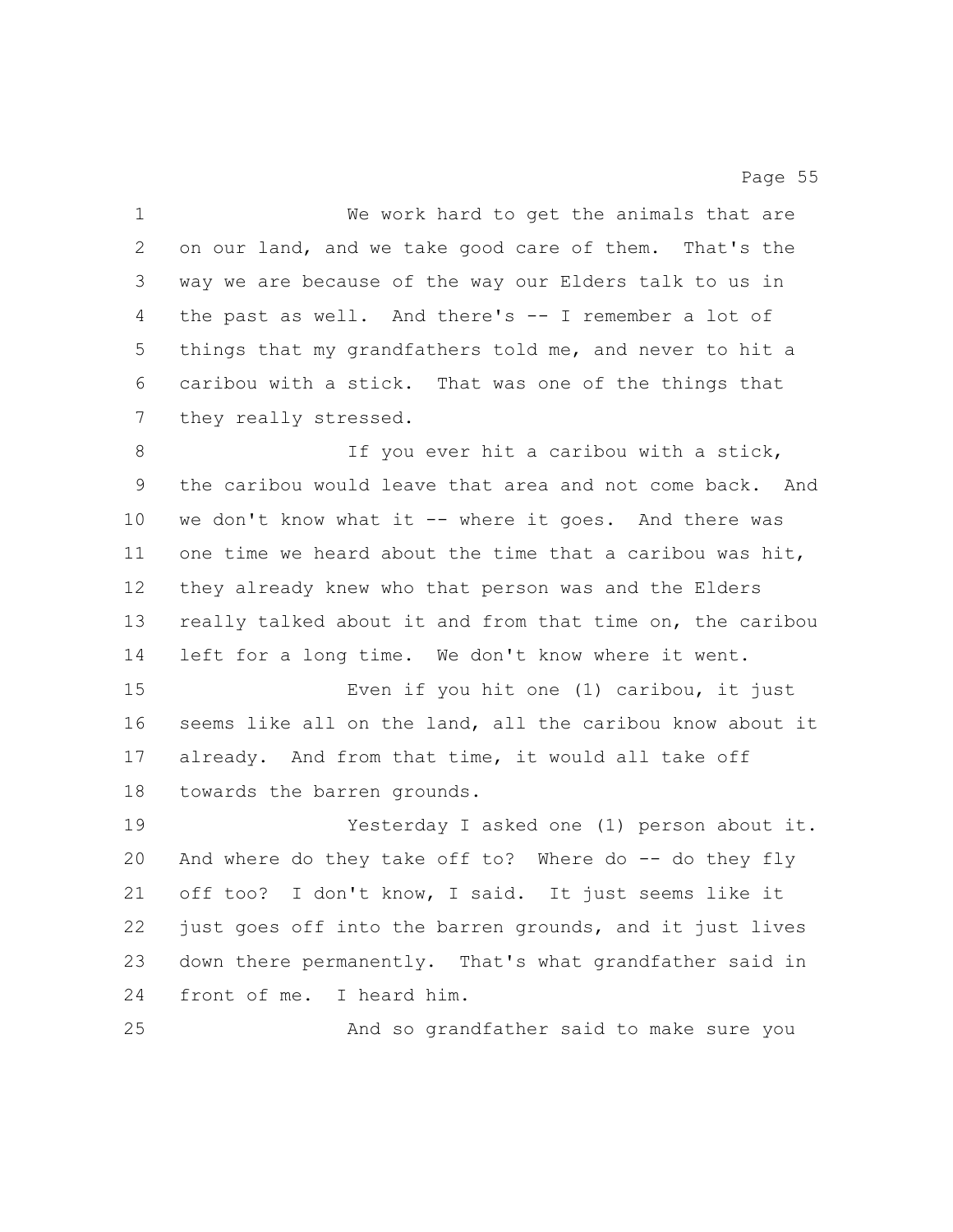really take care of the animals, and you can't suffer them. And now you hear about the way people putting the collars on the wildlife and the caribou. And when you -- when you -- there's something that's attached to it or touching it, it's not -- it doesn't like it. And I'm -- I'm almost over sixty- nine (69) years old, but I still remember all the things that I was told when I was young by me Elders and my grandfather. 10 And now I listen to what they've said, and I still live by their words and thank you. I just want to say that for now and if I remember something else later, I'll come back and talk about it. Thank you. (TRANSLATION CONCLUDED) 17 THE CHAIRPERSON: Mahsi, John. Okay, we also have on our -- Michel? Saw Michel there for a while but I guess he's gone. Oh, no Michel. Oh, there's Michel. Michel, you're up next. John just finished his -- John Blancho was there. Yeah, Michel Lafferty with -- maybe go through that your name and organization. ELDER MICHEL LAFFERTY: Hello, I'm Michel Lafferty. Sit on the Board of -- for Renewable Resource Council.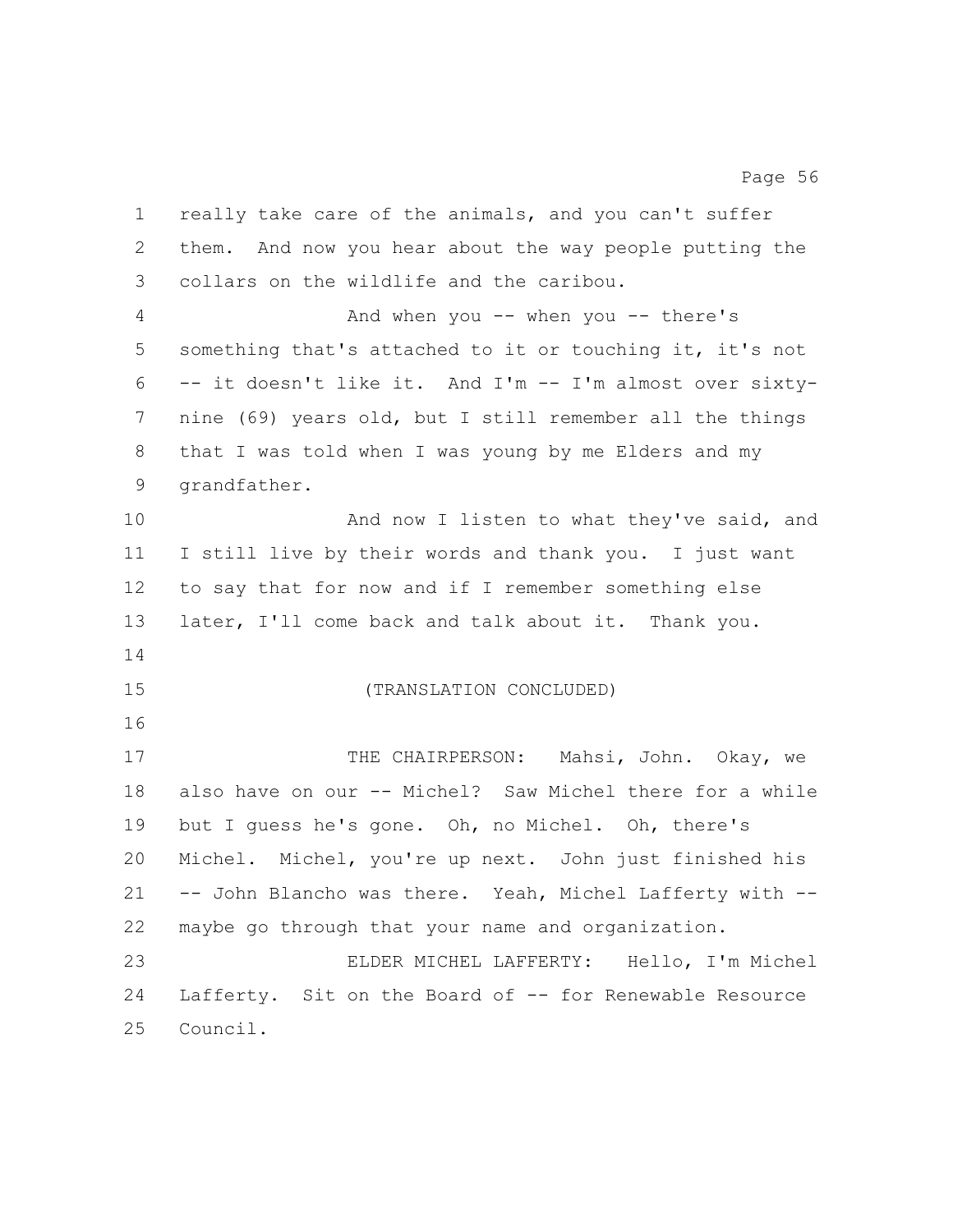| $\mathbf 1$  | I'd like to talk about my experience on                   |
|--------------|-----------------------------------------------------------|
| $\mathbf{2}$ | the land over the years where I go way back to the '60's. |
| 3            | My dad and $I$ -- we went out to Aubry Lake; it was       |
| 4            | '63/'64. We left here in November. There was not much     |
| 5            | caribou on our -- the start of our journey to where we    |
| 6            | were going towards Aubry Lake.                            |
| 7            | In December, I think, we seen some                        |
| 8            | caribou. Caribou was coming from Aubry Lake, and we       |
| 9            | spend the winter there. There was caribou around but not  |
| 10           | that many. But we managed to get some every now and       |
| 11           | then, over the winter months.                             |
| 12           | We came back to Good Hope in the middle of                |
| 13           | March. There was no sign of caribou from Colville Lake    |
| 14           | to Good Hope. The following year, we went to Burnt Lake.  |
| 15           | There, too, the was caribou but very scarce.              |
| 16           | We went -- we worked our way over to Canoe                |
| 17           | Lake, set up camp there and some traps and there was --   |
| 18           | caribou was very scarce. We managed to get six (6) big    |
| 19           | bulls that year -- that winter.                           |
| 20           | And then the following year, we were back                 |
| 21           | at Carcajou and there again, there was not very many      |
| 22           | caribou and my dad shot four (4) and later on, I shot a   |
| 23           | couple. And then '60, '70, '71, I think, we went over to  |
| 24           | Emmanuel Lake; had a family who then -- by then.          |
| 25           | We spend four $(4)$ or five $(5)$ six $(6)$               |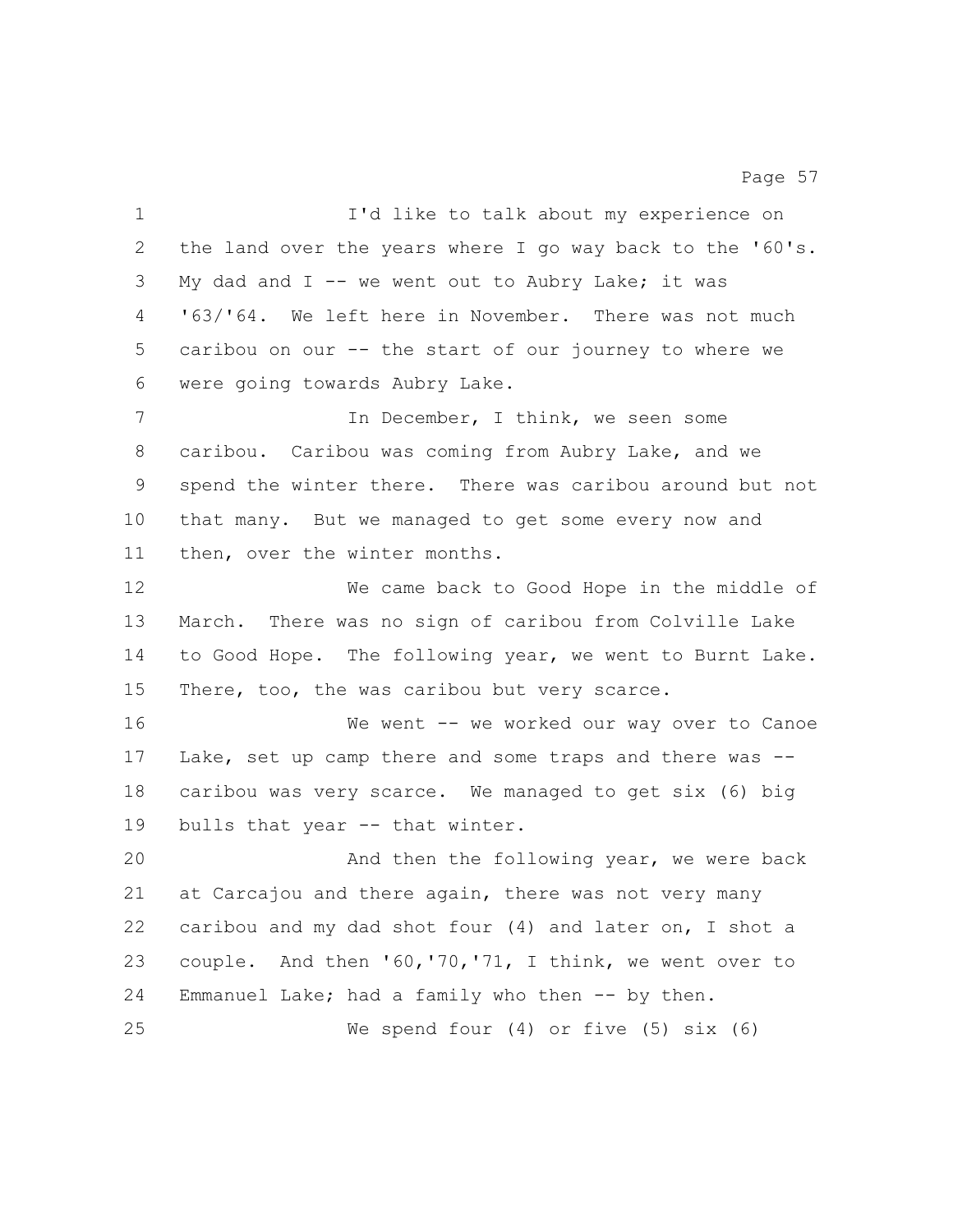years there. And from the time we got there in September until December, all we lived on was fish. There was no moose around. There was no caribou.

 By the fifth or the sixth year, we finally seen caribou there. And there was a lot of talk about the declining of caribou. And then another fall we went over to Carcajou again. There was a few caribou around, but we did a lot of fishing. We had dogs -- the family to feed; so go mostly where there's fish lakes. And then another time we went out there again to Carcajou. There 11 we, finally, seen a whole bunch of -- the migration caribou coming from, I believe, Aubry Lake, Telji Lake and that area.

 There was quite a few caribou then. We seen quite a few so we called it "lots". But in those days, there was no counting of caribou or anything like that. So I don't know if they go on a cycle or what.

18 And later on, we went to this cabin I got at a little fish lake called -- we called it Trout Lake. We lived around there for a few years, and there was always caribou around. We trapped from there and north towards Stink Lake. There used to be a lot of caribou and a lot of wolves on the trail too. And then we stayed at Burnt Lake; there was caribou coming there too -- enough for us to live; the meat, fish -- we had dog teams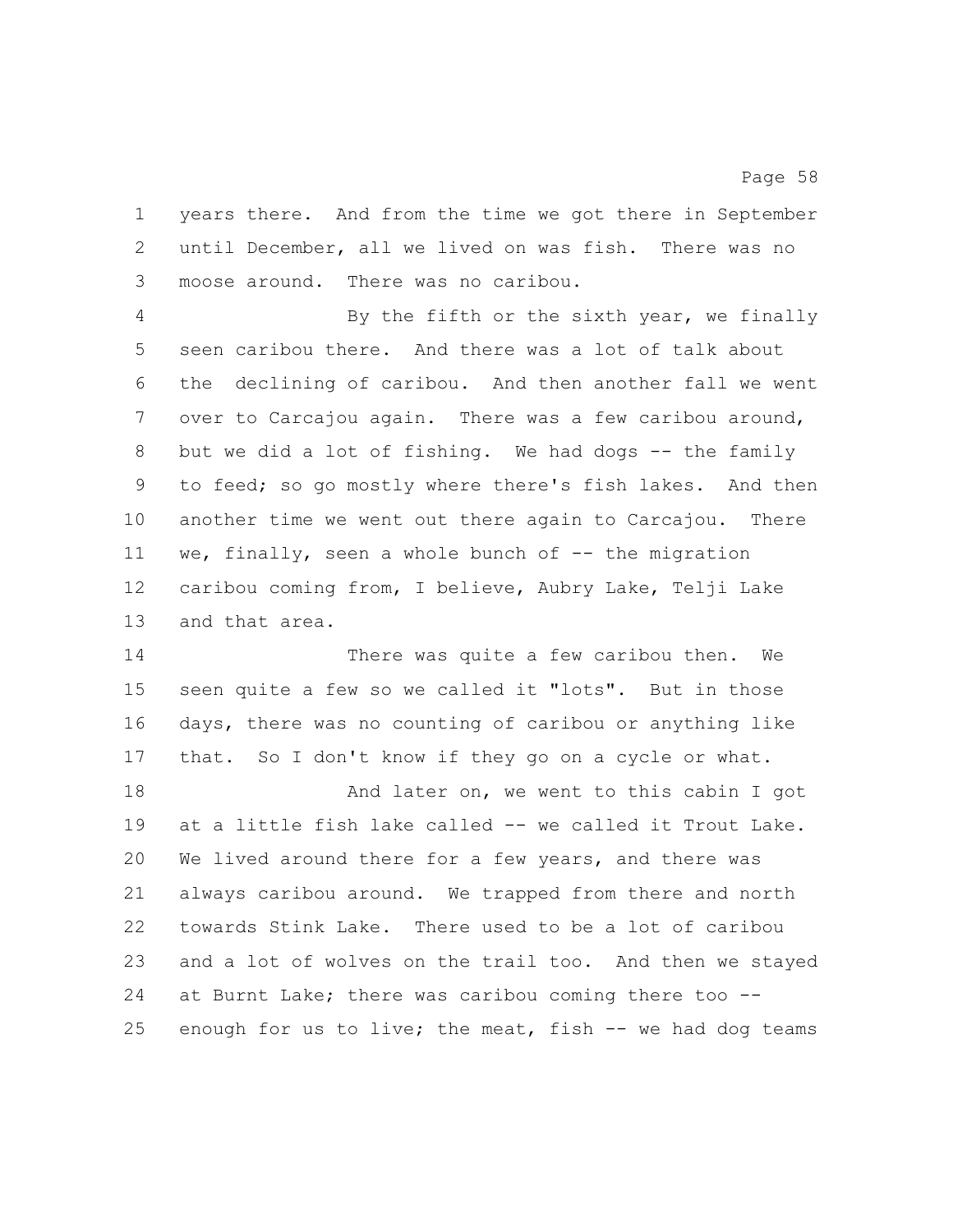and a family.

2 And then we moved back to town, and I never went back out on the land but since last year, I've been trying to go back out but we used skidoos. I have old skidoos. They keep breaking down so ... But this year, right now, we're in the process of getting back to that little Trout Lake.

8 So I got a cabin with two (2) of my boys. 9 And between those years; that was about fifteen (15), twenty (20) years. It's hard to get caribou around here. Get a moose every now and then.

12 And the other thing I want to mention is people going to Horton Lake. I think it's something good they're doing, taking the young people out there to learn their traditional culture, be something good.

16 The -- what else I wanted to say? So I -- I really don't know what to say about the caribou. Maybe they go in a cycle because way back I didn't see any caribou when I was staying at Emmanuel Lake.

 Now we have to wait and see, maybe. I don't know. And so now I'm going to probably go back out to my little Trout Lake and observe what's out there. Going out there on the cut-lines I seen a lot of moose tracks, and I think there's Woodland caribou in there too, but we never bother hunting right now.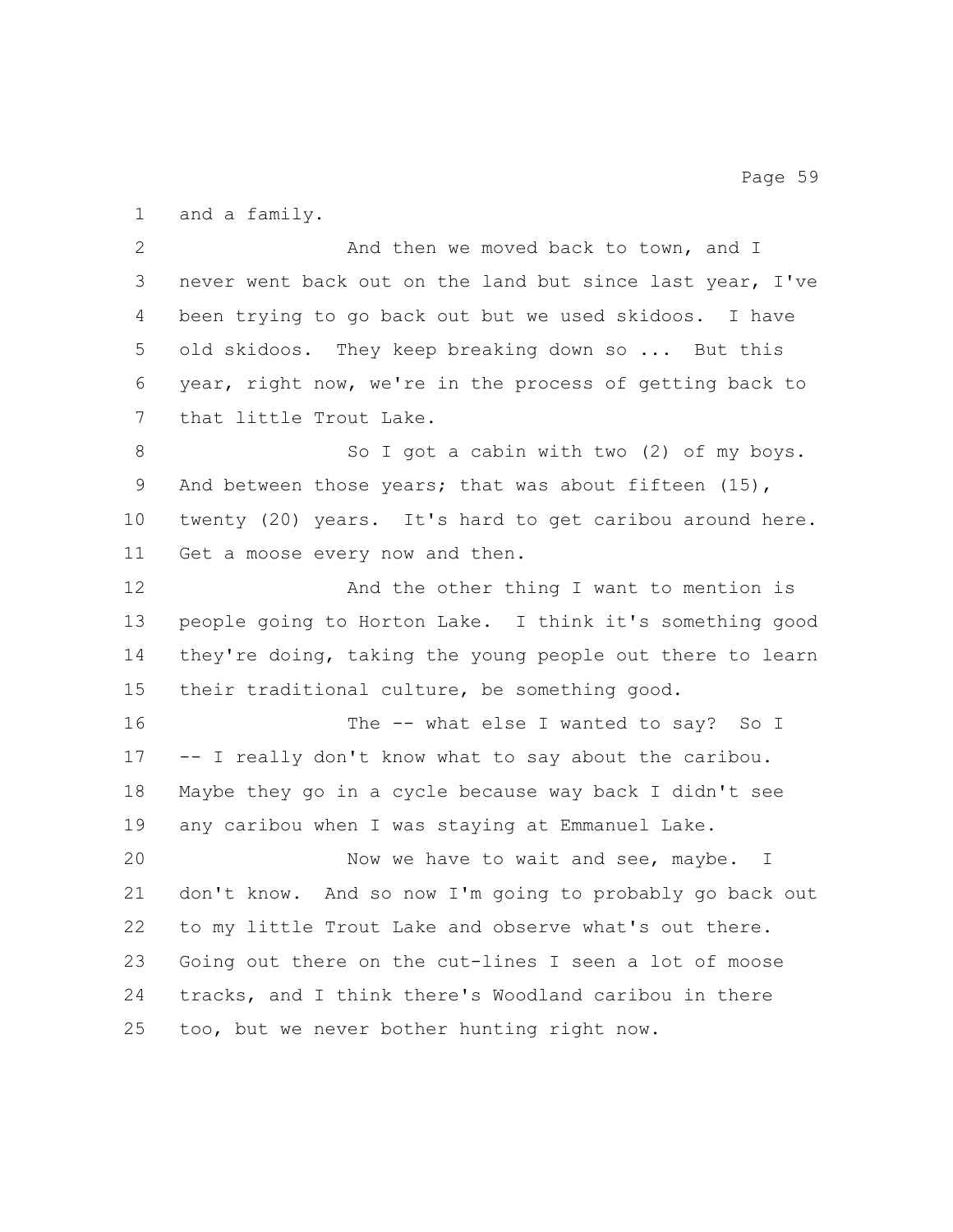We're just on the process of opening up the road to my cabin. After finish this meeting, maybe on Sunday, I'll head back out there and see what's out there as we set traps and do stuff like that. If there's caribou it would be good. Last winter, I worked down at Little Chicago with Kodiak. And one of the supervisors said there's a big herd of caribou just below the camp. But I never checked that out. So I don't think we know like where they all go. We don't spend that much time out on the land too. It's like the muskox; I always hear stories about musk ox sighted here and there. But every now and than I go to a meeting and I bring it up and there's traditional knowledge that the muskox and the caribou they don't mingle. They don't come together, they stay apart. I believe I brought that up once at a Deline meeting too. And there was one of the biologist - - I can't remember who it was -- knew that information but he never talked about it until I brought it up. There was a -- they're not just animals. We have rules to go by for whatever: moose, caribou, rabbits; there's all kinds of unwritten rules that we follow, we live by. And I -- I try my best to teach my boys, my kids, about stuff like that. And -- I spend quite a few years out on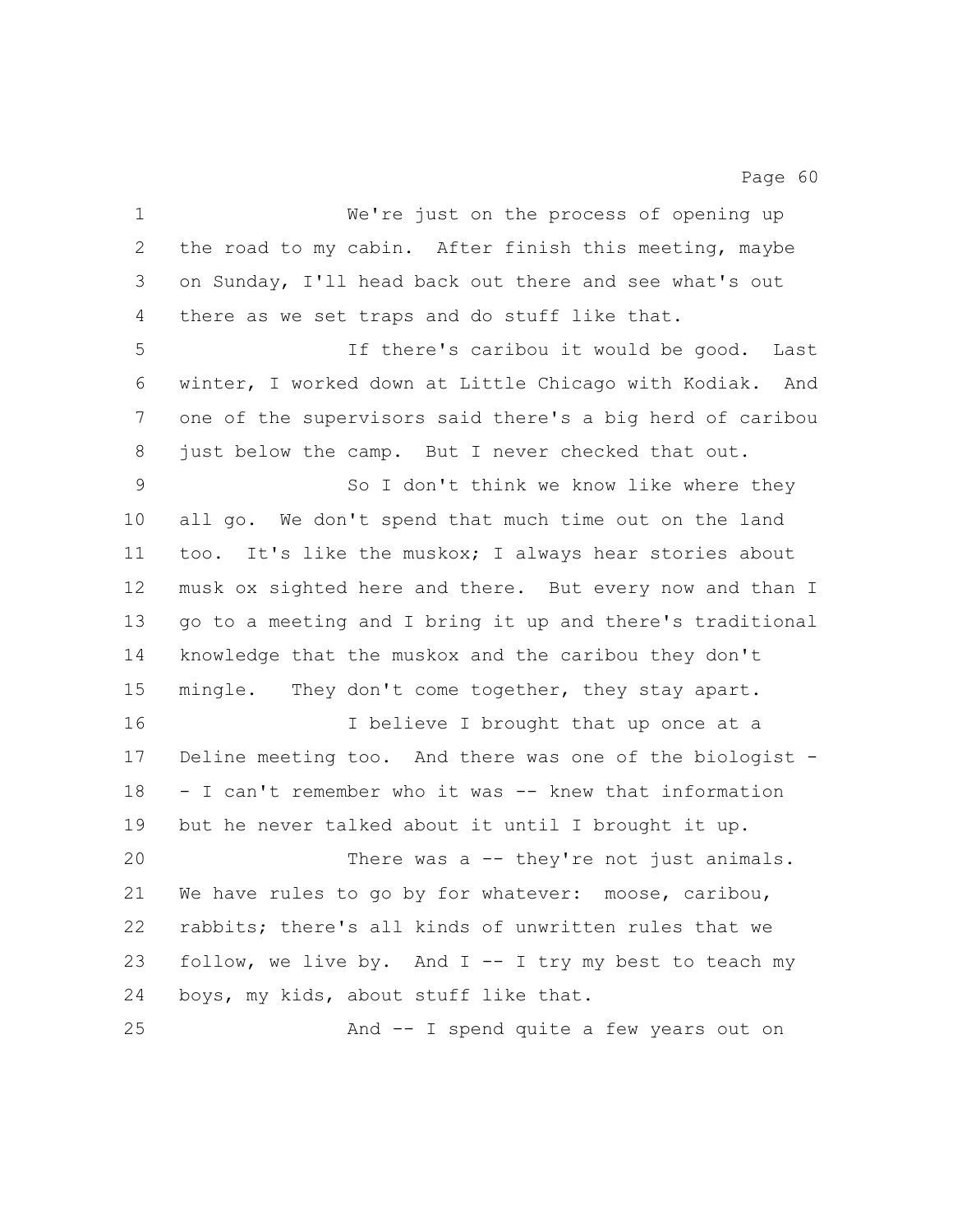the land, about twenty (20) years, fifteen/twenty (15/20) years I wanted my kids to go to school so we move into town.

 So that when a person is out on the land they observe everything. What's out there. You see fox tracks or marten tracks, rabbit tracks, wolves, moose, caribou, everything. You could see it on the snow.

8 And when you shoot a moose, you always check the inside to see if it's in good health; the lungs. So we do that with caribou. I do that with caribou too. Every now and then we shoot one (1) or two (2) and check the inside and see how -- if they're in fat. Us Dene people will like fat stuff. We want our 14 moose to be fat; want out caribou to be fat; want our fish to be fat; want our rabbits to be fat too.

16 So in that way we observe things as we take it. And my wife will go fishing on the river and we observe the fish too. All -- all during the summer months and we try fishing -- there's some -- some of the fish that its inside is kind of deforming and we keep track of stuff like that; even the geese when they come. We just don't go out there and harvest. But we observe all the time. And I guess -- I'm not

active on the land for quite a while. But now I'm going

really sure about the caribou because I haven't been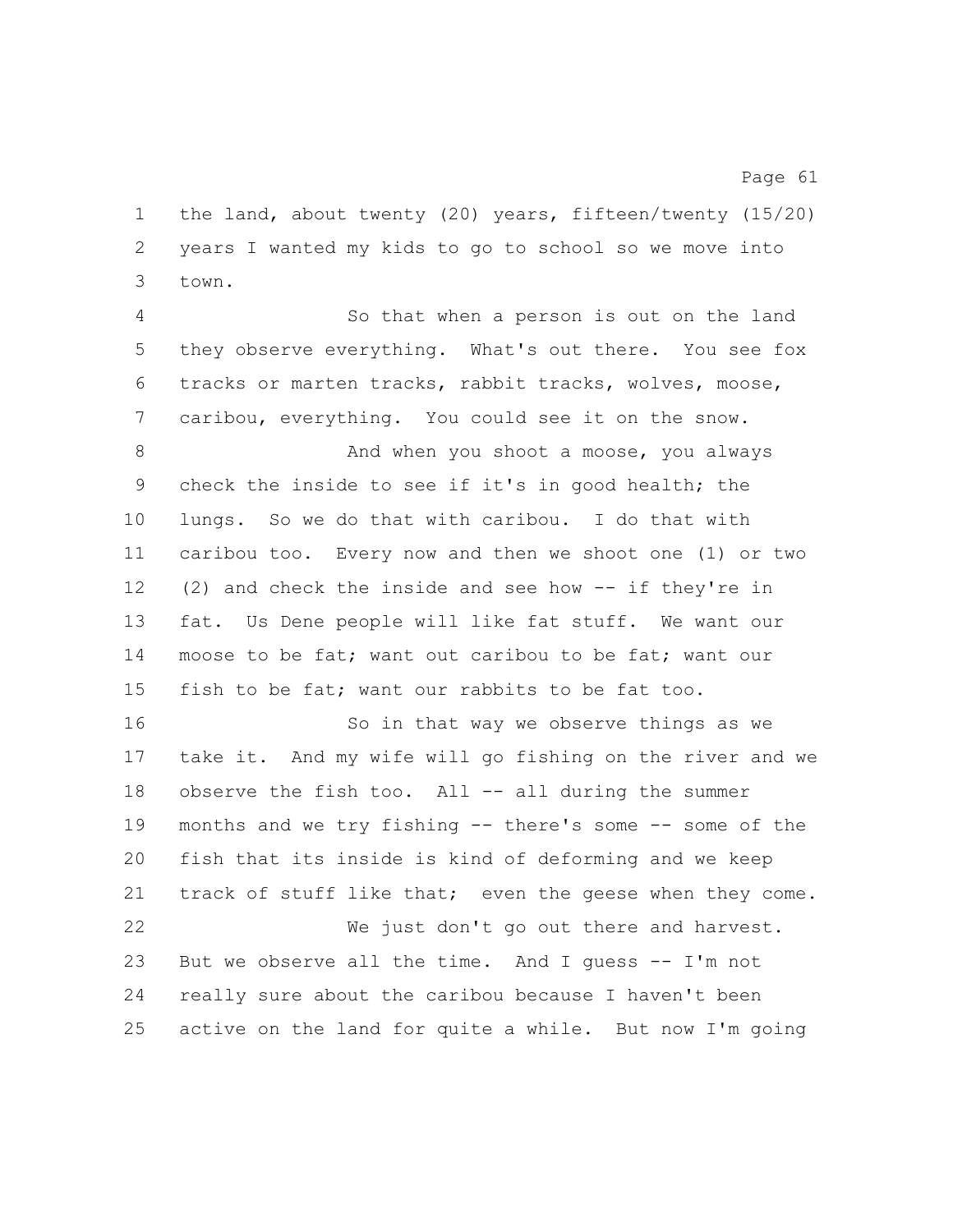to -- on my way back out there and try to take my boys out there, teach them what little bit I know about the land, how to respect the animals and things like that. And for us up here the last few years, we haven't seen too many caribou but we got moose. Guys have been shooting moose here and there and once in a while I get a chunk of it -- share -- got a sharing system and most of the Dene people are. And what else? I think that's about it. I'd like to mention to the Board, something to think about. Thanks for listening to me. That's about it, I guess. THE CHAIRPERSON: Yeah, thanks, Michel. That fits in with all our closing remarks here. Mahsi. We also have George I guess on -- on the list here, so George Grandjamb. George...? There you go. Okay. MR. GEORGE GRANDJAMB: Hello. Everybody seems to grab this pen every time they come up here and talk, well I might as well hold it too, I guess. Some form of encouragement, I guess. I'd like to just -- 23 THE CHAIRPERSON: Just for the record, George -- George, mention your name so that we can tie it into the record.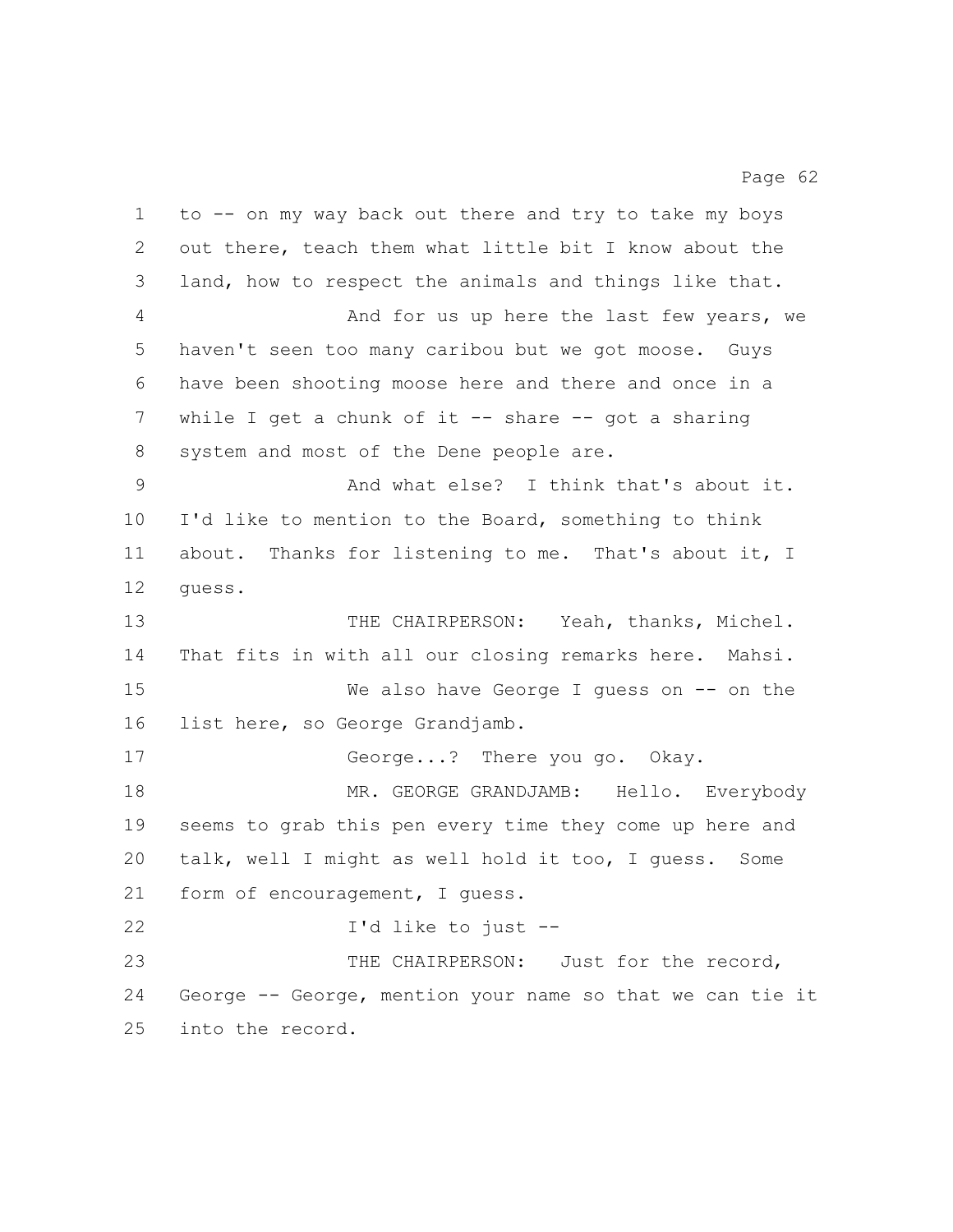1 MR. GEORGE GRANDJAMB: Yeah. My name is George Grandjamb, I'm a resident of Fort Good Hope. I belong to the Band in Fort Good Hope. I'm a treaty -- treaty. I've spent a good part of my life in the - - in the educational section of -- of the Territories. From high school I've gone straight into the -- the wage economy so I wasn't as fortunate as some of our people who have had opportunities to learn from their fathers and their mothers out on the land, to live out on the land and stuff like that. So just for the record I'd like to state that I'm not a hunter, I'm not a trapper and I'm not a fisherman. 14 But I feel that it's important enough issue that we need to address what can we do about it. What can we do to -- to come up with programs that will allow more of our people to get -- get back to the land to -- to -- to utilize their traditional values. I mentioned yesterday that we need to come up with incentives. Every time you mention incentives, right away people think of dollars. Well I'm not talking about dollars. I'm not talking about money. What I'm talking about is incentive programming where -- where we start teaching our people about how to trap, how to fish, how to do traditional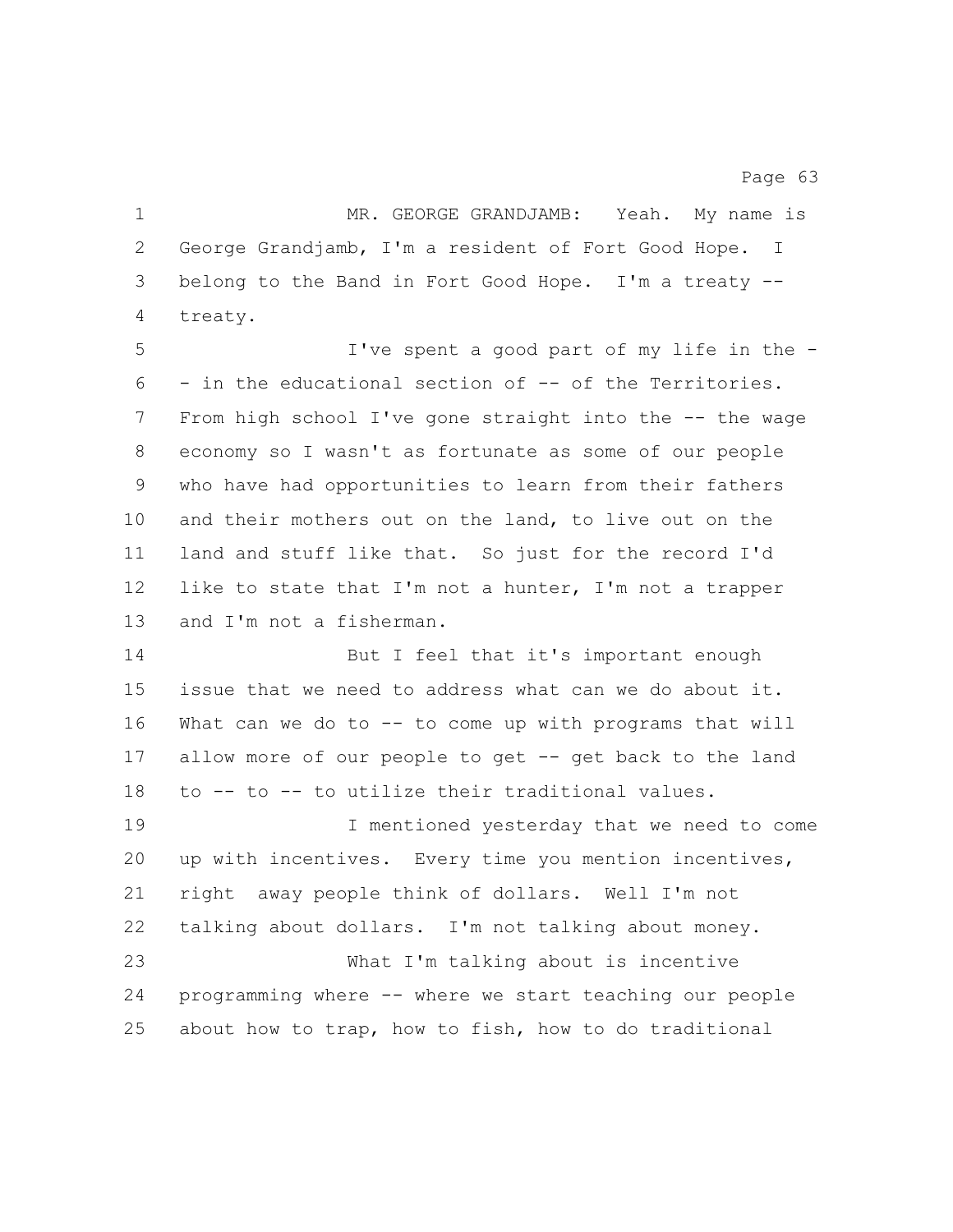things that would allow us to be out there and to enjoy the luxuries of our ancestors.

 One of the ways that I talked to the gentleman over here about it yesterday and one of the things that we could start doing is that I know that -- I know for a fact that Renewable Resources have some people in RWED that are Renewable Resource officers who are good hunters, good trappers, good fishermen who -- who do nothing but train -- train trapping programs, fishing programs and maybe even hunting programs.

11 They do -- they do workshops in -- in a setting such as what we're in right now for maybe two (2) days and then implement what they teach out on the land with the -- with the students that they work with. And we talked about something like that, me and the gentleman over here, and I think it's a really good idea.

 For years -- for years our leaders -- our people have talked about we need to get back on our land. We need to -- we need to -- to get back our traditional values. Even though I'm not a hunter, I'm not a fisherman, I'm not a trapper, I have -- I have always felt that that was -- that it's an important issue with me.

24 I'm fortunate. The only thing that I -- I managed to end up with is that I'm fluent in my language.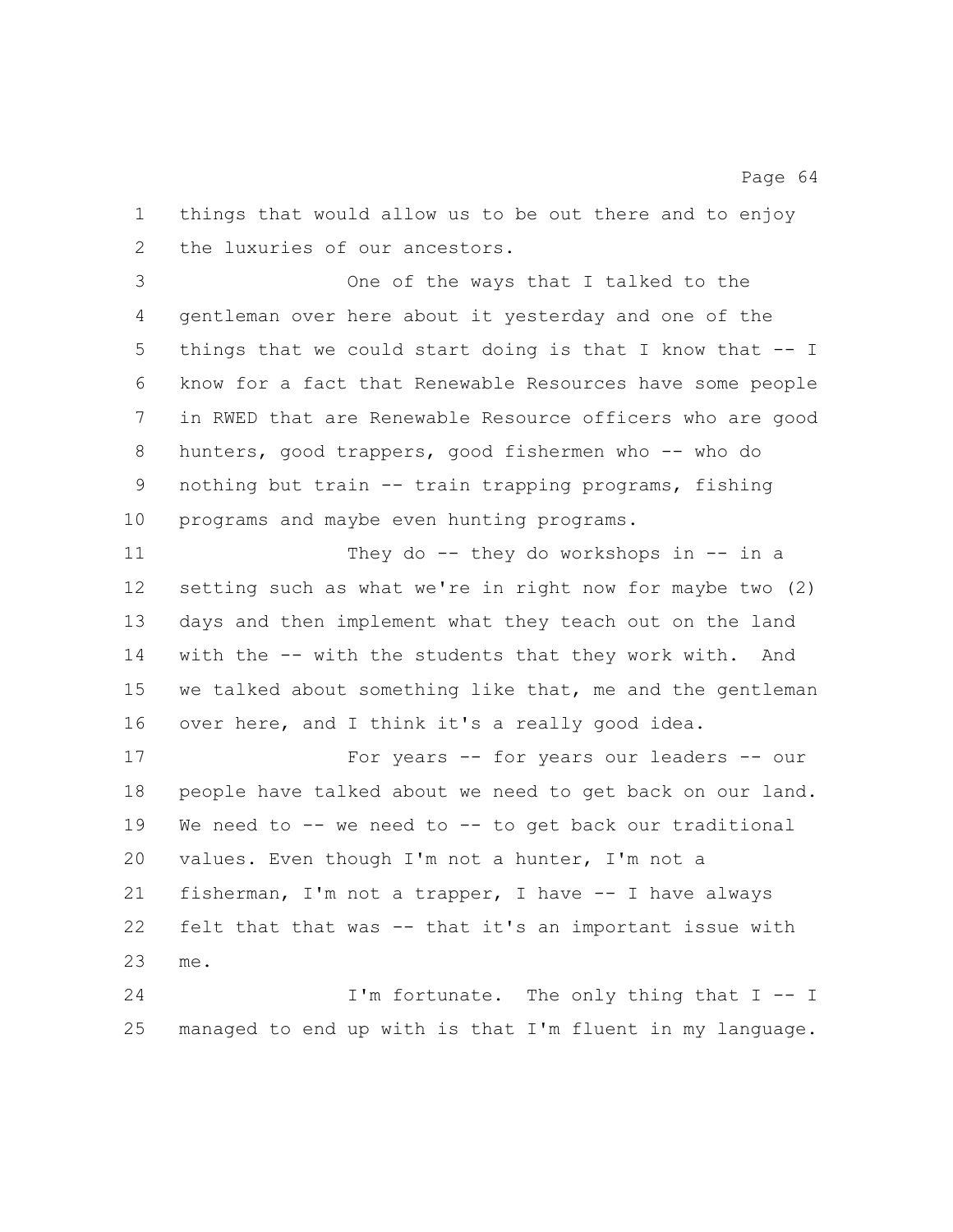I can speak my language just about as good as anybody. 2 That's the only thing  $I - - I'$  ve managed to preserve that -- that is given to me and handed down to me by my fam -- my grandfather or -- yeah, my grandfather, my -- my uncles, my mom and all my relatives who speak the language good.

7 I managed to keep that. That's the only traditional thing that I have of value that I can safely and honestly say that I know and I'm proud to have. So what I would like to recommend to the Board that this -- incentive programming that I'm talking about -- could be one (1) or could be made a priority issue where we start encouraging these workshops and designing programs to help design programs that would allow us to do that.

 We need help. My Friend, over there, he's apparently involved -- has been involved in that kind of stuff for -- for a while, and he's getting really tired; he was telling me. And I believe him. It's a chore and a half. It's not like just sweeping the floor and then leaving it for a little while.

 You have to do it all the time, and it's tiring, and we need help. So we need the Board -- you guys have umpteen power in doing all kinds of things because you're -- you're a Board; you're -- you're a regional Board. And I'm sure the government would be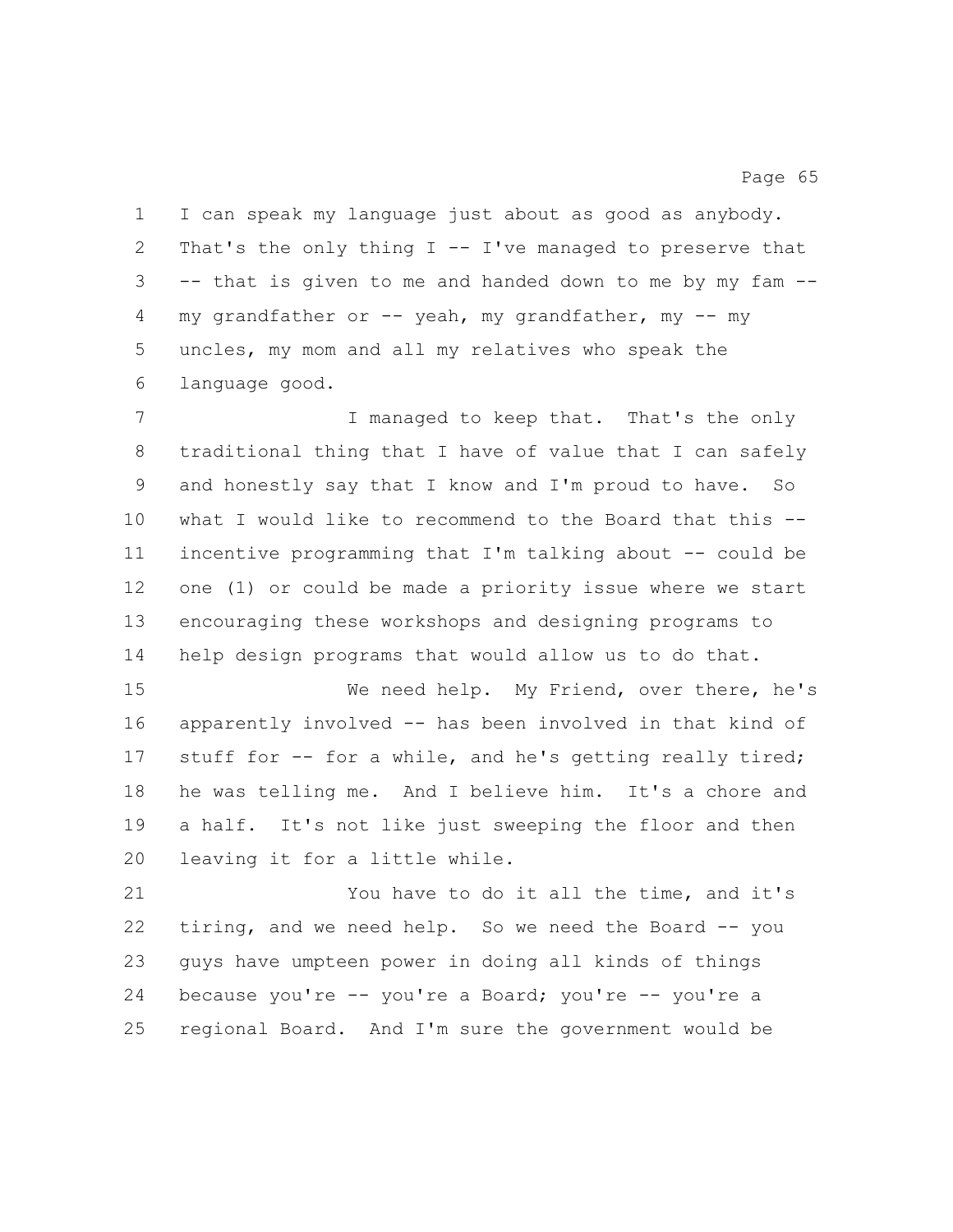more than likely to -- to listen to you guys rather than a couple of us from the public.

 So we need the Board -- I'd like to recommend to the Board to help us design some kind of program that we could utilize in all our communities in the Sahtu region, so that more of our people can be -- can -- can -- and can start living their traditional values.

 And that's, basically, what I wanted to say. I don't really have anything else to add to it except to say thank you for allowing me to speak here today. But one (1) and -- one (1) and foremost thing is that we have to start looking at what I'm talking about as an important issue.

 You can almost count on your fingers the amount of people right now -- our people right now -- that are out on the land -- that are actually utilizing their traditional values -- right now. In fact, I can count on my fingers right now exactly how many families that are out in the bush right now. You know.

21 So it -- it's telling me, and I -- and I hope it's also telling you that it's an important enough issue that it warrants somebody to look into it. So I hope -- I hope what I'm saying warrants -- or that's it's important enough for you people to -- to start helping us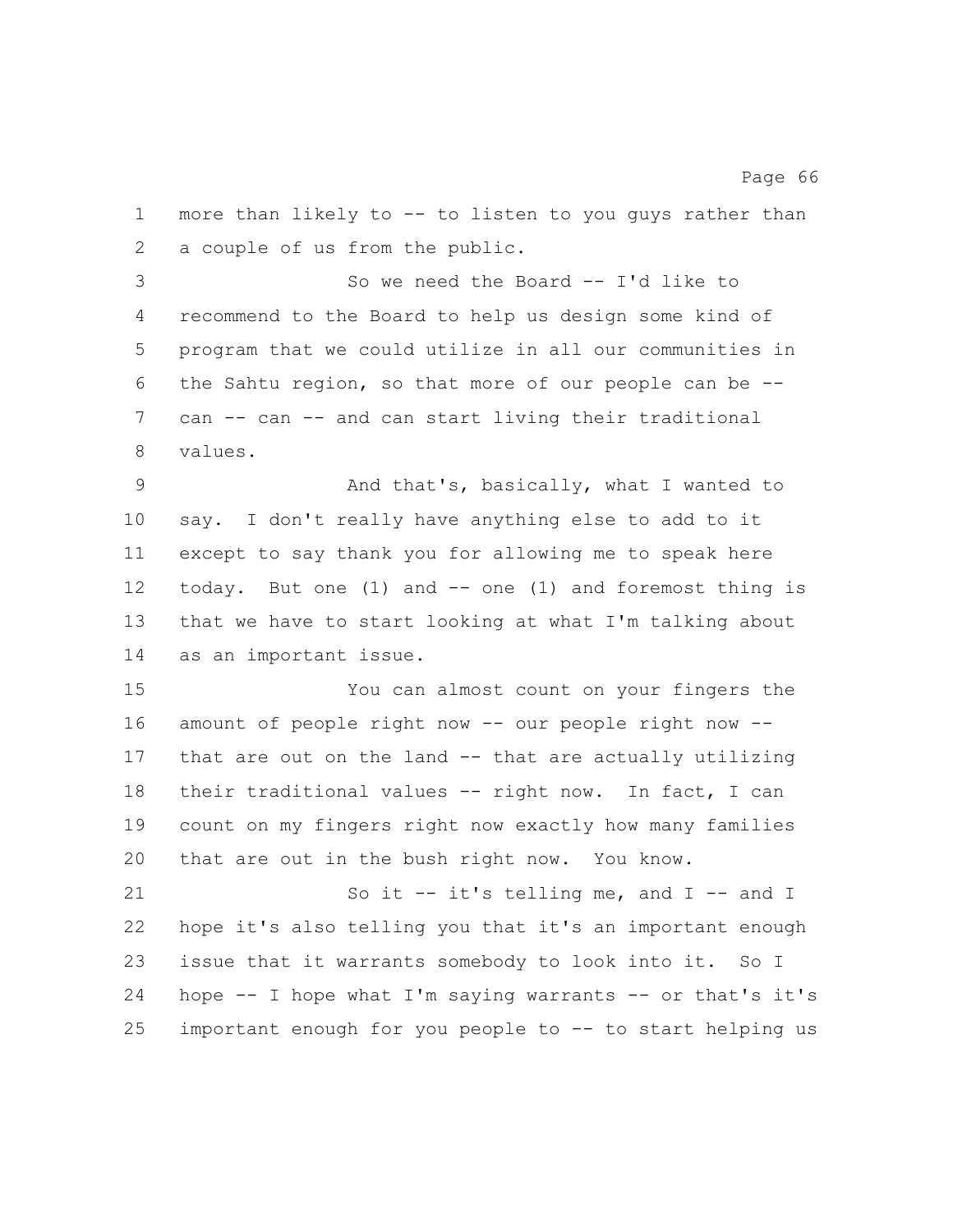and maybe even help us get funding from the government to allow us to implement these programs in our communities. Thank you. THE CHAIRPERSON: Mahsi, George. The -- my list keeps longer here as I go on. But we do not have to question that -- this is not a part of a presentation -- it is mainly just to add on to names that we did not get a chance to go over during our process here. 10 We also have James Ceasar and Jim Tobac, and I think we are going to -- our dinner is going to be coming soon here, so ... but I am going to allow him to speak. I do not think they are going to go on there too long. Our dinner is not here yet, so if one (1) of you maybe, James Ceasar? Just mention your name here and who you represent, for our record. MR. JAMES CEASAR: James Ceasar, member of the Sahtu land use -- or Sahtu Land Claims. I also sitting next to Vice Chair for the Sahtu Secretary Incorporated. And that's the Director for the Yamoga Land Corp. But I wish to speak today as a private member of the -- the Sahtu claims. 24 Listening for the last couple days, there's a number of things that I was hoping to hear from

des -- to design programs that we could utilize and --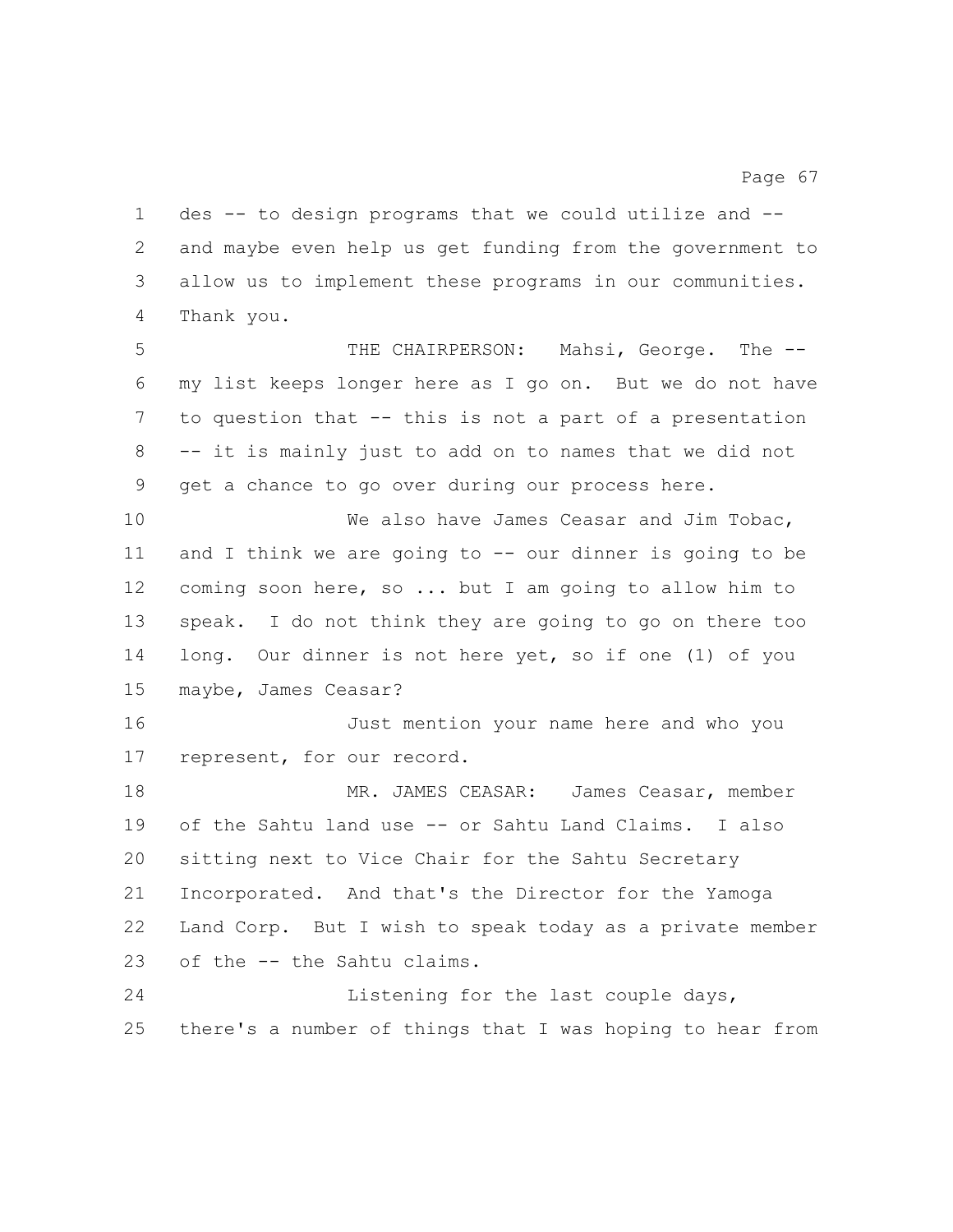-- from the presenters and from the individuals. And I wish to speak on those -- those issues.

 The very first thing that -- that I want to say is -- is that all our harvesting rights and the provisions and the land claims are quite clear. And to put a quota or restrictions on those rights, they -- they should not be a pursued; it's too dangerous at the moment. Once we put a quota on -- on the wildlife, it makes it easier for other animals to be -- to be restricted.

11 And in -- and in doing that, our harvesting rights will be restricted. The other things, too, that we question right now is the numbers that -- that -- the data collected pertaining to caribou counts 15 and stuff, it's in -- in doubt. The other thing, too, is the value that's been placed on caribou is -- it has nothing to do with economics.

 It's not like fur -- fur-bearing animals where there's an economic value attached to it. And for those reasons, I -- I want to -- to make sure that our harvesting rights are not restricted. I guess the overwriting factor on -- on these hearings here is to do the -- with the population of the Bluenose caribou. And barren -- barren-ground -- barren-ground caribou. So, like instead of asking the members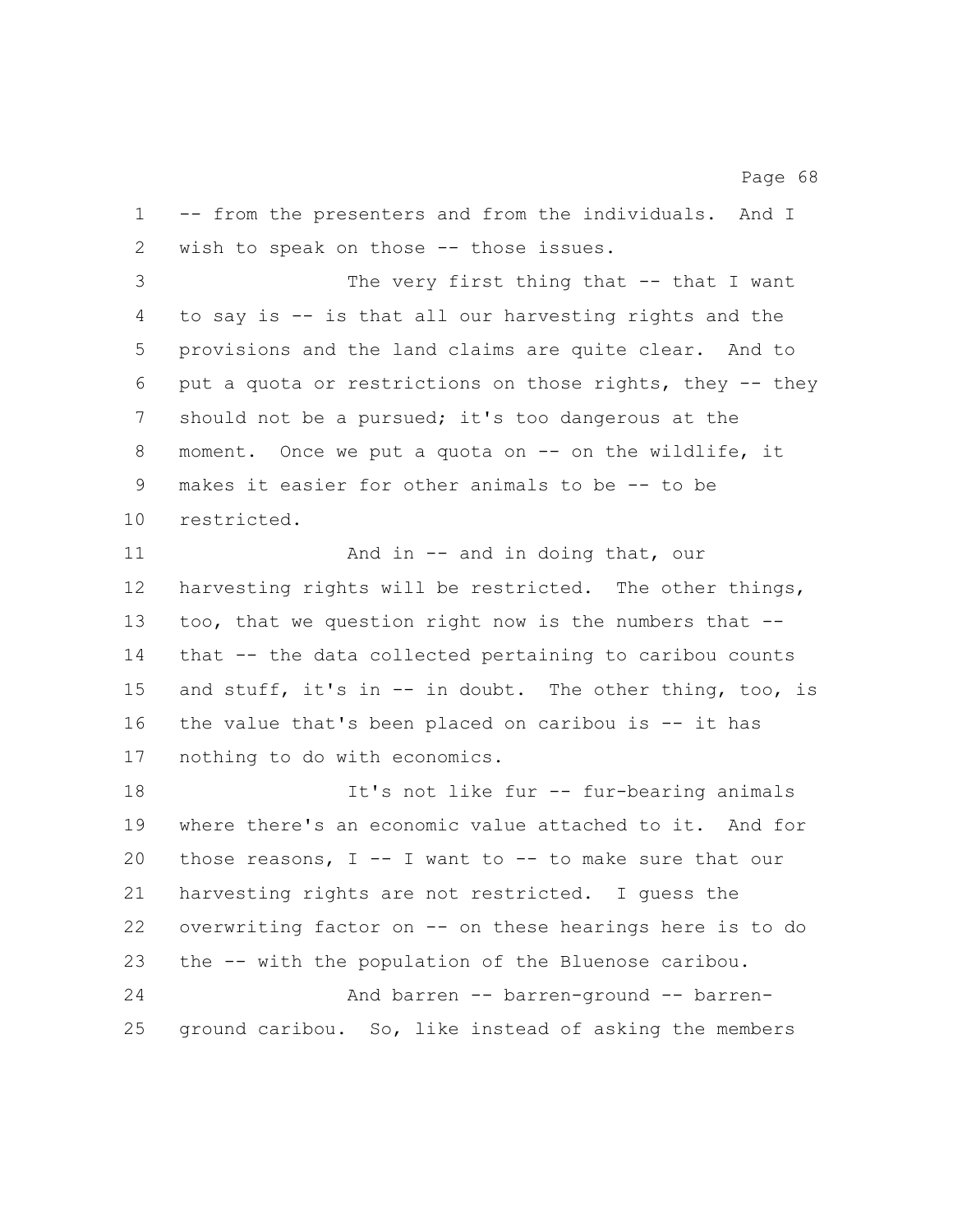to -- to cut back on their -- on their hunting, I think that's kind of like a -- a violation of our rights under the Sahtu claims. If we're going to do that then we should negotiate some other aspects of -- of the impacts on this caribou.

 And that's mainly to do with -- with impacts costs by -- by development, both oil and gas development and mining. You know, like, if you're going to ask us to do something to manipulate the population of caribou then you should also ask the companies to cut back on their -- on their programs.

 And maybe also ask the other -- other wildlife people, like big game hunters, to do the same. So having said that, I guess -- I guess, we're asking that -- that you find a -- a different way or a different method of -- of putting the numbers back up on these caribou. 'Cause asking us to put a quota on -- on caribou is not right for me.

 We should be the last people to -- to be 20 asked to do that. So anyway,  $I - I'd$  just like to leave that with you guys.

 THE CHAIRPERSON: Mahsi, James. That was James Ceasar and, yes, those -- it is on the record now, and we certainly will look at them. I am really glad that you did bring, you know, this whole issue of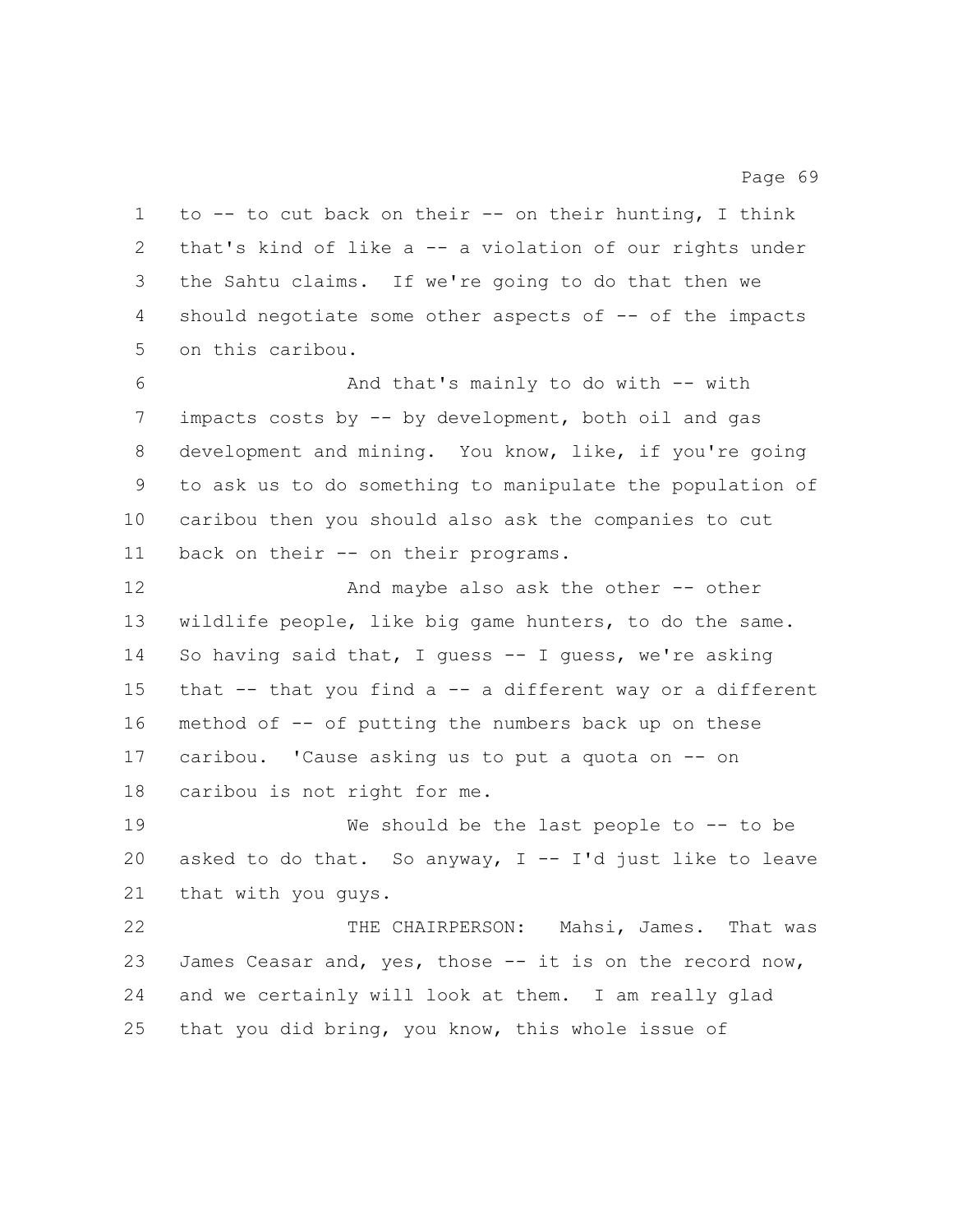harvesting rights, the exclusive harvesting rights of the participants of the Sahtu claim -- very important. I am not going to get into that. I think I have mentioned that many time. Those are issues that our Aboriginal governments would have to deal with. We, you know, here, we are focussing mainly on the whole issue of whether we want to put a total of allowable harvests. So I think that is what we are going to concentrate on, but I'm glad that was brought up because it is part of our evidence for our decision-making 12 process here. So here we have got -- our food is not here, so maybe we can go to Jim Tobac? 14 State your name and who you represent. Yes, go ahead. MR. JIM TOBAC: Jim Tobac, Fort Good Hope hunter. In the past three (3) days I've listened, observed. My hand goes out to Colville Lake. They spent a lot of money to come here. And some Boards should think of helping them out a little. I'll get back to the point here. I know we're talking about quotas. Colville Lake doesn't want a quota. We don't want a quota. The thing is, we don't know what's the healthy number for caribou. We say we're down to twenty thousand (20,000). I say we're twenty thousand (20,000)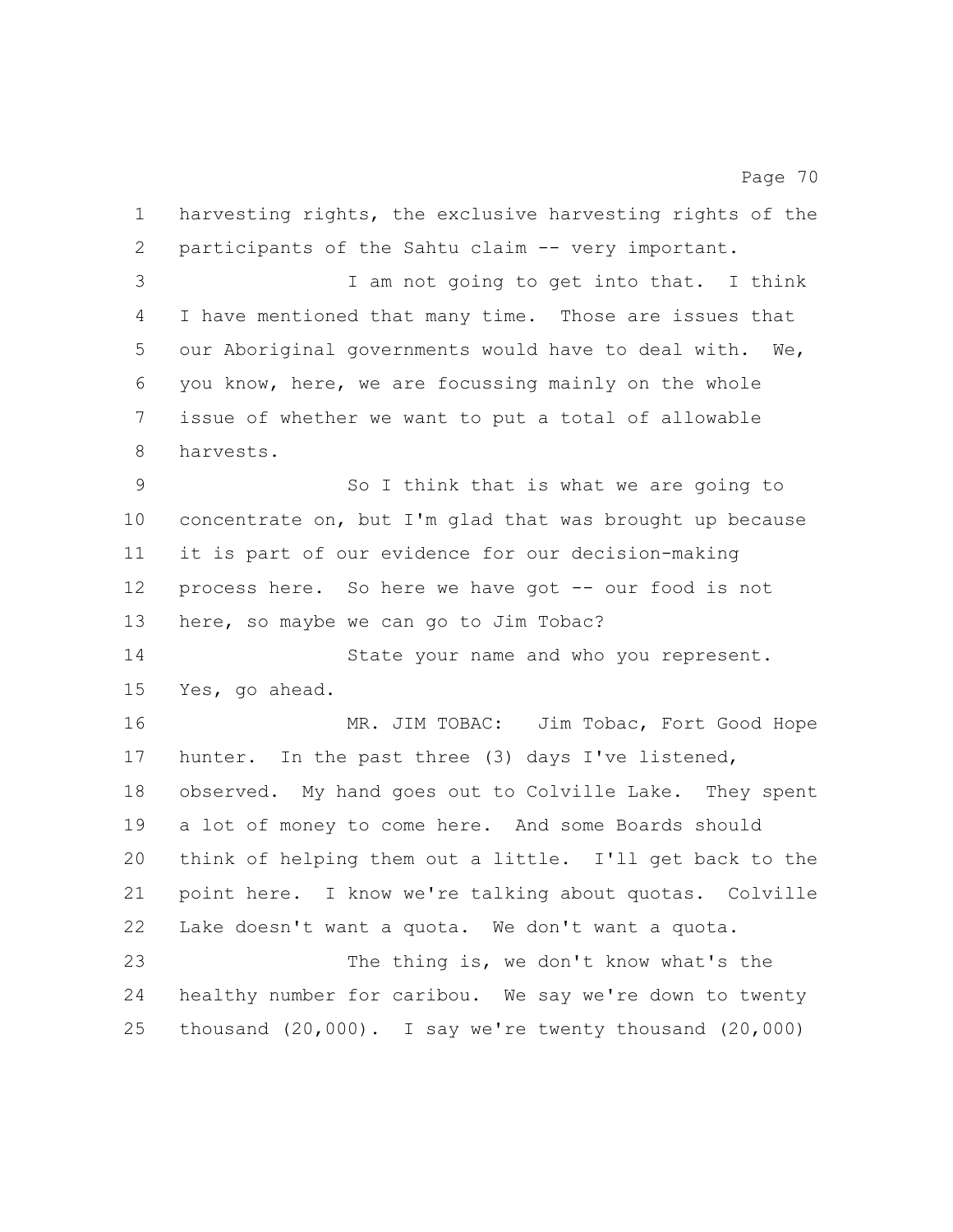strong. And on the past, we've heard of thousands of rats. People got thousands of rats.

 Nowadays, you don't hear of anybody 4 qetting one  $(1)$ , two  $(2)$  -- there's nothing -- nobody bothers it. As I was growing up, I used to hear Elders talking, (NATIVE TONGUE SPOKEN) there's no caribou, (NATIVE TONGUE SPOKEN) no moose. But we still survived with rabbits.

 The thing we keep bringing up with Horton Lake is in the '70s and '80s as I was growing up, there used to be caribou on all these lakes: Rory (phonetic) Lake, Carcajou Lake, Burnt Lake. And sixteen (16) years ago, I believe, it's -- they started this Horton Lake hunt.

 It's a good thing they teach their children. We're not telling them to stop all together; we just want to experiment; leave it for a couple years. I know in the past -- I mean, I've talked it over with Roger about this low-flying staking they're doing and stuff like that, and he said that he's brought it up to DIAND.

 They never listened to us; when these -- when they tell us they're not going to do it. So if you guys got the power to stop them, stop them. Like I said, you know, when you put a quota on this caribou, we don't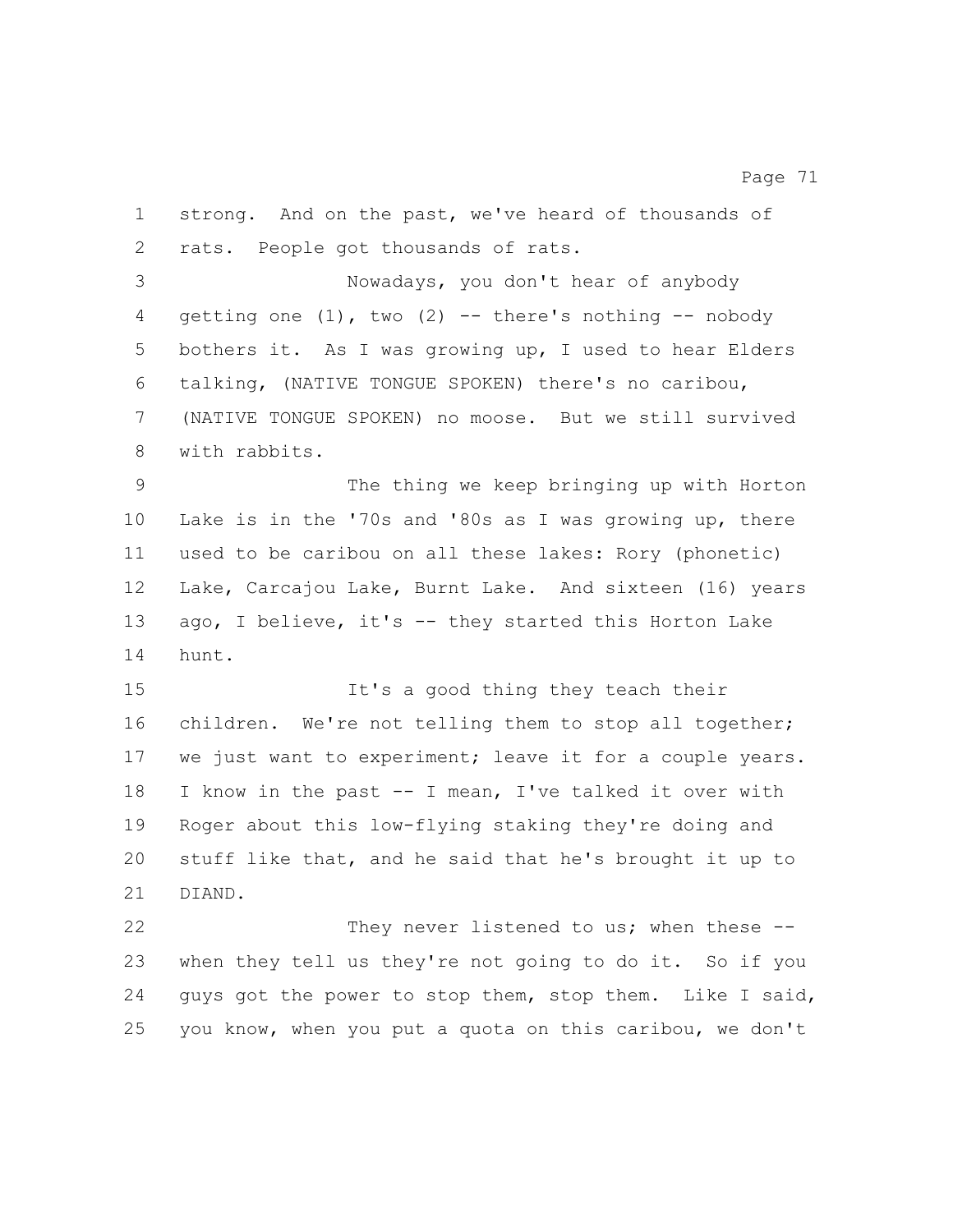know how hard is it -- going to be -- it's going to be when we want to lift it and becomes laws, it might be hard to lift it. They talk of migration. Look at the geese. Some years we don't see nothing yet there's thousands out there. They just go different routes. So then it's a --damned if we do and damned if we don't -- put a quota on it. So I see the decision you guys are faced with. But deep down I believe putting a quota on it would be wrong. Thank you. THE CHAIRPERSON: Mahsi, Jim Tobac. That was Jim Tobac there. Now, I do not know how long I am going to wait for my food here, but it should be here pretty soon. I think we are going to break now. The food will be here pretty soon. I hope you guys stay for the food there. We had excellent food yesterday. And then right after lunch, we will start into the closing stuff. You know, the remarks, all the people that made presentations, the registered people, the parties on their -- can make their presentations on closing remarks. So, I'd like to leave it with that and wait for our lunch, get a bit of a break and we'll try to get back at 1:00 cause I think all we're going to deal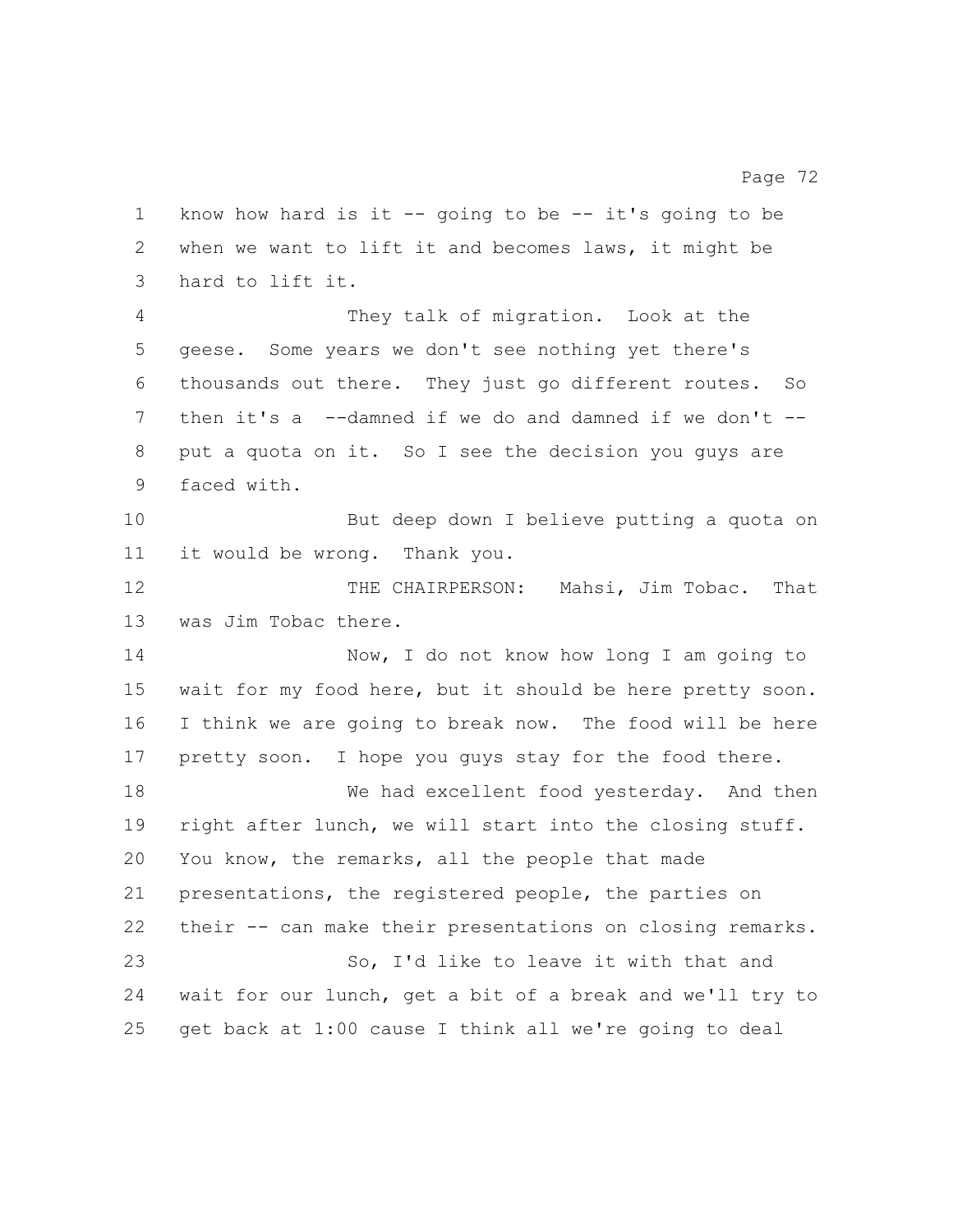with is mainly closing remarks. So, no more questions, it will be more of a people -- last things people want to say and this is a heads-up for, you know, especially the Colville Lake people if they want to say something as a closing remark I would allow that right in the afternoon. So, at 1:00 we'll get back here. Enjoy your lunch and, you know, get a good break. Mahsi. 9 --- Upon recessing at 12:10 p.m. --- Upon resuming at 1:10 p.m. THE CHAIRPERSON: This afternoon we get into the closing remarks section of our hearing. So I am going to use the same format I used for the presentation 15 and ask each of the presenters if they have, you know, an opportunity to do quick closing remarks. 17 Well, no, we have not got rolling yet, I am just giving you the information on what we are doing this afternoon. You know, I am not going to go in any order here, whoever is available here for the closing remarks and I'm not seeing -- I was going to start off with Richard but he might be at the bathroom yet. We have got Richard, Wilbert, Behdzi Ahda' Renewable Resource Council, and then we go through the Colville Lake Elders, Colville Lake community members and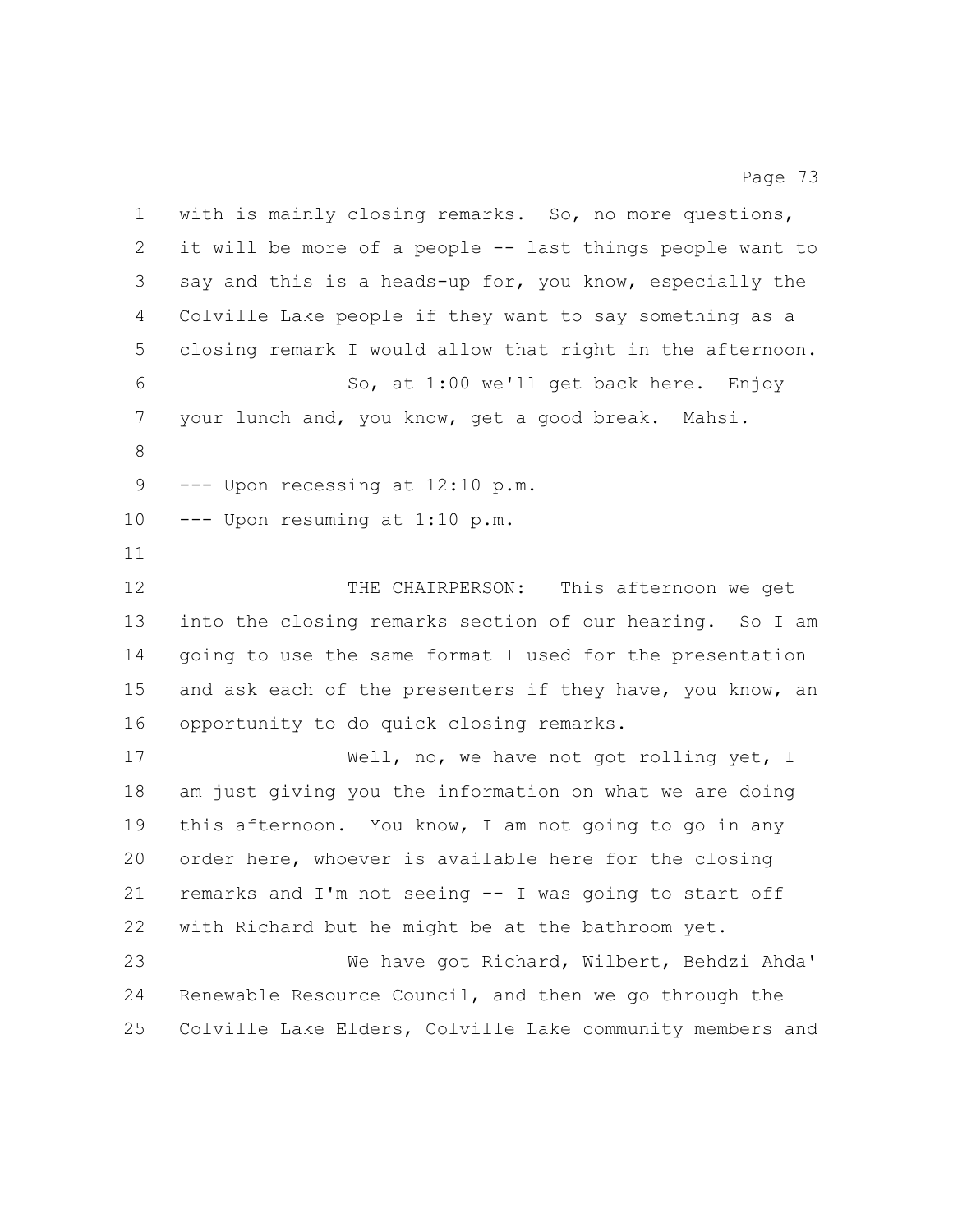then any of the Renewable Resource Boards that want to make closing remarks. And then we get into ENR and Board Members and then, lastly, myself as the Chair here. Wilbert is here. Wilbert and Joseph and, you know, here is an opportunity for closing remarks. So Wilbert, do you want to start? It doesn't matter, you can all go to the table there and share your closing remarks if you want, if it is easier that way. Right, Joseph? Richard should be back pretty soon? He is just around here somewhere. 11 Well, we can start with Wilbert and Alvin, I guess, Alvin, oh yes. That will be the Ayoni Keh Land Corporation. Yes, go ahead Wilbert. CLOSING COMMENTS BY AYONI KEH LAND CORPORATION: 16 MR. WILBERT KOCHON: I forgot what I was going to say. I was going to... MR. ALVIN ORLIAS: I can start. Good afternoon. I never spoke in the last couple days because I just wanted to listen to what everybody was saying and everybody is of the same opinion as we are that it's probably a natural cycle as you can see in your numbers you have on your presentation there. From the years they started tests -- they started doing surveys on caribou, it's been declining.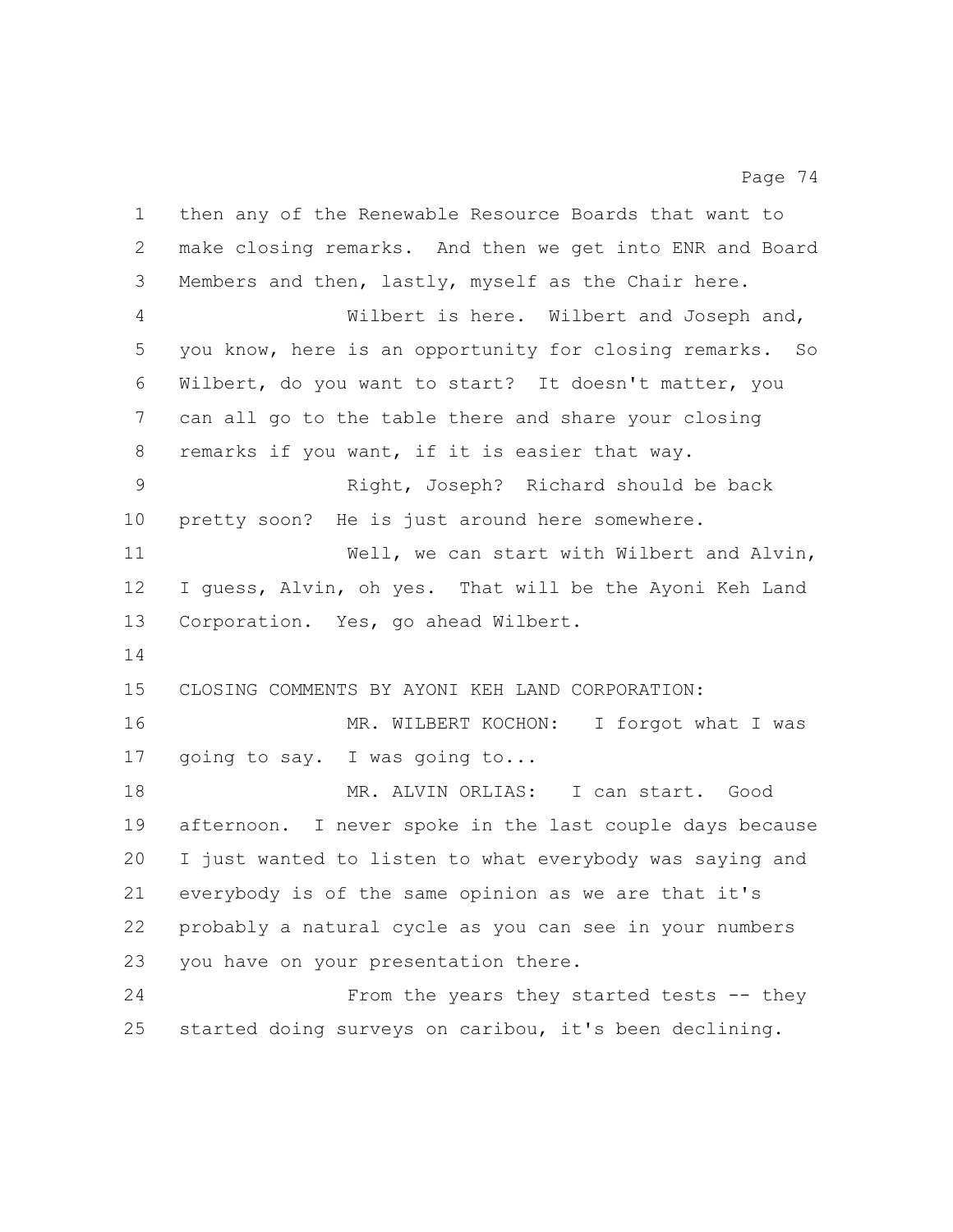But you also look on the harvesting side. The harvesting side was also declining, and it's not because of a decline in the caribou, it's just because the needs weren't as -- as great now as they were back then for caribou meat.

 And for people with large families the only way they can raise -- raise and feed their children is to go hunting for caribou. Myself, I don't think I can feed my family just on my wage alone. I would be working paycheque from paycheque. So basically I -- I feed my family just almost strictly by hunting caribou or moose, whatever they -- we got -- we got out there, fish, everything. Because food in -- in Colville is very expensive and in order to feed your kids right you got to get some wild food from the land because that's what makes them stronger.

 We've always shared whatever we got from - - from the land, be it caribou, moose, whatever and if there's no food here they call down to Colville and we always bring meat in or people go down there to get meat, fish, whatever they need. We don't turn anybody away, we share what we have with everybody.

 And if there is a decline that we notice, you know, certain measures will be taken to mitigate the -- you know, mitigate what -- what we're doing out there.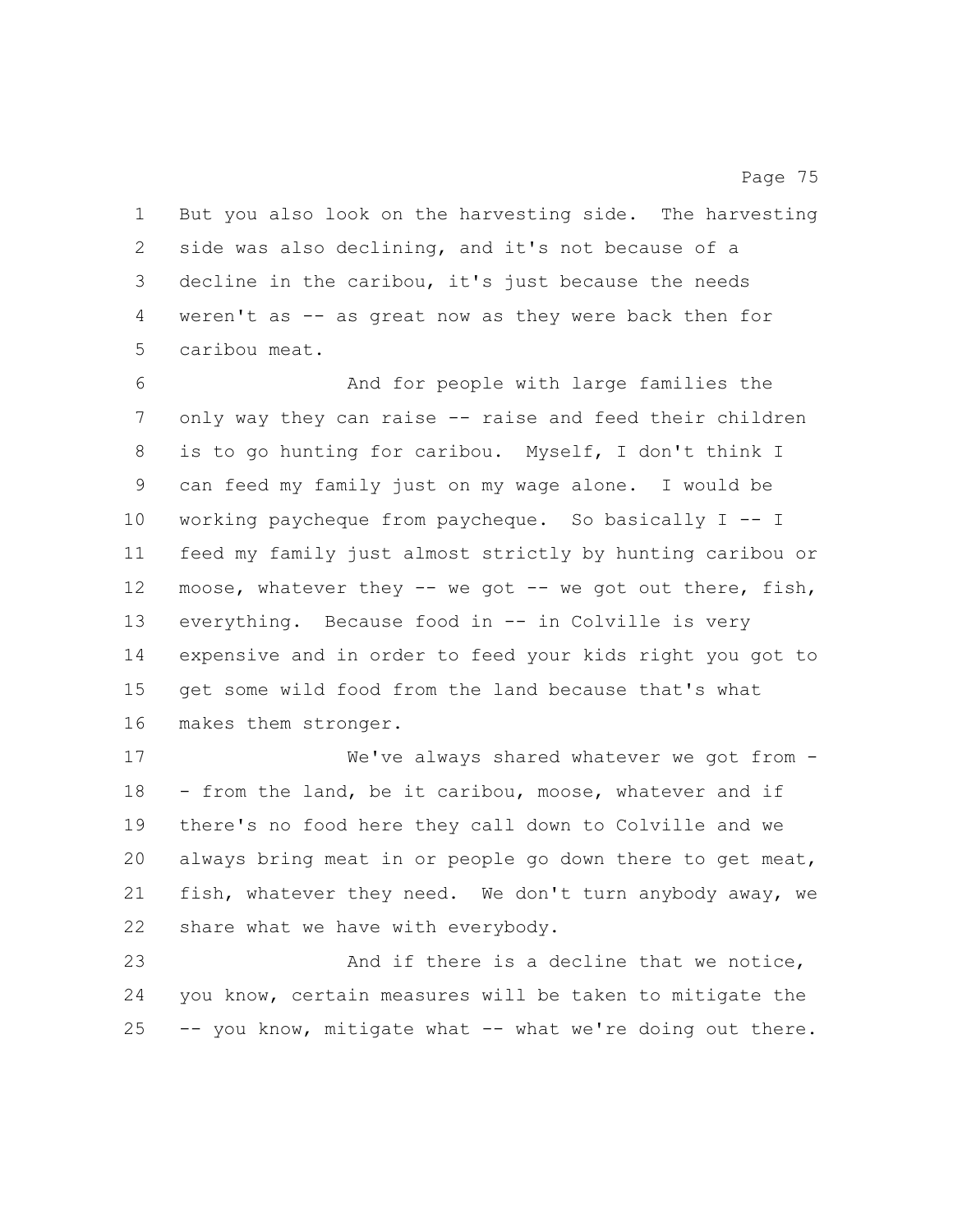A lot of times even if you do put a -- you -- you decide on a quota and you go out hunting and you shoot your quota all right but then in the meantime you -- you've wounded two (2) or three (3) other caribou. What are you supposed to do those? Leave them...? You know, you're going to have to kill them, if you wound an animal, you're going to have to go after it and kill it, otherwise you're just -- letting the animal suffer needlessly. Everybody's not a crackshot, you know, somebody might shoot a caribou, wound it, and then hit another one and then now you got two (2) caribou because you shot four (4) that's your quota. All of a sudden now you got -- you got two (2) more that's out there. And then you think, well, I better leave 16 it, maybe I might get charged for shooting more -- more than my quota. In the meantime you left two (2) wounded animals out there. Now who's to enforce it, where's the money to come to enforce all this? It's not only the caribou you got to worry about, it's the -- it's the people that live off of it. And believe you me if there's -- if there's -- if there's a -- there's numbers -- or decreases in numbers of the caribou and we notice it, you know, we're going to switch our patterns to hunting moose, or more fishing or go to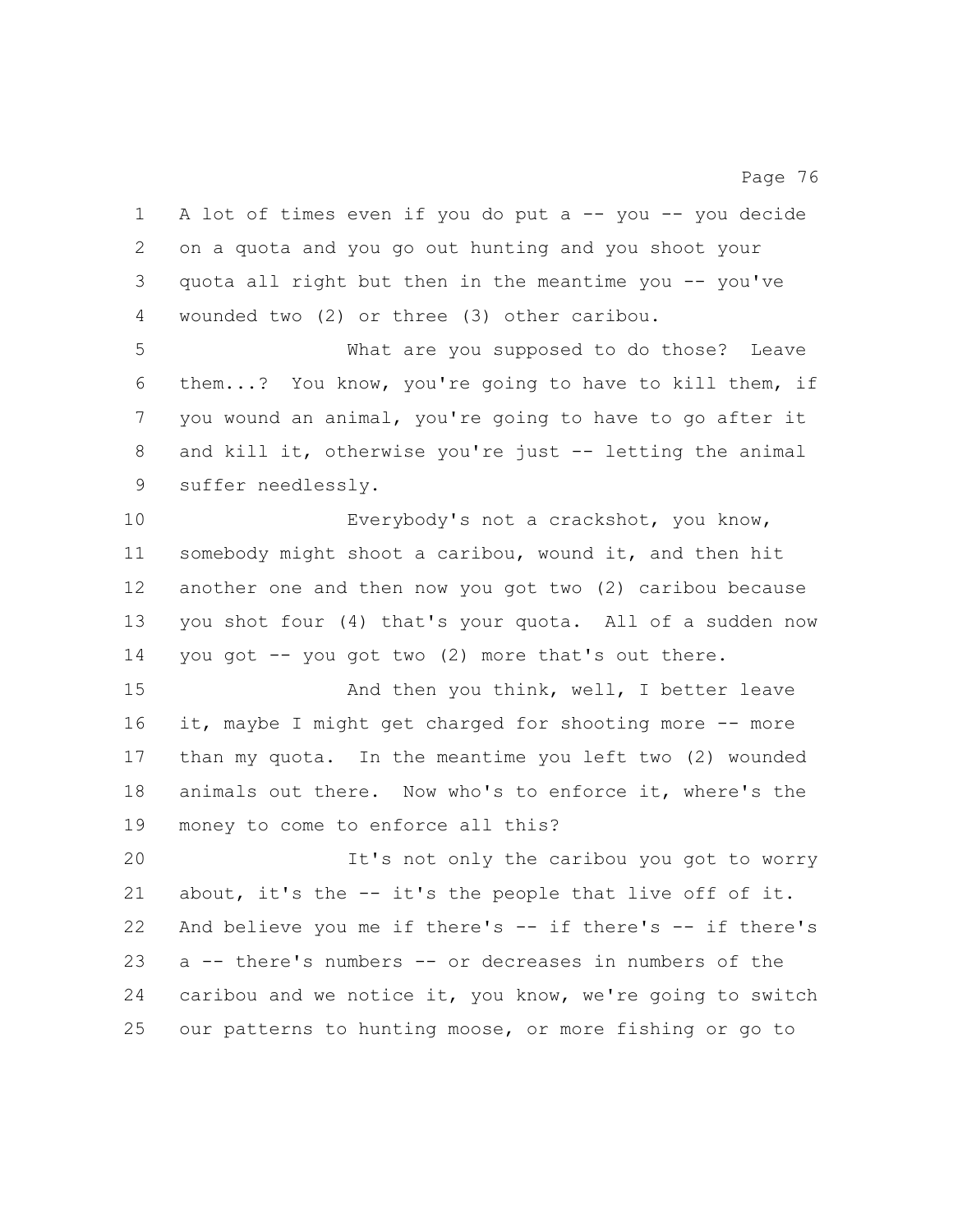the wood -- in -- into this -- go for more Woodland caribou.

 But I think we -- we should -- we should look at it at least a couple more years before we decide on what we're going to do. In the meantime monitor what's happening because you just come here and you decide to put a quota on. Already everybody's -- everybody's against the idea. You know, I'm -- I'm not - - not sure why, maybe it's a good idea or not but I think we should really monitor it now since, you know, just since last year is when they started getting all excited about it.

 And for us down in Colville we've always shot only what we needed and any extra that we do get is usually by request of someone asking for meat. We never abused it, we use everything we got on the caribou, we 17 don't leave nothing out there except the guts.

 So in -- in just my last few closing 19 remarks I just wanted to say that if -- if there's no other alternative other than to -- to do a total of all the harvest, that you -- you come to Colville and -- and discuss it with us and work together with us on -- on putting together numbers that will be satisfactory to everybody.

We're not talking just about our freedom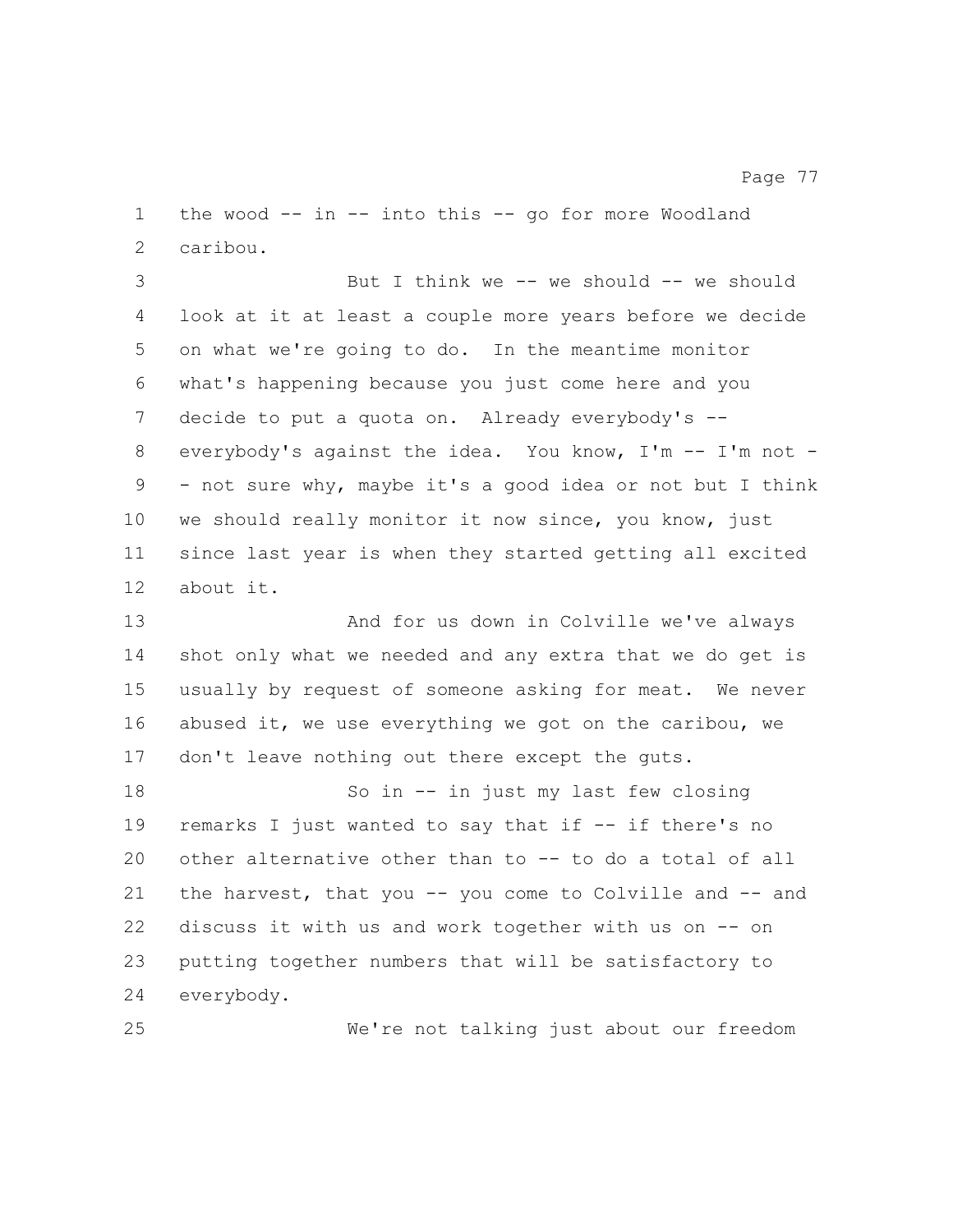and rights to hunt and fish but, you know, this is actually a food on our table, it's like they're shutting down our supermarket if you say, okay, well you're only allowed to shoot so much caribou. This is how a lot of us sustain ourselves over there; can't afford to buy chicken and steaks and pork chops all the time. So, that's all I have to say on my side. THE CHAIRPERSON: Mahsi. Thank you. MR. WILBERT KOCHON: Ayoni Keh. But I want to speak on my -- by myself too. I think Alvin said lot of the things for Ayoni Keh but from the experiences I have on the land, so, really hard to speak on caribou because we're not really the boss of it and I really can't tell where to go, so. It's kind of scary if you talk about something that you can't control 'cause the -- the Creator put it there for us and I can't tell somebody else what to shoot and what not, so I can't go tell Alvin he could allow only one (1) caribou. Like, the way you're using that model, they Inuvialuit model, they're trying to use that one. They have two (2) choice -- two (2) different herds they can hunt from. So I don't think they should use that model. They have that Porcupine and Bluenose-West and I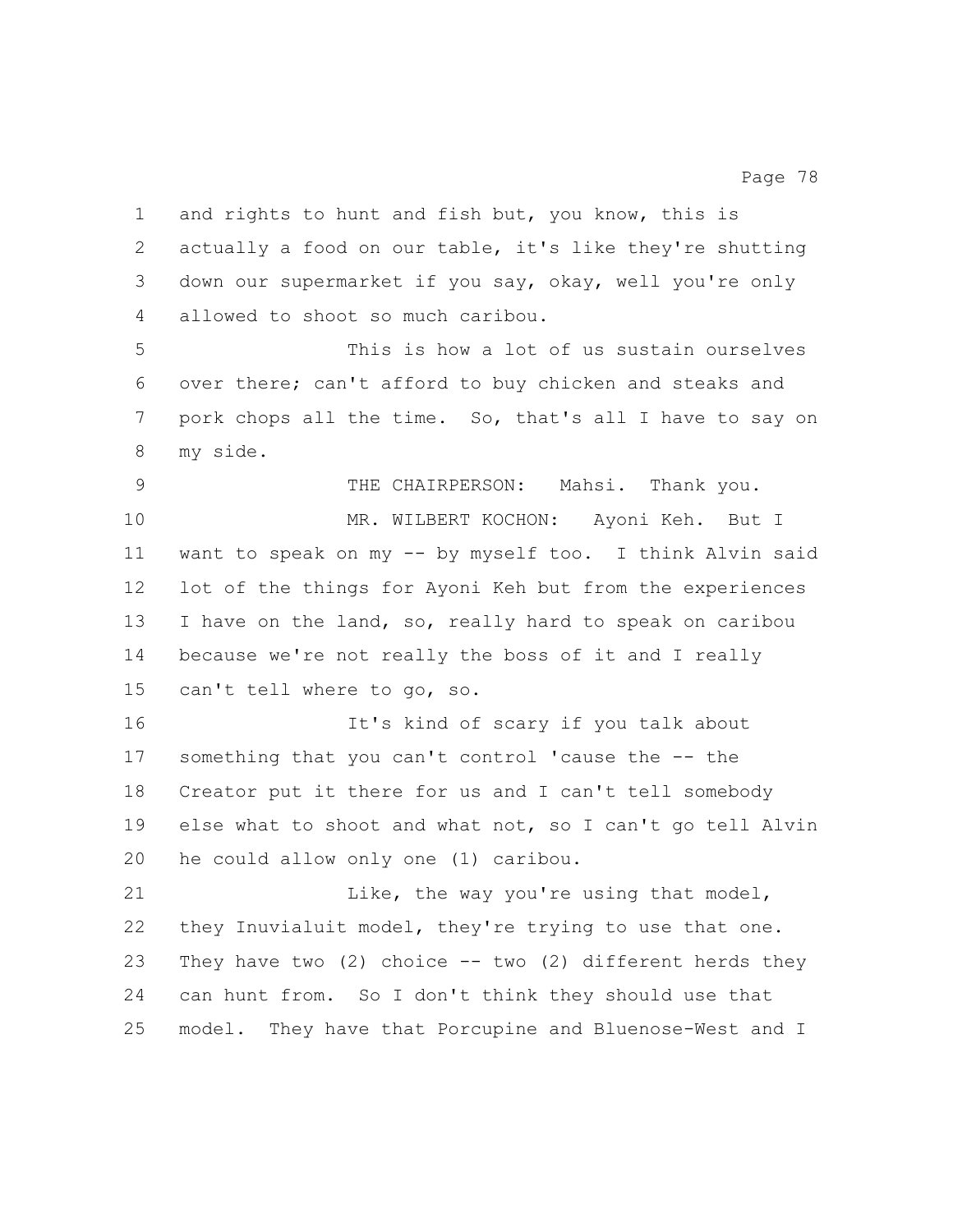think there's another herd that they -- they can hunt from so. Bathurst, I think. And they easily put a quote on their -- their numbers so that's -- you shouldn't used that model on the Sahtu.

 And I hear you're using that -- trying to use that model and I just wanted to bring it out saying that you shouldn't use that model and really speak to the 8 people because we're all -- we're all -- we all got different lives, different lifestyle but all depend on caribou. Because right now I'm out there on the land and I feel good because the caribou is good.

12 12 It's not really the same but like the Elders said, they're not as happy as they used to be. And it's the same as me, like, I feel sad because you're talking about caribou that you can't control there. It really kind of hurts me, like, just like you're talking about me because I'm living on the land and I live off the land.

19 So I really want the Board to listen and, like, the Elders told you stories and some of the stories are really touching. Listen to those words they told you, plus it's dangerous to make a decision on something that you don't know because a lot of people talk -- listen to rumours and say things they don't see. All they hear is something and then they think it's -- they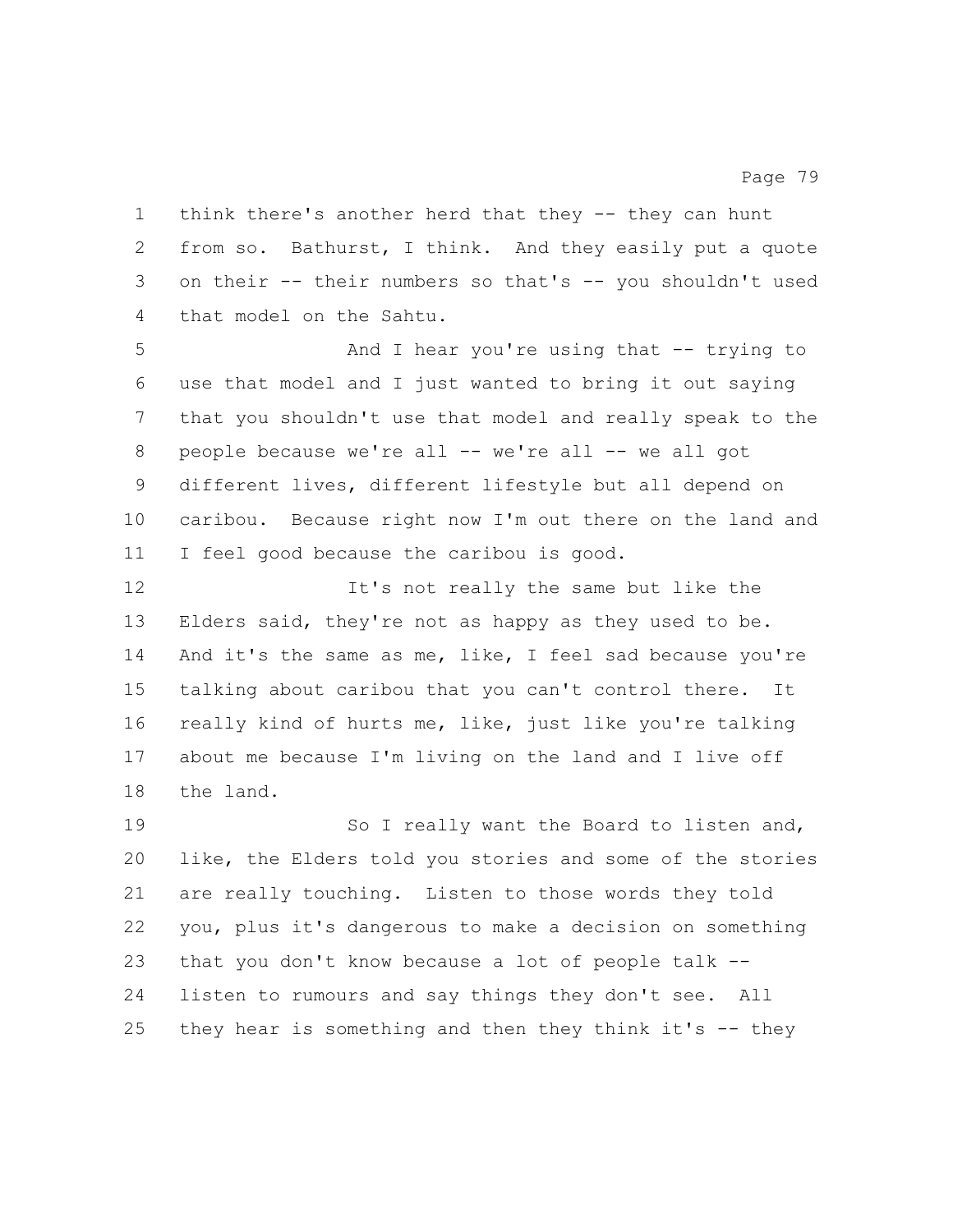should be out there themselves and see for themselves on the land.

3 A lot of people say, well this person said this. Well, why don't you go out there and see for yourself with your own eyes and experience what we experience on the land, what we feel on the land. It's a really great feeling, like, that's why I always go there. And even right now when they elect me president I still went out, I saw my -- just like what I want to do and then -- and that's what I did. I think that's what lot of the leaders should do, take a break and go out there and recuperate your mind and re-energize your body out on the land. 14 I was living in town, a lot of things -- too much things you're thinking about. But out there it -- I wanted to kind of see how the caribou are doing and 17 they're healthy and they go wherever they want. 18 And I'll tell you a little story. Like, one spring I was on the -- out on the land but I was on the Winter Road and then I met about forty (40) caribou and they didn't want to go on the side, they wanted to go

 straight. So I just went to the side to the Winter Road. I was standing there, the caribou run right beside me.

 Winter Road is not very wide, eh. I thought they were going to go around me but it's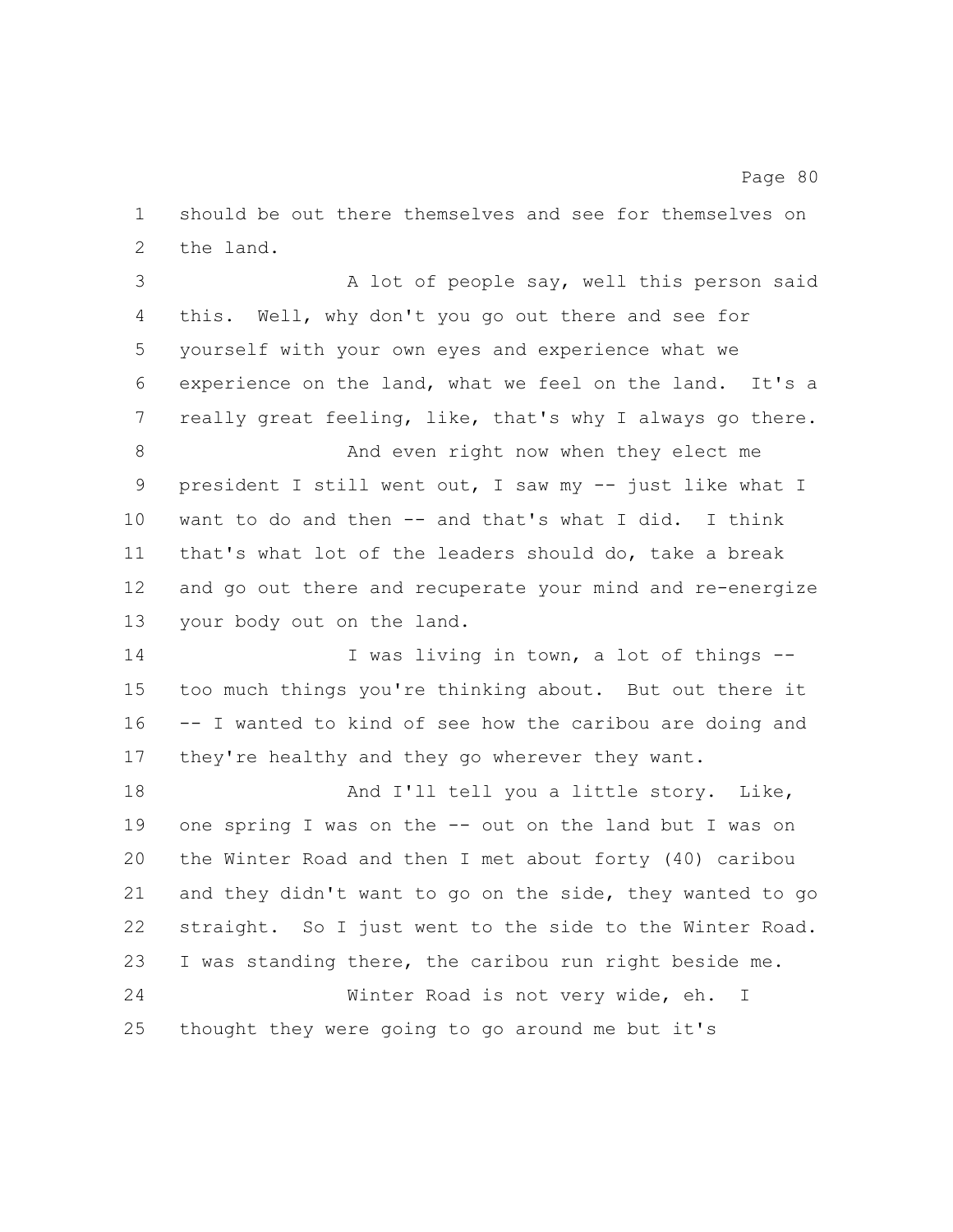springtime, they want to go back to the barren land and I couldn't stop -- I was just standing there and there were thirty (30) caribou right beside me, some of them even hitting my skidoo.

 But I was standing on the other side and I -- I was looking at it, oh, they sure want to get where they want to go and can't stop them. Even when I was standing there they went right by me. And I wasn't hunting but the -- and the caribou were not scared of me. So there's a lot of things that you see on the land and you're part of the land. Sometimes the animals they take care of you very well if you respect them. So that's for a lot of the young people, that's what they should know, really respect it because it's a big thing.

 We don't know how things, where it's going to go, the migration route, we don't -- we don't tell it where to go but maybe because of the noise, sometimes it would change.

 Like this fall they said that -- that there's some diamond mine going -- happening and the Elders talked to them and told them that if -- if you meet caribou what would you do, and they said they're going to shut down their -- their mining or staking. And they are to listen to the Elders, so we like that, that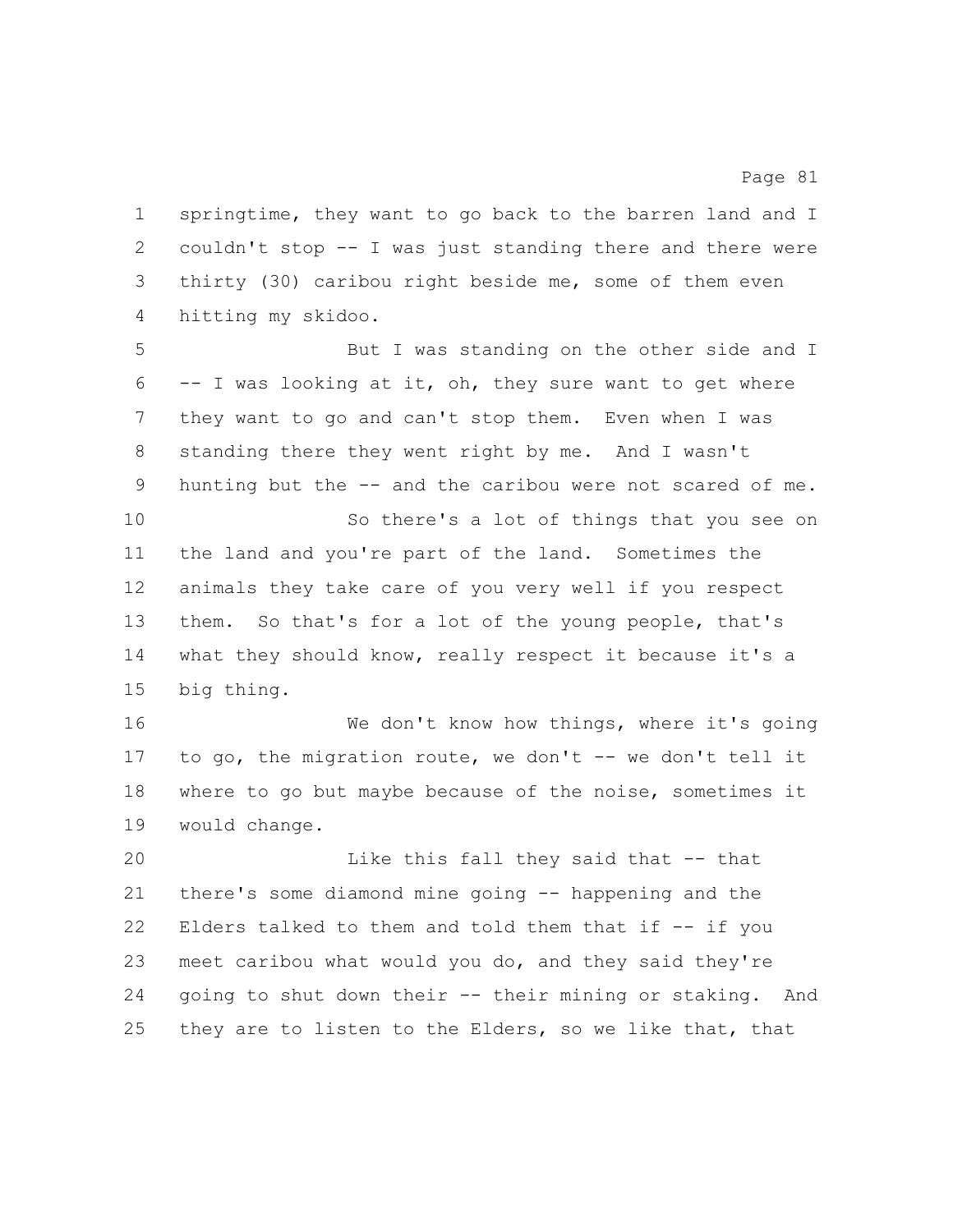people should -- before they come on our land they should talk to these people, and they'll listen to you. If you don't say nothing, they're going to think it's all right, so. We hear a lot of people talking about the exploration and that, but if you could sit down and talk to them, and they'll listen to the people of the land and the regulators. Sometimes all the mining happens right from Ottawa or DIAND, but we have talked to people from DIAND, so now people from DIAND know what we think, so. I'm kind of going all over the place, but -- but I wanted you guys to hear. And I want to thank you guys for listening, and listening to the Elders. It'll help you in the long run. A long time they work with the people. It's going to help you. But if you make the wrong decisions on the people, it's not going to be very nice. 18 But because of the claims, you guys have to listen to us, the people of the land. And it'd be nice to work with the -- ENR

Page 82

21 more down the road. A more -- more better management plan where we're all involved not only Colville, there's Good Hope, there's Dillon there and Tulita, and Norman Wells. Like when I lived in the Wells, I used to hunt just toward Telji Lake and I usually get caribou before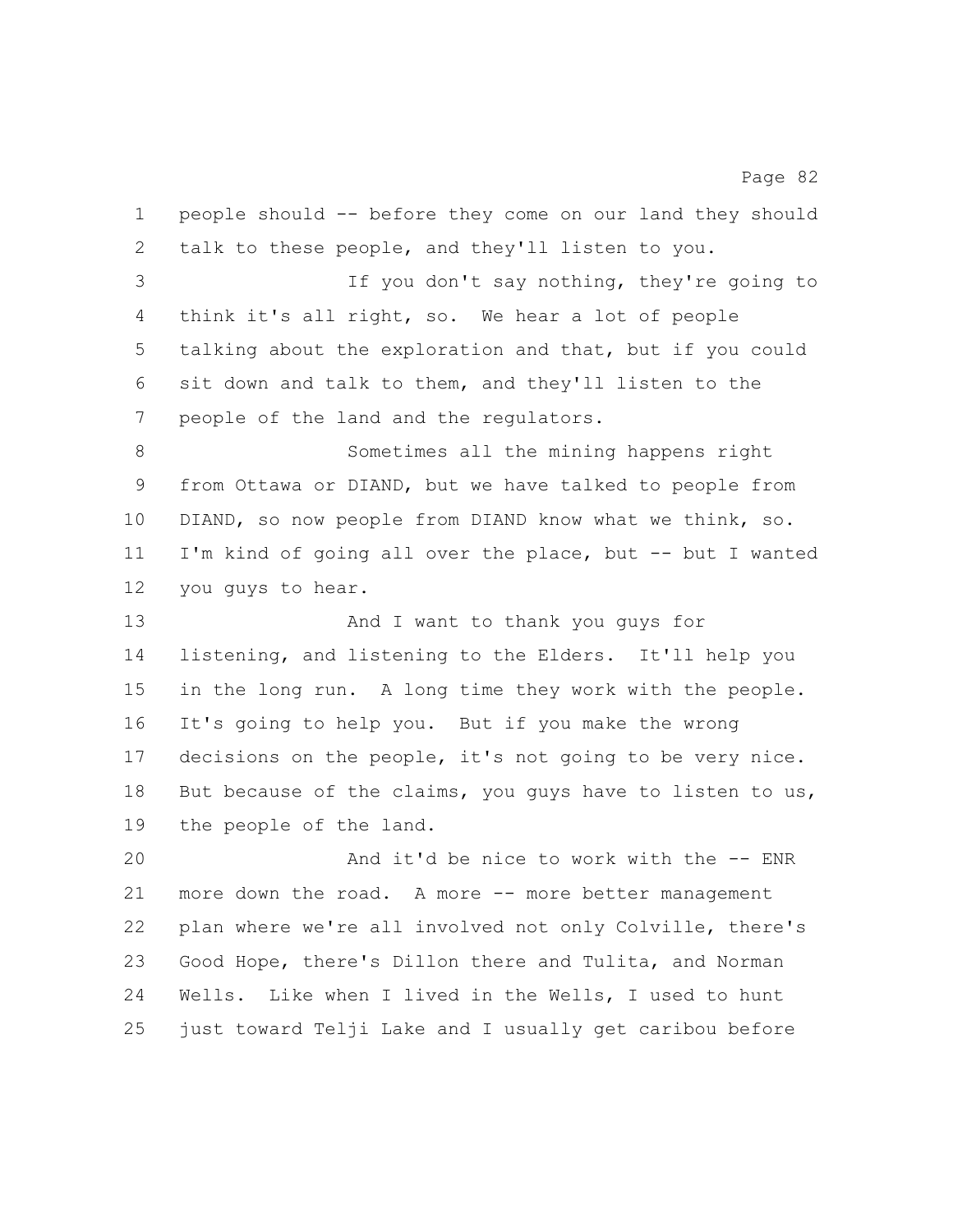the barren lands and with the Woodland.

 And there's lots there, like, those kind of things that people don't know of. And I used to hunt, and Ros says, where you getting meat from? Oh, go to Telji Lake. So there's a lot of things that people have to go on the land and see for themselves and then you know where the animals and you know where the good feeding areas are, but those kind of things I don't really talk about.

 Ever think like the animal, you'll know where they are, listen to the land, you'll know where they are and you respect it. A lot of people think that caribou is always going to go down our road, but caribou 14 is not -- not stupid, they -- they know where they were treated bad, so.

 I know a lot of people saying why there's no caribou around here, there's hardly anybody used the land, that's why. All they do is go out once in a while. If they use the land all the time, I'm sure there's going to be some animals around there 'cause they're part of the land. And if you use the land, the land is alive. 22 And that's all I have to say. THE CHAIRPERSON: Mahsi, Alvin and Wilbert. Okay. We have got the Chief Richard Kochon and, you know, Joseph, if, you know, for closing remarks,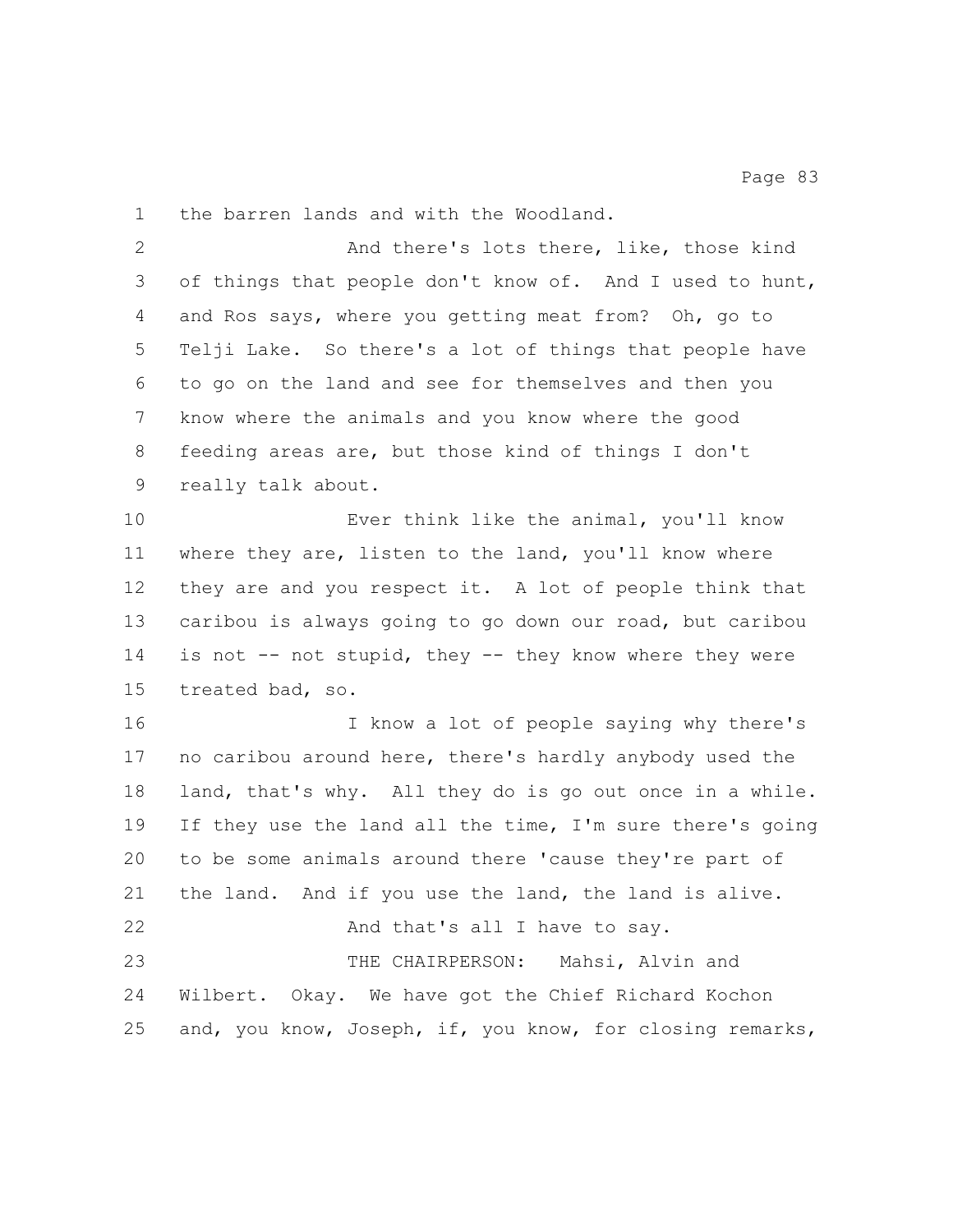CHIEF RICHARD KOCHON: Thank you for -- for letting us say these closing remarks. And I really thank to the Sahtu Renewable Resources Board for putting this Hearing here in Good Hope. And I thank Jody for organizing all the meeting. 9 And I hope -- I hope in the near future, they -- they have another Hearing like you be in other community because this -- this Hearing is just like only Colville Lake and Good Hope was here, like, and we can't -- can't make a division like that. If we're going to make a division, you need all the five (5) communities together. And I want to share -- share a little bit on my -- my experience when on the land. In the past, I -- I went on the land with -- with my parents, that's over forty (40) years. It's like I -- I worked -- I worked for them. And only -- only after forty (40) years, forty-two (42) year, forty-three (43) or forty-five (45) years, that's how long I work on the land and finally -- finally, the land kind of communicate with me just a

CLOSING COMMENTS BY BEHDZI AHDA' FIRST NATION:

you have the floor.

25 And a while  $a \circ a$ , I -- just a while  $a \circ a$ 

little bit - even that is so big for me.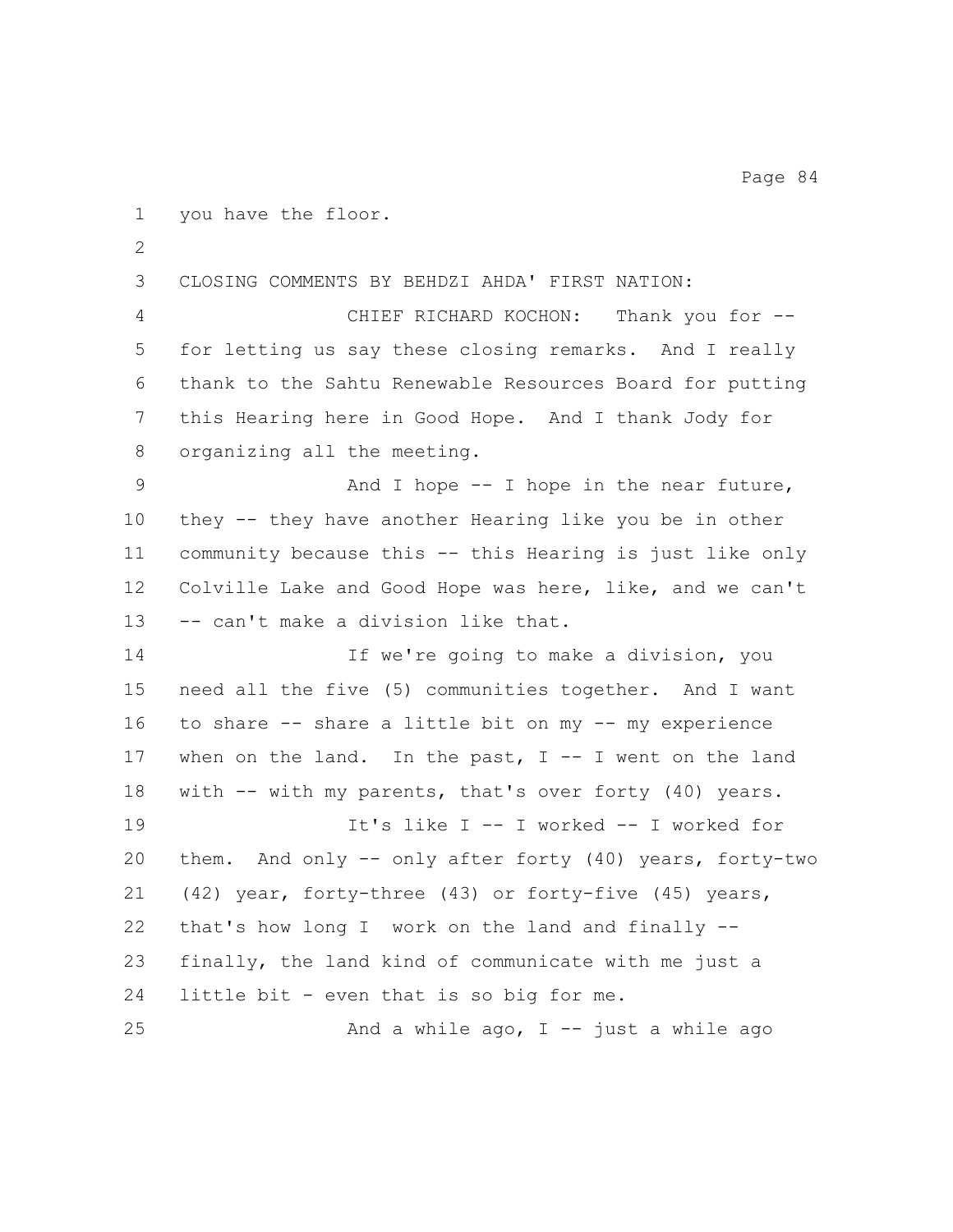when I caught up to -- up a leadership and a chief, and I was way out on the land and the -- the land -- they ask me -- he ask me to -- to try it on the leadership again. It came to my -- my dream. I never ever wanted to go back to the chief. I was thinking that not even my own people can 7 change my mind to go back on. But -- but the land, he -- that's the one he asked me about. I'm very honoured to - - to do what he wishes for me, that's why I went on again. 11 And -- and that for me is really -- you know, like, to judge another community, I can't -- I can't judge another community to try to feel this way. It's really hard for me to say that that's not -- that's their own territory. And when they -- I hear some young people that's here from Good Hope, they're talking about Horton Lake that, us, we go down that way. I think they should look towards the mountain, too. There's a lot of caribou up there and lots of good moose up there. And I really encourage the young people to go on the land that -- that -- out on the land, it's made for -- the Creator made it for everybody or whoever wants to go on it. 24 And then I just like -- if I'd -- myself, if I don't go on the land, I feel like I -- I feel like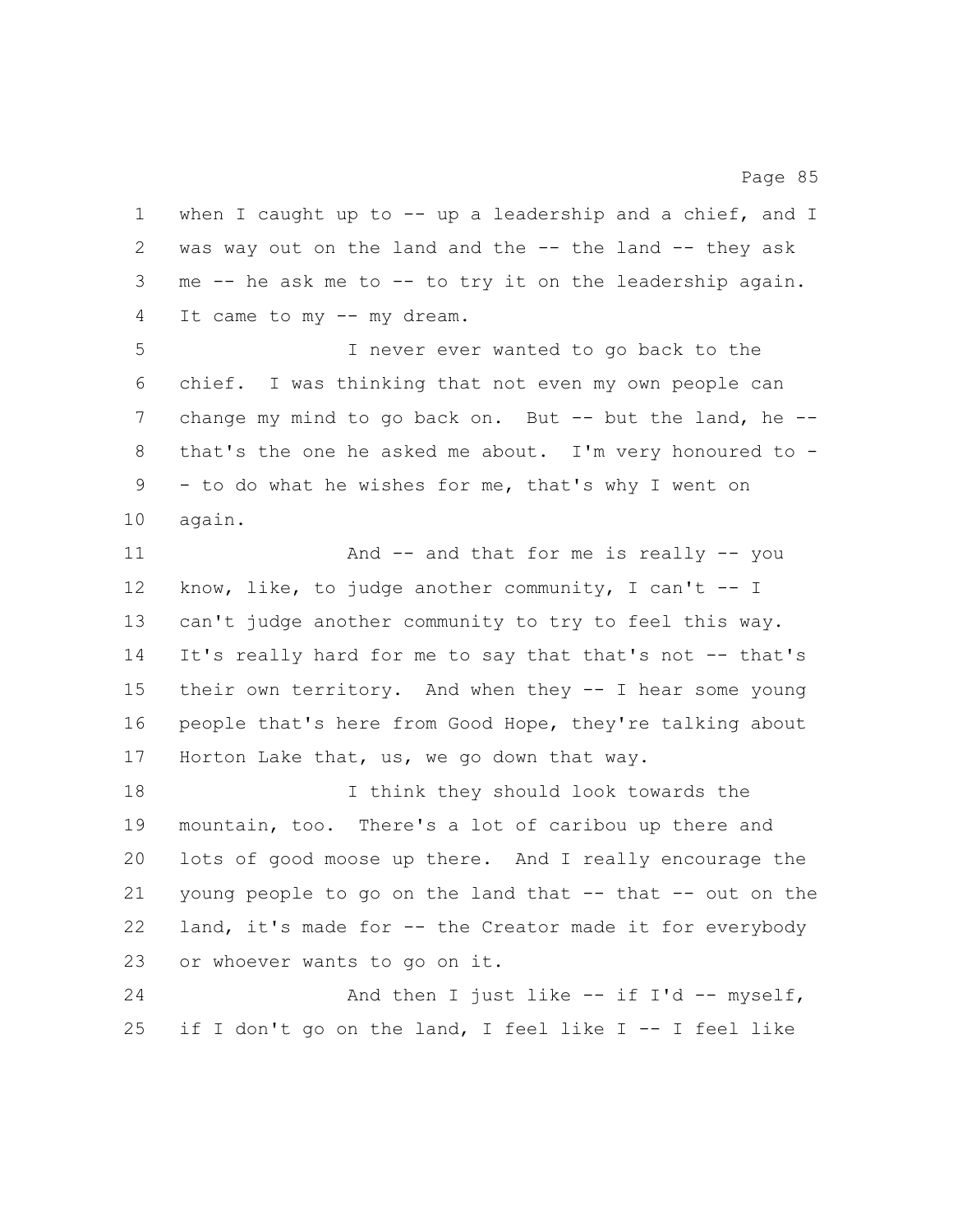I'm -- if I never went on the land, it just like I feel like I don't believe in God, like; that's the way it's to me. And a while ago -- a while ago when I -- it's kind of hard for me to talk about some things, but maybe some days I'll talk about it. So -- so I just wanted to share that and -- and that path there around 8 Colville Lake, sometimes there's university they -- for out their own in Winnipeg, like, they come visit us and they go out on the land.

11 They go on the land with us, oh, they -- they really like that, boy. It's a really good experience for -- for other people to learn. And I -- I wish they will only encounter -- and then we just, like - - we just worry about money like that, like -- just like we're fearful, poor.

17 And in our own country, there's so much out there. And if I go out there, if I set a nets up or something like, catch a lot of fish, could do things for yourself out there.

21 So -- so I think that -- you know, the way the native people's way of life, I think it should be encouraged. Us, we could do that, to make it -- make it -- keep it alive all the time. We can't -- we can't live one (1) way of life all the same. We can't be all the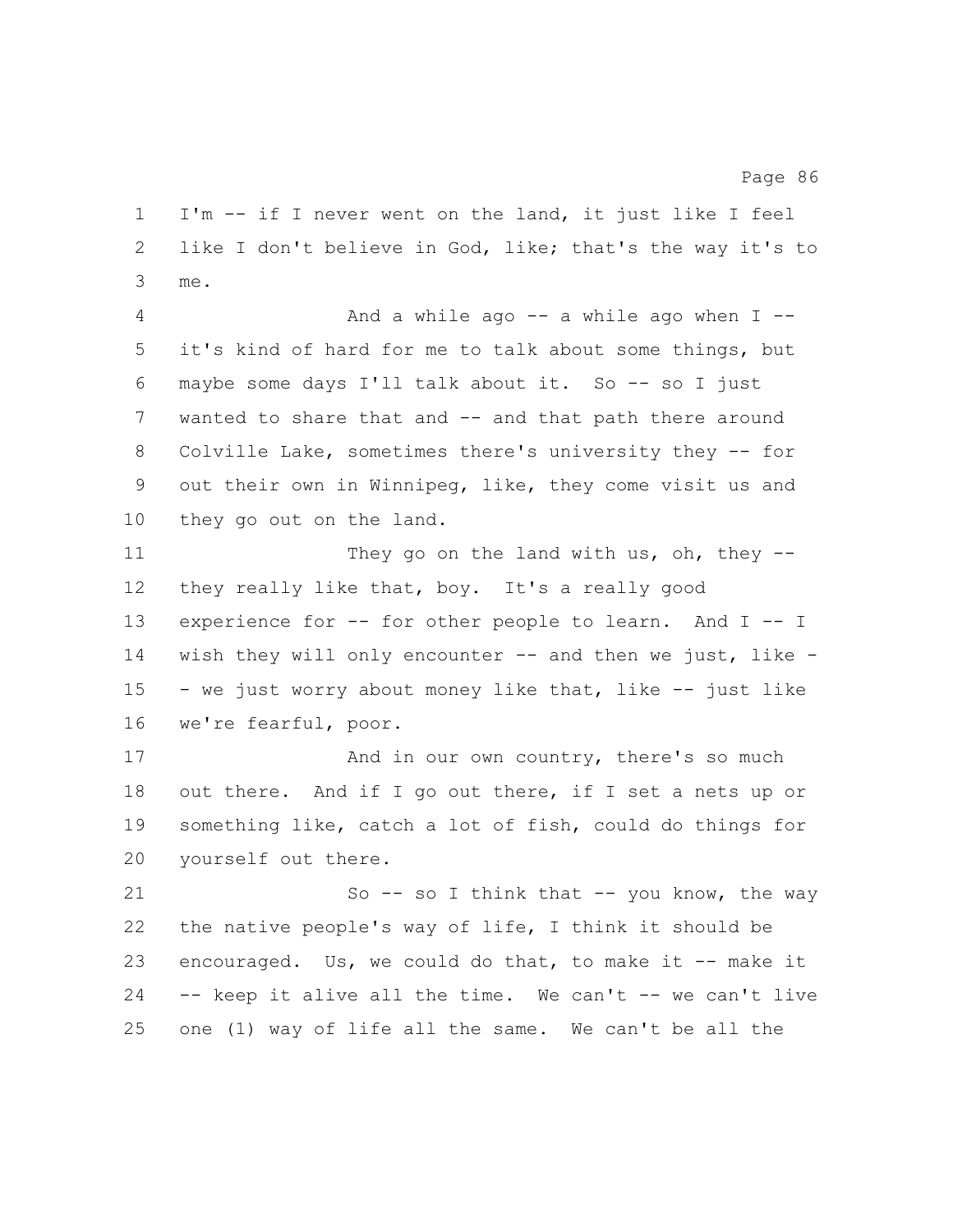same. We're all different.

 If we start all living off oil or something like that and then we're -- then the oil run out, there's going to be no more money; if you throw your way of life away and just like you're up there with nothing. So -- so I -- I'm really happy that you listen to us, and I know -- I know some of the White people; they like it on the land, too. Some of -- some of the White people; they are really smart in the bush, too. And they really like it out on the land. One (1) time, one (1) of them stayed out there with me for fall time. Oh, he really enjoyed himself. He had a dog team -- me too, I had a dog team - - and we never had no skidoo. I think we never worried 15 about breaking down with it. We had a -- we had a lot of big pile of fish there, too. 17 So -- so I just wanted to share that kind, 18 and there some of my Elders they still wanted to -- they forgot to say something, so they want to say their -- a closing remark probably to hear from -- from them more. And I really thank you for putting up this hearing here in Good Hope. Maybe try to have one (1) in each community -- be good; that this is only the start. We got lots of time, so we don't have to rush to something. This land claim happened only around 1993.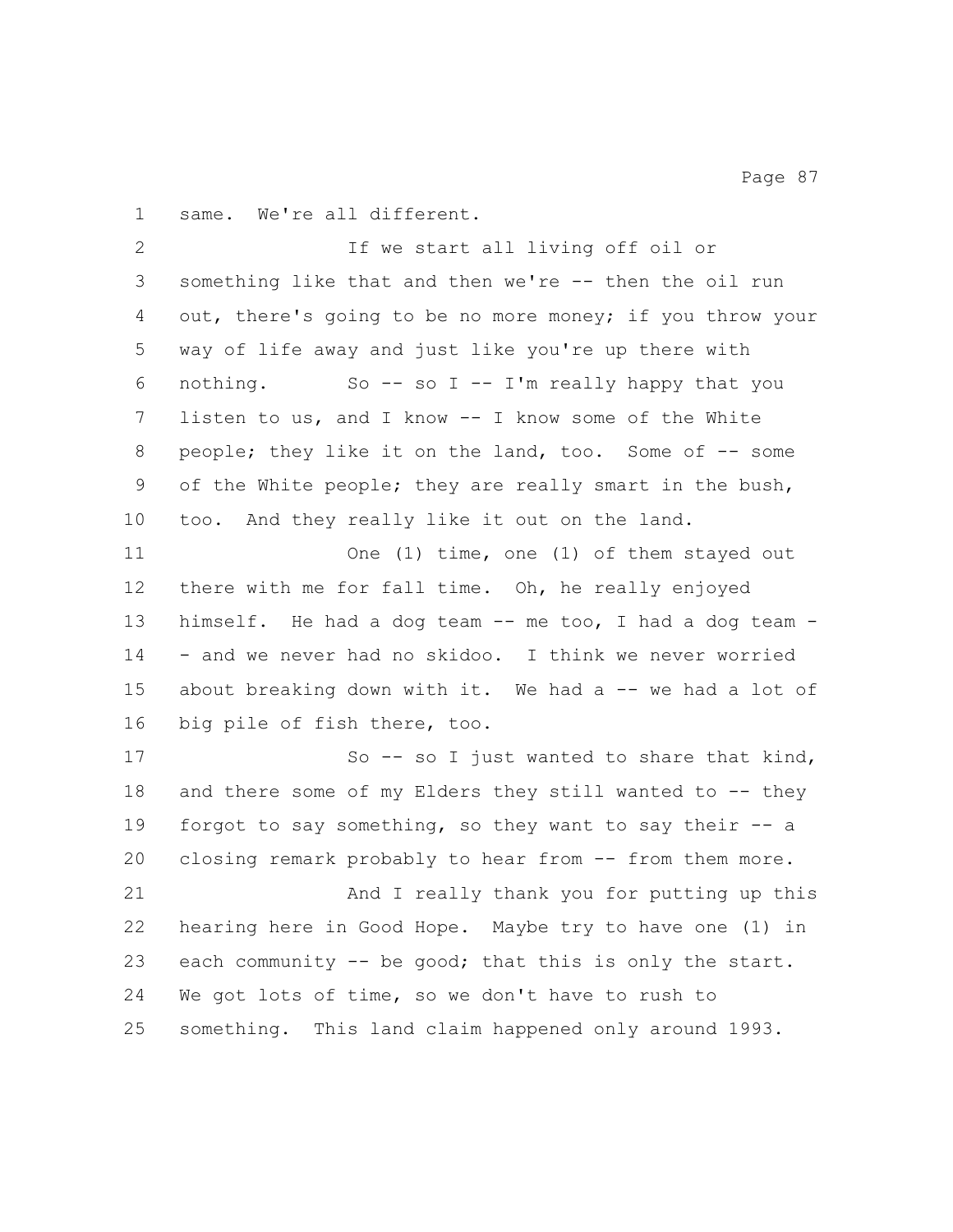1 I don't know how many -- maybe a thousand years ahead. We don't really have to rush to anything. And -- and I know we all -- we all have a good way of 4 life. And us, we're native; we're -- we're happy to be native. And then it's good -- good to be white man, too. 7 Be good if they're happy who they are. When you really find yourself and then you'll really understand clearly. So I really thank Jody for having this Hearing here; that -- that's the proper way to go 11 and then when -- whatever the people say, listen to them really good. 13 Try to work that way. And I -- I hear some of the people. I don't like what they say, but I've got to respect them. And I really I -- I heard them and I'm not -- I don't got any hate -- anything towards them. So -- so that's all I have to say, and thank you, and I hope we have another hearing in another community. 19 So I just wanted to say that, and Mahsi. THE CHAIRPERSON: Mahsi, Richard. Joseph...? MR. JOSEPH KOCHON: Thank you. I'll try 23 to make mine nice and brief, too -- my closing remarks. Just wanted to mention that we're here pretty well with a full force: our land corporation, our Board, our -- our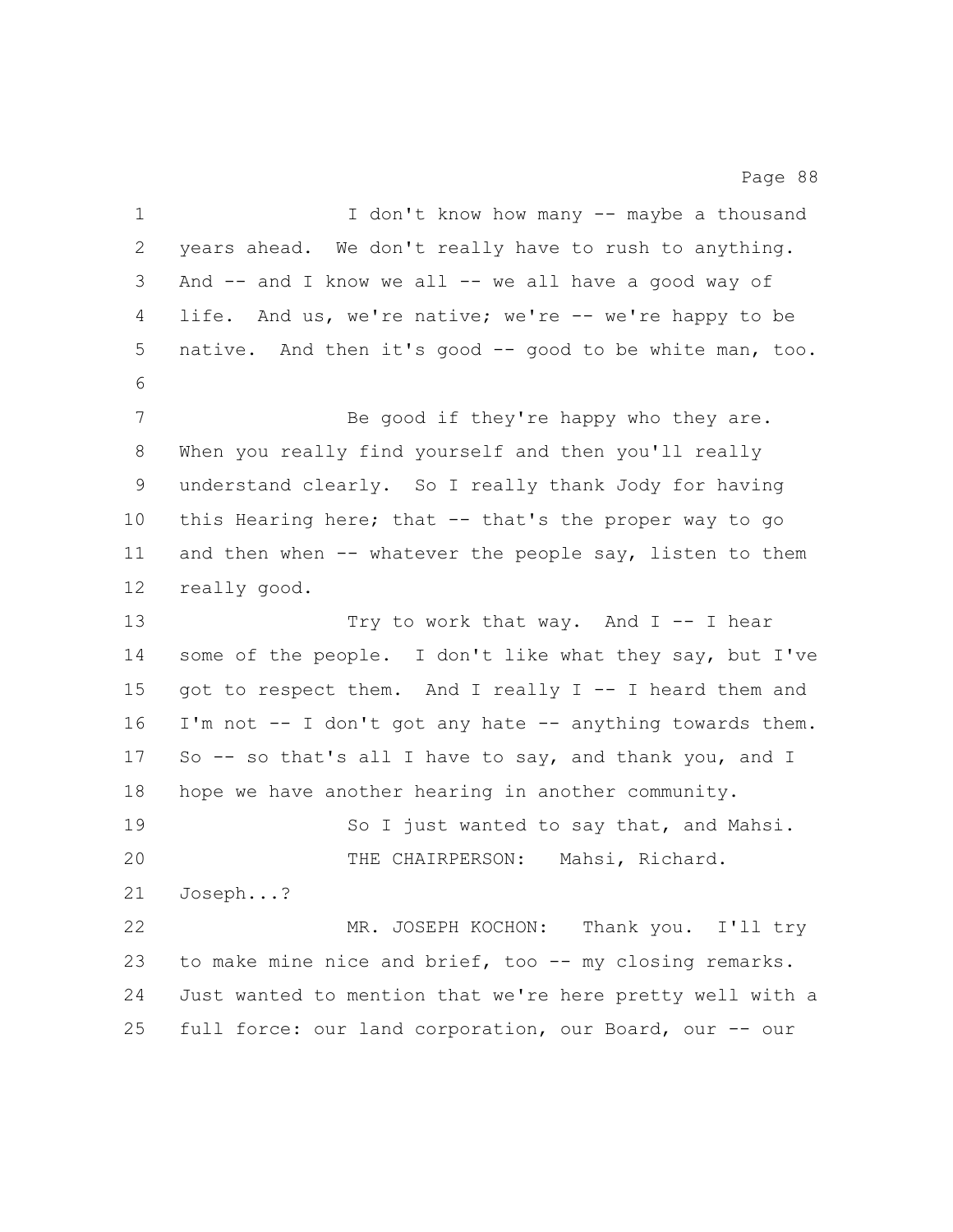band, and our Renewable Resource Councils, and our Elders.

 We brought in some of our -- the people that are actually out on our land; we brought them in to be here 'cause it's -- it's really important to us when -  $6 -$  when you talk about  $-$  or when there  $-$  there may be some deliberations about setting limits on how much they can shoot and that.

 So it's almost like setting the limit on 10 the supermarket, if -- for the general public. If one (1) day we decided to set a limit on how much steak or chicken you can buy in the stores, I'm sure a lot of people will have a lot of disagreement on that. Today, that's pretty well, basically, what -- what it's -- what's this discussion about, that -- I know if -- if we set a limit it's going to have huge impact on some of the -- some of the larger families.

 So you meant -- heard Alvin earlier, he's got a lot of kids, and running from paycheck to paycheck wouldn't cut the -- make him feed all his -- his family. You heard yesterday from my mother. She raised eleven (11) childrens and everything is just right on the land. And we really rely on the -- the things 24 that are out there to  $--$  to survive. But then if one  $(1)$ day, a restriction would come upon something that they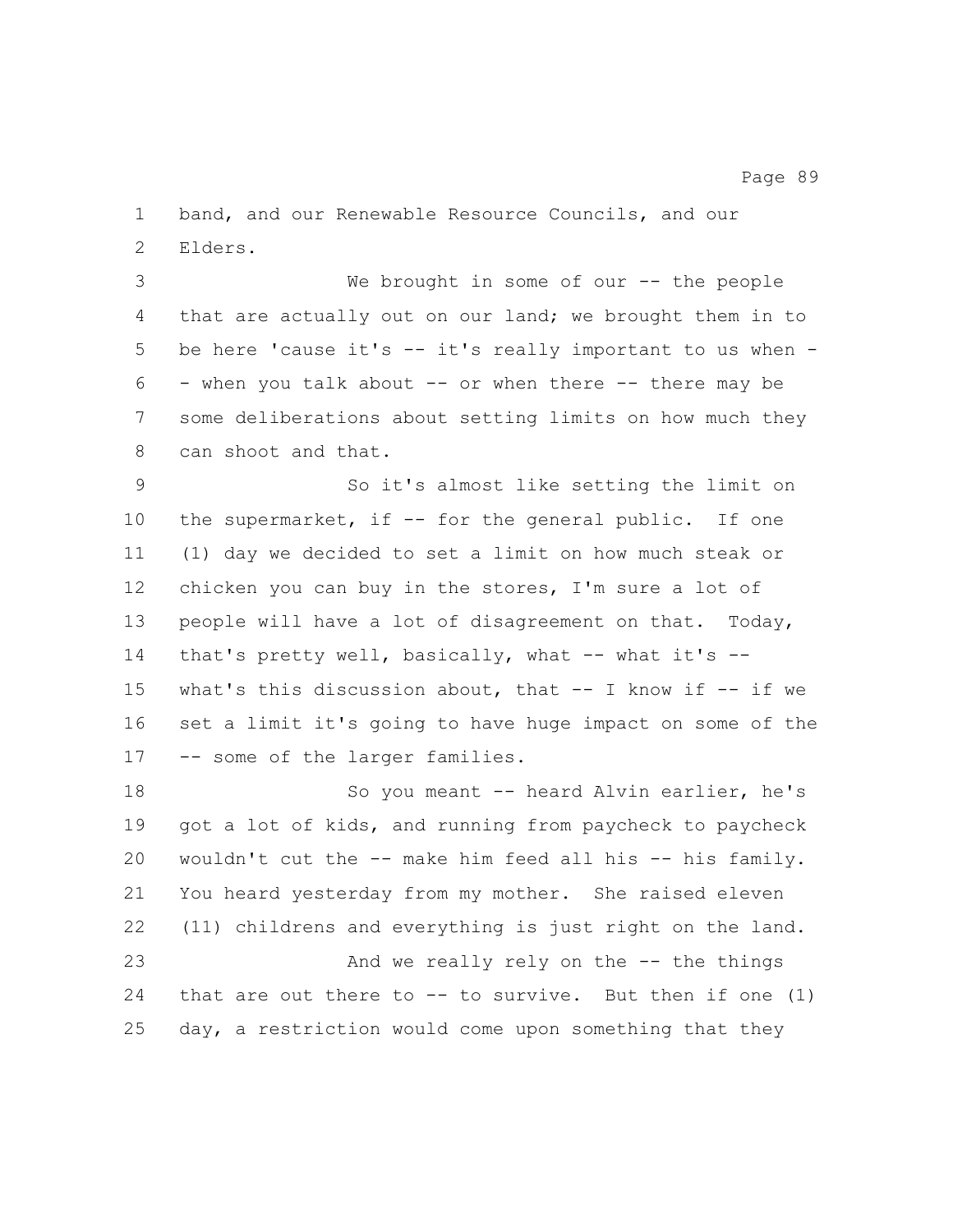live off daily, it's going to be like a cloud over your shoulder; that it's going to be something that they're going to be awa -- aware of and it's going to go right into their, you know, -- they're going to feel it, you know, should I or should I not?

 So that's kind of really what I wanted to mention. You know, that this is a bit of an educational trip for us, too, 'cause it's a first type hearing. Some of our Elders, you know, they're not used to this type of 10 a thing, but then I guess -- the Chairman, you know, you did a good job by -- today, keeping it in order.

12 One (1) of the other things I wanted to -- to ask about is that, you know -- everything about this caribou and everything that's going to affect us big time -- lot of discussions have been held. But in order to -- to get this Hearing, we had to -- to do some things; strategies.

18 And we had to do our own count, and we spent money. It's not cheap to -- to hire a chopper to fly around. And it's not cheap to bring people here. If 21 you don't have the dollars to pay for that kind of stuff; we're -- we're taking it out of our spending costs 23 amongst our organizations, but then those -- you know, it's not recoverable.

For yourself, as a Board and government,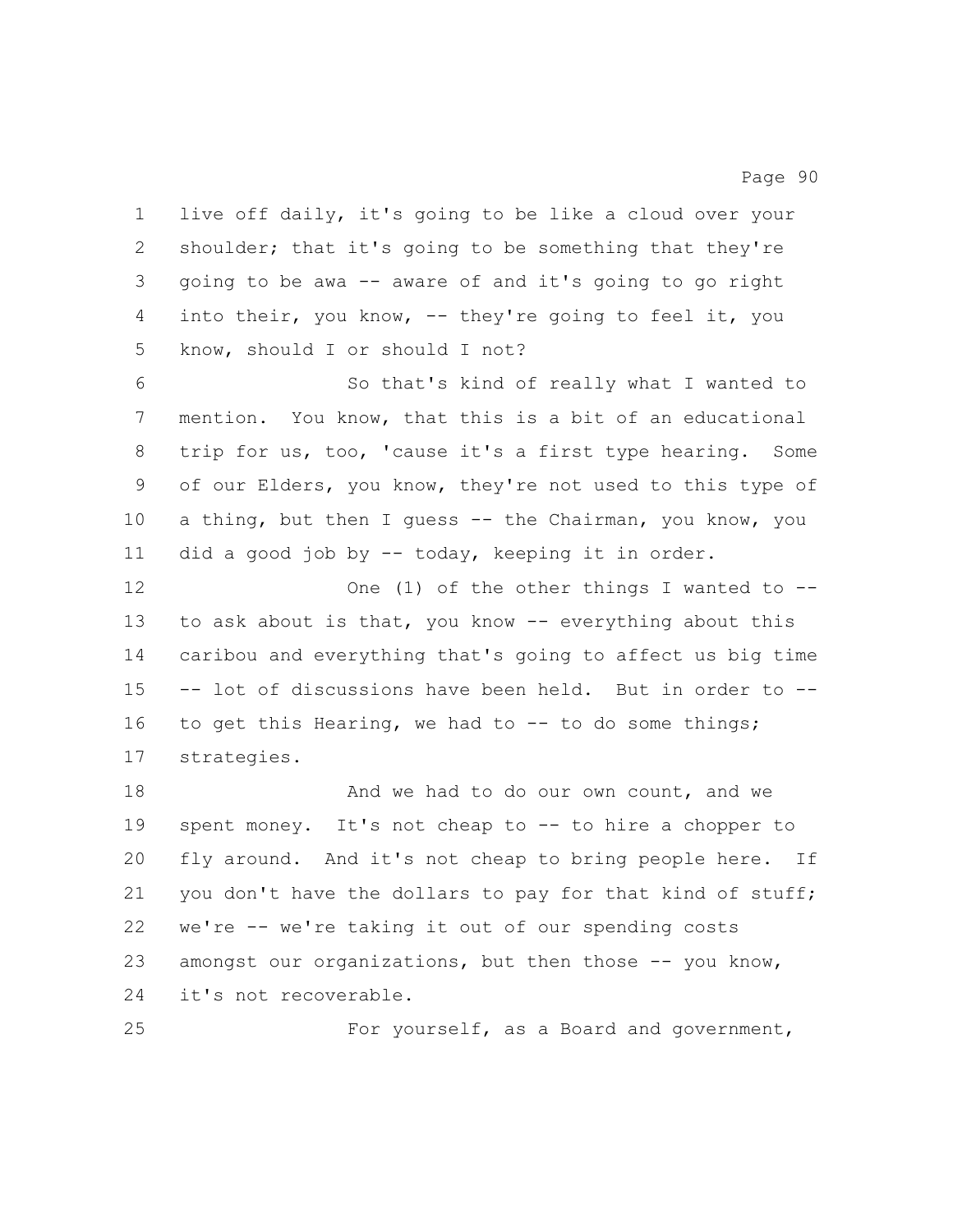you know, you have dollars to -- that may accommodate that kind of stuff, but I'm sure you're going to have to make some budget adjustments to accommodate this type of hearings. So I'm hoping that if -- if during your Board meeting you can, maybe, consider thinking about either reimbursing us or, maybe, if you're going to have more Hearings then consider finding money so that people can participate. I did mention that we're always at a disadvantage whenever there's any type of a formal or any type of public forums where we don't have the dollars and the resources to -- to back us up in -- in whatever responses or arguments we have to bring forward. 14 But today, we are accumulating costs, and -- and no -- you know, we're going to have to keep a -- a lawyer on staff, and you know, we're going to probably 17 hit the mark pretty soon then -- that's why we're -- we're asking that -- because it's a public forum, it's going to -- if any decisions are made, it's going -- it's going to require more answers and -- and questions so. But everything you've heard over the last two (2) days, it's not based on research or things that 23 you just collected from books or from a satellite; these are actual facts. People -- we live out there. We did mention that we live with the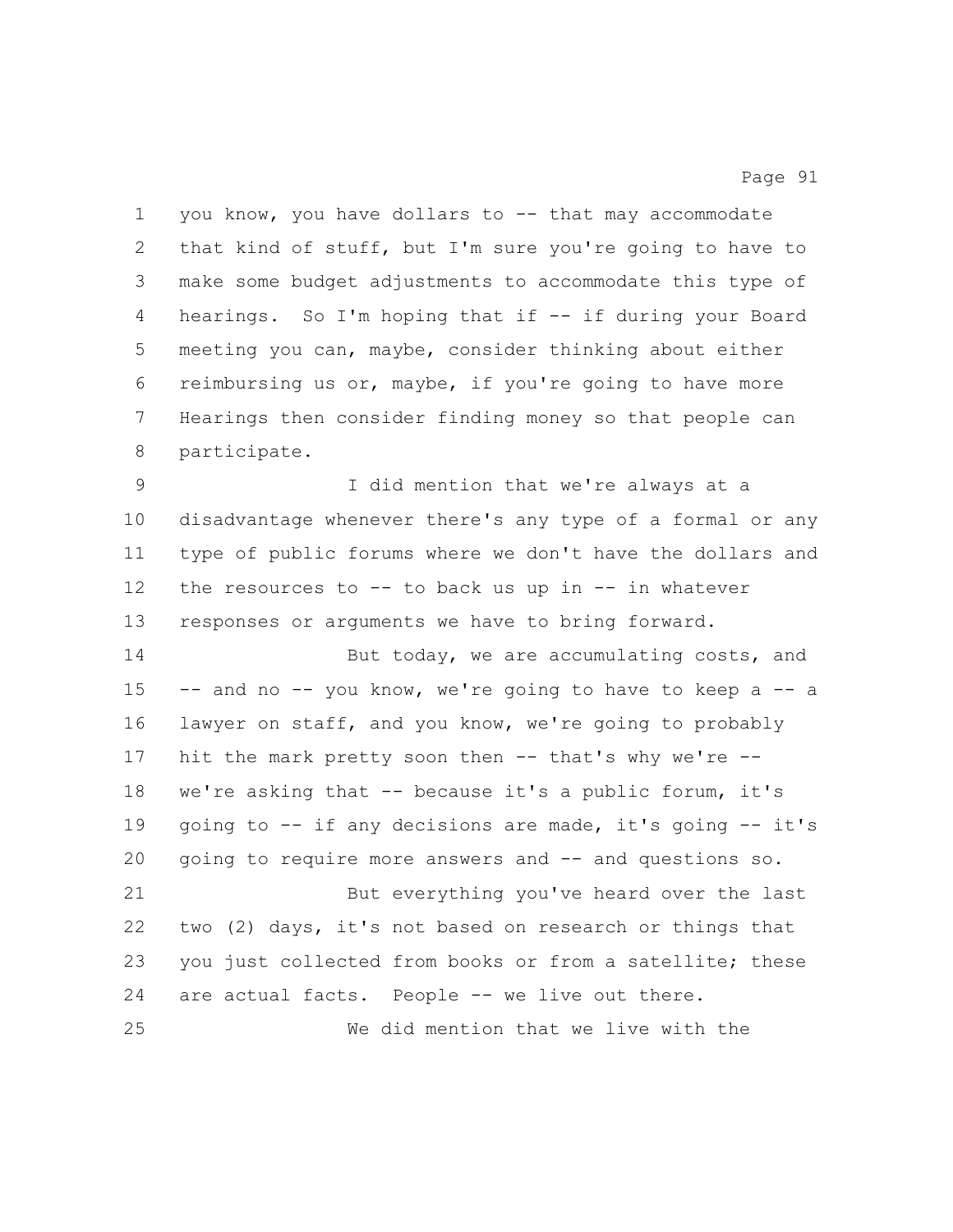| $\mathbf 1$ | animals. We pretty well have the same kind of feelings.   |
|-------------|-----------------------------------------------------------|
| 2           | If they hurt, we hurt, too. If you ever -- if you had     |
| 3           | the time to -- to listen to further stories, you'd        |
| 4           | understand where we're coming from. So everything you     |
| 5           | hear from these Elders and ourselves are facts.           |
| 6           | You hear that a lot of them don't really                  |
| 7           | want to set a limit. It has to do with a lot of respect.  |
| 8           | We respect the people that want to do certain things, but |
| 9           | then we kind of lose that respect if we're not asked      |
| 10          | properly. We have a really strong land claims that        |
| 11          | specifies a lot of stuff that we have certain rights.     |
| 12          | And we have a right to protect our rights.                |
| 13          | We're no longer in the old age where -- in the old days - |
| 14          | - where things are done for us. That whole era is -- is   |
| 15          | gone. Today we want to be involved in everything that     |
| 16          | happens on our land; with our animals -- whatever species |
| 17          | that are -- are happening there.                          |
| 18          | Almost on a regular basis, we get a                       |
| 19          | research paper, Hey, sign this off, we want to study your |
| 20          | -- we want to study your birds; we want to study          |
| 21          | everything. Like, not one (1) of them ever asked that,    |
| 22          | Okay, we -- we do it together.                            |
| 23          | I'm sure those research paper is what goes                |
| 24          | to -- to Sahtu Renewable Resources Board or whomever      |
| 25          | funds that type of stuff. You really have to rethink      |
|             |                                                           |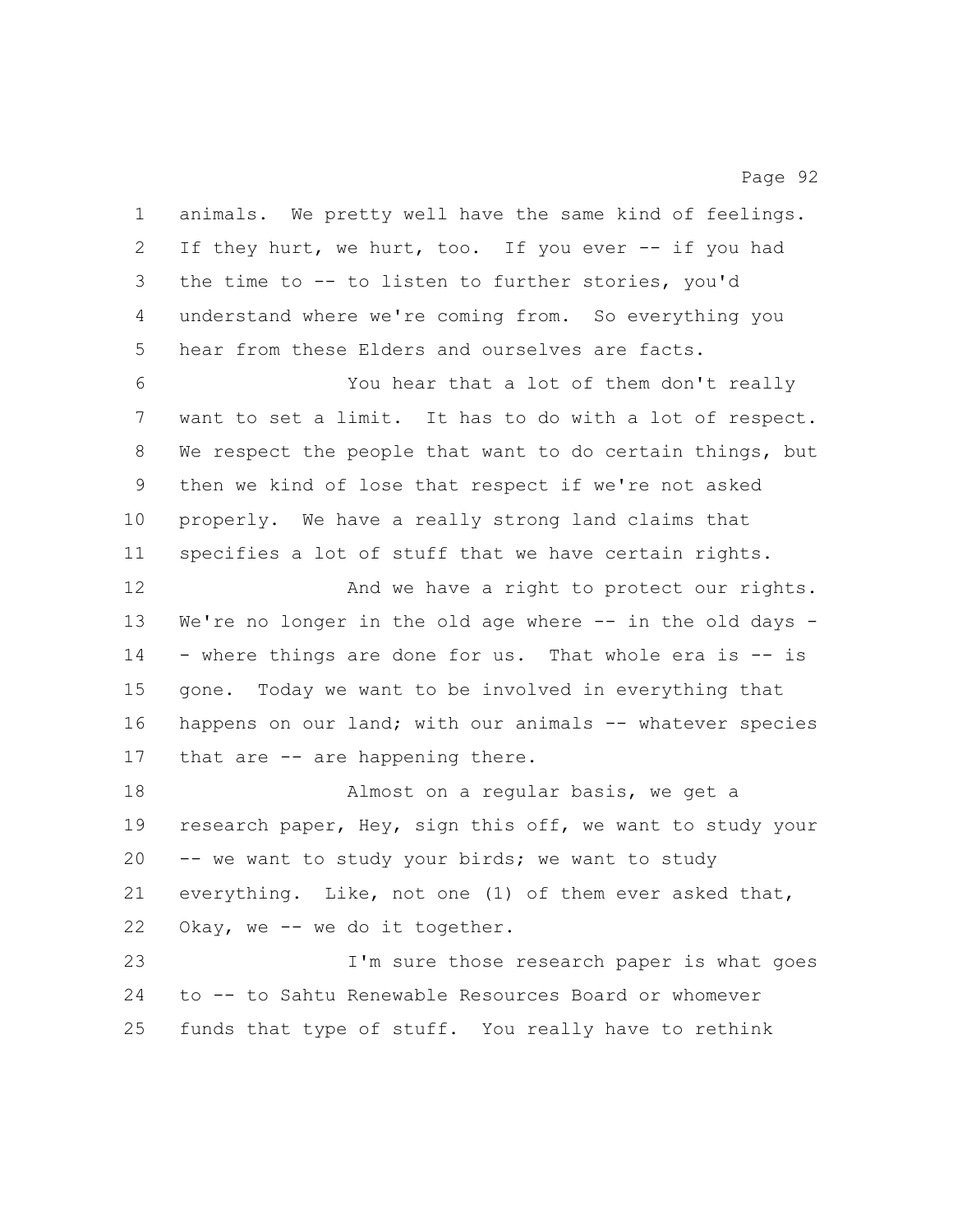some of this stuff that -- these are our animals that we live with on a regular basis; even to the smallest insect.

 Maybe another question should be asked then -- have you sat with the communities and -- so that Elders to -- to do these things together. 'Cause all that knowledge that they collect, I don't know where it goes -- into a data or it goes into a book probably sitting in somebody's shelf.

 And I'm not sure what -- what the end results are for but those are things that we can learn together. Now today, we have a land claims, and that allows for us to work cooperatively. We're willing to work cooperatively; willing to work together with the -- whether it's the GNWT or whomever wants to do anything in our -- in our area.

17 It's a simple little request. If our rights are going to be infringed upon then it's going to lead to an area that we don't want to get into. And that's probably going to be our last resort is taking legal action that our rights are been -- not respected. But we are very humble people, you know. It's simply just to go ask us that this is what we want to do. It goes for anybody in Canada. If you want to do something in their front yard, it's good to sit down and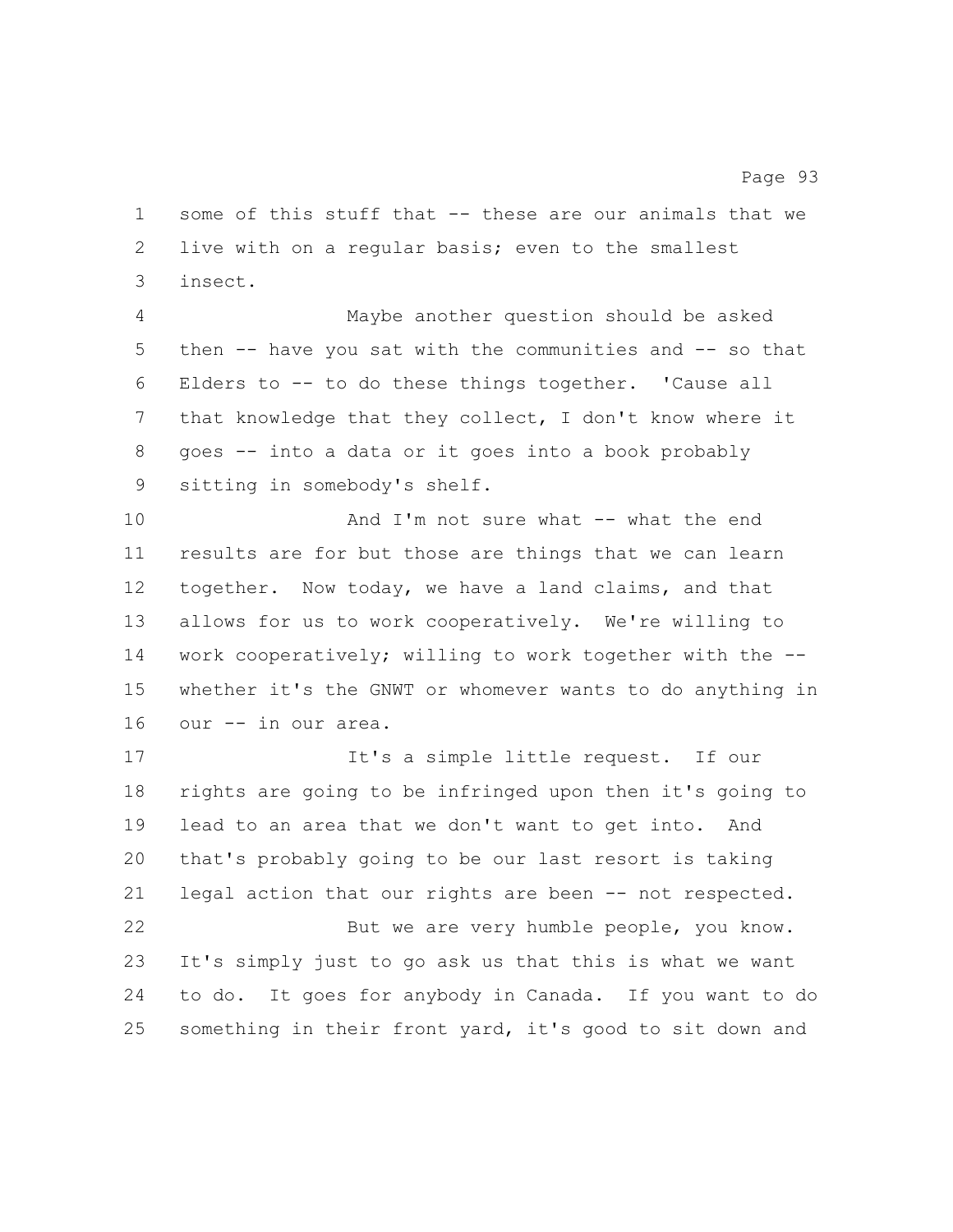-- and talk with the people that -- wherever it's going to happen.

 It's simple as that. Instead of using a modern system where a -- we have a research application, and it's sent to the Renewable Resource Board, Here sign it off. You know, doing a caribou count, it's pro -- almost on the same process -- it's asking for that same thing, so that's the simplest way I can put it so. That's all I wanted to say for my closing remarks. Thank you. 11 THE CHAIRPERSON: Mahsi, Joseph. That was good. 13 The -- I wonder if we have any other -- all of the Renewal Resources Boards are not here, except Good Hope. Thanks. There really is no questions, so I'm 16 just thinking out loud, trying to get the -- see if there's anybody else that would want to do their closing 18 remarks here for -- Harry? Harry, you guys want to do some closing remarks? Yeah, go ahead, Harry. CLOSING COMMENTS BY FORT GOOD HOPE RENEWABLE RESOURCE COUNCIL: MR. HARRY HARRIS: My name is Harry. I'm from the Renew -- Fort Good Hope's Renewal Resource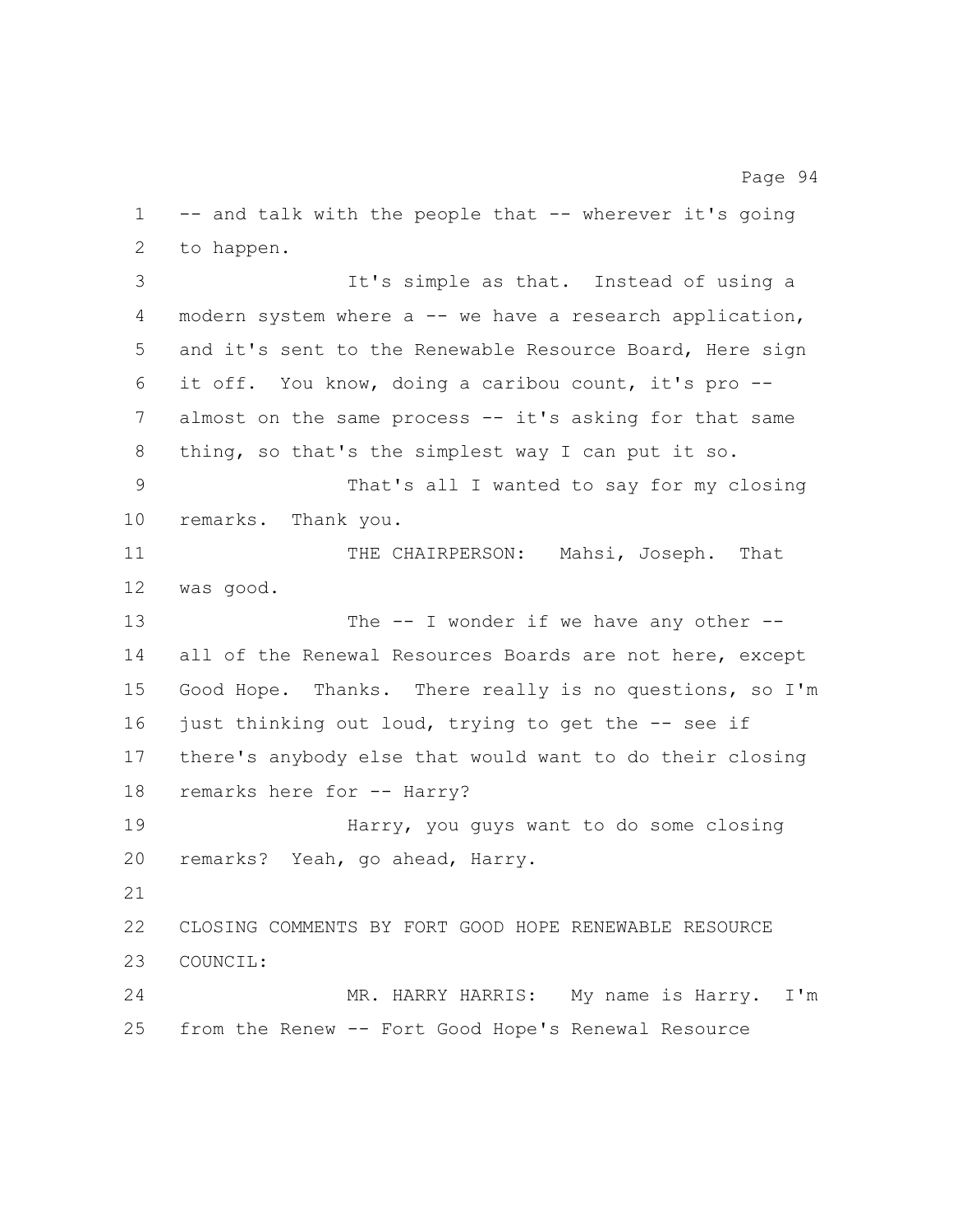Council.

2 Like I have to refer to -- you -- the Chief Richard Kochon from Colville Lake, his remarks about getting a person, the region for the district or work on this and process managing these caribou. And also I have to refer you to Wilbert Kochon. His remarks about the -- you have to live the land in order to understand the animals. I -- again, I will refer to whoever is going to work on the, you know, process of this management; should have a person that -- that has hunted and has lived the land, and also can read and write. Like, have some sort of post-secondary education to -- working with the -- the people that are, you know, trying to set up this management plan. I had a whole bunch of things that I had in my head, but then I seem to have forgot, and I guess the -- why I say I'd like to -- like I said, when a person goes to a University -- four (4) years University, and like a -- like especially being a biologist. And -- and you get a whole bunch of training on how the animals exist, and like in a -- in their environment, but -- but then you just get taught the -- like not the real thing. Like -- like our lifestyle is a complete different education. You have to learn that. Like I'm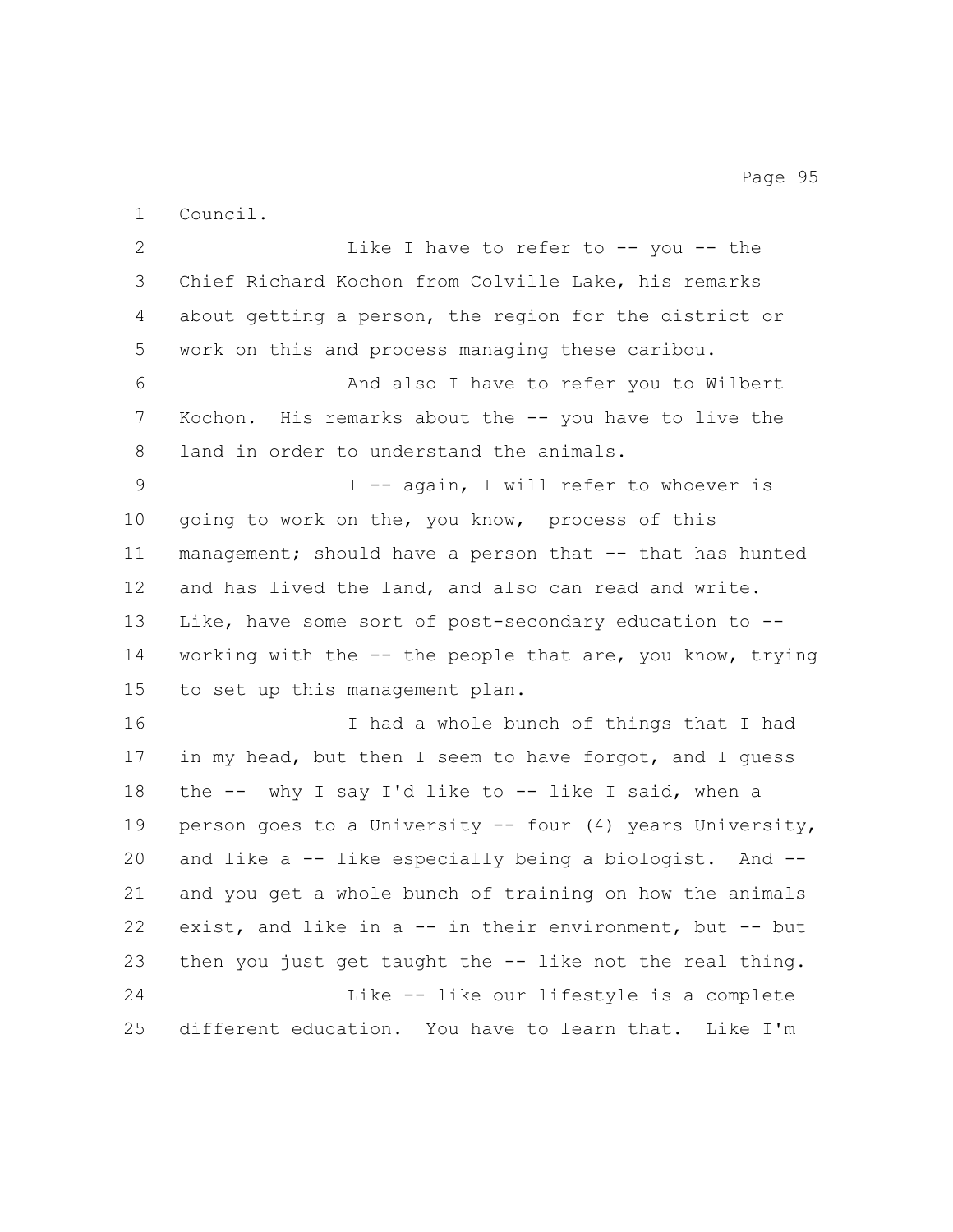sure you couldn't even learn it in the outside way, like educated, but then you have to live the land in order to knowing that you understand the animals; their -- their - - their behaviour. But you get taught that in school, but then it's -- you have to live the land.

 I guess -- I guess I have to refer you to like -- like Imperial Oil. They should have been here; like they should have been -- you know, it's to their interest that they're -- like -- like I said before. How are they going to compensate us for the loss of caribou according to the Land Claims?

 Like in the -- according to your numbers there from 1987 to 1993, there was like thirty thousand (30,000) drop in the population, that's five (5) years. Like that's not -- numbers don't -- it's like the people 16 don't believe the numbers. I guess, obviously, they went some place else, you know. Like, these caribou come down the -- through the Mackenzie to associate with the other caribou herds.

 Part of their reasons they do that is to -- delete inbreedings. Like if a population -- a group of animals get -- you know, stay among each others there's going to be inbreeding, and the offspring is going to be -- wouldn't produce babies, I should say. It really sad though that, you know,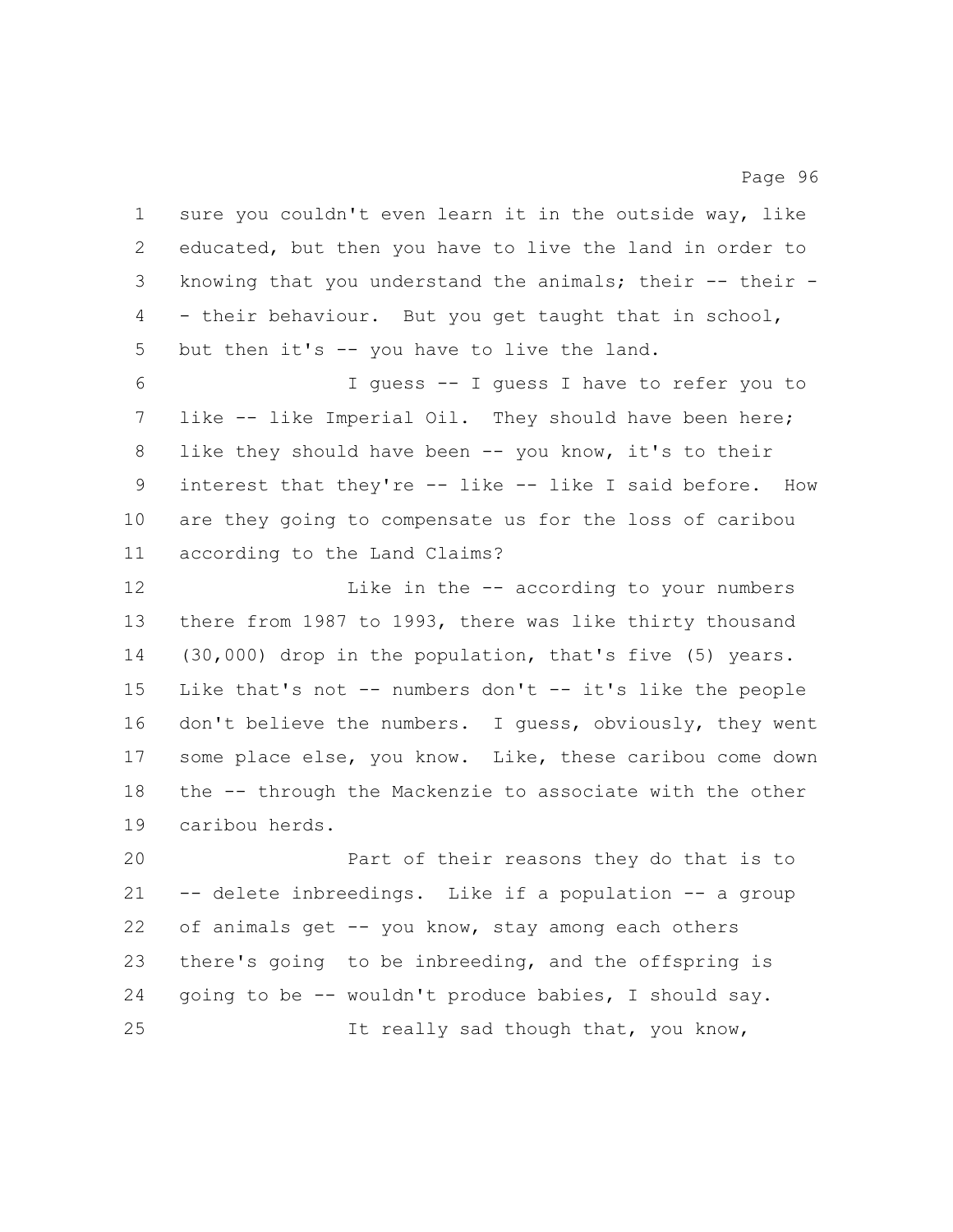Imperial is not here. Those are my closing remarks. Thank you. THE CHAIRPERSON: Ka, mahsi, Harry. Very good. We have some more closing remarks from the Elders. Marie...? (NORTH SLAVEY TRANSLATED INTO ENGLISH) ELDER MARIE KOCHON: I'm the mother of the Kochon's from Colville Lake, Marie Kochon. Thank you for having us here. 14 I spoke yesterday, but I wasn't feeling well so I forgot to say something. so I just wanted to say some of those things that I forgot to say yesterday. **I'm originally from this community of Fort**  Good Hope. I grew up in Fort Good Hope and I was also in the residential school. 1951, that's when I came back to this community And I was -- when I was 24 years old; that's when my husband married me and that's when I moved down to Colville Lake, and from that time on I've lived down in Colville Lake and Colville Lake area has become my land. When we used to live up in this area, the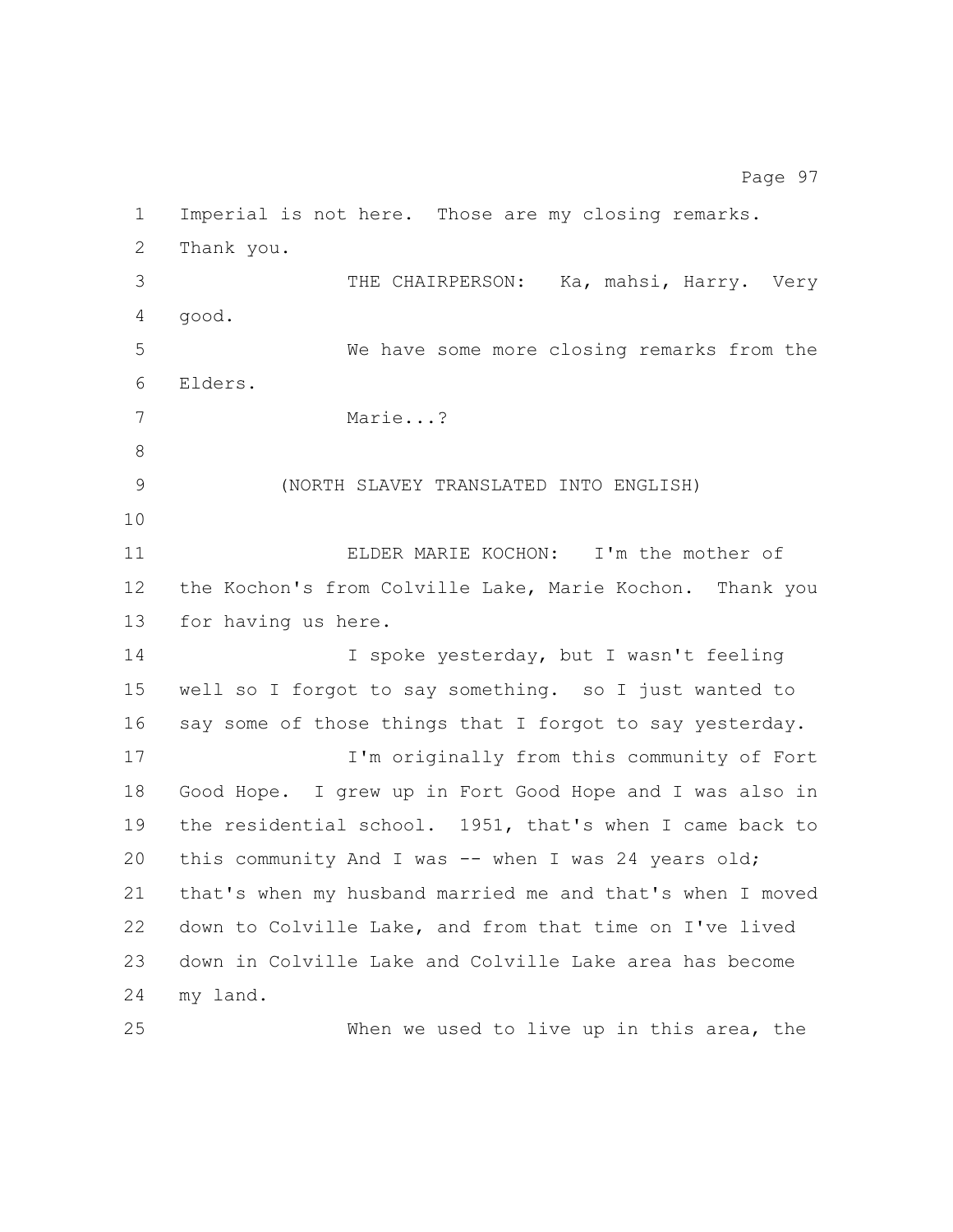Mackenzie region, we only saw moose, and when I -- we moved to Colville Lake, that's when I finally saw caribou.

 And we always go out in the bush. We used to go with dog team out in the fall to the bush and one (1) time I saw so many caribou in one (1) place -- in this area that's called Duta, which is along -- Among The 8 Islands. And that time, my father -- they were still alive, and we crossed from Colville Lake, there's a big point there that was just like a string of caribou right across and we were so amazed. We watched it all day long.

13 And back then, sometimes in that area you see many caribou. And there was no Cat roads back then and there was caribou all over the land back then. But it seems as soon as the white people started doing oil exploration work in that area above us -- up in that area where people used to go for wood, they used to shoot caribou, and they used to see caribou down on the lake as well -- and from the time that the -- the oil companies put the road in and they started doing their work in that area, it just seems like from that time on, the caribou have kind of -- you don't see it as much as you used to. They don't really come around the way they used to. One time, we were out chopping wood along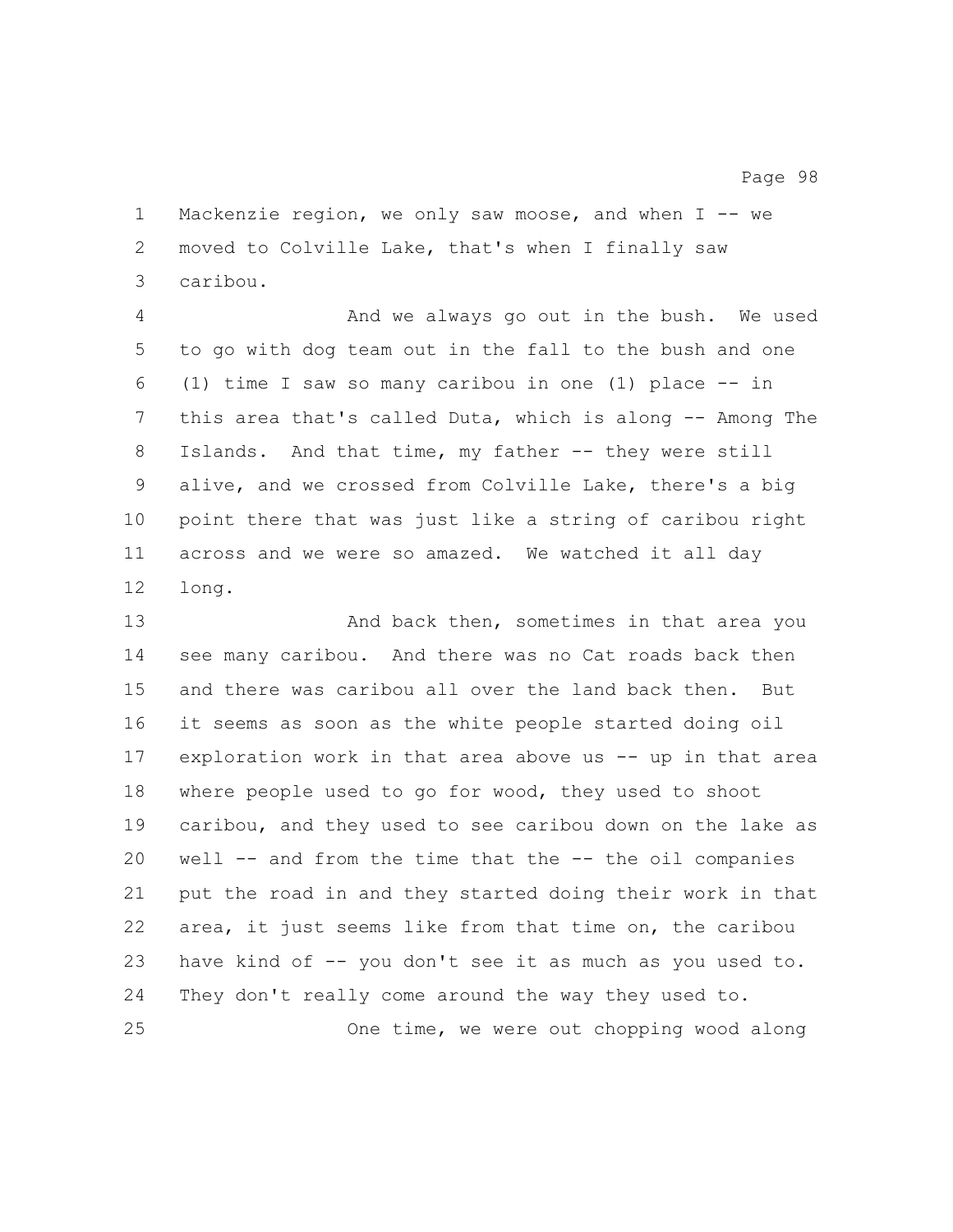the Cat road and -- and even along that Cat road you could really smell the fumes from the fuel that was spilled on the road there. And maybe because of things like that, maybe the caribou don't like that, that's why they moved away from that area. And I wanted to mention that.

7 And also when the caribou are wounded; there was one Elder that spoke from the Community of Fort Wrigley, he said that animal -- They all speak to me, he said. When we are wounded we really suffer, the animals 11 have told me, he said. When we are wounded, our -- the rest of our relatives, they leave us behind and we just cry after them. And the animals are just like people.

14 I just wanted to say that. Thank you. They have fed us well while we have been here, and also the interpreters have really done a good job. And whatever we have to say you have given us the opportunity to speak. And there's many of us that travel from Colville Lake and we have come by skidoo and we've come here to say what we are thinking and I'm just thankful for coming here to be with you.

 And we are very determined when it comes to caribou, because it's a food that we survive on. If we didn't have caribou, we don't know what we would do. In Colville Lake, every thing is brought in by airplane,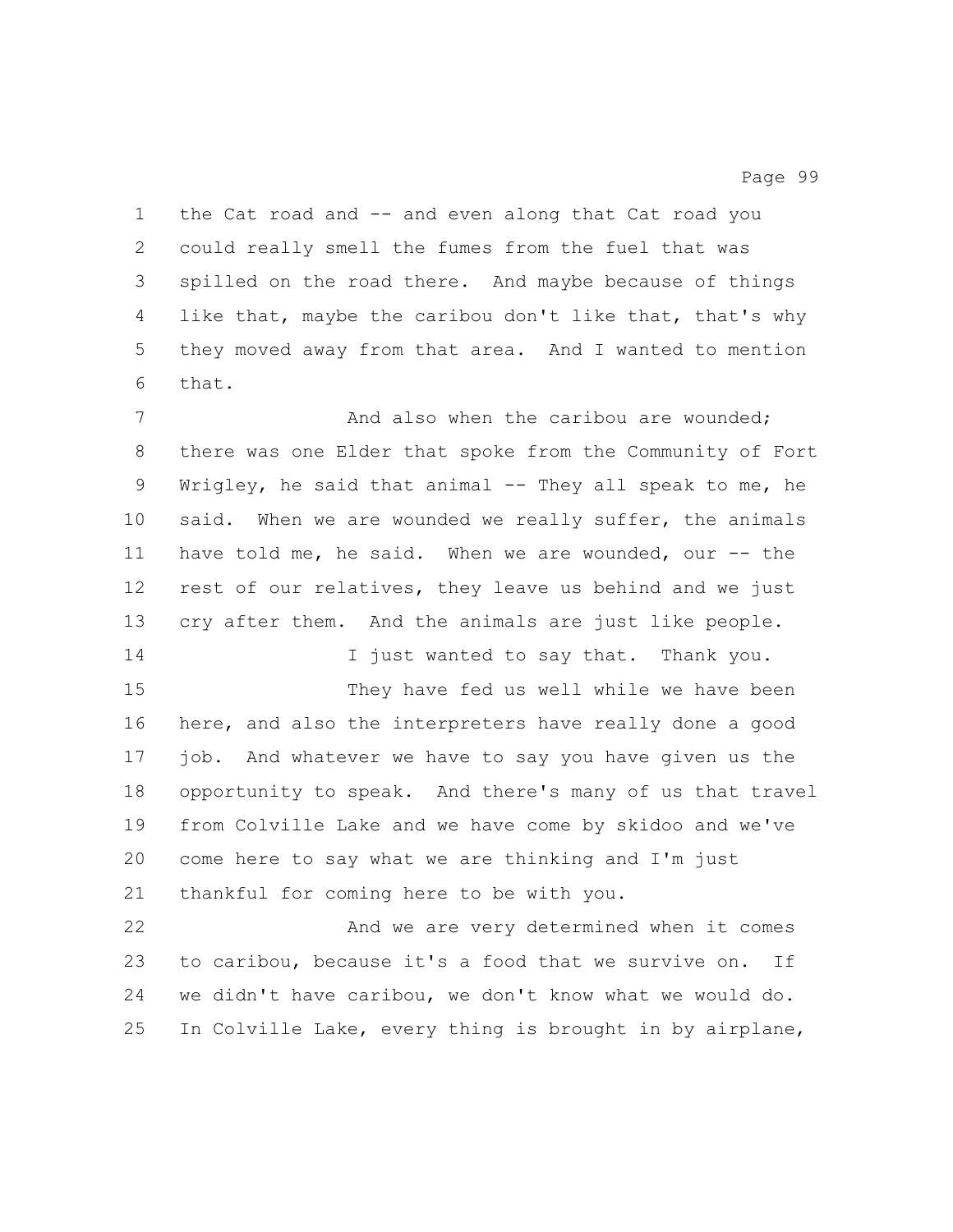so every thing is very expensive there. And maybe through the Creators help the people there -- there is not anyone that is too bad off. Everyone helps one (1) another, so we're okay. So thank you, and if we ever have a meeting again, hopefully I'll be with the people again. I want to say thank you again. 8 (TRANSLATION CONCLUDED) THE CHAIRPERSON: Mahsi, Marie. I have on the list here, Alexis. (NORTH SLAVEY TRANSLATED INTO ENGLISH) ELDER ALEXIS BLANCHO: I just wanted to say one (1) more thing that I remembered that I wanted to bring up. (BRIEF PAUSE) ELDER ALEXIS BLANCHO: This quota they want to put on the caribou, it causes me a lot of concern. I think back to my elders long ago, back when George Kotakin (phonetic) was the chief, at one (1) time I witness him speaking and he talked about how that if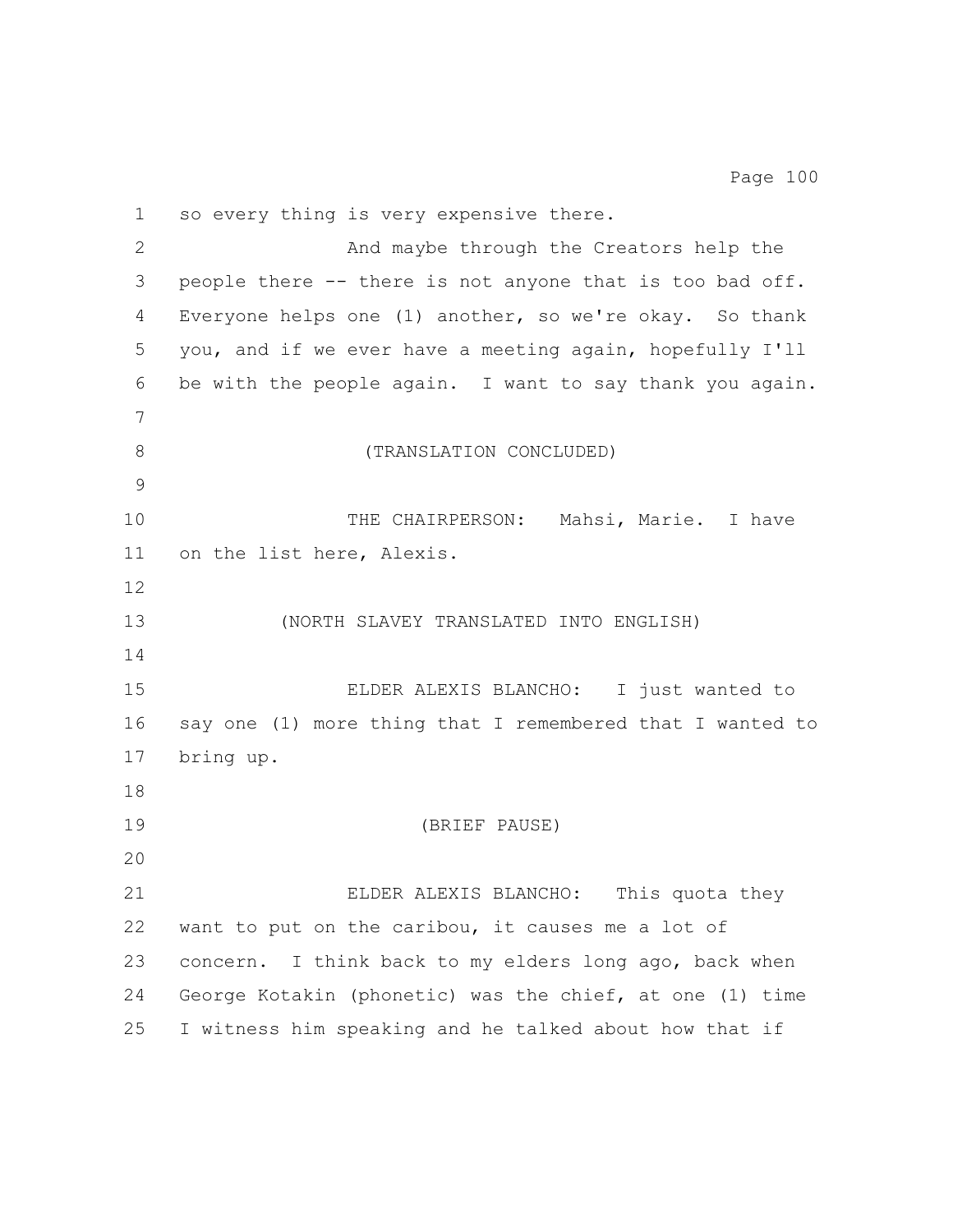they were ever going to put a quota on the wildlife in our land, it's just like somebody put a lock on our warehouses where we couldn't have access to them. And when we talk about a putting the quota on the caribou, it's just like someone is locking up our warehouse on us. 7 And also long ago, back -- long ago a lot of animals were under a quota system -- the beaver were under quota -- and when I used to live in the Good Hope area sometimes -- and we were only allowed to kill fifteen (15) beaver and sometimes Elders didn't have their quota so they would go hunting for them as well. And we didn't get anymore then what we were allotted. It was so pitiful back then. And it was the government that made these decisions for us. 16 And one (1) time we got -- came to town, my father set a net at the Rabbit Skin river and he shot a beaver and he skinned it right there. And he came to town and he was hiding with this beaver that he had shot and they boiled it right outside the -- people used to hide so much that they were sitting under the mosquito board eating the beaver meat. That's how pitiful we -- we grew up. And if you think that we were raised in a rich way, it's not the way it was. It was a hard life.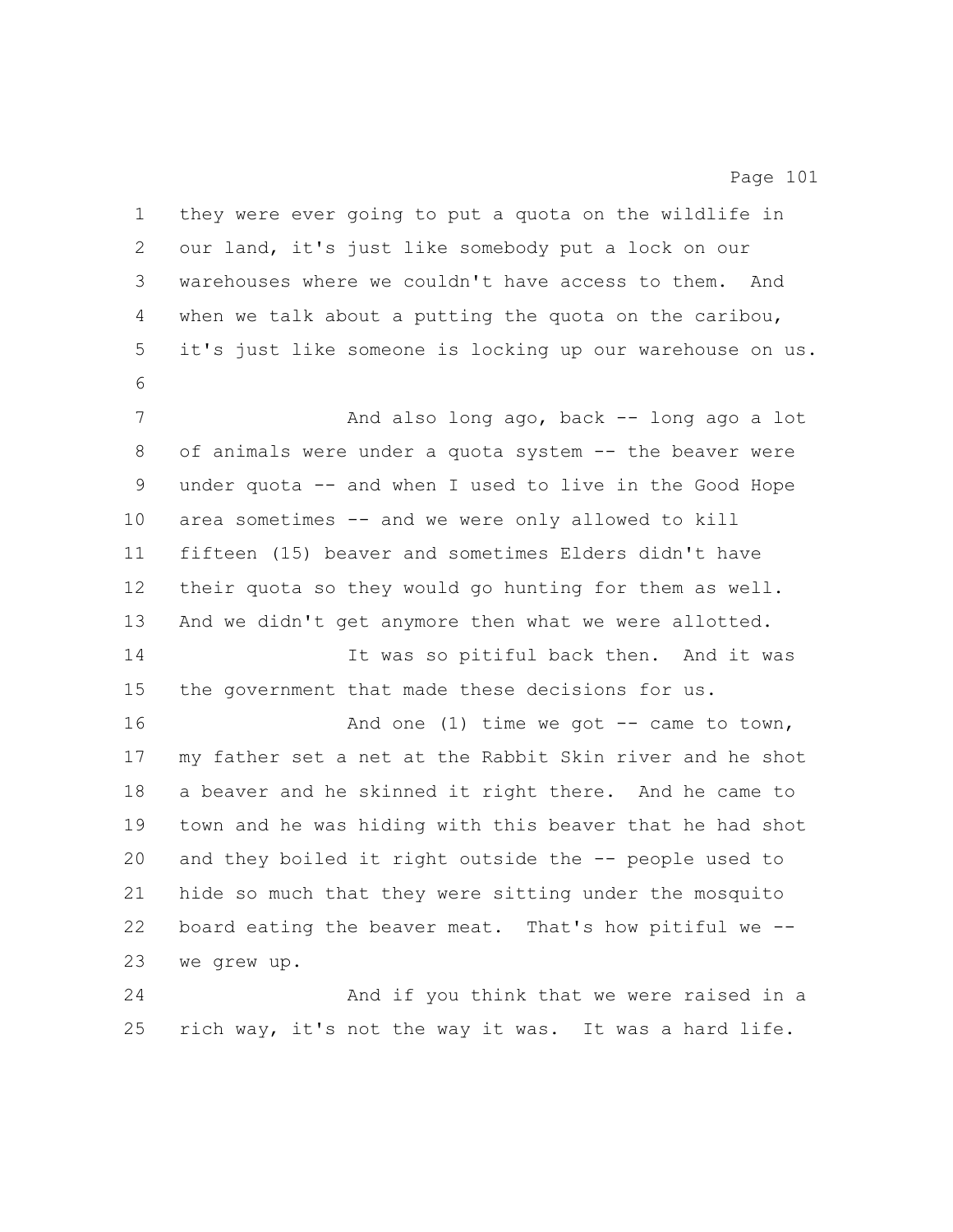And if we put a quota on this caribou like this, maybe we'll resort to hiding. Maybe we'll become sneaky. That's one (1) of the things that I'm thinking about. And so, I hope that they can keep things the way they are. I just wanted to mention that. (TRANSLATION CONCLUDED) THE CHAIRPERSON: Mahsi, Alexis. We have Jonas. You had your hand up there, eh? Jonas Kakfwi. ELDER JONAS KAKFWI: Well, I'm back here again and I'm Jonas Kakfwi. Just an elder. 13 Never used to go to meetings that much, you know, but -- but the last three (3) days I've been listening to the hunters and trappers. What I think to myself is, why the choppers like Imperial Oil and all those -- Esso, De Beers, all those companies, to come to this meetings -- meetings like this, because it's part of their fault that the caribou's are kind of scared out now. I hope this could be set up -- meeting could be set up some other time again and invite all those people there to listen to the trappers -- how much they love their land. Some say caribou are getting less. How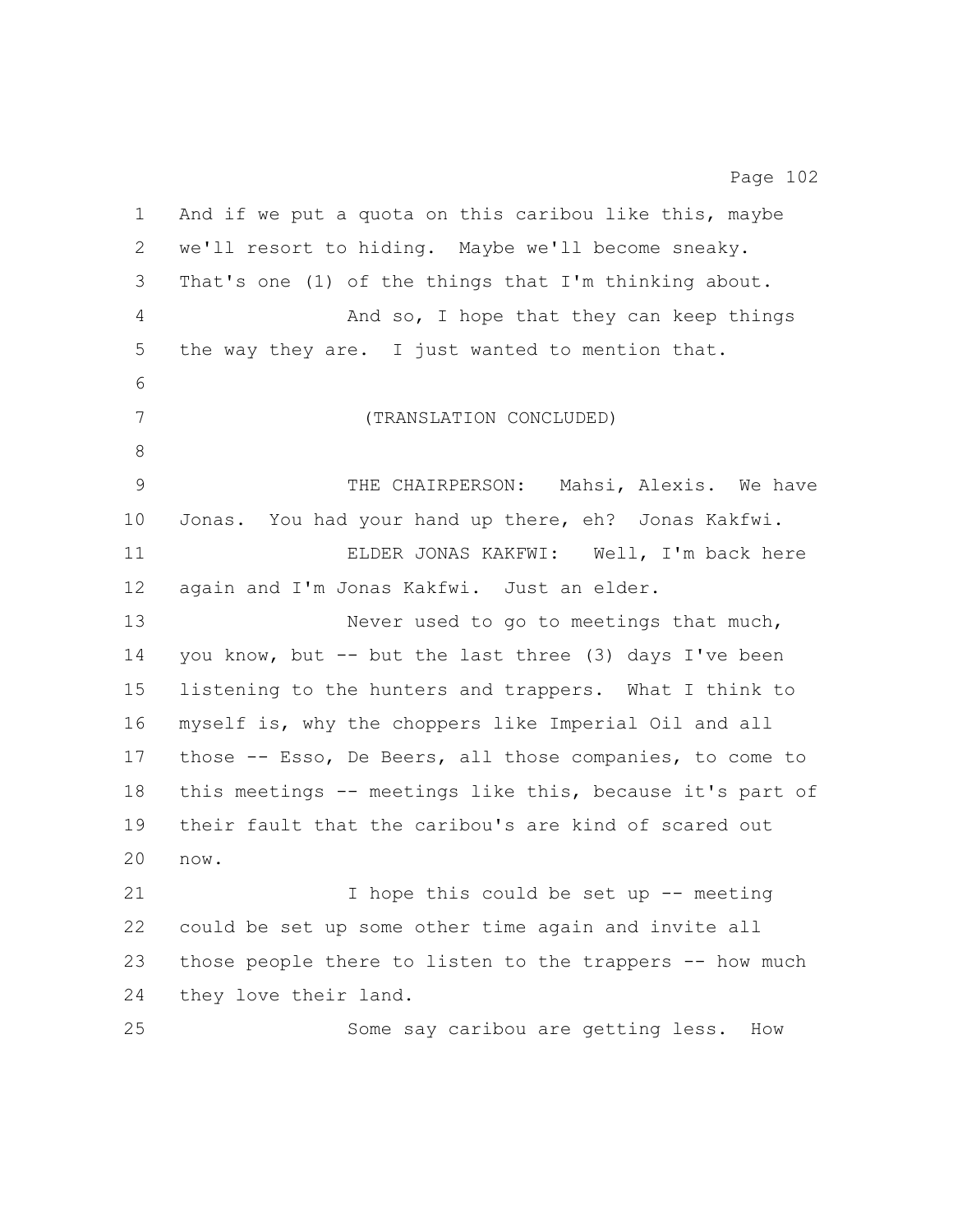they know that much anyway? The peoples of Colville Lake, they been with the caribou for years and years. Could we listen to them and... But I think to myself, it's -- we should set another meeting with all this -- oil companies. It's what they're going around -- seismic with choppers and all. 'Cause for the last three (3) days I've been listening -- and I used to be a hunters -- I used to be a hunter too -- trapper -- listening to all this peoples in Colville, and also from here. I wish our word could be heard, to invite those -- oil companies to a meeting like this. 13 Is there any way that we can set up another meeting? And I thank all of you for listening. And all the people from Colville, thanks very much. Thank you. THE CHAIRPERSON: Mahsi, Jonas. We had Joseph Kochon there, or Charlie? I'm getting all my -- it's about -- I hope my closing remarks are not that bad. Okay, Charlie? 22 Let's try to keep it to, you know, thanking people. I know you've mentioned a lot of the things already that you wanted to mention, so I'm going to allow for, you know, a lot of the thanking but I'll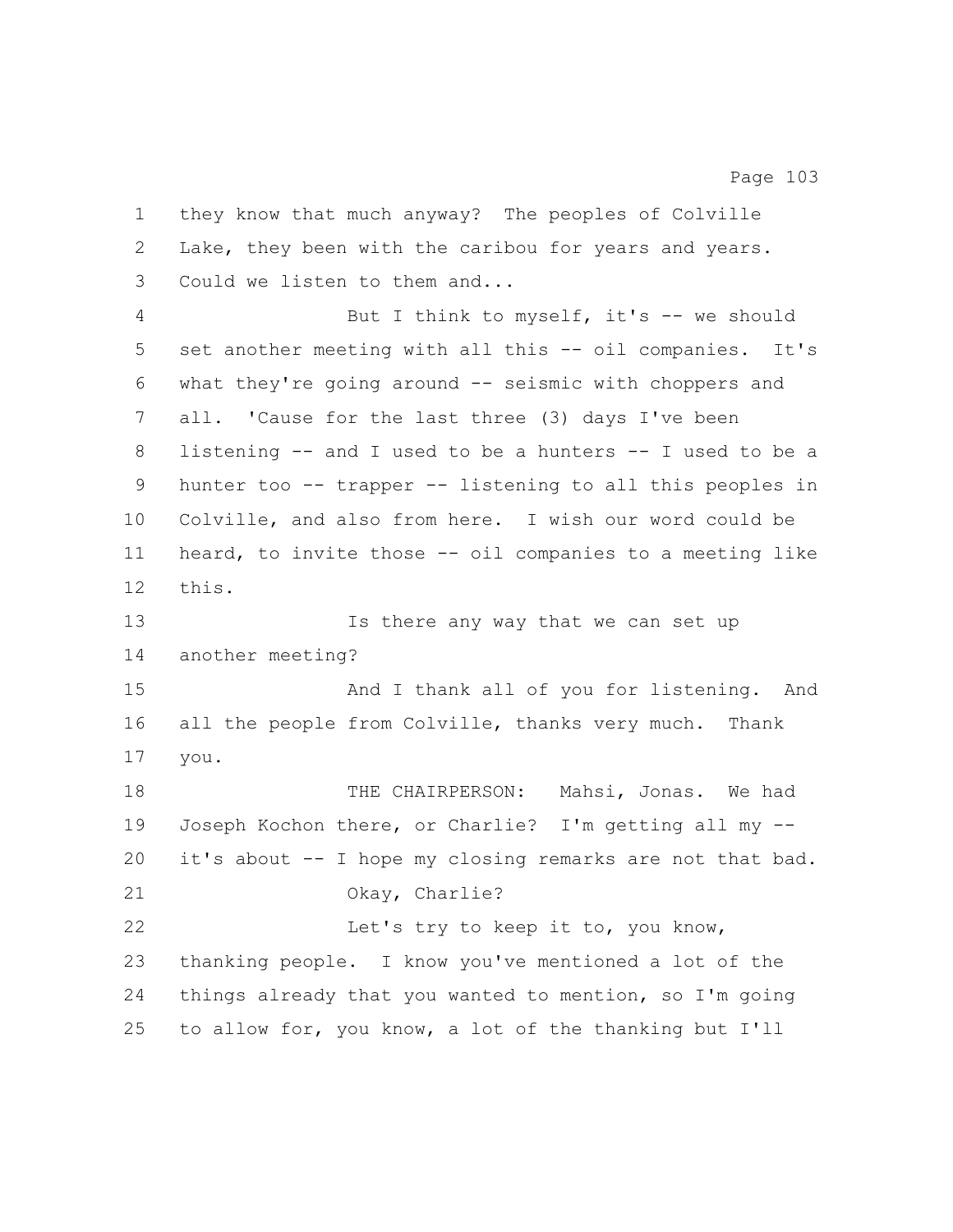remind you that, you know, (Native tongue spoken). Barthy, you're next. Barthy. Okay, Charlie, go ahead. 5 (NORTH SLAVEY TRANSLATED INTO ENGLISH) 7 MR. CHARLIE KOCHON: Thank you, my people. We're -- what we are talking about here is very important to us. Whenever we attend meetings we worry and we think about, and we are trying to fight for what we want or believe is ours. 12 We are from Colville Lake, I've already mentioned that. We're the one's that stayed behind. We were reluctant to leave that area, that's why we stayed there. And I want to say another thing in front of you too. 17 The Tahshine Lake area, they found some kind of metal there, and they said diamond mineral. And that area from which the helicopter left, that's locked up oil area. And -- and it's been about a week or so when I left to Coville Lake I -- there was a Twin Otter coming to Coville, and it had wheels on it, and I was wondering what was going on? 24 And I told Richard about it. Maybe they're building an airport down on that area because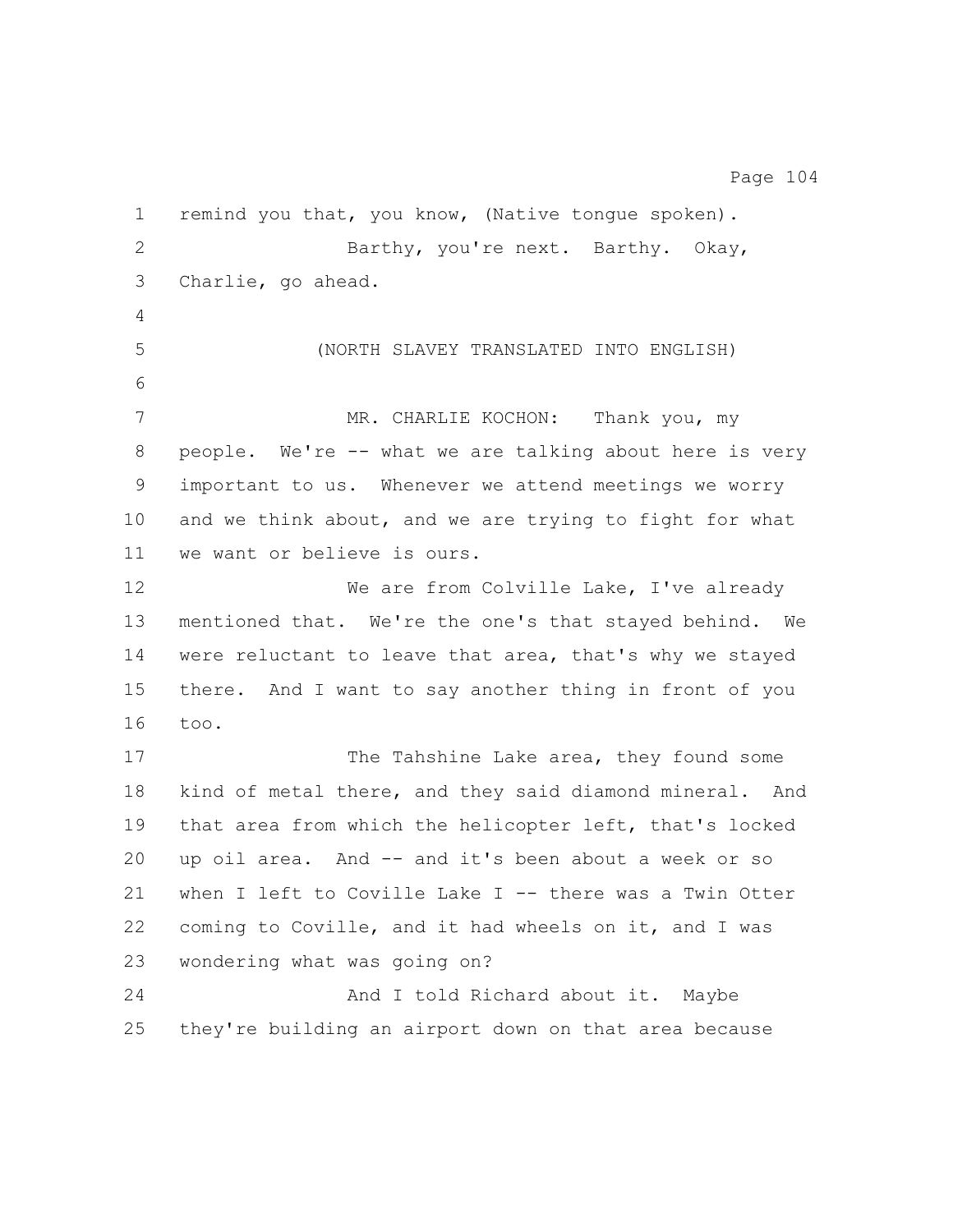that plane has wheels on it, that Twin Otter. And maybe behind the people's back, they're doing this kind of activities, and I just wanted to mention that to my people.

 When we do this -- whenever there's a hardship for the people, when there's game wardens present, they're the ones that look after the wildlife for us, and if it wasn't like that maybe anyone could do whatever they want with the animals.

 And I worked in Norman Wells for many years myself, and a lot of times the choppers would go across to the mountains and they would come back and they would kill many grizzly bears and -- and now they have monitors that go out with them.

 And now the bears are quite dangerous animals, and whenever we see them we report it. And it's good if we support one another. And this caribou that we are talking about now, and what my relatives have said, it's not too good to talk too much about the caribou, and I feel like that too.

 My father used to really talk to us. He told us many things, he was a very wise man. And lot of times I talked about the things that he told me at Dene Nation Assembly Meetings. And one (1) of the interpreters, Mary Wilson (phonetic) -- and when the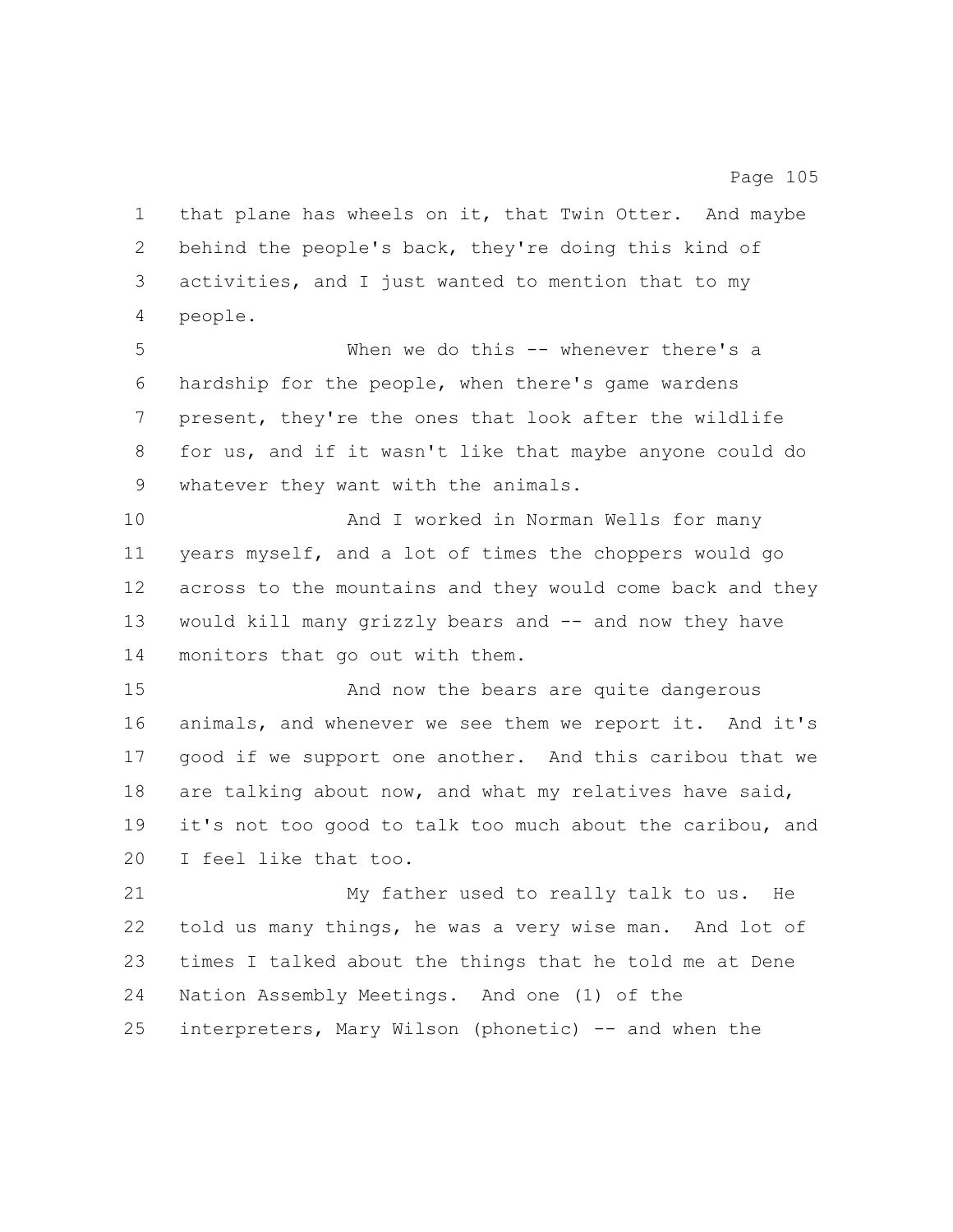help her out. And some of the elder's terminology in the Dene language is very difficult. It's almost like a university-level English. That's how it is, and you as white people, you don't all speak the same level. 7 And we of Coville Lake, we really depend on caribou for our survival, and when we talk about it too much, it kind of -- we really don't care too much for that. And I don't want to repeat what has already been said. What's been said has all been recorded already, and they're talking about putting a quota on the 14 caribou. That -- we really don't agree with that. Maybe if the caribou numbers were in a critical state, maybe then that would help them. But caribou go through cycles too, where they rebound in numbers, and sometimes the numbers go down as well. **And the caribou -- it's something that is**  used for survival, so it's really hard to talk about. That's what you're talking about right now, and yesterday I said that as well. And you put these collars on its necks, and I really don't agree with that. If a human person had a collar like that on their neck, I'm sure that would

terminology would become too difficult for her, I would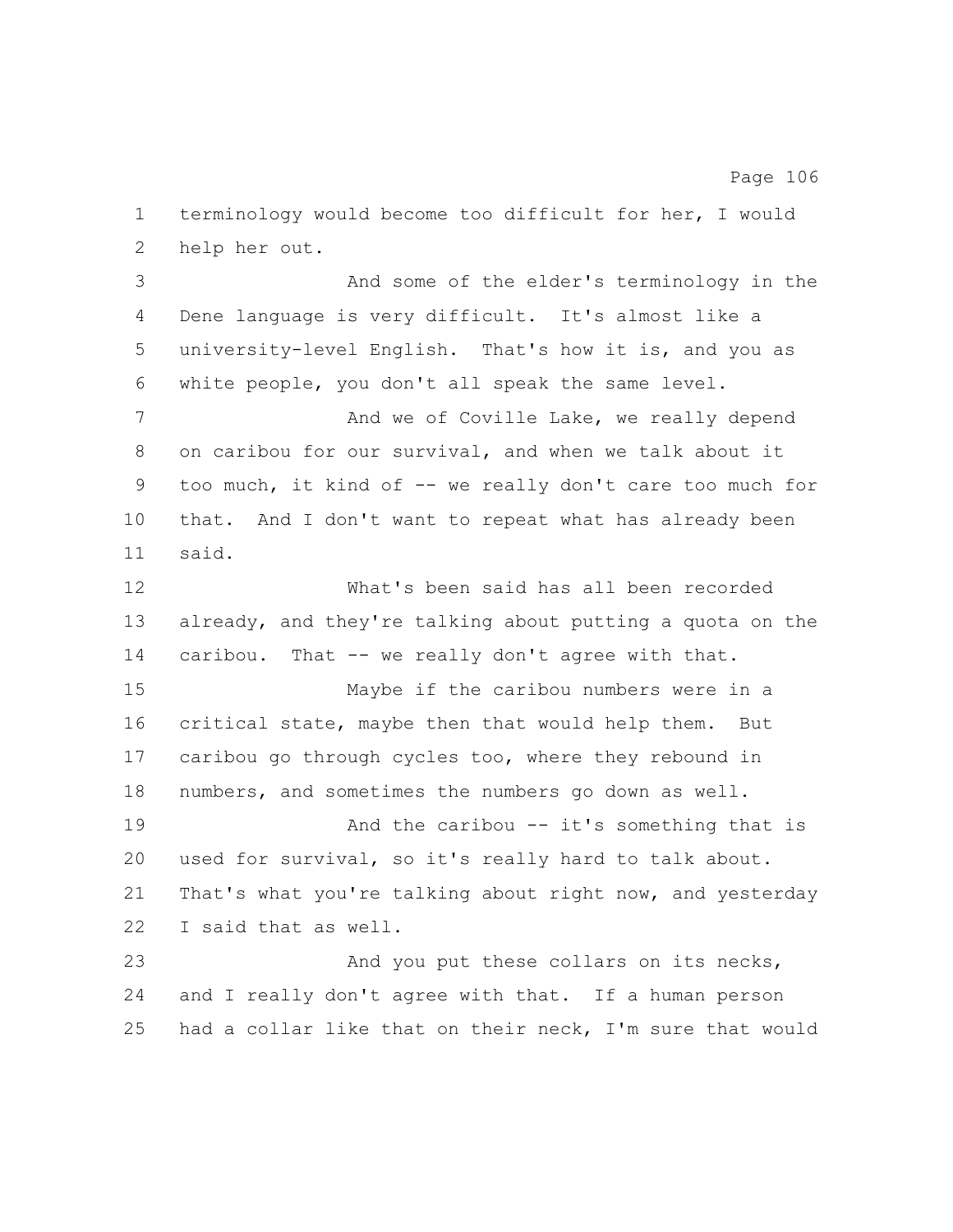cause them a great deal of stress, and that's probably the same for the animals. And thank you for having this opportunity to speak to one another about how we feel, and it's all been recorded. And about how we feel, and in Coville Lake people -- we live amongst the caribou, and when you talk about it, we really don't like it. 8 And they're talking about the oil companies coming back down to that area, and that's one (1) of the things that -- it's really bad. When they put that road out to the rigs, just like twenty-four (24) hours they are going, and it's quite noisy. 13 13 In the past, I -- I work with a company and whenever the choppers land beside us, you could just feel the vibration on the -- the ground, and how could a caribou come near an area like that? I'm sure it causes them great fear. 18 And the companies come onto a land -- this is the type of activity that they do, and when we ask them not to do any work on our area, they still don't listen. They just go ahead and work anyway. 22 How hard head -- headed can anyone be? I've worked for oil companies for a long time myself. How many times do you have to tell them no, and they still continue to do whatever they want.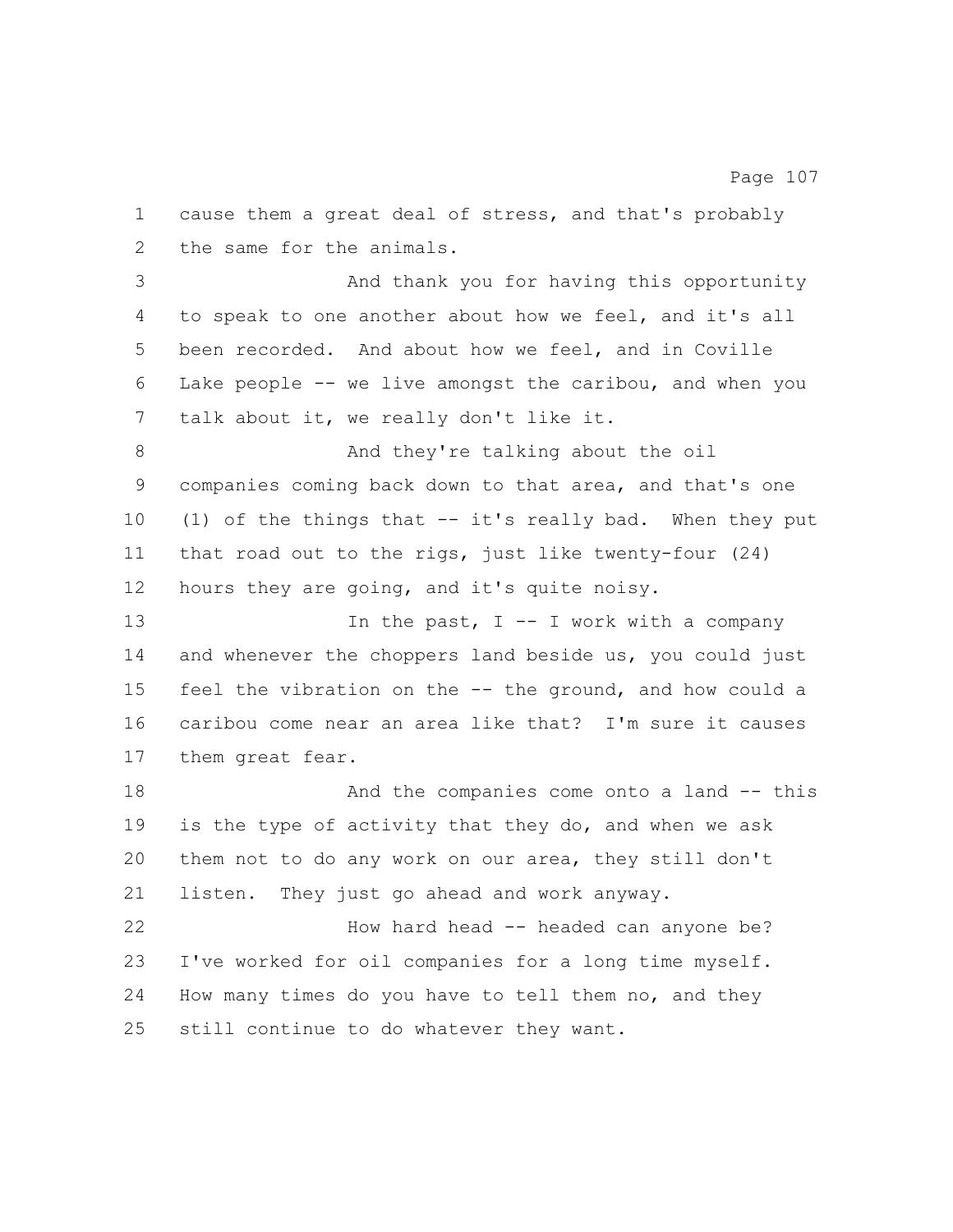1 And I just want to say thank you. It's a -- I'm thankful to have the chance to be able to see one another here again. And you white people, you've already got your path set for you, and that's what your following. And we just have to sit with one another and try to educate one another about what we are thinking, what we are concerned about. And the elder that was here before me is -- that person mentioned that they should continue this kind of discussion, and I -- I agree with that. 12 I'm thankful that person said that. And I came to the community here with a skidoo and when you talk about being your own boss you don't go by the time, and today you only travel by skidoo. Nobody travels with dogs teams anymore. And me too, I travel by skidoo. 17 And I just wanted to say that much. Thank you. Thank you for giving me the opportunity to speak once more. Thank you. And, hopefully, we get to see one another again in the future. Mahsi. (TRANSLATION CONCLUDED) THE CHAIRPERSON: Jimmy...? Or James?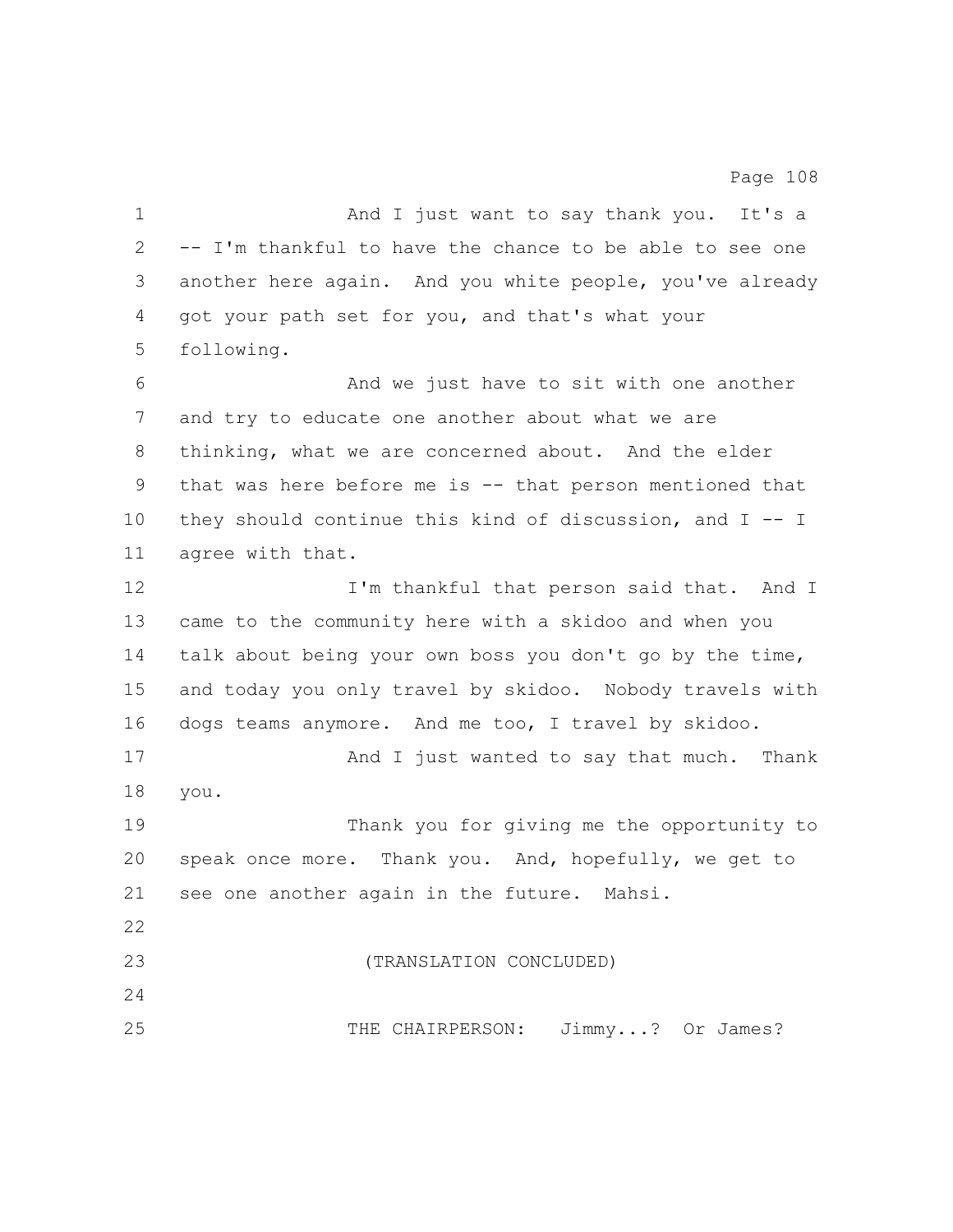Or Barthy, yes, okay. You'll have to keep your hands up a little longer. My eyes are not as good as when I first got...

 ELDER BARTHY COTCHILLY: Okay. Before I -- I give you my thank you that already stated, but something that I had in my mind. There's too much talk 7 about caribou out there -- don't have caribou out -- but when you're trying to help out the Coville Lake people there -- Colville Lake there is that what -- the main people that have their caribou down that way and up -- up 11 to them to do what the -- what they think.

12 And they -- but can't make no -- no rule for them from Good Hope, having to go way over 120 miles to go for hunting for caribou.

 Who have caribou around here? Well, maybe 16 -- who could say something about it, but have a quota --17 one (1) of the thing that a  $-$  people they took  $-$ - try 18 and hire some monitors. They really need a monitor to -- to look after all the caribou and wildlife, but which -- which monitor and people -- lots of people out netting their lakes and that kind of people that need monitor too.

 I wonder wildlife people could look into that. See if they could hire people for fish and caribou and moose, anything. They need a that monitor for that.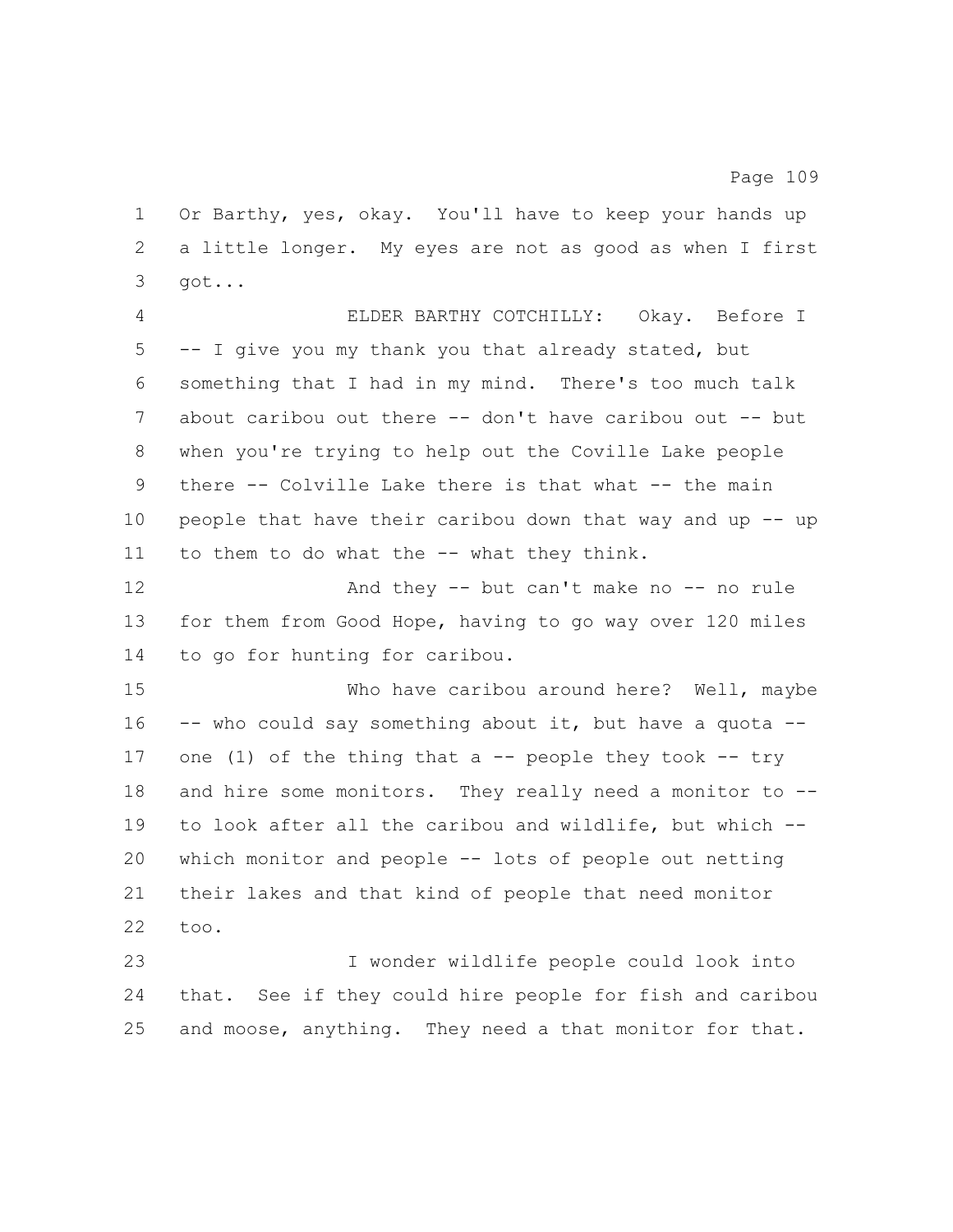down and then take it back to them and see how people are working with all this animals. That's what we really need. But you can't -- for me it's pretty hard to talk about something that we don't have. And cari -- like caribou, at Colville 7 Lake they have the right. The right -- and we have to listen to them and see what's going on down there. Few 9 caribou come up this way. There lot of -- whatever. So I'm kind of thinking about a monitor. I think that's what I wanted to bring up. So maybe that's all. I want to thank you people to come down here to have meeting with us. About this kind of thing. They very important to people for Fort Good Hope and Coville Lake. They all said what they want, and we -- you people tell what they wanted to know, and it's really nice for both people, I think. So I just want to thank you again for coming back, and maybe you could come back again, maybe next time. Okay. THE CHAIRPERSON: Mahsi, Barthy. Jimmy...? And I'm going to keep reminding people, let's keep it to the closing remarks. MR. JAMES CEASAR: Thank you, Walter.

From there they could monitor, could write everything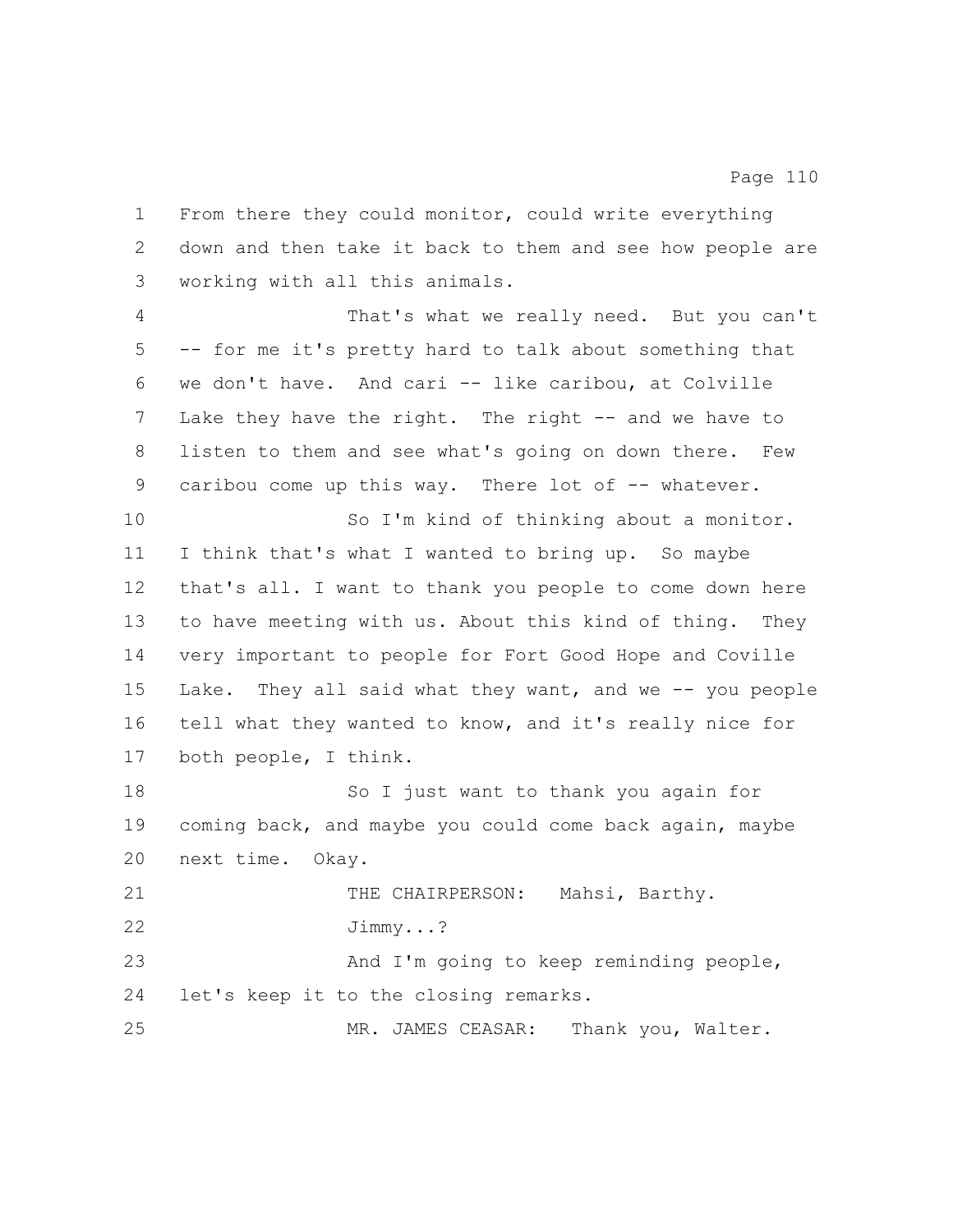James Ceasar, for the record.

 Again, I just want to summarize what I've said in my opening remarks. And -- and my recommendation right now, I think to the Board, and to ENR and to the other affected groups, we should take our time. We should take our time for a lot of reasons. One (1) of them is -- I said before that the data that we were using -- we were going to use that data -- that means we're losing about two thousand (2,000) animals per year. 11 And -- and I said those -- those numbers 12 are not really -- they're really conservative numbers, I 13 think, from people that are using those numbers. And also, there's a lot of contention on whether or not we're using just the Bluenose-West, because the total number we should be looking at is the total and to include the Bluenose-East. So those are all just one (1) big group of animals, and then if some go to the east without coming back this way, then we're losing a whole bunch of caribou to the east. So we might just have a small little population in our area here. So those are all contentious issues, and we should take our time and do a more comprehensive count. And we should do that in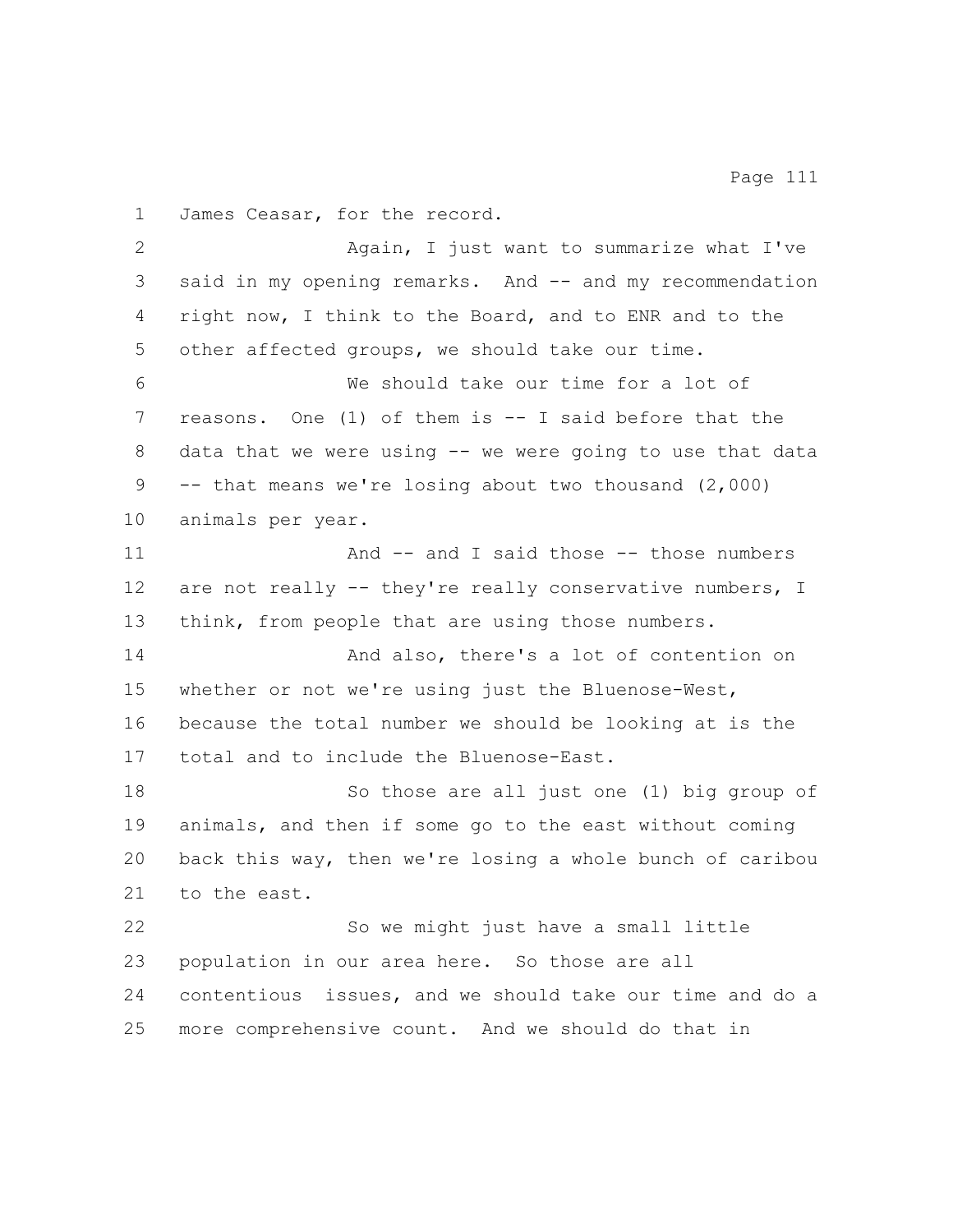conjunction with other groups, and -- like Tli Cho, and maybe the Gwich'ins. And so for -- for that we should take our -- our time. And we should take our time because I know the Board could impose a quota, and they have the right to do that, but only in the case of conservation purposes. I think a lot of you guys know that already. So the other thing that you should do is to review what the conservation -- to -- to define what conservationists and we -- we need that too. We need that for our own management plans too -- in our area here. 14 The other thing, too, is to -- to limit -- I guess to limit the permitting and licencing of -- of oil and gas permits, minerals. Just yesterday the SSI had passed a motion where the permitting system for -- for this year is going to be put on hold. 19 To withdraw all -- all permitting for -- for mines and minerals. And that goes directly to the Department of Indian Affairs. And we -- we done that on our own in order to stop any further permitting of -- of mines and minerals. 24 So my recommendation are those two (2); just to take our time to deal more comprehensive numbers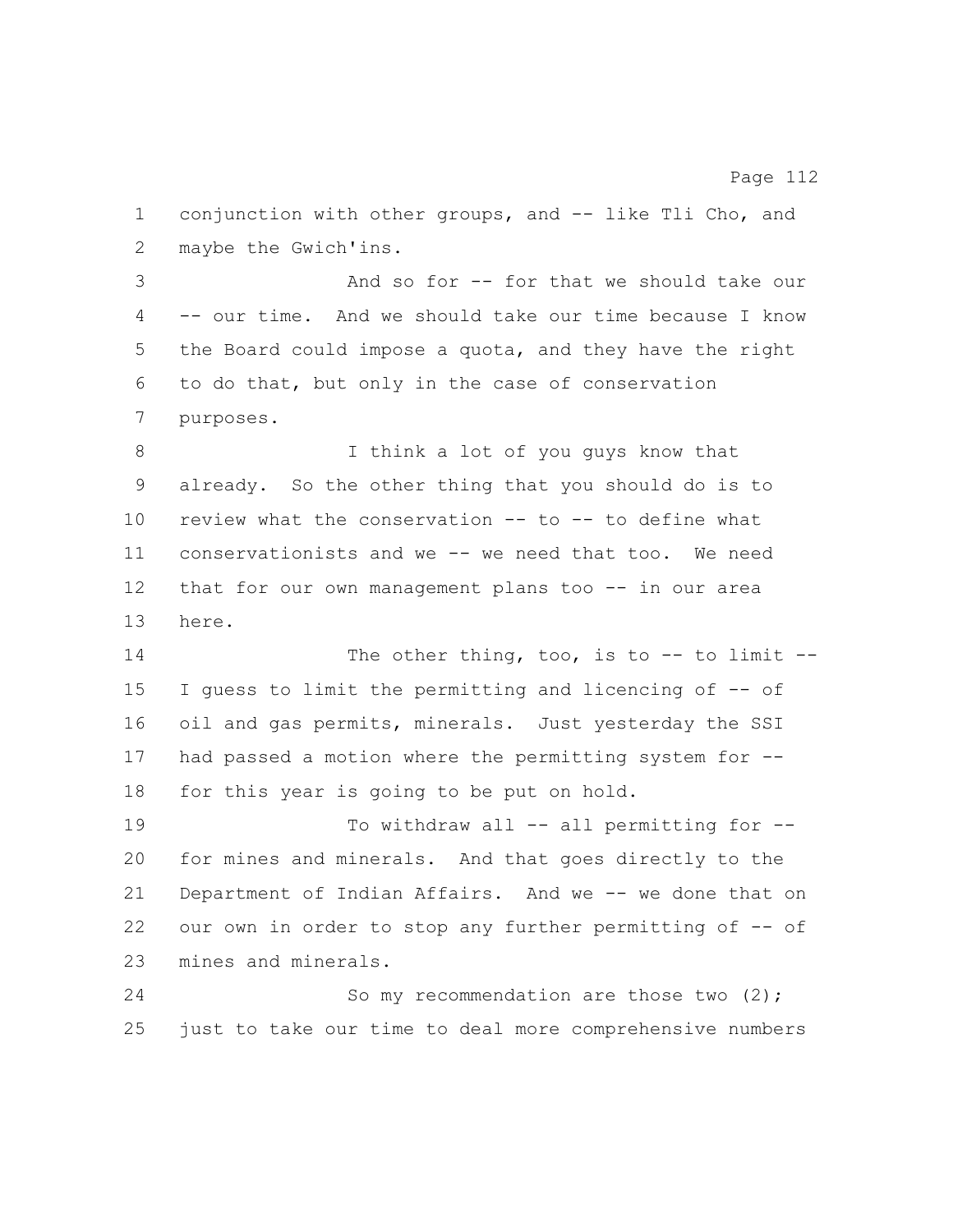count, also to -- to define what conservation is. So it's pretty well straightforward about what you guys' position should be. So just take your time; don't -- don't rush into it. And -- and the other thing too, I guess, is to consult with everybody; all the stakeholders. Too many times we get information too late and we have very 8 little time to respond, so this -- this another thing. Thank you very much. 10 THE CHAIRPERSON: Yes, thanks James. James, just to clarify for the record, just for myself, I know -- if you can still hear me -- the motion you're talking about is for mineral exploration. That would be the -- what would they call those; those would be exploration permits, right? 16 Or no, the prospecting permits. Is that the one's you're talking about James? 18 MR. JAMES CEASAR: Yes. THE CHAIRPERSON: Those would be prospecting permits you're talking about? MR. JAMES CEASAR: Yes. On December 1st, just next week, Indian Affairs -- sorry about that, Walter. James again, response to Walter's question. This -- the Indian Affairs -- Department of Indian Affairs and Northern Development is going to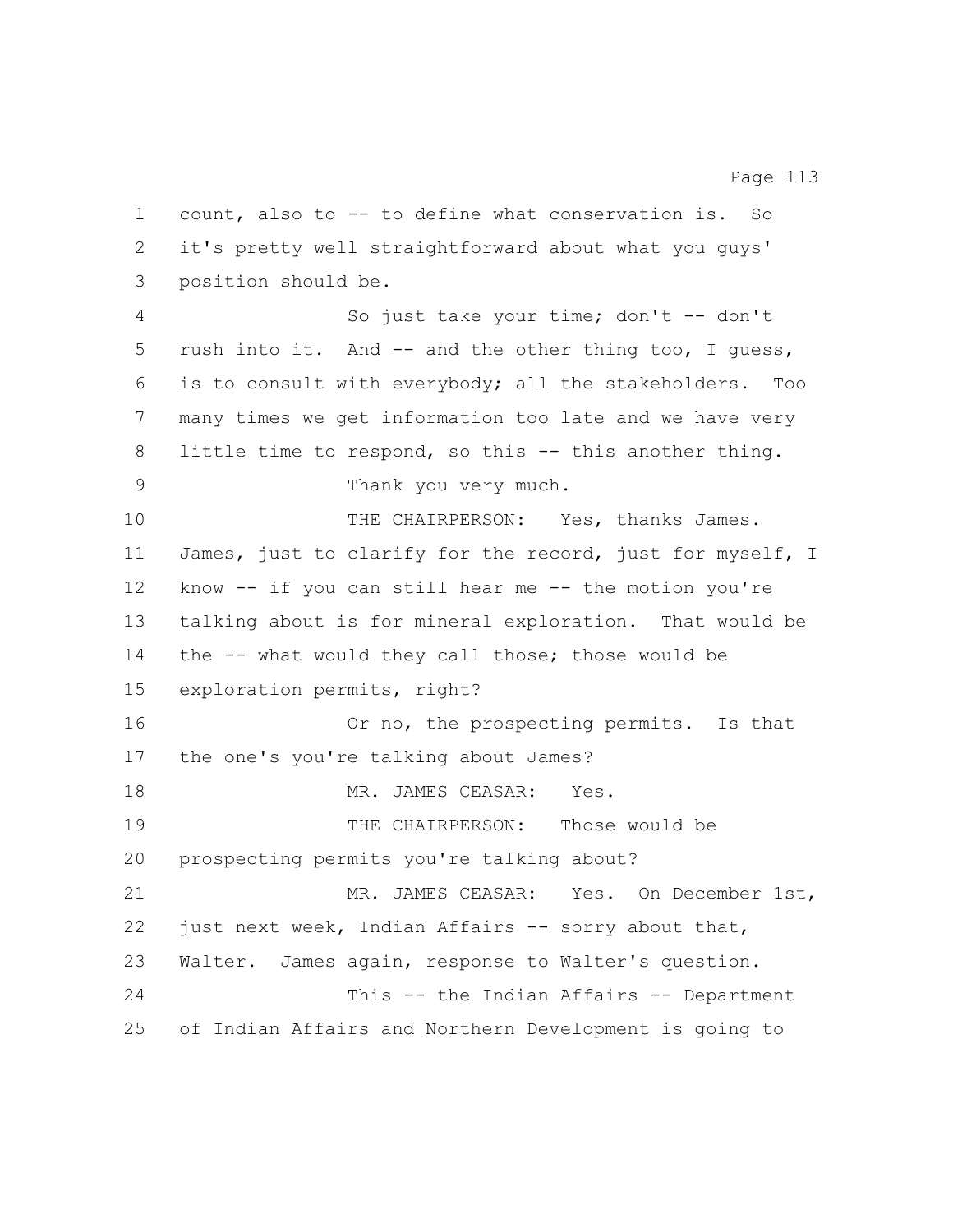open up bids, I guess, land bids for exploration companies -- minerals -- mines and minerals. THE CHAIRPERSON: Oh, I see. 4 MR. JAMES CEASAR: And -- and they're going to put out these -- land bids out, and that's going to be on -- on December 31st -- or December 1st. And our resolution insist that we wouldn't allow it at -- in Sahtu Settlement area. And that's the motion that was put forward by the Sahtu Secretariat Incorporated. THE CHAIRPERSON: Mahsi, James. I got that now. Thanks. 12 The -- you know, we're still on closing remarks here. The -- you know, I want to go to I guess - - ENR, I guess would be. Alasdair, you'd be preparing for your closing remarks? CLOSING COMMENTS BY ENR: 19 MR. ALASDAIR VIETCH: Yes, Mr. Chairman. It's Alasdair Vietch with ENR, and I'm going to be reading from a prepared document that's gone to the translators and to -- to Jody. We'd like to thank you for the opportunity to provide these closing comments on behalf of the Department of Environment and Natural Resources.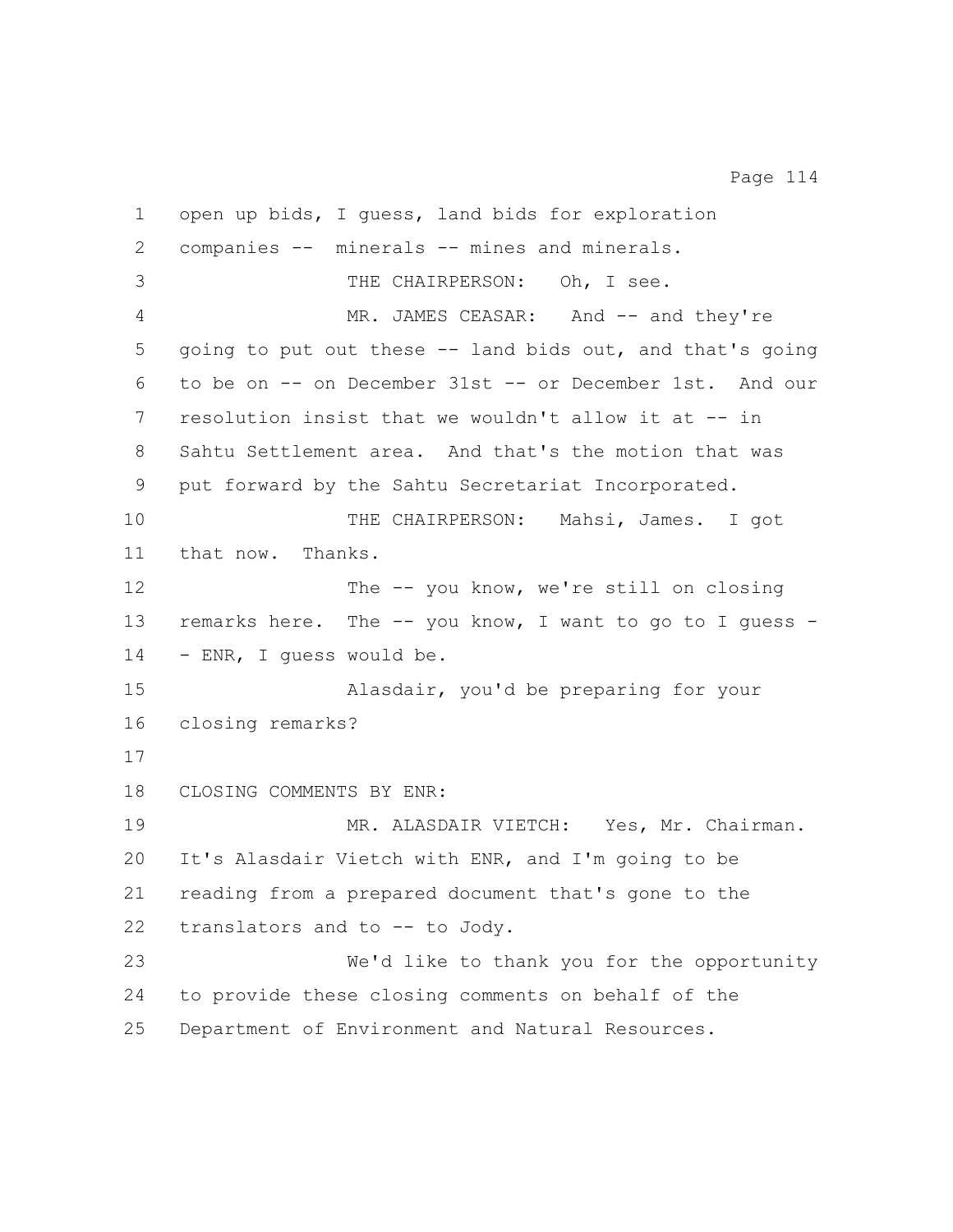We would like to express our appreciation for the opportunity to be here in Fort Good Hope with so many other people who care so much about the future of caribou. We were asked by the Sahtu Renewable Resources Board in our closing comments to provide our advice and priorities on any management options other than restricting harvest for beneficiaries that would help the Bluenose-West caribou herd to recover its numbers. But before we talk about this, we would like to review some of the commitments we have made at this public Hearing in response to concerns raised by participants. We heard people ask to be more involved in the studies that we do. We make the following commitments: 17 1. We will provide the opportunity for people from the Sahtu to see for themselves how the July 2009 photo census of the Bluenose-West heard is done. 2. We will look at more ways for young people to work with biologists, and learn about what biologists do. The Sahtu Renewable Resources Board, and ENR, will continue to hire summer students from Sahtu

young people to hire, and we always encourage you during

communities. We always appreciate ideas on possible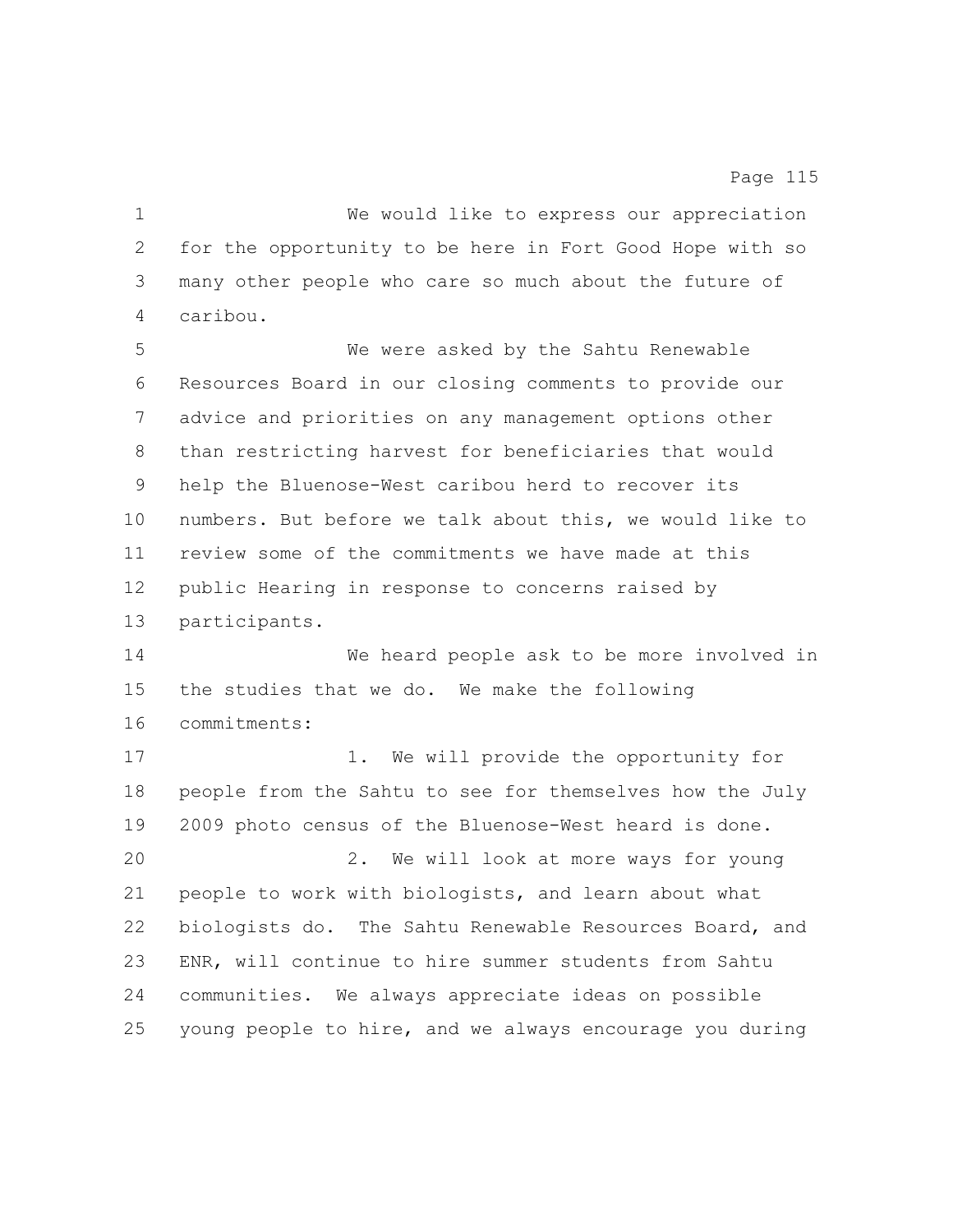our annual winter road tour to visit students in all five (5) schools in the Sahtu.

 We will meet with leaders, Elders, and youth in Colville Lake to go over how we do our various studies, and how they can become more involved in what we do.

 We have also heard people express their concerns about exploration and development activities. Like the Sahtu Renewable Resources Board, and the RRCs, we will continue to provide suggestions to the Sahtu Land and Water Board on ways for companies to reduce disturbance to caribou.

 We will continue to work with the Sahtu Land Use Planning Board on the Sahtu Land Use Plan, and with the NWT Protected Area Strategy.

 We are currently working with the Deline RRC, Indian and Northern Affairs Canada, and the Sahtu Renewable Resources Board on a pilot project to see if mobile caribou protection measures can be based on our satellite collars. This project is an initiative of the Deline RRC.

 Although this public Hearing has been focussed on the Bluenose-West caribou herd, concern has been expressed about increasing numbers of muskox in the Sahtu.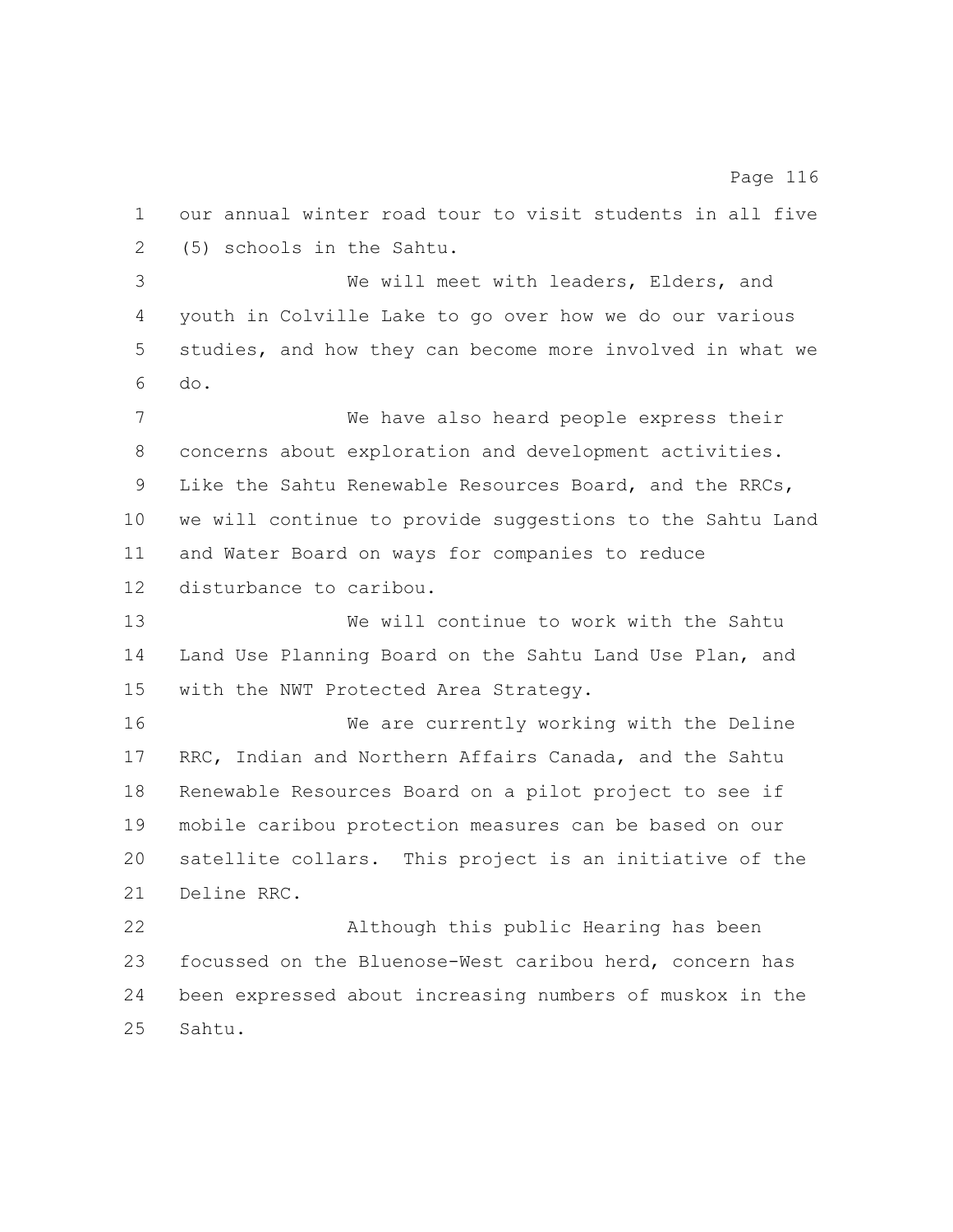ENR will work with the RRCs and the Sahtu Renewable Resources Board to recommend changes to the current regulations for muskox. People also spoke about the need for an updated management plan for the Bluenose-West herd. We will work with the RRCs, and the Sahtu Renewable Resources Board, to bring together the groups that share the Bluenose-West, Bluenose-East, and Cape Bathurst herds to update the management plan that was done for these same herds. We have funding available, and we are prepared to help the wildlife co-management Boards in the Sahtu, Gwich'in, and Inuvialuit claim areas to organize a meeting to get this process going as soon as possible. As recommended by the Sahtu Renewable Resources Board earlier, we are working with the Board to increase Public Education Initiatives, and to monitor harvest. Back to the question asked of our Department by the Sahtu Renewable Resources Board on the first day of the Public Hearing regarding management actions. We reviewed suggestions that were made over the past two and a half (2 1/2) years in meetings with communities -- with students in the schools -- that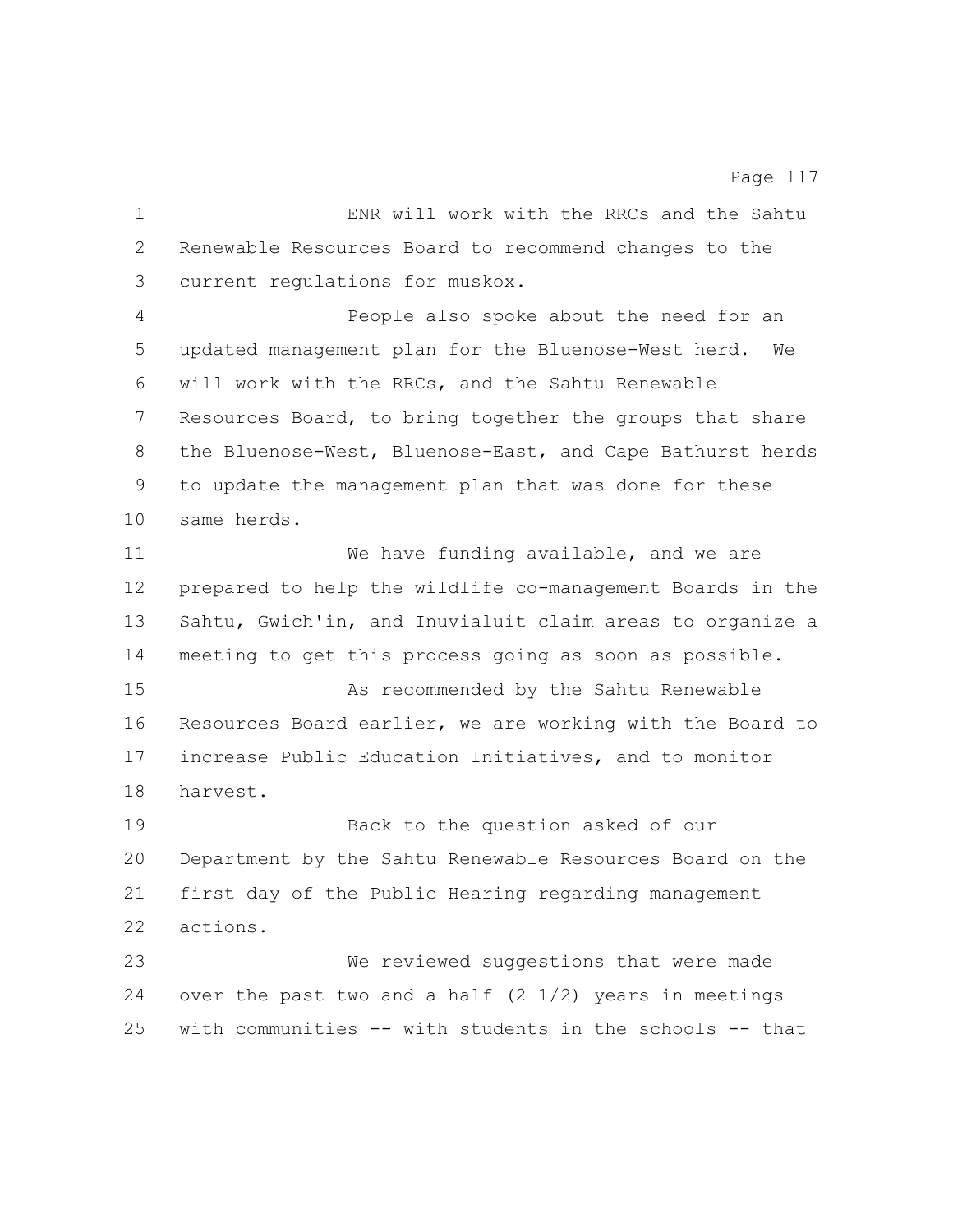priority management actions proposed by delegates at the NWT Caribou Summit in Inuvik, the previous Bluenose and Cape Bathurst Caribou Co-management Plan, and what we've heard at this public Hearing over the past three (3) days.

 In review, our population surveys estimated that the Bluenose-West Caribou Herd declined between 2006 -- 2000 and 2006. The estimated herd size in 2006 was about eighteen thousand (18,000) caribou, not including calves.

 Upon recommendations of the Wildlife Co- Management Boards laws were changed in 2006 so that this herd can only be harvested by land claim beneficiaries. Estimates suggest that the total annual harvest of the Bluenose-West Caribou Herd in the last two (2) years has been between nine hundred (900) and twelve hundred (1,200) caribou.

 This is between 5 and 7 percent of the estimated herd size in 2006. We suggest this level of harvest is too high for a declining herd. For a caribou herd to increase in numbers, it needs to have lots of calves born, survive their first year, and become adults. The survival of adult cows must also be good, and they must be healthy and fed. Information collected on the calving grounds of the Bluenose-West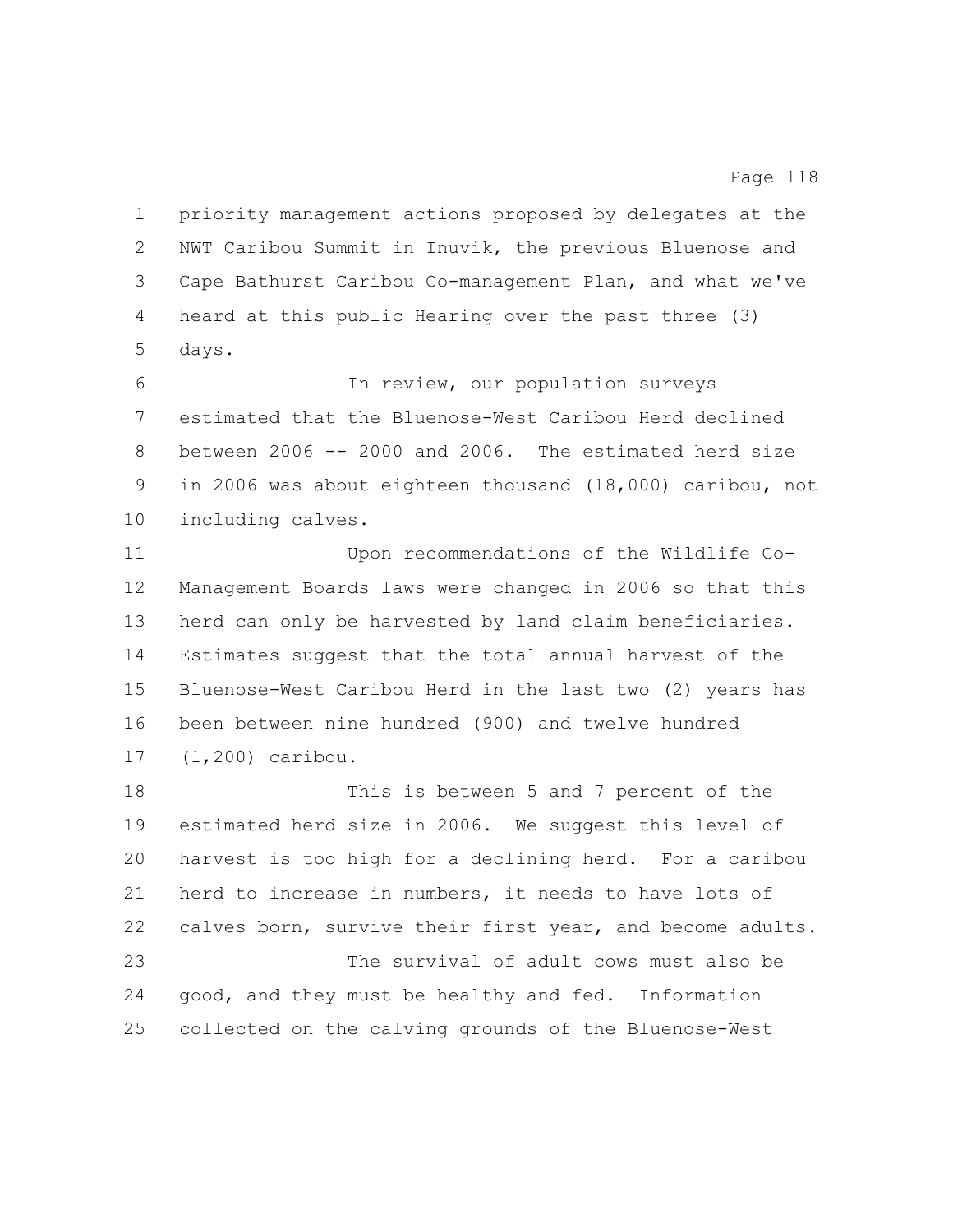Herd from 2000 to 2005 documented that fewer calves were born than in earlier years, for which we have data. We do not know why this was occurring -- sorry. We also saw that calves were being born later, in June, and even into July. We do not know why this was occurring, but it is known that late-born calves have a less chance of survival. During this Public Hearing, people have said that caribou numbers go up and down naturally - we agree. While there are many reasons for this, human influence 12 and activity now plays a role. Disturbance by aircraft, development activities, habitat changes and harvesting all affect the rates of decline and recovery. We suggest that management actions should be scaled to the level of the decline herd size, and to the level of risk or threat to population recovery. Based on the information we have collected, when the number of caribou in the Bluenose- West Herd is low, our advice on the most important thing we can do in the short term is to lower the number of animals taken, particularly cows. This will help more caribou, especially adult females, live so that the herd can increase in size when conditions improve. There are several actions that could be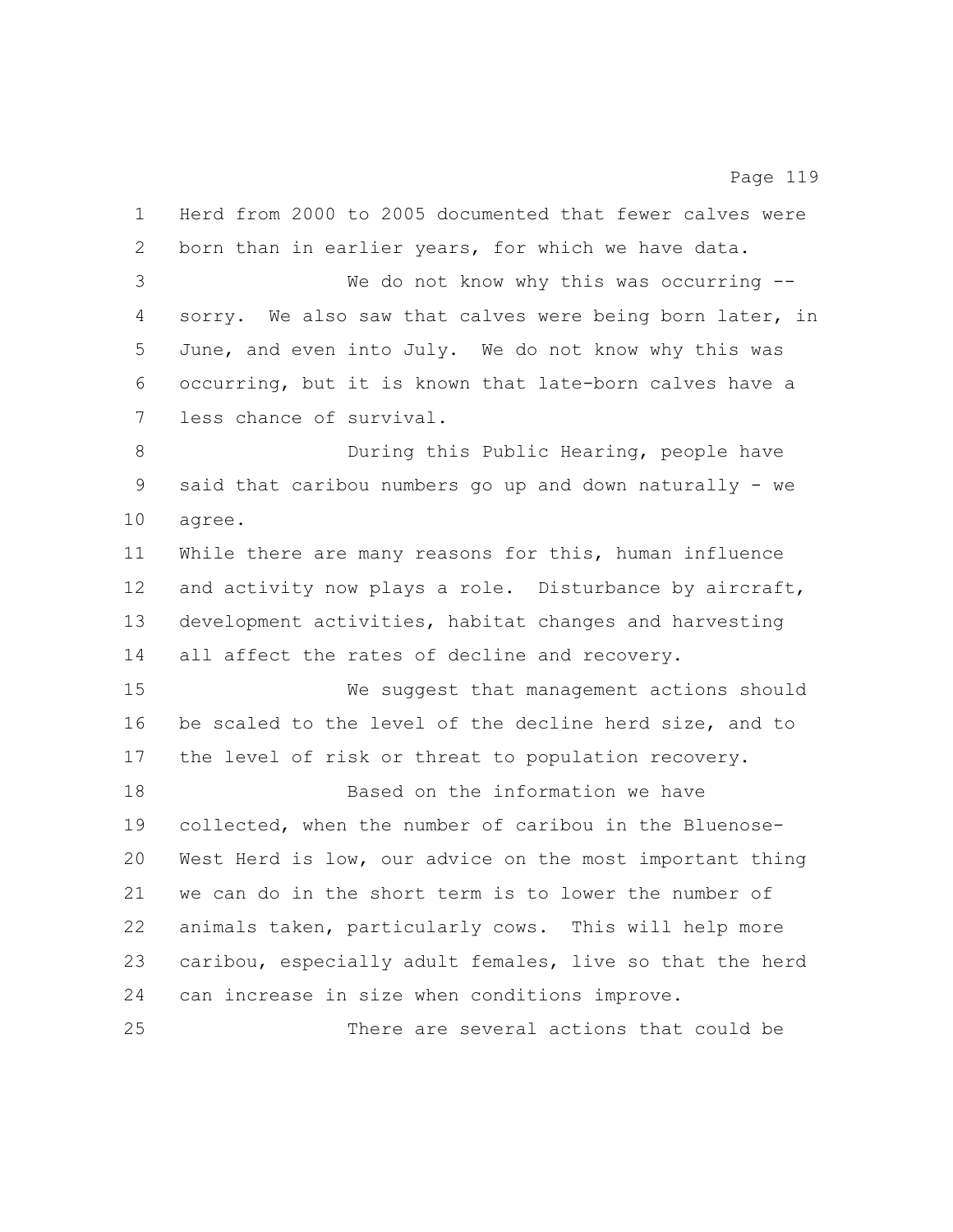taken to lower harvest. These are: 1. People can voluntarily agree to take fewer caribou for a few years. We have heard during this Hearing that this is already occurring. 2. People should reduce wastage and wounding loss as much as possible. 3. People can take young bulls rather than cows. 4. Areas could be identified where there should be no hunting, such as along winter roads. 5. A limit could be set as to how many caribou should be taken, such as has already been done in the Inuvialuit, and Gwich'in areas. 14 14 If actions are taken to lower harvest, then we suggest the following actions should be considered: 17 1. The Barren-ground Caribou management zones within the Sahtu should be modified so it may fit with the ranges of the Bluenose-West and Bluenose-East herds. 2. Patrols by Wildlife Officers should be increased. Sahtu harvesters share the Bluenose-West herd with Gwich'in and Inuvialuit harvesters. We encourage the SAHTU Renewable Resources

Page 120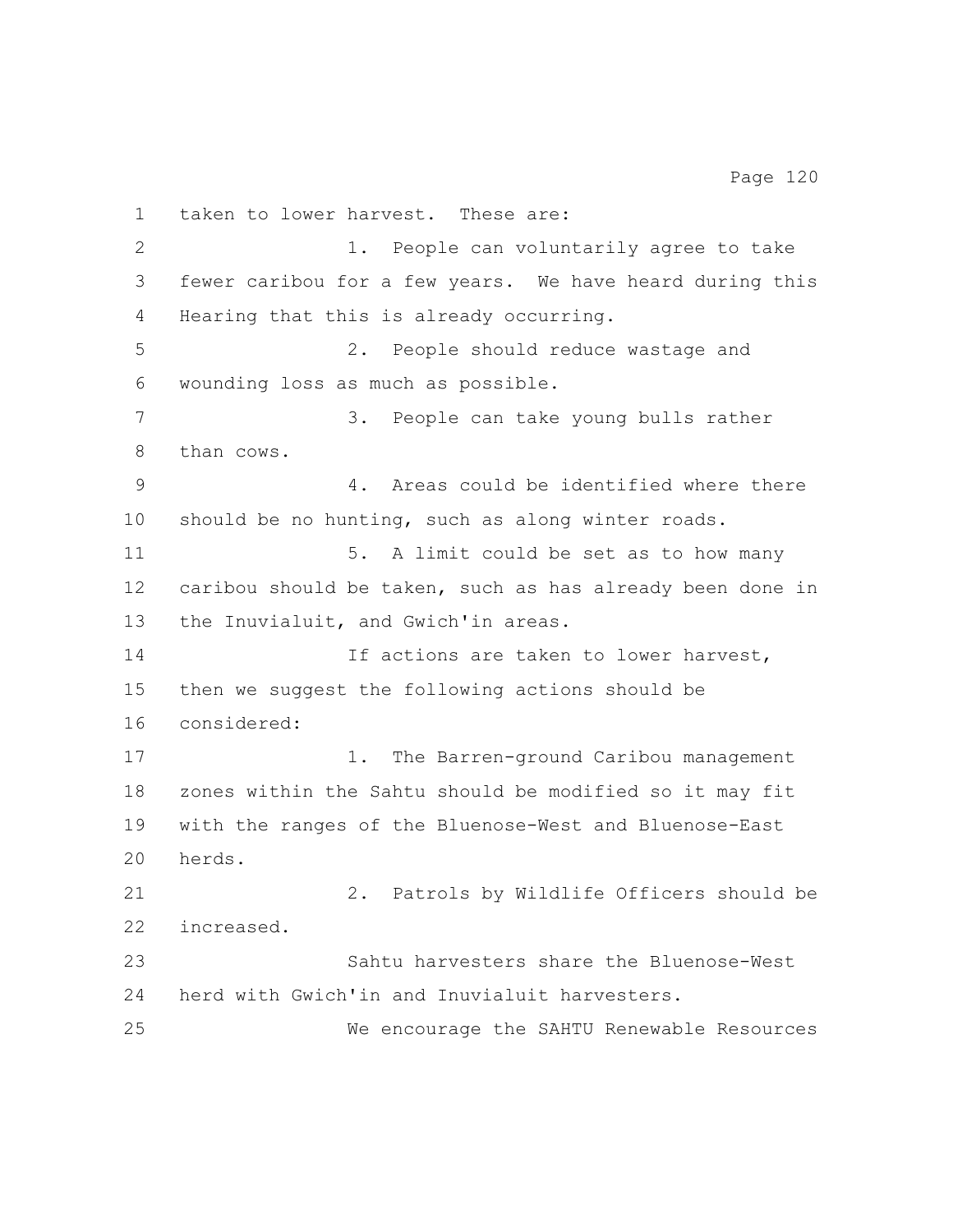Board to consider management actions recommended by the Wildlife Management Advisory Council NWT, and the Gwich'in Renewable Resources Board. (BRIEF PAUSE) 7 THE CHAIRPERSON: Sorry. I wasn't paying attention there. Alasdair, maybe you can help me by looking over there once in awhile so that -- MR. ALASDAIR VIETCH: Okay. Actions have been agreed to in Gwich'in and Inuvialuit land claim areas to limit their harvest to their share of 4 percent of the Bluenose-West herd. If recommended the Sahtu portion of the total allowable harvest would be three hundred and forty- seven (347) caribou per year. This is about the level of harvest taken by people from Colville Lake, Fort Good Hope and Norman Wells during the last two (2) years of the harvest study in 2004 and 2005. If the Sahtu Renewable Resources Board recommends that a harvest limit be set for the Bluenose- West herd, it will be up to the RRCs to decide how to allocate that harvest. If the approach is taken that tags are required, then we suggest that those tags should be given to the RRCs to provide to harvesters.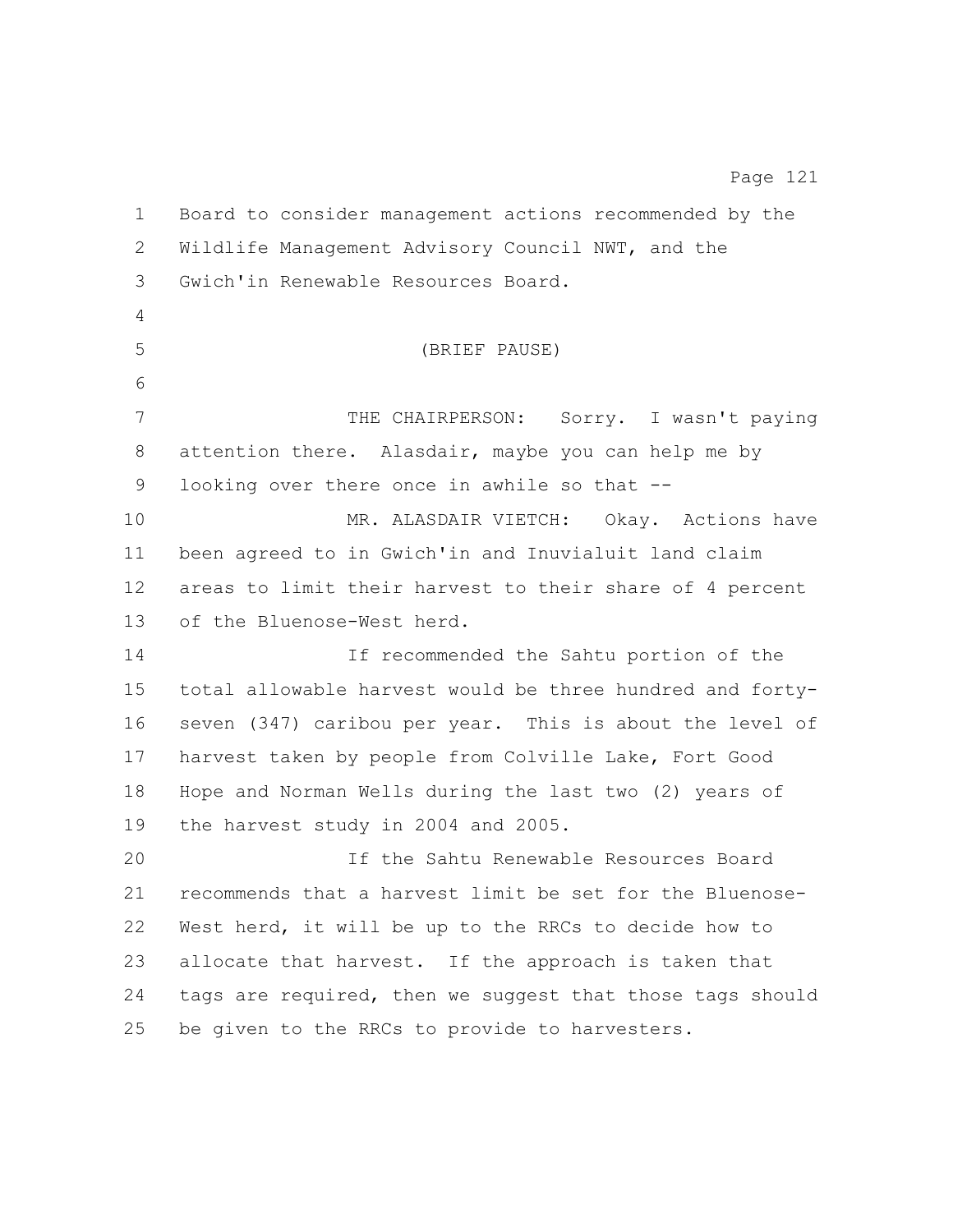| $\mathbf 1$ | This approach would also mean that the                    |
|-------------|-----------------------------------------------------------|
| 2           | harvest is restricted to Sahtu beneficiaries, since       |
| 3           | Aboriginal people from outside the Sahtu would have to    |
| 4           | ask the RRCs for a tag to hunt caribou. Tags also         |
| 5           | provide a way for the RRCs and the Sahtu Renewable        |
| 6           | Resources Board to collect important harvest information. |
| 7           | In closing, we would like to thank our                    |
| 8           | interpreters, Lucy Ann Yakeleya and Dora Grandjambe for   |
| 9           | doing such a great job at trying to keep up with us all   |
| 10          | for the last three (3) days. And I apologize for going    |
| 11          | too fast.                                                 |
| 12          | We'd also like to thank those who prepared                |
| 13          | the food, the coffee, the tea and the snacks.<br>Many     |
| 14          | thanks.                                                   |
| 15          | And finally we'd like to thank the people                 |
| 16          | of Fort Good Hope for their hospitality, the drummers     |
| 17          | last night, the Elders and the hunters, all who shared    |
| 18          | their thoughts and opinions about this important issue.   |
| 19          | We would like to echo the sentiments we                   |
| 20          | heard from the Elders from Fort Good Hope and Colville    |
| 21          | Lake, yesterday and today, that these meetings will help  |
| 22          | us to continue to work together. We are not the boss of   |
| 23          | the caribou, but we all have a role to play to make sure  |
| 24          | there are caribou in the future. So, thank you.           |
| 25          | THE CHAIRPERSON: Mahsi, Alasdair.<br>$We$ $--$            |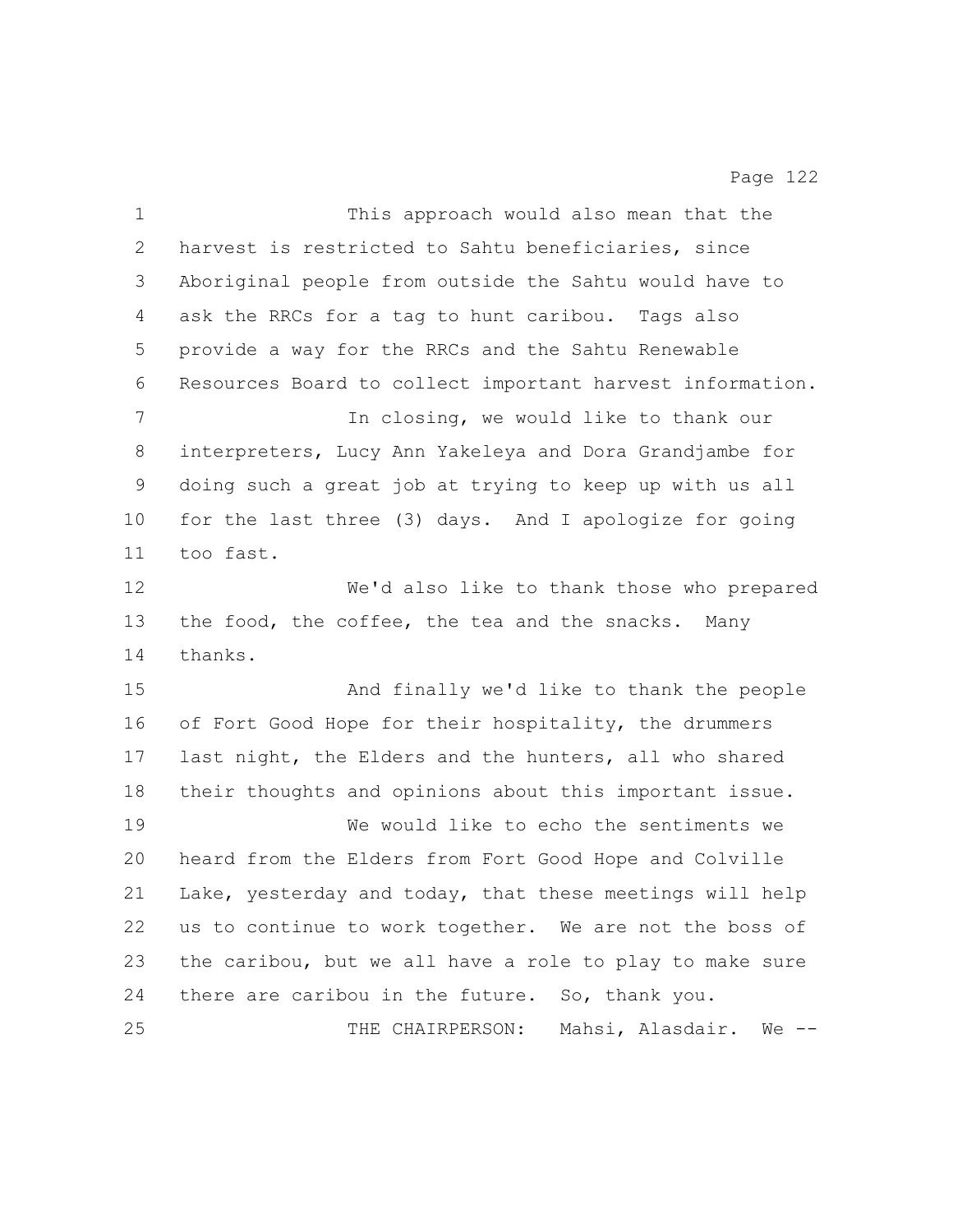yeah, I'd to -- the interpreters. I, sometimes I look the other way and I'm not paying attention. Thanks for screaming at me and wake me up. The -- the -- at this time, our staff, we're getting to our staff for closing remarks. I'm gonna give some -- you know, it doesn't matter who starts here with the staff. I think you can organize yourself. 8 And Jody could start there. MS. JODY SNORTLAND: I believe we'll just -- I'll be speaking. I wanted to make a couple of points today. This is in response to a comment that Joseph Kochon made about funding. I wanted to let you know that the Renewable Resources Board has secured additional funding for the Renewable Resource councils. I just found out that I had secured the money so nobody knew about it. So there's fifteen thousand dollars (\$15,000) that'll be coming your way and you should be able to use those funds to help offset some of the costs of getting your people here. Secondly, the Renewable Resources Board will be -- for future researchers who will be applying for funding to the Renewable Resource Board, we're going to be requiring written permission from all affected communities. So that should help make sure that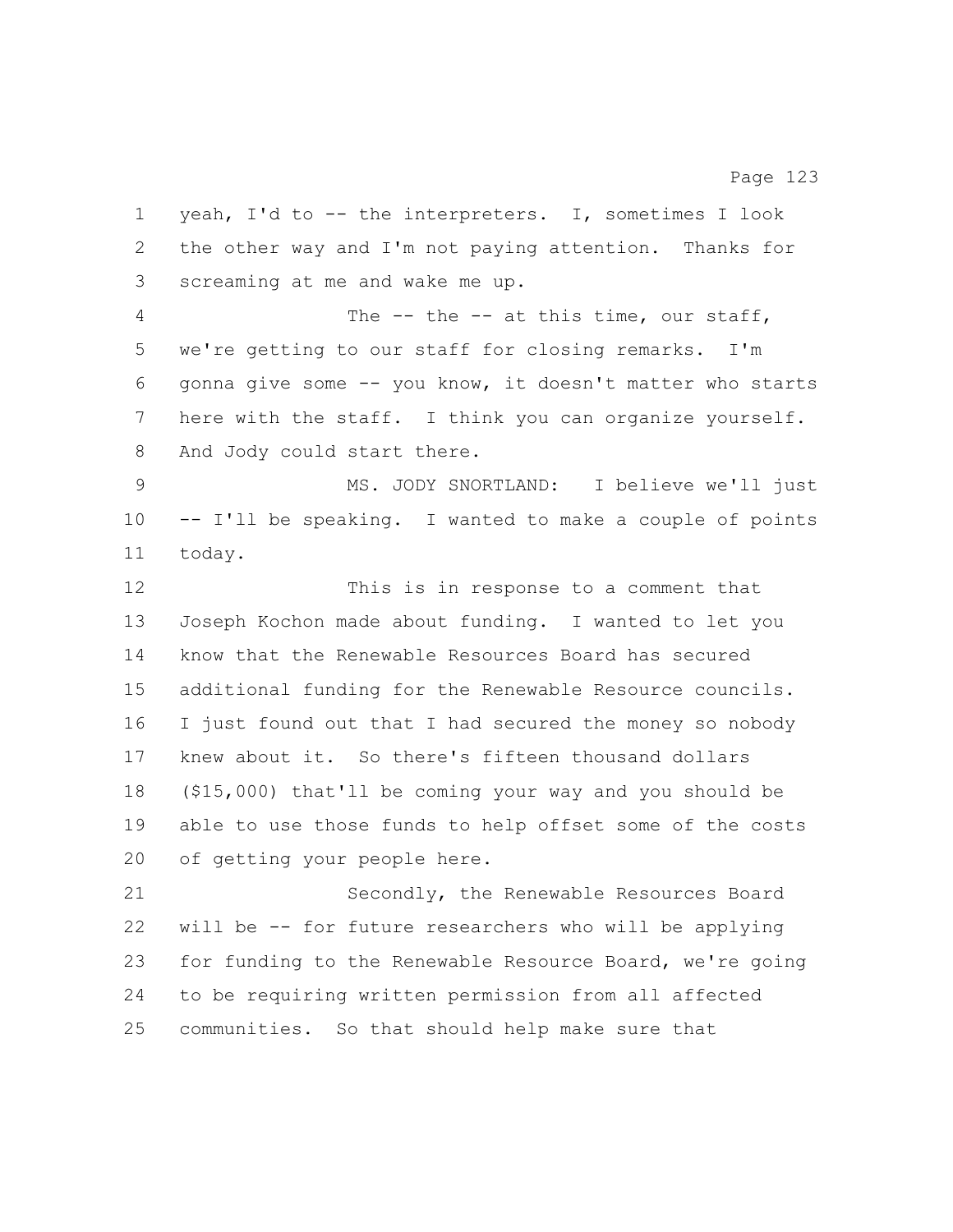communities are aware of the research that is anticipated for the area and they can make comment before people come in.

 Finally then, to the thank yours. Dora, Lucy Ann, Sean, and Pat -- the translators, our transcription and our sound engineer -- thank you very much. You have made this go very smoothly and we couldn't have done it without you.

 Thank you to John Donihee, our legal guru, who has helped us get through these last few weeks preparing -- and in the last few days here at the meeting -- the Hearing.

 To the Board members, you're doing a great job.

15 Thank you to staff, Lori Ann and Glen. They're -- they do whatever I ask, so they're an awesome team.

 Thank you to the Fort Good Hope Renewable Resource Council, especially Tammy Proctor who helped to organize the drum dance last night. It was really nice to break away from sitting in a formal setting all day to let our hair down and have some fun.

 And finally, thank you to the communities of Fort Good Hope and Colville Lake, and some of the other communities who were able to be here. Thank you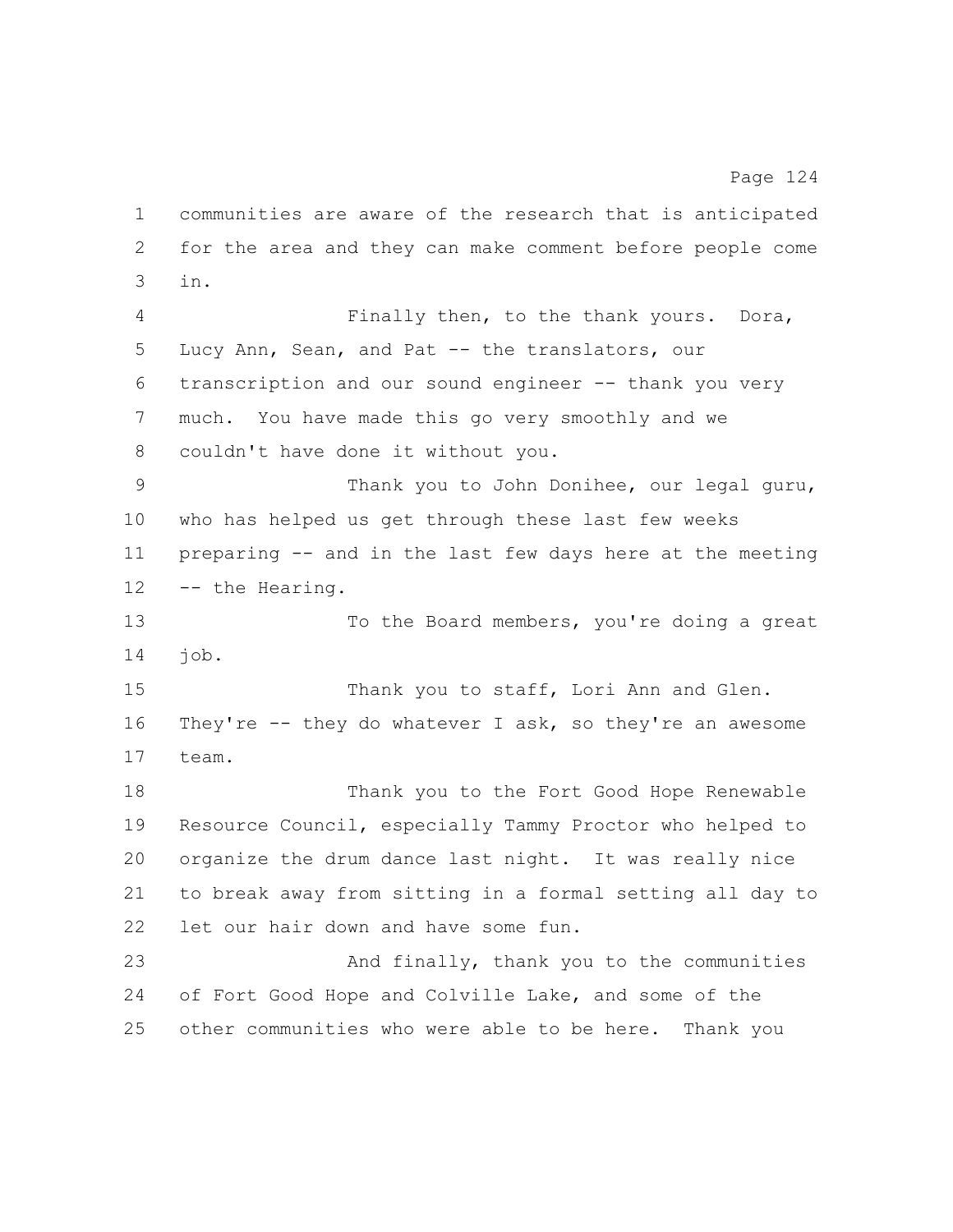for speaking from your heart. And it's going to be a difficult decision, but with your words it -- we'll do our best. Thank you. THE CHAIRPERSON: Mahsi, Jody. John, you -- do you want to add anything? You're part of the staff too, so. MR. JOHN DONIHEE: Well I thank you for that, Mr. Chairman, but I think Jody said it all so well that I'll jut leave it at that. 11 THE CHAIRPERSON: Thank you, John. What I'm going to do at this time and it comes -- you know, time now -- the Board can make closing remarks, but I think I'll make it a little easier for the rest of the Board members. I'll do my closing remarks and then the rest of members can add something, or it might even spark something that they want to say anyway. 18 The -- you know, I'm going to start by thanking everybody again. It's always -- it doesn't matter how many times you thank people, it's always something that -- the Dene people has always -- you know, the first thing they say is to thank people; you know, thanking the community as a whole. The first time I started to look at more information and probably the first time the First Nations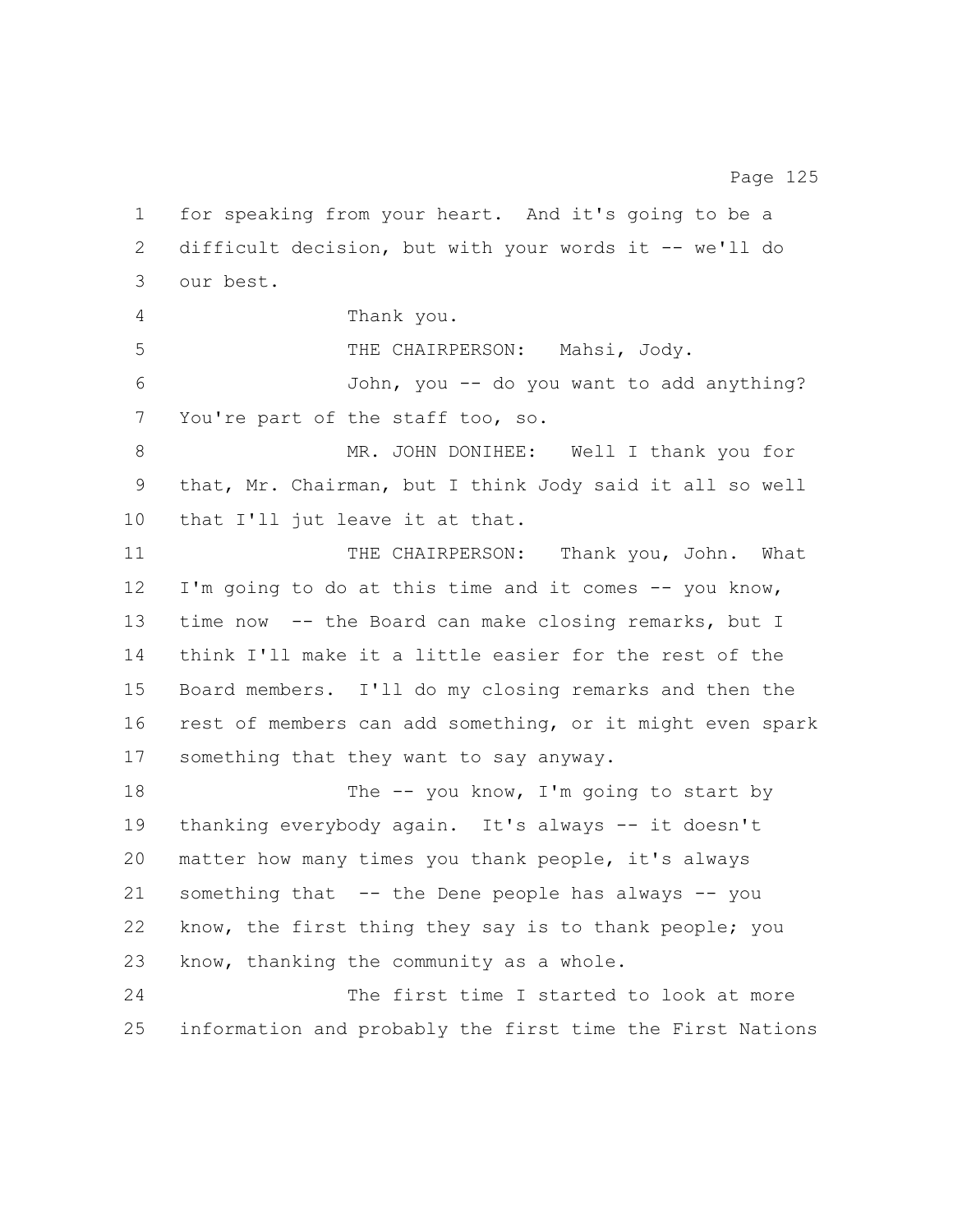has done some work on census; much more than just looking at trends, you know, they were actually counting. It's really nice to see that. People have a big interest in that.

Page 126

 You know, I've heard the word "no quota" so often that I think it's almost partly ingrained in the 7 back of my head somewhere.

8 I'm not going to touch on the mandates. I'm going to mention that the mandates of our Boards are there. It really -- it's good to bring that up because, you know, even if -- all this time, since '93, 1993, our claims have been settled and yet we still have a lot of questions of how our mandates work together with a lot of other Boards, as well as a lot of our organizations in Sahtu.

**I'd like to mention the RRCs, again, at**  this time because the RRCs are such a main body in the communities for us as a Board. They're tied almost directly into the claims besides us; their mandates are written besides ours in the claims -- in your claims, so we depend a great deal on their decisions. And I have always been an advocate of supporting the RRCs in the communities. They make decisions for wildlife management in the communities.

It's a big challenge. You know, today it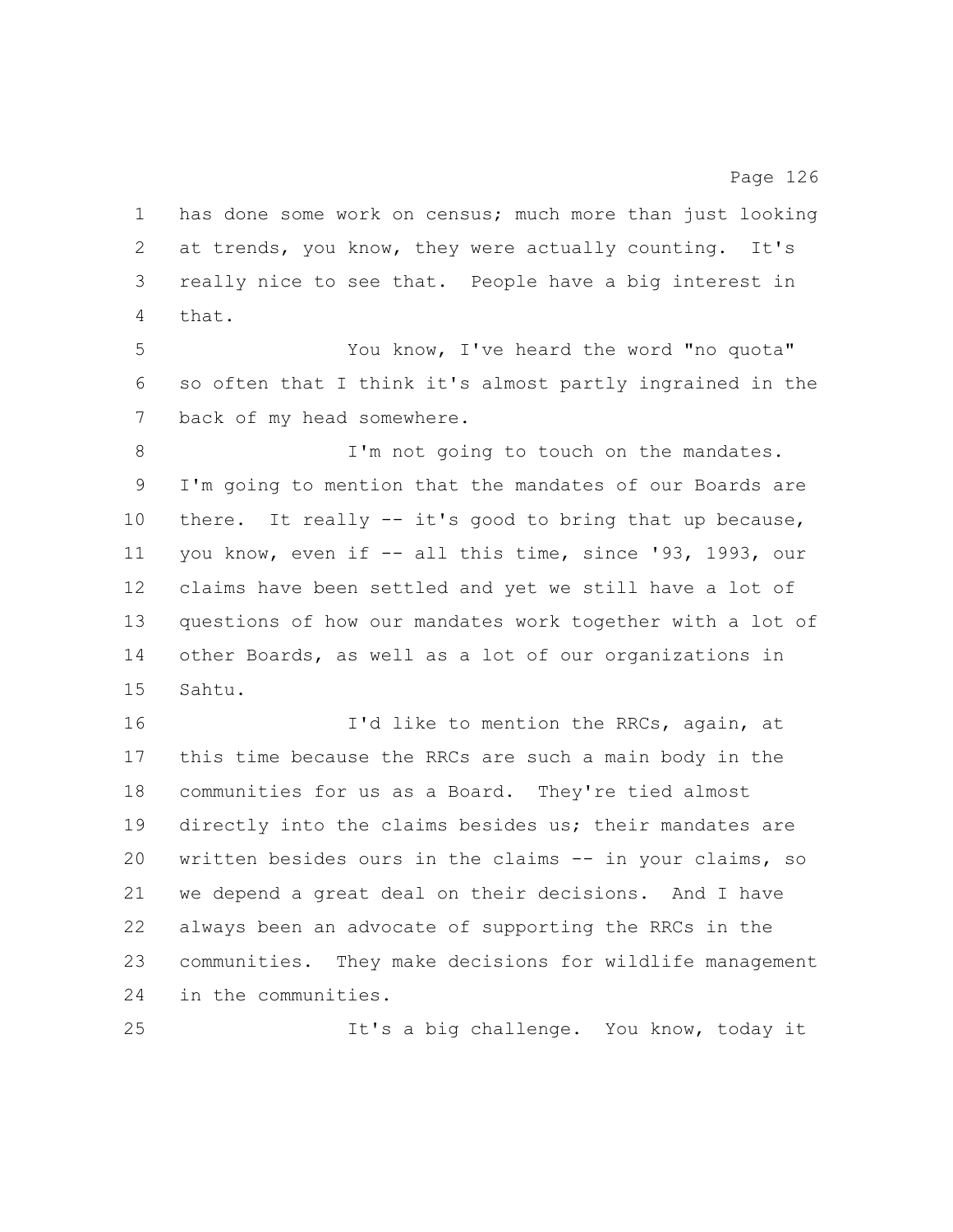seems like it's even a bigger challenge for caribou. 2 But I look at it this way. Sometimes when the communities -- and then many times I go to meetings and we talk about animals, and I know what my Elders have said in -- same way in Deline as in Colville Lane, as it in the mountains, that is, it's not respectful to be talking about caribou so much. But let me remind all of us here that every day we deal with people. You know I -- I used to 10 be -- when I first joined the Board here as a Chair, I was really looking forward to dealing with animals. You know, not -- I thought that's what I was going to do. Very quickly I learned that's not the case. I look -- we look at more managing people then we do animals. And I think you find that today. You see that throughout our hearings today. Another thing I'd like to bring up is that -- and I brought it up again at the beginning -- but this is a milestone, a milestone in our history, in our history of our claims, in the history of our implementation of our claims; that this Board has a mandate to manage wildlife in the Sahtu. You know, it takes a long, long time for people to understand that. You know, it's taken -- this is the first time I've heard it, you know, from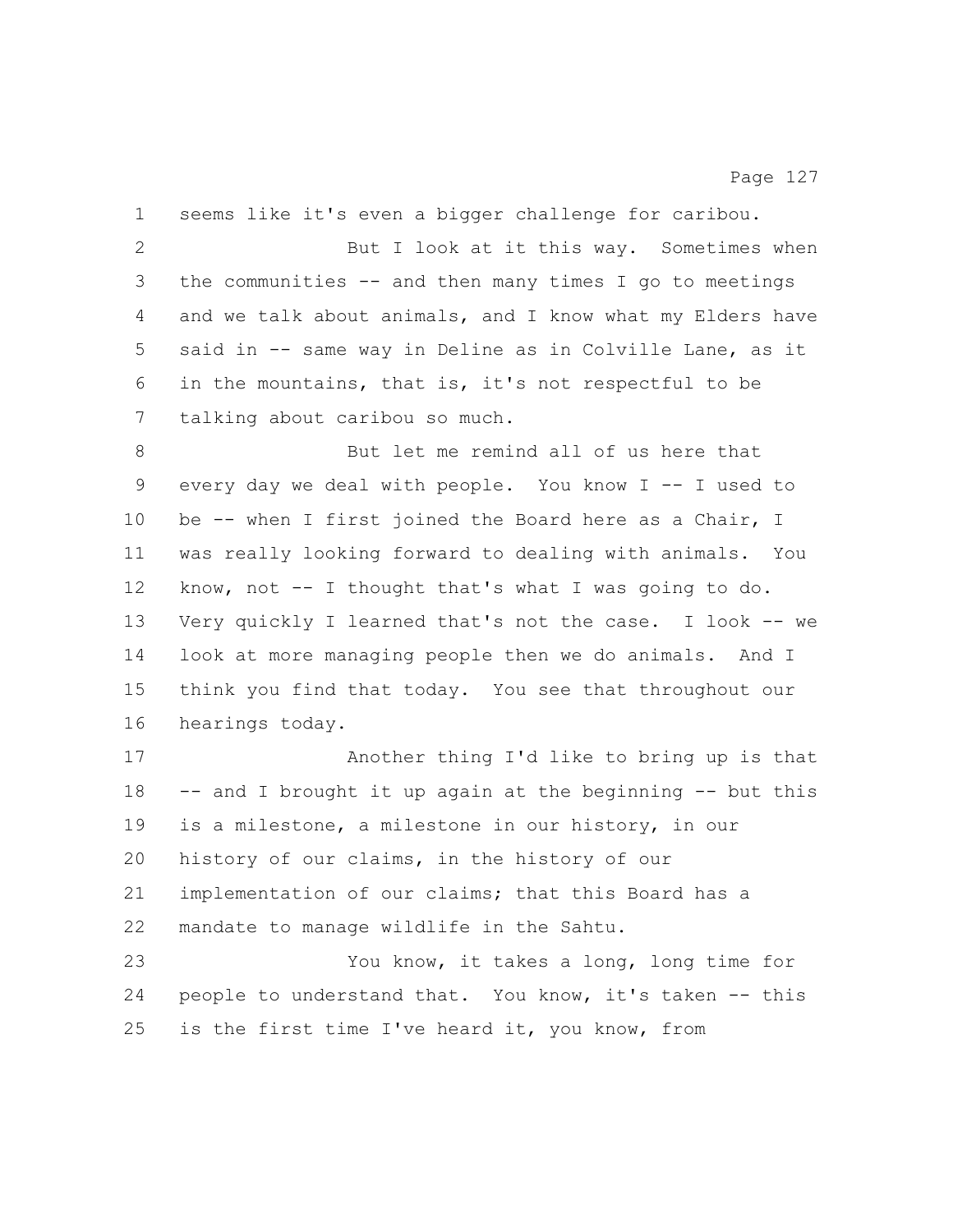governments, from some other people, that it is -- this Board has that mandate and I'm really glad that it comes out, because it is the wishes of the claims and I hope we live up to it.

 Now, I've got a whole bunch of things that I have to go over, and sometimes these things are not as pleasant to hear, but it's part of the records of our Board, so.

 The other thing that I should mention at this time is the -- you know, Jody has mentioned funding. I'd like to make, for the record here, the funding that we have to hold are hearings comes from Department of Indian Affairs; in this case, I think through the Implementation Director in Ottawa. I don't know exactly where the funds come from, but that's how we manage to hold our hearings. The -- so again, thanks to them.

 And then just to continue with my thank you's. You know, offering a special thanks to the Elders; certainly to all of our First Nations here; the Renewable Resource Councils; you know sharing their information and wisdom.

 Thanking all of the GNT Department of Environment and Natural Resources for their assistance as well.

It's always nice to thank our translators,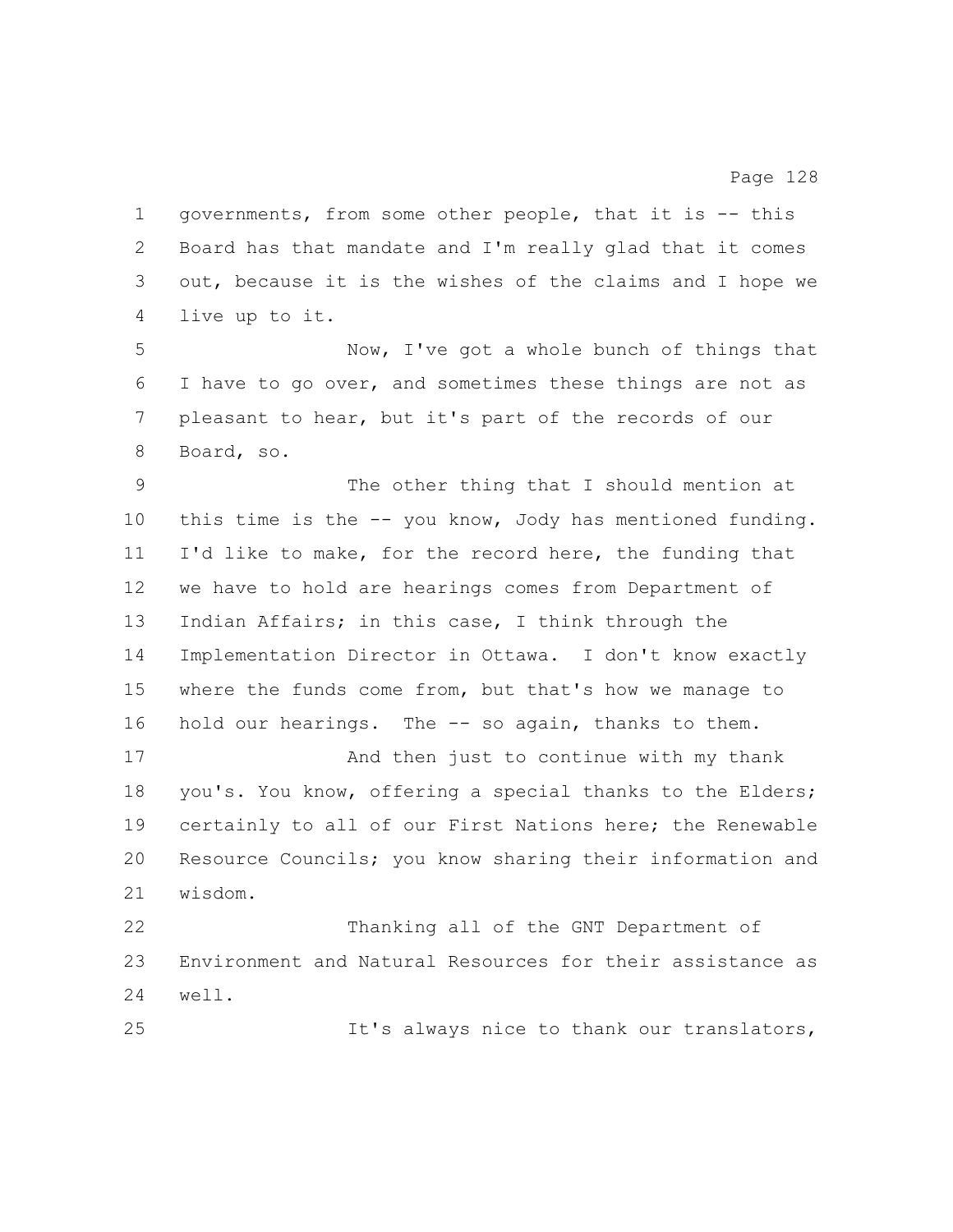Dora Grandjambe, Lucy Ann Yakeleya, our court reporter, Sean Coleman, and the PIDO technician, Pat Braden, for their work.

 And finally, you know it's such an experience to work with Jody and the staff. Many hours of work. You know, without Jody I probably wouldn't look very good up here. There is a lot of things that she does for me to make sure that I stay on the road that supports our Board through this process here.

 You know, the Board has listened to all of the information, opinions, recommendations, from all of the people here. You have given us a lot to think about 13 and I really thank you for that. You know, as you might expect, we have to take some time to consider all the evidence.

 The record for this proceeding would be closed and the transcripts are filed and we have the information from the undertakings made by ENR in hand. Once the records are closed -- that is the information or the evidence that the Board will consider in making a decision. You know, Chapter 13 of the Sahtu Land Claims sets out the framework for the Board's decision making process.

 It is also mandatory for the Board to hold a public hearing if it is going to consider studying a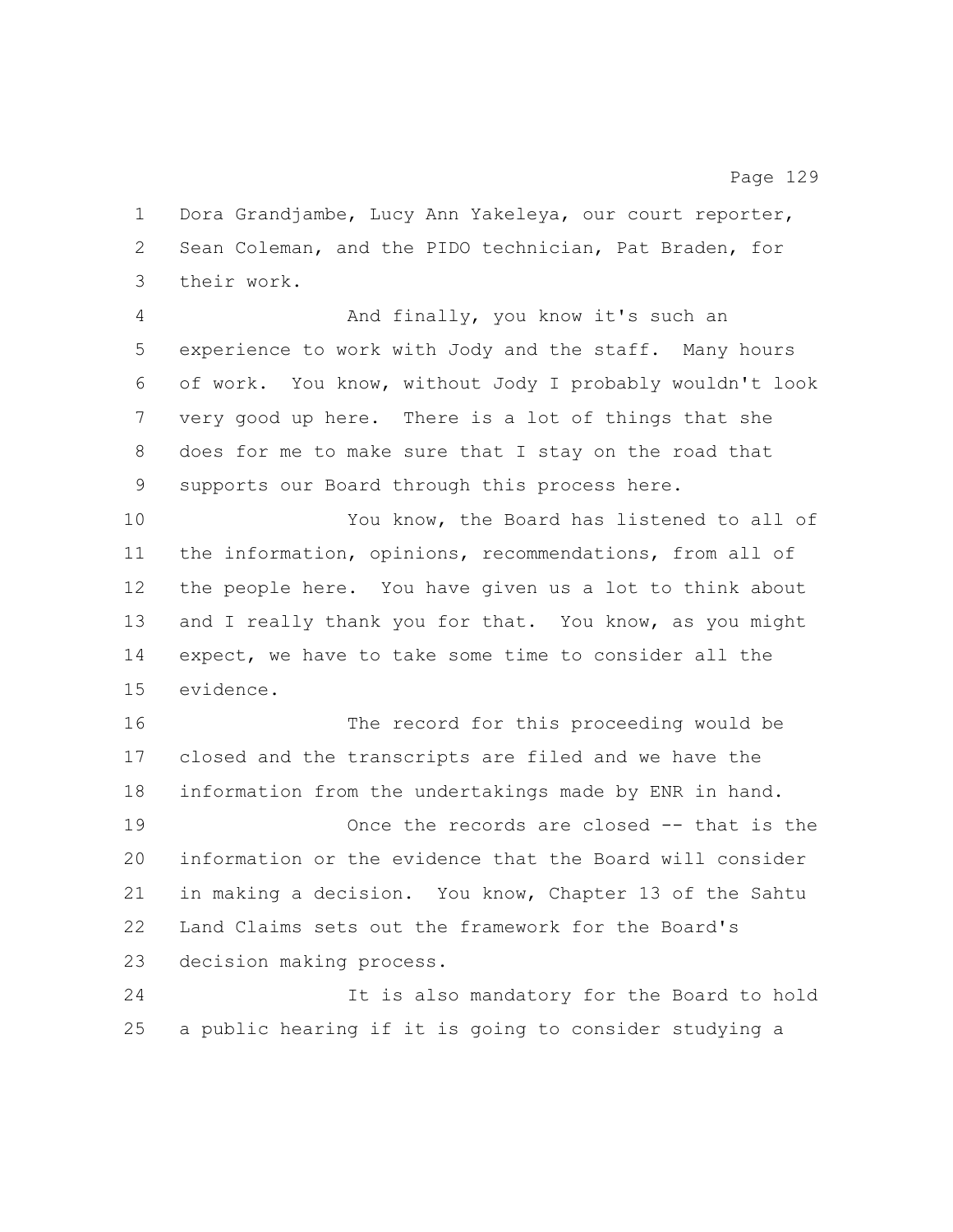total allowable harvest. This does not mean that we will make the band recommendation. It is simply one (1) of the options that the Board has available to it. The Sahtu land claim in a -- and that's going to keep coming up, you know -- the Sahtu land claims make sure that the Board hears directly from any affected communities -- harvesters, RRCs and bands -- before it makes its decision. This is very important to the Board. Sections 13.8.24 to 13.8.30 of the Sahtu Land Claims set out decision making process between the Board and the GNWT Minister of ENR. Simply what that means is the Board will deliberate and make its decision as soon as possible and we hope that this decision will be before Christmas. The land claims then requires the Board to submit its decision and any draft regulations to the Minister. We have to keep this decision and the report we write confidential at this stage. The Minister may take sixty (60) days or more to consider the Board's decision. He may accept it, vary it, or reject it. 23 1f he does not simply accept it, he must explain to this Board here and ask the Board to make a final -- or explain why to this Board, and ask the Board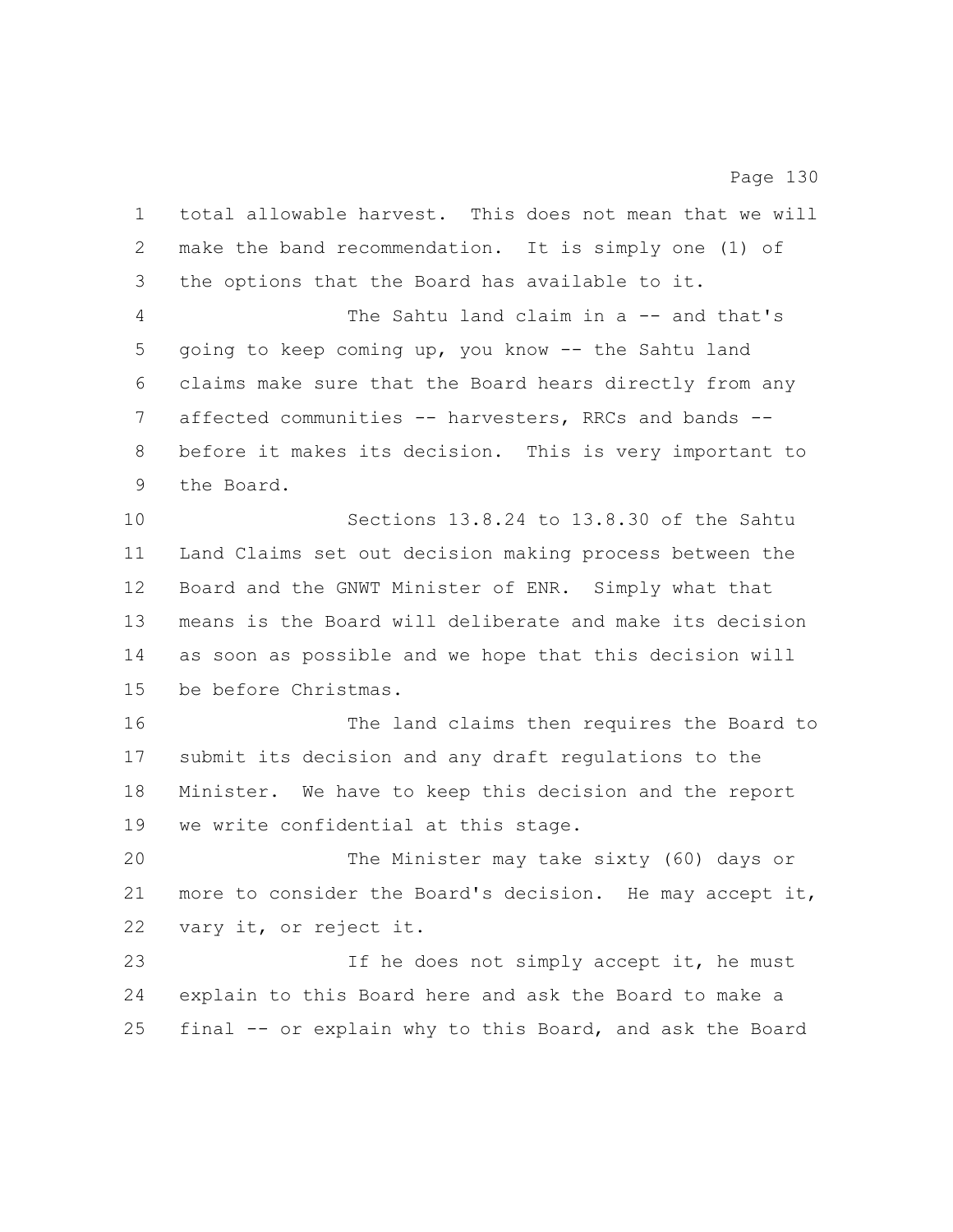consider that decision and make a decision on behalf of the GNWT. This process will take some time and the Board is not able to say exactly when a final decision we'll make. We can say that we are going to act quickly on these matters and that we expect that the GNWT will as well. The Board is able to make its decision public after it has heard from the Minister and we will do so. Considering the way the decision making process works, it seems likely to the Board that any recommendations accepted by the Minister will affect harvesting of the Bluenose-West herd this winter. That's probably about all that we can tell you at this time on our decision making process. We thank you again for your help, and for being here. I think I said that this was my first hearing but I've 20 learned a lot and  $I'm - I$  really  $-I'm$  really glad that I came here. Mahsi. Now, I have, you know, all of my Board members here. I'm going to allow for them to also thank the process here or bring up anything that they wish at this time.

to make a final decision. The Minister then must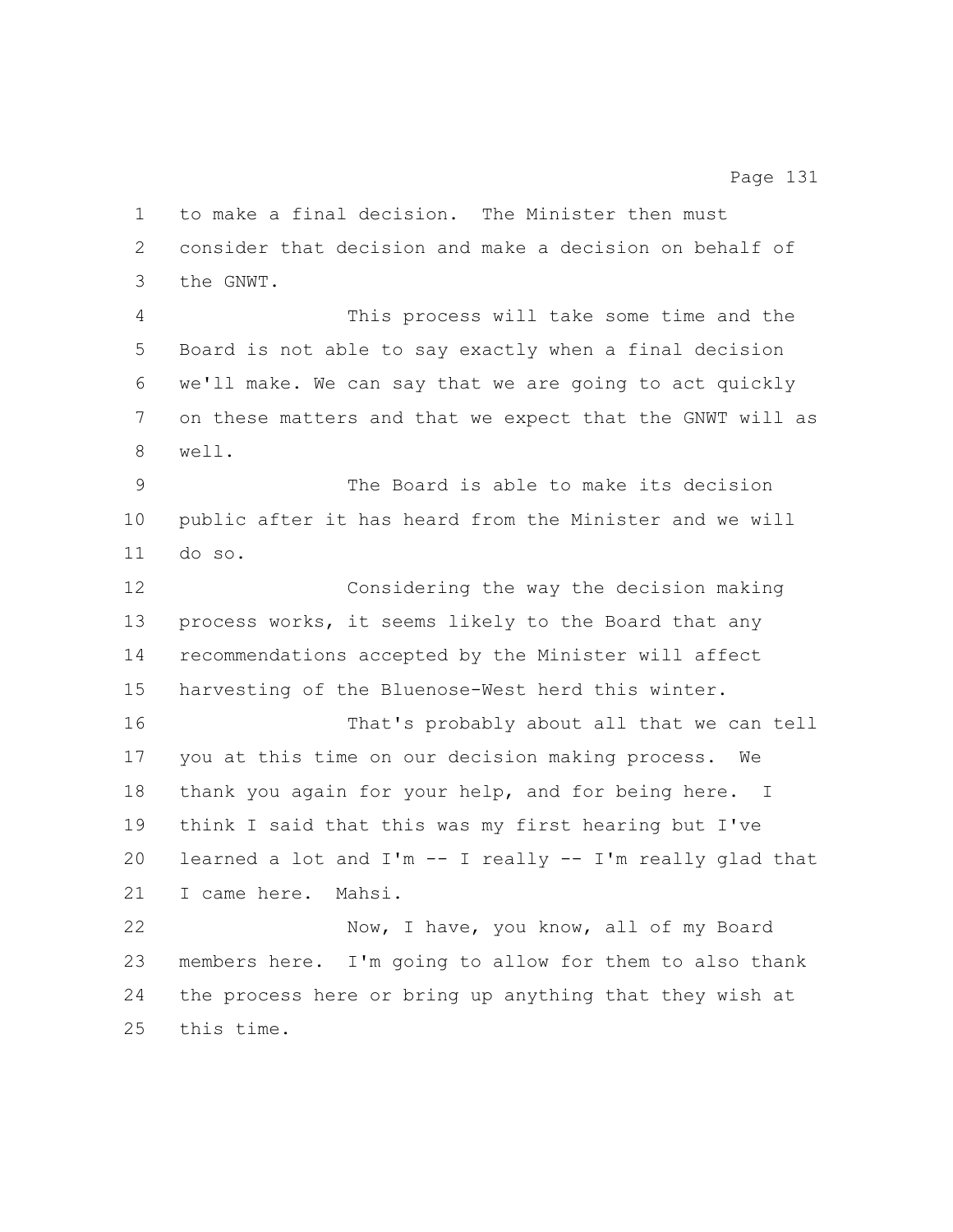1 We'll start with -- with Rosa then, and come down this way. Thanks Rosa. MS. ROSA ETCHINELLE: Rosa Etchinelle, SRRB Board member. I would to thank everybody that came in to attend this hearing and thank you for sharing your information as well. I'd like to thank the translator staff and ENR. Mahsi. 8 MR. KEITH HICKLING: Thank you, Mr. Chair. Keith Hickling, Board Member. I'd like to thank our hosts, the Community Members of Fort Good Hope for allowing our Board to proceed with this hearing process. I remember the welcoming remarks from Mr. Barnaby. Mahsi. Many of you have left your homes and your daily chores to come here and share your concerns and your knowledge of caribou with us. I want to thank you for that. Thanks to our staff who have worked so hard to attend to all the finer details of making sure that such a process works. I'd like to thank the delegates from Environment and Natural Resources Government Northwest Territories, who as well shared their knowledge and their work these past days. As well as the dedication to the weeks of work to ensure that all our requests with regard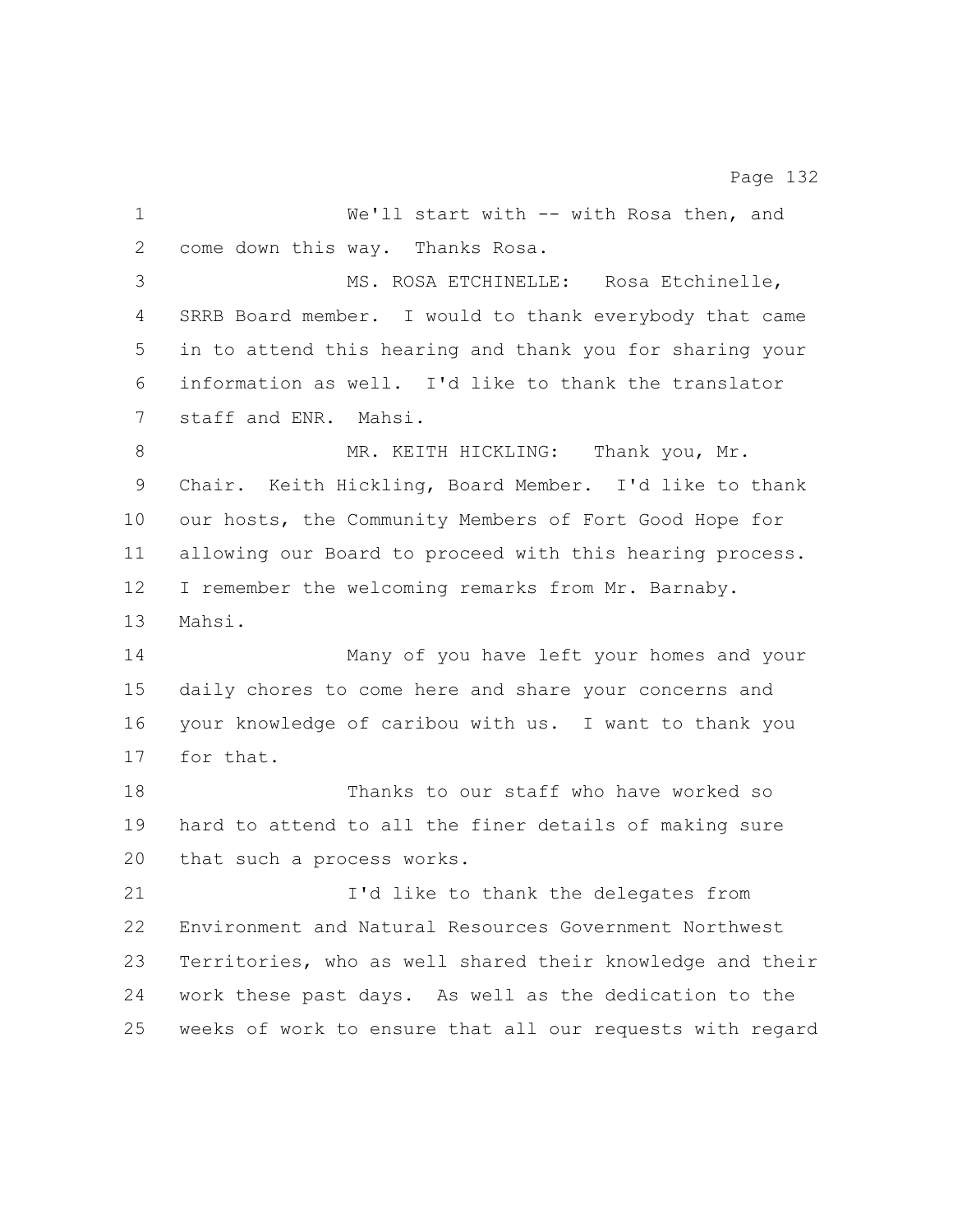to the requested reports have been given to us in such a timely manner. Thank you. And to all the Board Members. Thank you very much. Mahsi. THE CHAIRPERSON: Mahsi, Keith. Paul...? MR. PAUL LATOUR: Paul Latour, Board Member. Not much to add to all the thank yous that have been said most eloquently by Jody and our Chairman, Walter, for sure. Just a wrap up thank you to all the people that contributed to putting this together. 11 A special thank you to the community of Fort Good Hope for welcoming us to your community and making us feel at home here, once again. Thanks to the other communities for coming to Fort Good Hope and sharing your information. As I've tried to put forth earlier, this Board has very difficult decision to make, but certainly the information provided 18 by the Communities, by the GNWT, by private citizens, has certainly helped us and given us a lot of information to 20 think about. And I look forward to getting down to the hard work and hopefully coming up with a decision on this matter in the not to distant future. So just thanks again, and look forward to being back in Fort Good Hope again. Mahsi.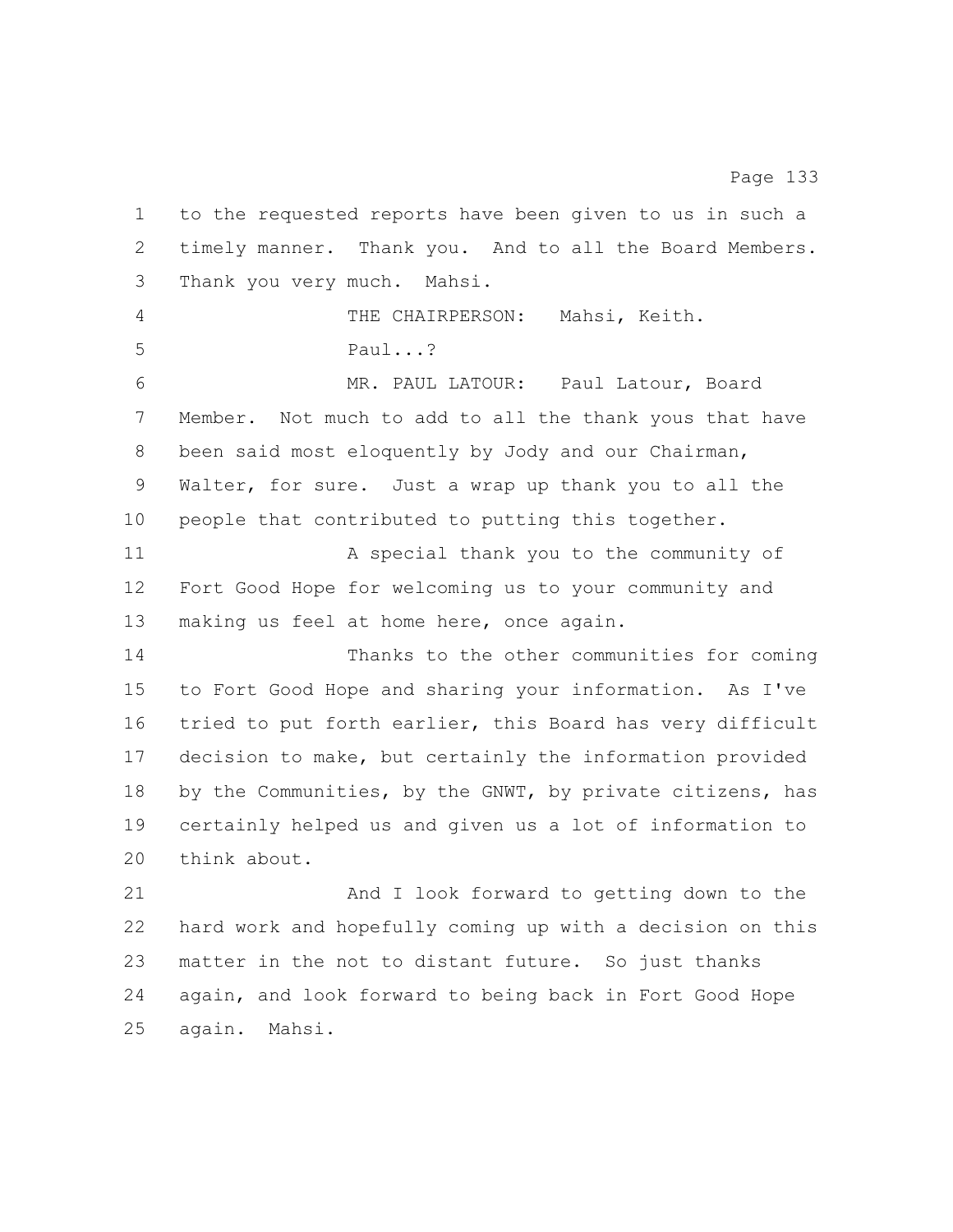| $\mathbf{1}$  | THE CHAIRPERSON: Mahsi, Paul. Cam?                        |
|---------------|-----------------------------------------------------------|
| 2             | MS. CAMILLA RABISCA: Camilla Rabisca,                     |
| 3             | SRRB. I think the Board has done a good job of thanking   |
| 4             | everybody. So I'll just -- I just want to add on that I   |
| 5             | would like to thank the Trappers of Colville Lake that    |
| 6             | have come a long ways just to get here to the meeting.    |
| 7             | Marie and Hyecinthe, they've -- they're not young         |
| 8             | anymore.                                                  |
| $\mathcal{G}$ | They've travelled with Skidoo from their                  |
| $10 \,$       | camp to Colville Lake and they've travelled it -- quite a |
| 11            | distance just to get here. I would like to thank them     |
| 12            | and their kids that have -- are going trapping and just   |
| 13            | took time out just to come here to this meeting. Thank    |
| 14            | you very much.                                            |
| 15            | THE CHAIRPERSON: Thanks, Camilla.                         |
| 16            | Robert?                                                   |
| 17            | MR. ROBERT KELLY: Robert Kelly, Board                     |
| 18            | Member. I want to thank all the organizers that made it   |
| 19            | possible for this hearing to happen. I want to thank all  |
| 20            | the presen -- presenters: ENR, RRC Boards, Elders,        |
| 21            | hunters, trappers. I'm extremely touched by a lot of the  |
| 22            | Elder's story. I can relate to it. I'm thankful for my    |
| 23            | relative, Wilbert, who made a presentation and said he's  |
| 24            | trying to be nice.                                        |
| 25            | I like a lot of stories that I heard, and                 |